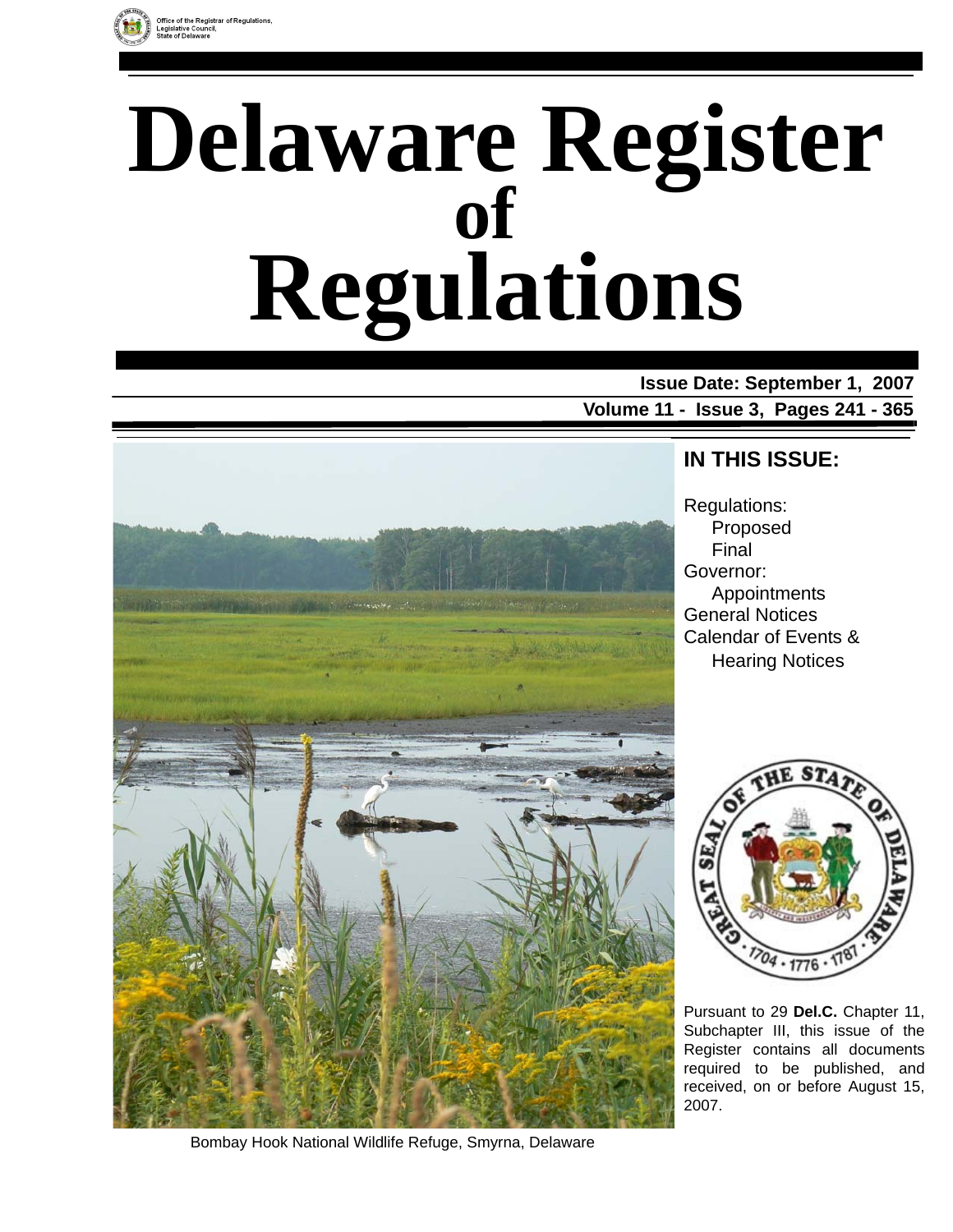**242**

# **INFORMATION ABOUT THE DELAWARE REGISTER OF REGULATIONS**

### **DELAWARE REGISTER OF REGULATIONS**

The *Delaware Register of Regulations* is an official State publication established by authority of 69 *Del. Laws*, c. 107 and is published on the first of each month throughout the year.

The *Delaware Register* will publish any regulations that are proposed to be adopted, amended or repealed and any emergency regulations promulgated.

The *Register* will also publish some or all of the following information:

- Governor's Executive Orders
- Governor's Appointments
- Agency Hearing and Meeting Notices
- Other documents considered to be in the public interest.

### **CITATION TO THE DELAWARE REGISTER**

The *Delaware Register of Regulations* is cited by volume, issue, page number and date. An example would be:

10 **DE Reg.** 1690 - 1698 (05/01/07)

Refers to Volume 10, pages 1690 - 1698 of the *Delaware Register of Regulations* issued on May 1, 2007.

### **SUBSCRIPTION INFORMATION**

The cost of a yearly subscription (12 issues) for the *Delaware Register of Regulations* is \$135.00. Single copies are available at a cost of \$12.00 per issue, including postage. For more information contact the Division of Research at 302-744-4114 or 1-800-282-8545 in Delaware.

### **CITIZEN PARTICIPATION IN THE REGULATORY PROCESS**

Delaware citizens and other interested parties may participate in the process by which administrative regulations are adopted, amended or repealed, and may initiate the process by which the validity and applicability of regulations is determined.

Under 29 **Del.C.** §10115 whenever an agency proposes to formulate, adopt, amend or repeal a regulation, it shall file notice and full text of such proposals, together with copies of the existing regulation being adopted, amended or repealed, with the Registrar for publication in the *Register of Regulations* pursuant to §1134 of this title. The notice shall describe the nature of the proceedings including a brief synopsis of the subject, substance, issues, possible terms of the agency action, a reference to the legal authority of the agency to act, and reference to any other regulations that may be impacted or affected by the proposal, and shall state the manner in which persons may present their views; if in writing, of the place to which and the final date by which such views may be submitted; or if at a public hearing, the date, time and place of the hearing. If a public hearing is to be held, such public hearing shall not be scheduled less than 20 days following publication of notice of the proposal in the *Register of Regulations*. If a public hearing will be held on the proposal, notice of the time, date, place and a summary of the nature of the proposal shall also be published in at least 2 Delaware newspapers of general circulation. The notice shall also be mailed to all persons who have made timely written requests of the agency for advance notice of its regulation-making proceedings.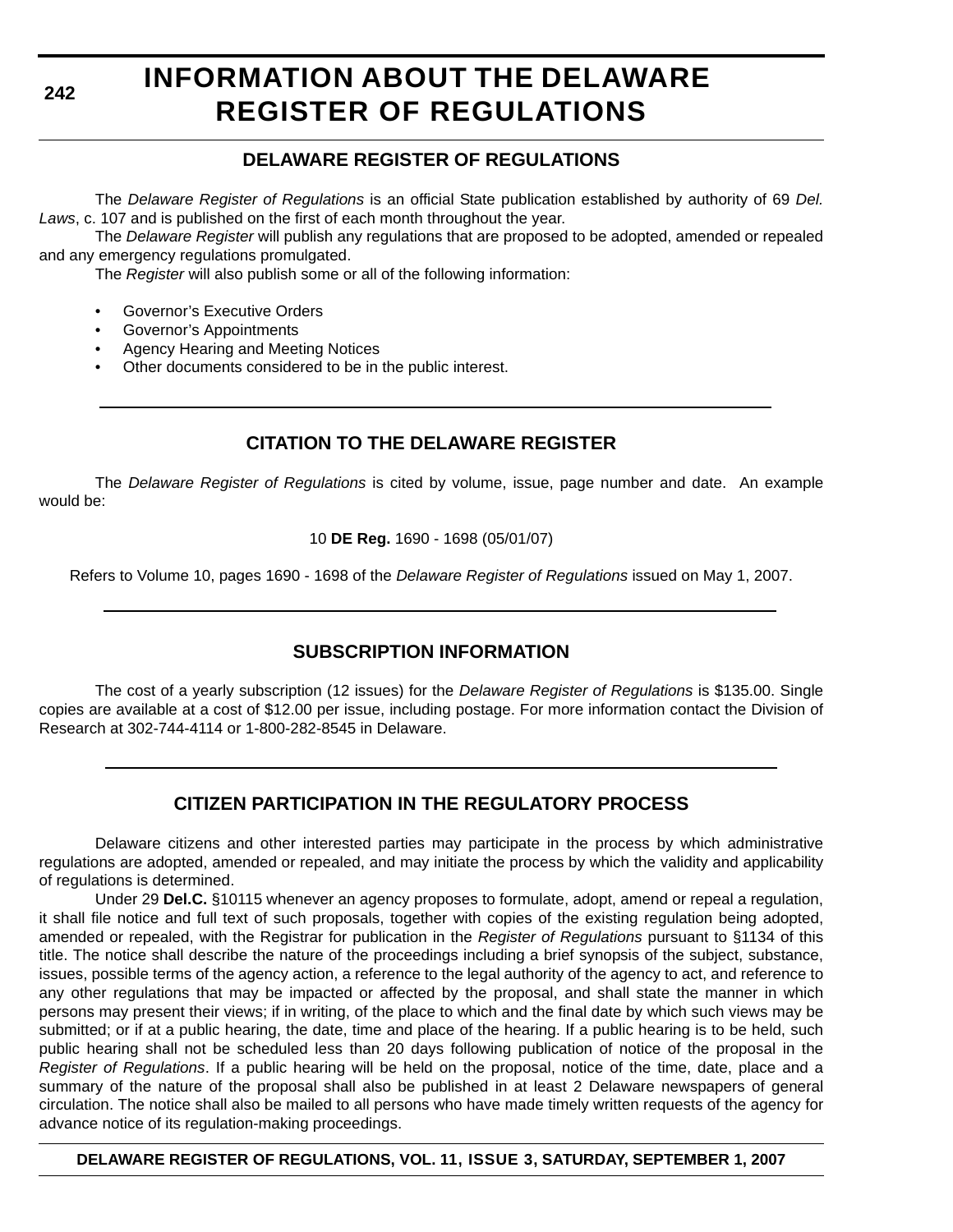# **INFORMATION ABOUT THE DELAWARE REGISTER OF REGULATIONS**

**243**

The opportunity for public comment shall be held open for a minimum of 30 days after the proposal is published in the *Register of Regulations*. At the conclusion of all hearings and after receipt, within the time allowed, of all written materials, upon all the testimonial and written evidence and information submitted, together with summaries of the evidence and information by subordinates, the agency shall determine whether a regulation should be adopted, amended or repealed and shall issue its conclusion in an order which shall include: (1) A brief summary of the evidence and information submitted; (2) A brief summary of its findings of fact with respect to the evidence and information, except where a rule of procedure is being adopted or amended; (3) A decision to adopt, amend or repeal a regulation or to take no action and the decision shall be supported by its findings on the evidence and information received; (4) The exact text and citation of such regulation adopted, amended or repealed; (5) The effective date of the order; (6) Any other findings or conclusions required by the law under which the agency has authority to act; and (7) The signature of at least a quorum of the agency members.

The effective date of an order which adopts, amends or repeals a regulation shall be not less than 10 days from the date the order adopting, amending or repealing a regulation has been published in its final form in the *Register of Regulations*, unless such adoption, amendment or repeal qualifies as an emergency under §10119.

Any person aggrieved by and claiming the unlawfulness of any regulation may bring an action in the Court for declaratory relief.

No action of an agency with respect to the making or consideration of a proposed adoption, amendment or repeal of a regulation shall be subject to review until final agency action on the proposal has been taken.

When any regulation is the subject of an enforcement action in the Court, the lawfulness of such regulation may be reviewed by the Court as a defense in the action.

Except as provided in the preceding section, no judicial review of a regulation is available unless a complaint therefor is filed in the Court within 30 days of the day the agency order with respect to the regulation was published in the *Register of Regulations*.

### **CLOSING DATES AND ISSUE DATES FOR THE DELAWARE REGISTER OF REGULATIONS**

| <b>ISSUE DATE</b> | <b>CLOSING DATE</b> | <b>CLOSING TIME</b> |
|-------------------|---------------------|---------------------|
| October 1         | September 17        | 4:30 p.m.           |
| November 1        | October 15          | 4:30 p.m.           |
| December 1        | November 15         | 4:30 p.m.           |
| January 1         | December 17         | 4:30 p.m.           |
| February 1        | January 15          | 4:30 p.m.           |
|                   |                     |                     |

### **DIVISION OF RESEARCH STAFF**

**Deborah A. Porter**, Interim Supervisor; **Rochelle Yerkes**, Administrative Specialist II; **Kathleen Morris,** Administrative Specialist I; **Georgia Roman**, Unit Operations Support Specialist; **Alice W. Stark**, Senior Legislative Attorney; **Debbie Puzzo,** Research Analyst; **Judi Abbott,** Administrative Specialist I; **Jeffrey W. Hague**, Registrar of Regulations; **Steve Engebretsen**, Assistant Registrar; **Victoria Schultes,** Administrative Specialist II; **Ruth Ann Melson**, Legislative Librarian; **Deborah J. Messina,** Print Shop Supervisor; **Don Sellers,** Printer.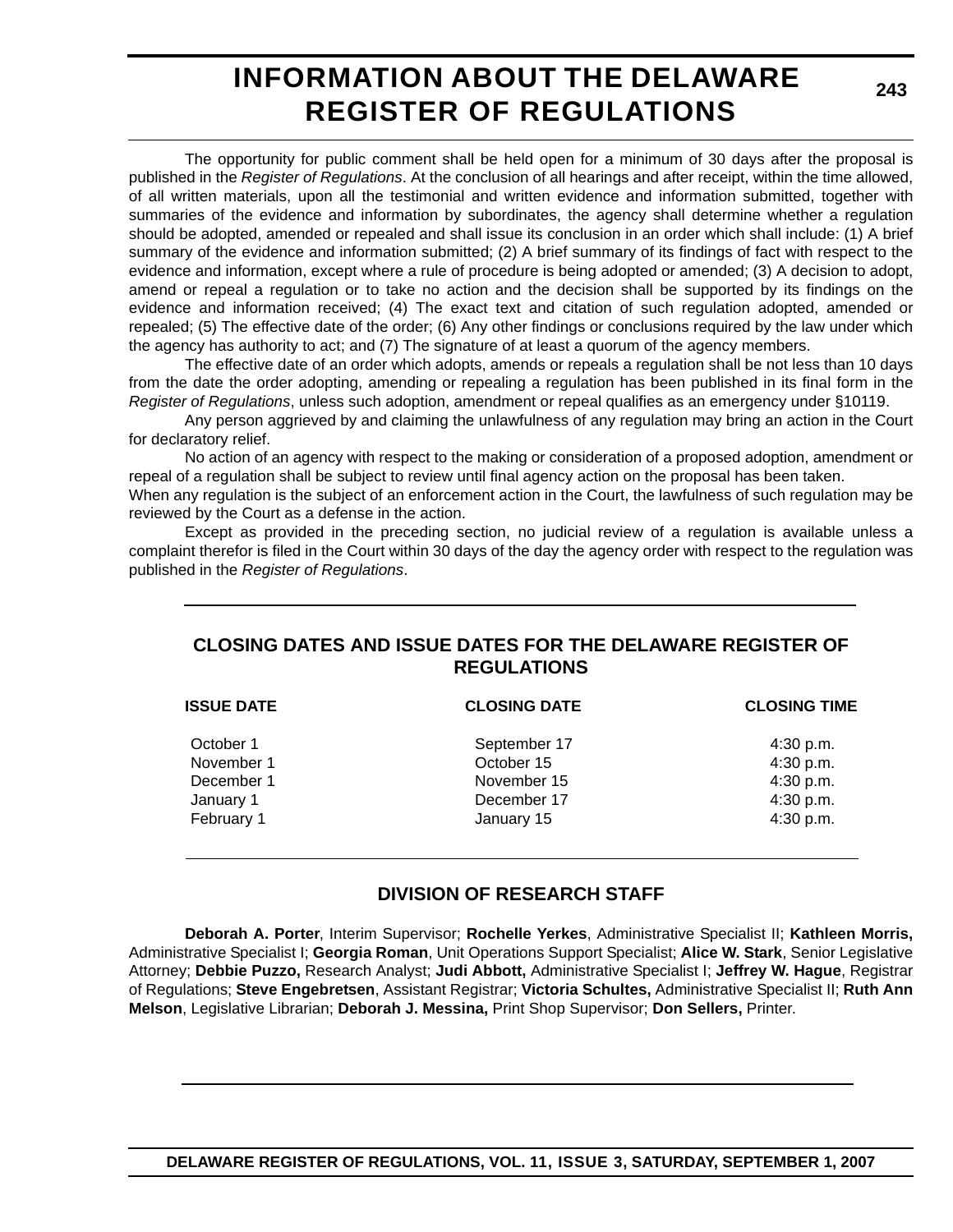# **TABLE OF CONTENTS**

<span id="page-3-0"></span>[Cumulative Tables.............................................................................................................................. ............ 246](#page-5-0)

#### **PROPOSED**

| <b>DEPARTMENT OF EDUCATION</b>                                        |     |
|-----------------------------------------------------------------------|-----|
| <b>Office of the Secretary</b>                                        |     |
|                                                                       | 248 |
|                                                                       | 250 |
| <b>Professional Standards Board</b>                                   |     |
|                                                                       | 253 |
|                                                                       | 255 |
|                                                                       | 258 |
|                                                                       | 261 |
|                                                                       | 262 |
|                                                                       | 264 |
|                                                                       | 266 |
|                                                                       | 269 |
| <b>DEPARTMENT OF FINANCE</b>                                          |     |
| <b>Division of Revenue</b>                                            |     |
|                                                                       | 271 |
| <b>DEPARTMENT OF HEALTH AND SOCIAL SERVICES</b>                       |     |
| <b>Division of Medicaid and Medical Assistance</b>                    |     |
|                                                                       | 274 |
| <b>Division of Public Health</b>                                      |     |
|                                                                       | 278 |
|                                                                       | 280 |
| DEPARTMENT OF NATURAL RESOURCES AND ENVIRONMENTAL CONTROL             |     |
| <b>Division of Air and Waste Management</b>                           |     |
|                                                                       | 281 |
| <b>Division of Fish and Wildlife</b>                                  |     |
|                                                                       | 282 |
| <b>DEPARTMENT OF SAFETY AND HOMELAND SECURITY</b>                     |     |
| <b>Division of State Police</b>                                       |     |
|                                                                       | 288 |
| <b>DEPARTMENT OF STATE</b>                                            |     |
| <b>Division of Professional Regulation</b>                            |     |
|                                                                       | 290 |
| 3700 Board of Examiners of Speech/Language Pathologists, Audiologists |     |
|                                                                       | 294 |
| <b>Office of the State Banking Commissioner</b>                       |     |
|                                                                       | 298 |
|                                                                       | 298 |
|                                                                       | 298 |

### **FINAL**

| <b>DEPARTMENT OF AGRICULTURE</b> |     |
|----------------------------------|-----|
| <b>Delaware Forest Service</b>   |     |
|                                  | 307 |
| <b>Harness Racing Commission</b> |     |
|                                  | 308 |

**DELAWARE REGISTER OF REGULATIONS, VOL. 11, ISSUE 3, SATURDAY, SEPTEMBER 1, 2007**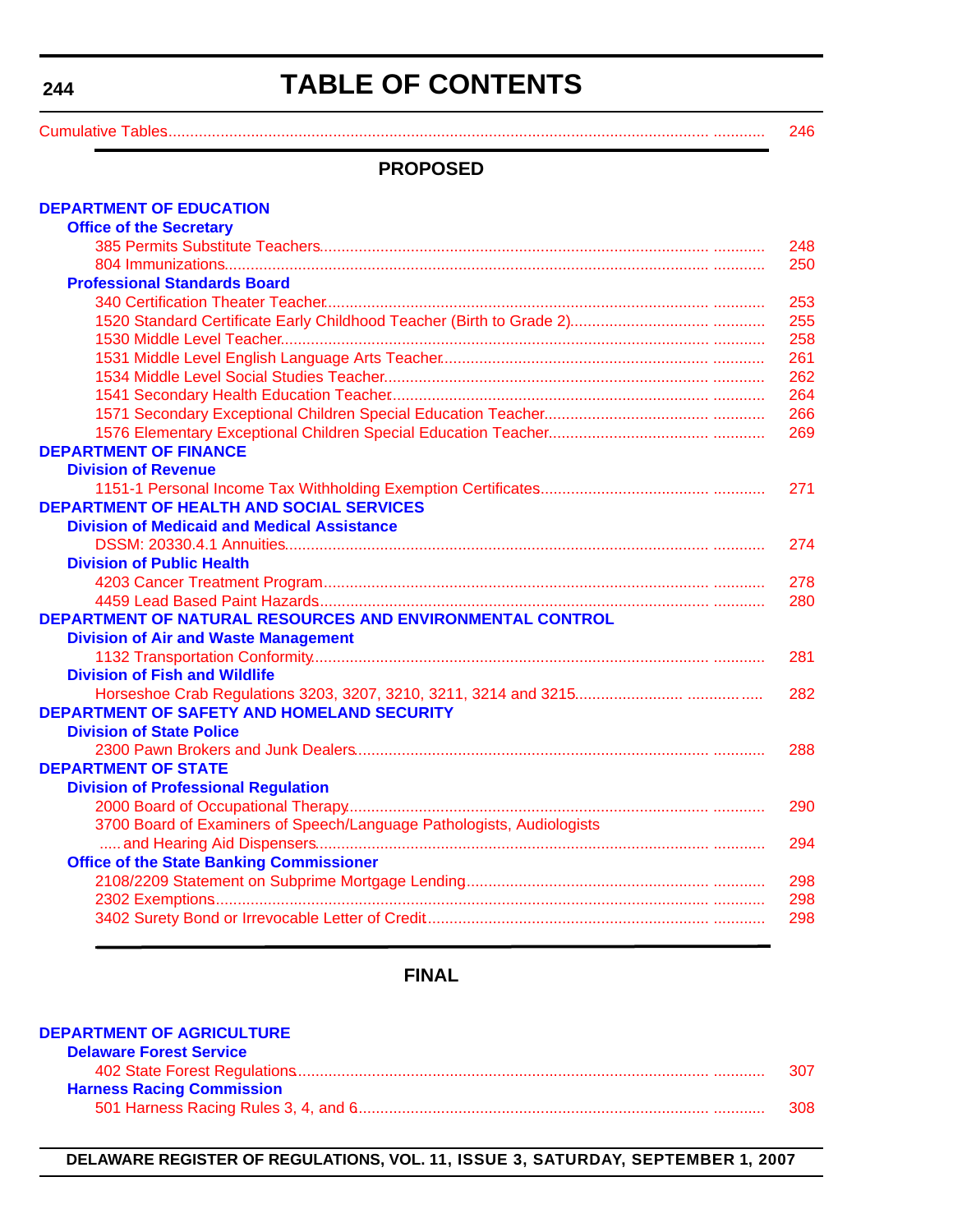# **TABLE OF CONTENTS**

| <b>DEPARTMENT OF EDUCATION</b>                                   |     |
|------------------------------------------------------------------|-----|
| <b>Professional Standards Board</b>                              |     |
|                                                                  | 311 |
| <b>DEPARTMENT OF HEALTH AND SOCIAL SERVICES</b>                  |     |
| <b>Division of Medicaid and Medical Assistance</b>               |     |
|                                                                  | 312 |
|                                                                  | 314 |
|                                                                  | 318 |
|                                                                  | 319 |
| <b>Division of Social Services</b>                               |     |
|                                                                  | 325 |
|                                                                  | 332 |
| <b>DEPARTMENT OF INSURANCE</b>                                   |     |
|                                                                  | 333 |
| <b>DEPARTMENT OF NATURAL RESOURCES AND ENVIRONMENTAL CONTROL</b> |     |
| <b>Division of Fish and Wildlife</b>                             |     |
|                                                                  | 334 |
| <b>DEPARTMENT OF STATE</b>                                       |     |
| <b>Division of Professional Regulation</b>                       |     |
|                                                                  | 347 |
|                                                                  | 348 |
|                                                                  | 349 |

#### **GOVERNOR**

| Annointmante<br>NDDVII III IVI IIQmaanaa maanaa maanaa maanaa maanaa maanaa maanaa maanaa maanaa maanaa maanaa maanaa maanaa m |  |
|--------------------------------------------------------------------------------------------------------------------------------|--|
|--------------------------------------------------------------------------------------------------------------------------------|--|

#### **GENERAL NOTICES**

#### **[DEPARTMENT OF FINANCE](http://finance.delaware.gov/)**

#### **Division of Revenue**

|  | 356 |
|--|-----|
|--|-----|

#### **CALENDAR OF EVENTS/HEARING NOTICES**

| <b>Delaware River Basin Commission, Notice of Public Hearing and Business Meeting</b> | 359 |
|---------------------------------------------------------------------------------------|-----|
|                                                                                       | 359 |
| <b>Dept. of Finance</b>                                                               |     |
|                                                                                       | 359 |
| <b>Dept. of Health and Social Services</b>                                            |     |
|                                                                                       | 360 |
|                                                                                       | 361 |
| <b>Dept. of Natural Resources and Environmental Control</b>                           |     |
|                                                                                       | 362 |
|                                                                                       | 362 |
| <b>Dept. of Safety and Homeland Security</b>                                          |     |
|                                                                                       | 363 |
| <b>Dept. of State</b>                                                                 |     |
|                                                                                       | 364 |
|                                                                                       | 365 |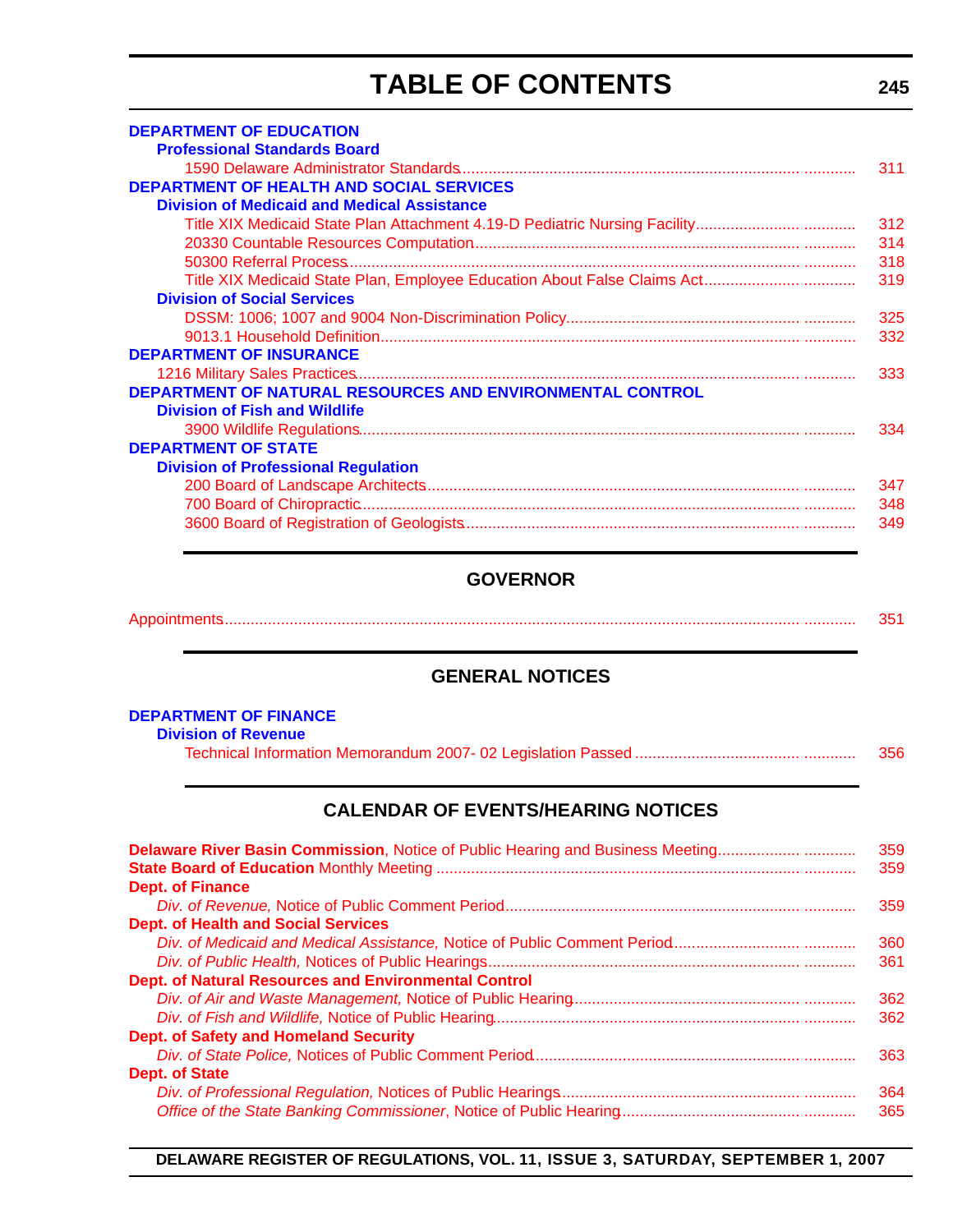#### <span id="page-5-0"></span>**246**

### **[CUMULATIVE TABLES](#page-3-0)**

| The table printed below lists the regulations that have been proposed, adopted, amended or repealed in the<br>preceding issues of the current volume of the Delaware Register of Regulations.                                                                                                                                                    |                        |  |  |  |  |
|--------------------------------------------------------------------------------------------------------------------------------------------------------------------------------------------------------------------------------------------------------------------------------------------------------------------------------------------------|------------------------|--|--|--|--|
| The regulations are listed alphabetically by the promulgating agency, followed by a citation to that issue of<br>the Register in which the regulation was published. Proposed regulations are designated with (Prop.); Final<br>regulations are designated with (Final); Emergency regulations are designated with (Emer.); and regulations that |                        |  |  |  |  |
| have been repealed are designated with (Rep.).                                                                                                                                                                                                                                                                                                   |                        |  |  |  |  |
| <b>DELAWARE COUNCIL ON POLICE TRAINING</b>                                                                                                                                                                                                                                                                                                       |                        |  |  |  |  |
|                                                                                                                                                                                                                                                                                                                                                  | 11 DE Reg. 180 (Final) |  |  |  |  |
|                                                                                                                                                                                                                                                                                                                                                  |                        |  |  |  |  |
| <b>DELAWARE RIVER BASIN COMMISSION</b>                                                                                                                                                                                                                                                                                                           |                        |  |  |  |  |
| Revised Proposed Amendments to the Comprehensive Plan and Water Code Relating                                                                                                                                                                                                                                                                    |                        |  |  |  |  |
| to a Flexible Flow Management Plan for Operation of the New York City Delaware                                                                                                                                                                                                                                                                   |                        |  |  |  |  |
|                                                                                                                                                                                                                                                                                                                                                  | 8 (Prop.)              |  |  |  |  |
| DEPARTMENT OF AGRICULTURE                                                                                                                                                                                                                                                                                                                        |                        |  |  |  |  |
| <b>Delaware Forest Service</b>                                                                                                                                                                                                                                                                                                                   |                        |  |  |  |  |
|                                                                                                                                                                                                                                                                                                                                                  |                        |  |  |  |  |
| <b>DEPARTMENT OF EDUCATION</b>                                                                                                                                                                                                                                                                                                                   |                        |  |  |  |  |
| <b>Office of the Secretary</b>                                                                                                                                                                                                                                                                                                                   |                        |  |  |  |  |
| 106 Teacher Appraisal Process Delaware Performance Appraisal System (                                                                                                                                                                                                                                                                            |                        |  |  |  |  |
|                                                                                                                                                                                                                                                                                                                                                  |                        |  |  |  |  |
| 107 Specialist Appraisal Process Delaware Performance Appraisal System                                                                                                                                                                                                                                                                           |                        |  |  |  |  |
|                                                                                                                                                                                                                                                                                                                                                  |                        |  |  |  |  |
| 108 Administrator Appraisal Process Delaware Performance Appraisal System                                                                                                                                                                                                                                                                        |                        |  |  |  |  |
|                                                                                                                                                                                                                                                                                                                                                  |                        |  |  |  |  |
| 923 Children with Disabilities, Subpart B, General Duties and Eligibility                                                                                                                                                                                                                                                                        |                        |  |  |  |  |
| 925 Children with Disabilities, Subpart D, Evaluations, Eligibility Determination,                                                                                                                                                                                                                                                               |                        |  |  |  |  |
|                                                                                                                                                                                                                                                                                                                                                  |                        |  |  |  |  |
|                                                                                                                                                                                                                                                                                                                                                  |                        |  |  |  |  |
| DEPARTMENT OF HEALTH AND SOCIAL SERVICES                                                                                                                                                                                                                                                                                                         |                        |  |  |  |  |
| <b>Division of Developmental Disabilities</b>                                                                                                                                                                                                                                                                                                    |                        |  |  |  |  |
|                                                                                                                                                                                                                                                                                                                                                  |                        |  |  |  |  |
| Division of Medicaid and Medical Assistance                                                                                                                                                                                                                                                                                                      |                        |  |  |  |  |
|                                                                                                                                                                                                                                                                                                                                                  |                        |  |  |  |  |
| <b>Division of Public Health</b>                                                                                                                                                                                                                                                                                                                 |                        |  |  |  |  |
|                                                                                                                                                                                                                                                                                                                                                  |                        |  |  |  |  |
|                                                                                                                                                                                                                                                                                                                                                  |                        |  |  |  |  |
| <b>Division of Social Services</b>                                                                                                                                                                                                                                                                                                               |                        |  |  |  |  |
| DSSM: 1006 Civil Rights and Non-Discrimination; 1007 Complaint Procedures and                                                                                                                                                                                                                                                                    |                        |  |  |  |  |
|                                                                                                                                                                                                                                                                                                                                                  |                        |  |  |  |  |
|                                                                                                                                                                                                                                                                                                                                                  |                        |  |  |  |  |
|                                                                                                                                                                                                                                                                                                                                                  |                        |  |  |  |  |
|                                                                                                                                                                                                                                                                                                                                                  |                        |  |  |  |  |
|                                                                                                                                                                                                                                                                                                                                                  |                        |  |  |  |  |
| <b>DEPARTMENT OF INSURANCE</b>                                                                                                                                                                                                                                                                                                                   |                        |  |  |  |  |
| 101 Organization, Methods and Operations of the Delaware Insurance Commission                                                                                                                                                                                                                                                                    |                        |  |  |  |  |
|                                                                                                                                                                                                                                                                                                                                                  |                        |  |  |  |  |
|                                                                                                                                                                                                                                                                                                                                                  |                        |  |  |  |  |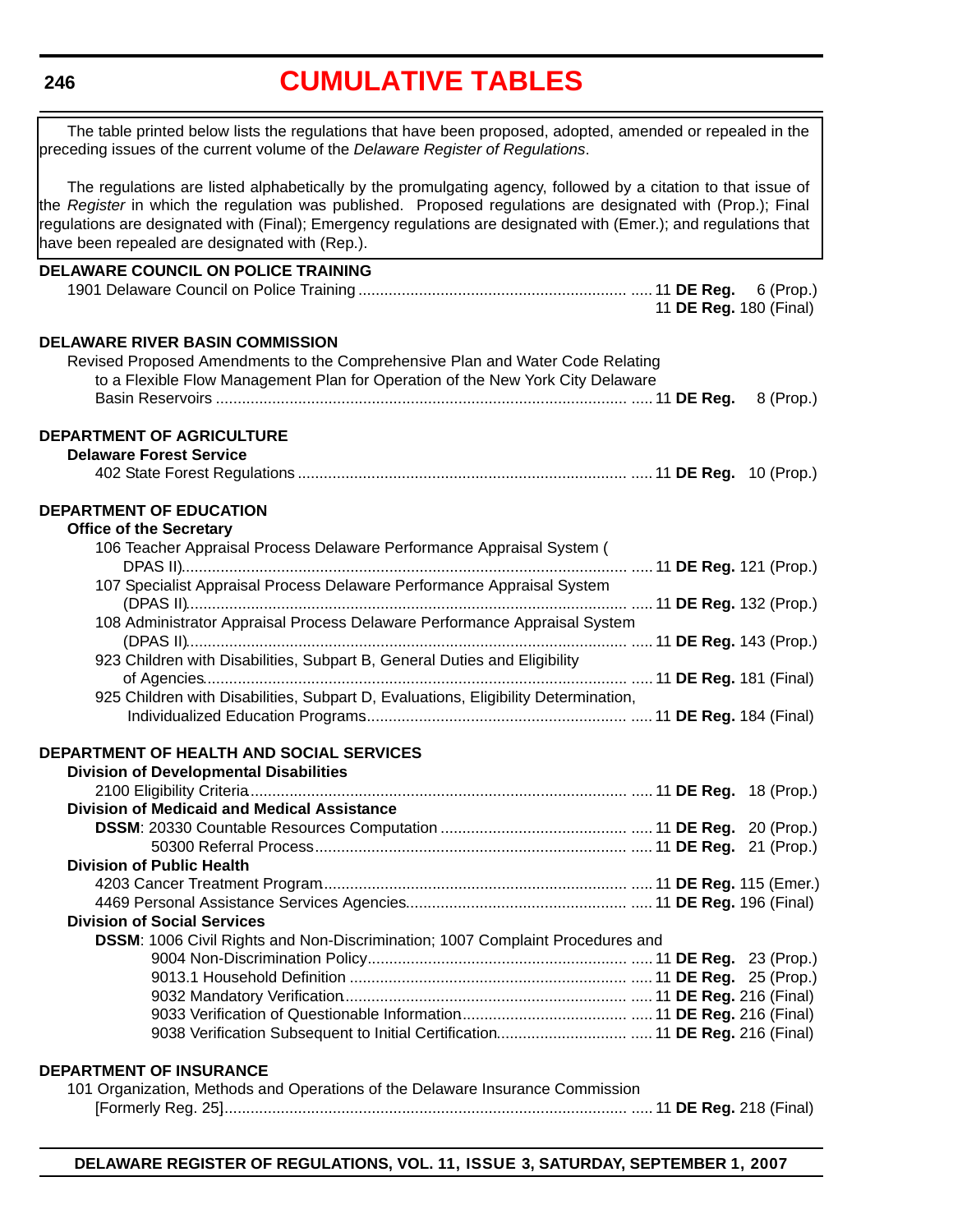# **CUMULATIVE TABLES**

| 1217 Unfair Discrimination in Life Insurance, Annuities and Health Insurance on the               |  |  |     |
|---------------------------------------------------------------------------------------------------|--|--|-----|
|                                                                                                   |  |  |     |
| 1301 Internal Review, Arbitration and Independent Utilization Review of Health                    |  |  |     |
|                                                                                                   |  |  |     |
|                                                                                                   |  |  |     |
| DEPARTMENT OF NATURAL RESOURCES AND ENVIRONMENTAL CONTROL                                         |  |  |     |
| Division of Air and Waste Management                                                              |  |  |     |
| 1138 Emission Standards for Hazardous Air Pollutants for Source Categories                        |  |  |     |
|                                                                                                   |  |  |     |
|                                                                                                   |  |  |     |
| 1142 Specific Emission Control Requirements, Section 2.0 Control of NOx                           |  |  |     |
| Emissions from Industrial Boilers and Process Heaters at Petroleum                                |  |  |     |
|                                                                                                   |  |  |     |
| 1148 Control of Stationary Combustion Turbine Electric Generating Unit                            |  |  |     |
|                                                                                                   |  |  |     |
| <b>Division of Fish and Wildlife</b>                                                              |  |  |     |
|                                                                                                   |  |  |     |
|                                                                                                   |  |  |     |
|                                                                                                   |  |  |     |
| <b>DEPARTMENT OF STATE</b>                                                                        |  |  |     |
| <b>Division of Professional Regulation</b>                                                        |  |  |     |
| 400 Delaware Gaming Control Board, (Regulations 401, 403 and 404)  11 DE Reg. 155 (Prop.)         |  |  |     |
|                                                                                                   |  |  |     |
| 1800 Board of Plumbing, Heating, Ventilation, Air Conditioning, and Refrigeration                 |  |  |     |
|                                                                                                   |  |  |     |
|                                                                                                   |  |  |     |
|                                                                                                   |  |  |     |
|                                                                                                   |  |  |     |
| 3000 Board of Professional Counselors of Mental Health and Chemical                               |  |  |     |
|                                                                                                   |  |  |     |
|                                                                                                   |  |  |     |
|                                                                                                   |  |  |     |
|                                                                                                   |  |  |     |
|                                                                                                   |  |  |     |
|                                                                                                   |  |  |     |
| <b>Office of the State Bank Commissioner</b>                                                      |  |  |     |
| 2107/2208 Guidance On Nontraditional Mortgage Product Risks                                       |  |  |     |
|                                                                                                   |  |  |     |
|                                                                                                   |  |  |     |
| DEPARTMENT OF TRANSPORTATION                                                                      |  |  |     |
| <b>Division of Planning and Policy</b>                                                            |  |  |     |
| Standards and Regulations for Subdivision Streets and State Highway Access  11 DE Reg. 67 (Prop.) |  |  |     |
| <b>Division of Transportation Solutions</b>                                                       |  |  |     |
|                                                                                                   |  |  |     |
| <b>GOVERNOR'S OFFICE</b>                                                                          |  |  |     |
| <b>Executive Orders:</b>                                                                          |  |  |     |
| No. 98, Establishing The Leadership For Education Achievement In Delaware Committee               |  |  | 229 |
| No. 99, Study By The State Fire Prevention Commission Regarding Audits Of Volunteer               |  |  |     |
|                                                                                                   |  |  | 230 |
|                                                                                                   |  |  |     |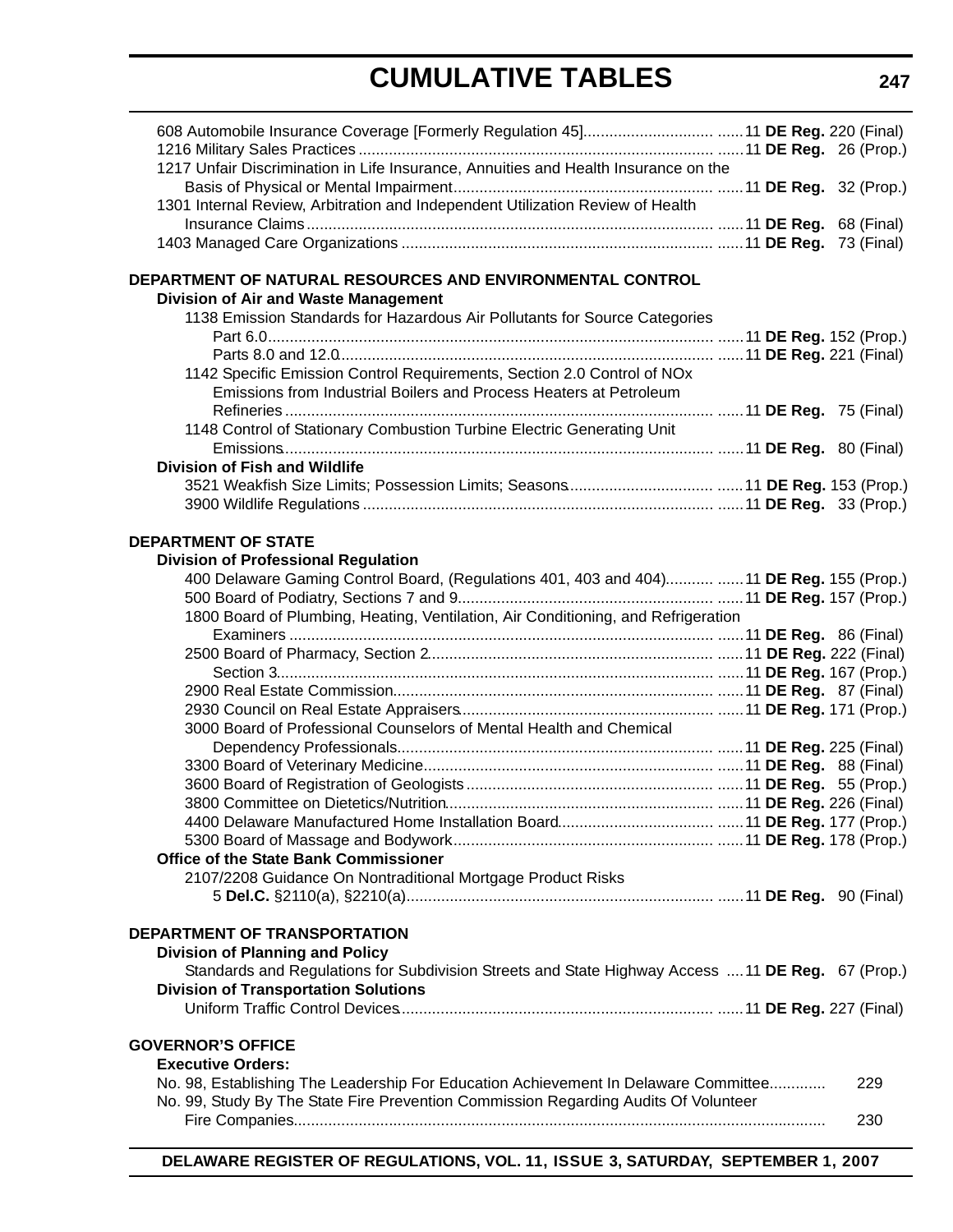### **Symbol Key**

<span id="page-7-0"></span>Arial type indicates the text existing prior to the regulation being promulgated. Underlined text indicates new text. Language which is stricken through indicates text being deleted.

#### **Proposed Regulations**

Under 29 **Del.C.** §10115 whenever an agency proposes to formulate, adopt, amend or repeal a regulation, it shall file notice and full text of such proposals, together with copies of the existing regulation being adopted, amended or repealed, with the Registrar for publication in the *Register of Regulations* pursuant to §1134 of this title. The notice shall describe the nature of the proceedings including a brief synopsis of the subject, substance, issues, possible terms of the agency action, a reference to the legal authority of the agency to act, and reference to any other regulations that may be impacted or affected by the proposal, and shall state the manner in which persons may present their views; if in writing, of the place to which and the final date by which such views may be submitted; or if at a public hearing, the date, time and place of the hearing. If a public hearing is to be held, such public hearing shall not be scheduled less than 20 days following publication of notice of the proposal in the *Register of Regulations*. If a public hearing will be held on the proposal, notice of the time, date, place and a summary of the nature of the proposal shall also be published in at least 2 Delaware newspapers of general circulation. The notice shall also be mailed to all persons who have made timely written requests of the agency for advance notice of its regulation-making proceedings.

### **DEPARTMENT OF EDUCATION**

**OFFICE OF THE SECRETARY**

Statutory Authority: 14 Delaware Code, Section 122(d) (14 **Del.C.** §122(d)) 14 **DE Admin. Code** 385

#### **Educational Impact Analysis Pursuant to 14 Del.C. Section 122(d)**

#### **[385 Permits Substitute Teachers](#page-3-0)**

#### **A. Type of Regulatory Action Requested** Repeal

#### **B. Synopsis of Subject Matter of Regulation**

The Department of Education seeks to repeal Regulation 14 **DE Admin.Code** §385 Permits Substitute Teachers because House Bill No. 250 of the 144th General Assembly Epilogue section 345 amends 14 **Del.C.** Chapter 12 by deleting the subchapter related to substitute teachers.

Persons wishing to present their views regarding this matter may do so in writing by the close of business on October 5, 2007 to Dr. Susan Haberstroh, Regulation Review, 401 Federal Street, Dover, Delaware 19901. Copies of this regulation are available from the above address or may be viewed at the Delaware Department of Education.

#### **C. Impact Criteria**

1. Will the repeal of the regulations help improve student achievement as measured against state achievement standards? The repealed regulation concern certifications for educators, not student achievement.

2. Will the repeal of the regulations help ensure that all students receive an equitable education? The repealed regulation concern certification regulations for educators, not equitable education for students.

3. Will the repeal of the regulations help to ensure that all students' health and safety are adequately protected? The repealed regulation concern certification of educators, not students' health and safety.

Will the repeal of the regulations help to ensure that all students' legal rights are respected? The repealed regulation address educator certification, not students' legal rights.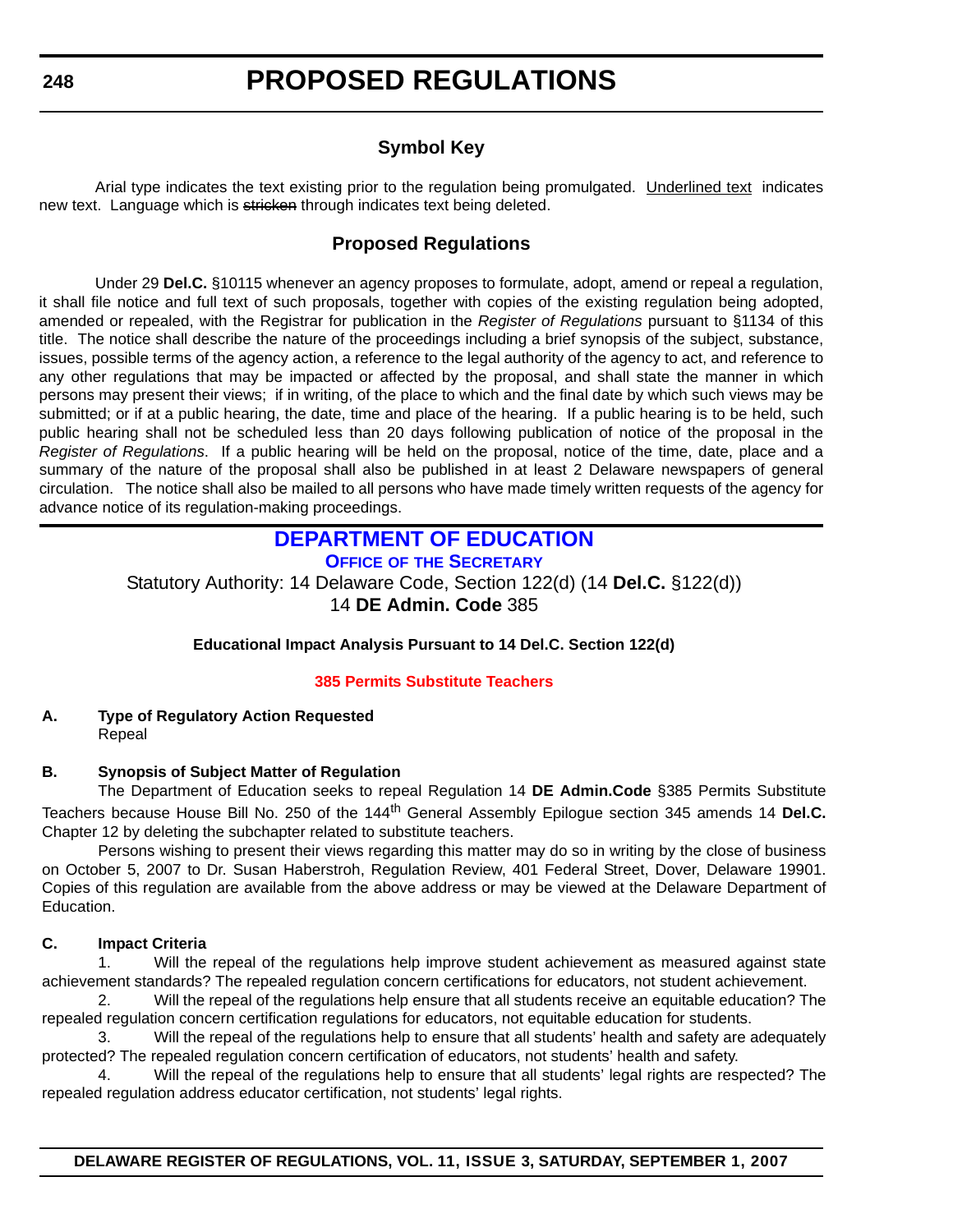5. Will the repealed regulations preserve the necessary authority and flexibility of decision makers at the local board and school level? The repeal of the regulation will preserve the authority and flexibility of decision makers at the local board and school level.

6. Will the repealed regulations place unnecessary reporting or administrative requirements or mandates upon decision makers at the local board and school levels? The repeal of the regulation will not place unnecessary reporting or administrative requirements or mandates upon decision makers at the local board and school levels.

7. Will decision making authority and accountability for addressing the subject to be regulated be placed in the same entity? The decision-making authority and accountability for addressing the regulation remains at in same entity as practice.

8. Will the repeal of the regulations be consistent with and not an impediment to the implementation of other state educational policies, in particular to state educational policies addressing achievement in the core academic subjects of mathematics, science, language arts and social studies? The repeal of the regulation will be consistent with, and not an impediment to, the implementation of other state educational policies, in particular to state educational policies addressing achievement in the core academic subjects of mathematics, science, language arts and social studies.

9. Is there a less burdensome method for addressing the purpose of the repeal of regulations? The repeal of regulation is designed to reduce the burden placed on school districts.

10. What is the cost to the state and to the local school boards of compliance with the repeal of the regulations? There will be no cost to the state or to local school boards resulting from the repeal of the regulation.

385 Permits Substitute Teachers

#### Effective July 1, 1993

#### **1.0 Permits shall be issued according to the following four categories**

1.1 Class A, A Class A certificate may be issued to an applicant who holds or is eligible to hold a valid Standard Delaware teacher's certificate or such a certificate that has expired. In the case of a certificate that has expired, the applicant for the substitute certificate shall not be required to present refresher courses for issuance of the substitute's certificate.

1.2 Class B, A Class B certificate may be issued to an applicant with or without a Bachelor's degree who meets at least the requirements for a temporary emergency certificate as set forth in Types of Certificates, Section IV.

1.3 Class C, A Class C certificate may be issued to an applicant who is not eligible for either Class A or Class B certification but who is recommended to the Secretary of Education by the local district superintendent of a Delaware public school district.

1.3.1 A student currently enrolled in a four year degree granting institution who desires to serve as a substitute teacher may be employed as a Class C substitute without the formality of submitting a transcript or health certificate. (State Board of Education, November 12, 1970)

1.4 Class D, A Class D certificate may be issued to an applicant who is eligible for or holds a Class A, B, or C certificate, but who prefers on a given date to perform substitute teaching assignments as a volunteer worker, or at a wage rate to be determined by the Board of Education of the employing school district.

NOTE: Your attention is called to the fact that there must be local board action to implement this classification. (Class D Substitute, Approved by the State Board of Education, December 16, 1971 in compliance with 14 **Del.C.** §1230).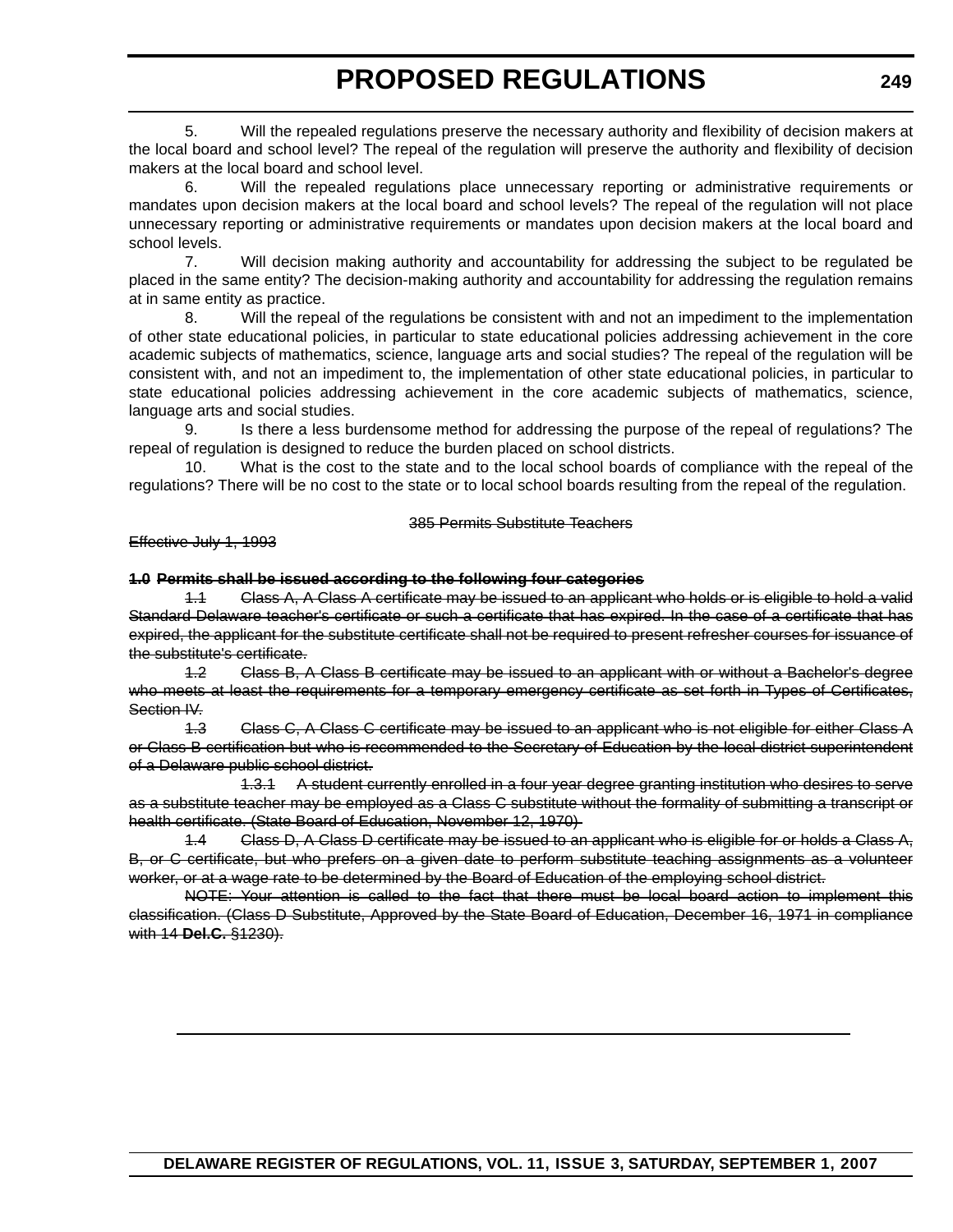#### **OFFICE OF THE SECRETARY**

<span id="page-9-0"></span>Statutory Authority: 14 Delaware Code, Section 122(d) (14 **Del.C.** §122(d)) 14 **DE Admin. Code** 804

#### **Educational Impact Analysis Pursuant to 14 Del.C. Section 122(d)**

#### **[804 Immunizations](#page-3-0)**

#### **A. Type of Regulatory Action Required** Amendment to Existing Regulation

#### **B. Synopsis of Subject Matter of the Regulation**

The Secretary of Education seeks to amend 14 **DE Admin. Code** 804 Immunizations in order to correct an error with the effective date for the requirement of two doses of the varicella vaccine for new school enterers. The current date in the regulation "Beginning in the 2007-2008 school year" does not give districts and schools adequate notice to parents. The amendment reflects the change of the effective date to the 2008-2009 school year.

Persons wishing to present their views regarding this matter may do so in writing by the close of business on or before October 5, 2007 to Susan Haberstroh, Education Associate, Regulation Review, Department of Education, at 401 FEDERAL STREET, SUITE 2, DOVER, DELAWARE 19901. A copy of this regulation is available from the above address or may be viewed at the Department of Education business office.

#### **C. Impact Criteria**

1. Will the amended regulation help improve student achievement as measured against state achievement standards? The regulation does not address effect student achievement.

2. Will the amended regulation help ensure that all students receive an equitable education? This regulation does not address students receiving an equitable education.

3. Will the amended regulation help to ensure that all students' health and safety are adequately protected? This regulation does address student health and this regulation continues to ensure students' health and safety are adequately protected.

4. Will the amended regulation help to ensure that all students' legal rights are respected? This regulation does not address student legal rights

5. Will the amended regulation preserve the necessary authority and flexibility of decision making at the local board and school level? This regulation does not effect the authority or flexibility of decision making at the local board or school level.

6. Will the amended regulation place unnecessary reporting or administrative requirements or mandates upon decision makers at the local board and school levels? This regulation does not place unnecessary reporting or administrative requirements or mandates on local board or school levels.

7. Will the decision making authority and accountability for addressing the subject to be regulated be placed in the same entity? This regulation addresses immunizations and the authority and accountability is not affected.

8. Will the amended regulation be consistent with and not an impediment to the implementation of other state educational policies, in particular to state educational policies addressing achievement in the core academic subjects of mathematics, science, language arts and social studies? This regulation does not impede on the implementation of other state educational policies.

9. Is there a less burdensome method for addressing the purpose of the regulation? No, there is not a less burdensome method of addressing immunizations of students and this amendment does not change this.

10. What is the cost to the State and to the local school boards of compliance with the regulation? There are not costs to the State or local school board for compliance to this regulation.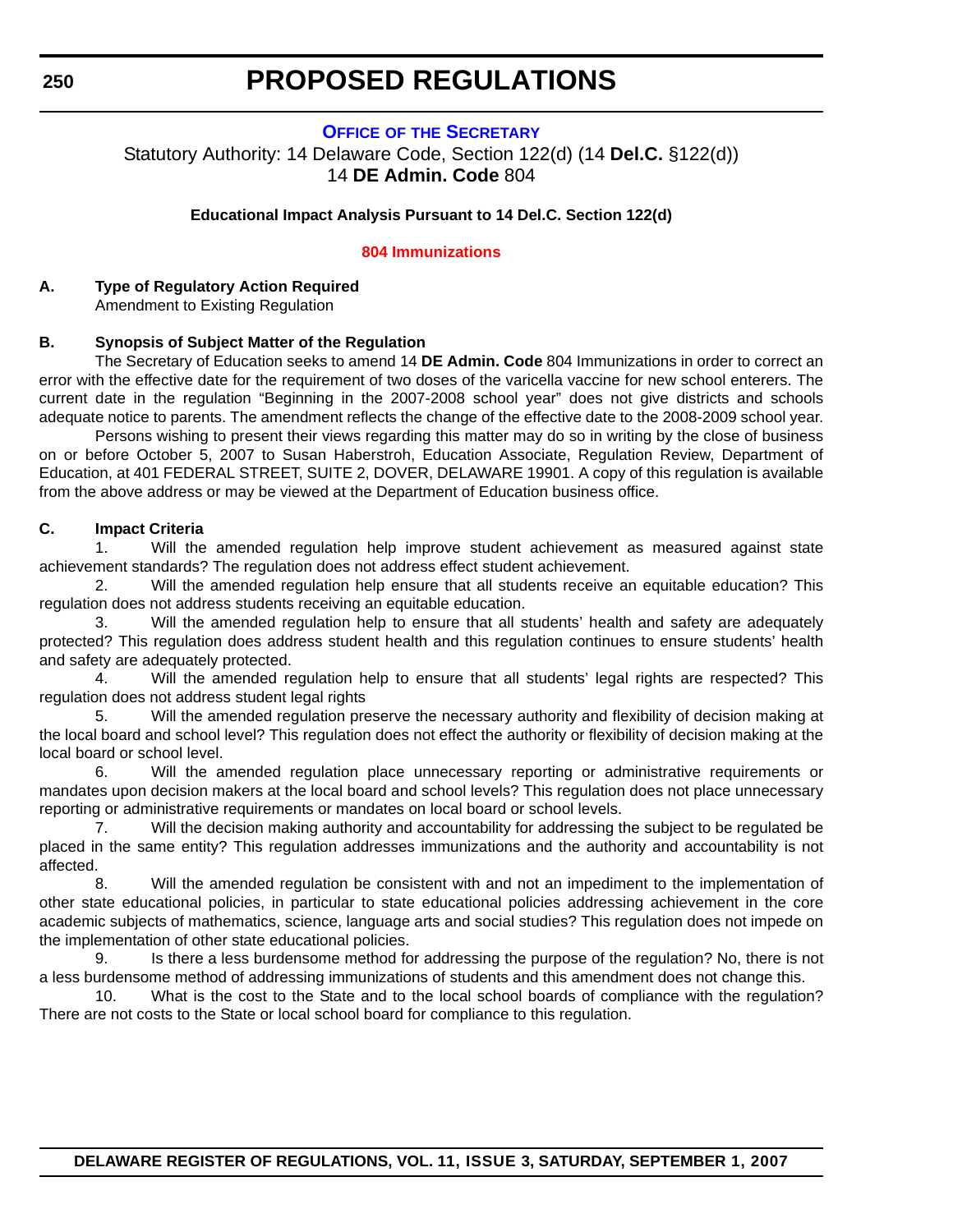#### **804 Immunizations**

#### **1.0 Definition**

"**School Enterer**" means any child between birth and twenty (20) years inclusive entering or being admitted to a Delaware school district for the first time, including but not limited to, foreign exchange students, immigrants, students from other states and territories and children entering from nonpublic schools.

#### **10 DE Reg. 1807 (06/01/07)**

#### **2.0 Minimum Immunizations Required for All School Enterers**

2.1 All School Enterers shall have immunizations given up to four days prior to the minimum interval or age and shall include:

 2.1.1 Four or more doses of diphtheria, tetanus, pertussis (DTaP, DTP, or other approved vaccine) or a combination of these vaccines. A booster dose of Td or Tdap (adult) is recommended by the Division of Public Health for all students at age 11 or five years after the last DTaP, DTP or DT dose was administered whichever is later. Notwithstanding this requirement:

2.1.1.1 A child who received a fourth dose prior to his or her fourth birthday shall have a fifth dose;

2.1.1.2 A child who received the first dose of Td (adult) at or after age seven may meet this requirement with only three doses of Td or Tdap (adult).

2.1.2 Three or more doses of inactivated polio virus (IPV), oral polio vaccine (OPV), or a combination of these vaccines with the following exception: a child who received a third dose prior to the fourth birthday shall have a fourth dose.

2.1.3 Two doses of measles, mumps and rubella (MMR) vaccine. The first dose should be administered on or after the age of 12 months. The second dose should be administered after the fourth birthday. Individual combination vaccines of measles, mumps, rubella (MMR) may be used to meet this requirement.

2.1.3.1 Disease histories for measles, rubella and mumps shall not be accepted unless serologically confirmed.

2.1.4 Three doses of Hepatitis B vaccine.

2.1.4.1 For children 11 to 15 years old age, two doses of a vaccine approved by the Center for Disease Control (CDC) may be used.

2.1.4.2 Titers are not acceptable in lieu of completing the vaccine series and a disease history for Hepatitis B shall not be accepted unless serologically confirmed.

2.1.5 Varicella vaccine is required beginning in the 2003-2004 school year with kindergarten. One grade shall be added each year thereafter so that by the 2015-2016 school year all children in grades kindergarten through 12 shall have received the vaccination. Beginning in the 2007-2008 2008-2009 school year new enterers into the affected grades shall be required to have two doses of the Varicella vaccine. The first dose shall be administered on or after the age of twelve (12) months and the second at kindergarten entry into a Delaware public school. A written disease history, provided by the health care provider, parent, legal guardian, Relative Caregiver or School Enterer who has reached the statutory age of majority (18), 14 **Del.C.** §131(a)(9), will be accepted in lieu of the Varicella vaccination. Beginning in the 2008-2009 school year, a disease history for the Varicella vaccination must be verified by a health care provider to be exempted from the vaccination.

2.2 Children who enter school prior to age four (4) shall follow current Delaware Division of Public Health recommendations.

#### **10 DE Reg. 1807 (06/01/07)**

#### **3.0 Certification of Immunization**

3.1 The parent, legal guardian, Relative Caregiver or a School Enterer who has reached the statutory age of majority (18), 14 **Del.C.** §131(a)(9), shall present a certificate specifying the month, day, and year that the immunizations were administered by a licensed health care practitioner.

3.2 According to 14 **Del.C.** §131, a principal or person in charge of a school shall not permit a child to enter into school without acceptable evidence of immunization. The parent, legal guardian, Relative Caregiver or a School Enterer who has reached the statutory age of majority (18), 14 **Del.C.** §131(a)(9), shall be notified of this requirement in writing. Within 14 calendar days after notification, evidence must be presented to the school that the basic series of immunizations has been initiated or has been completed.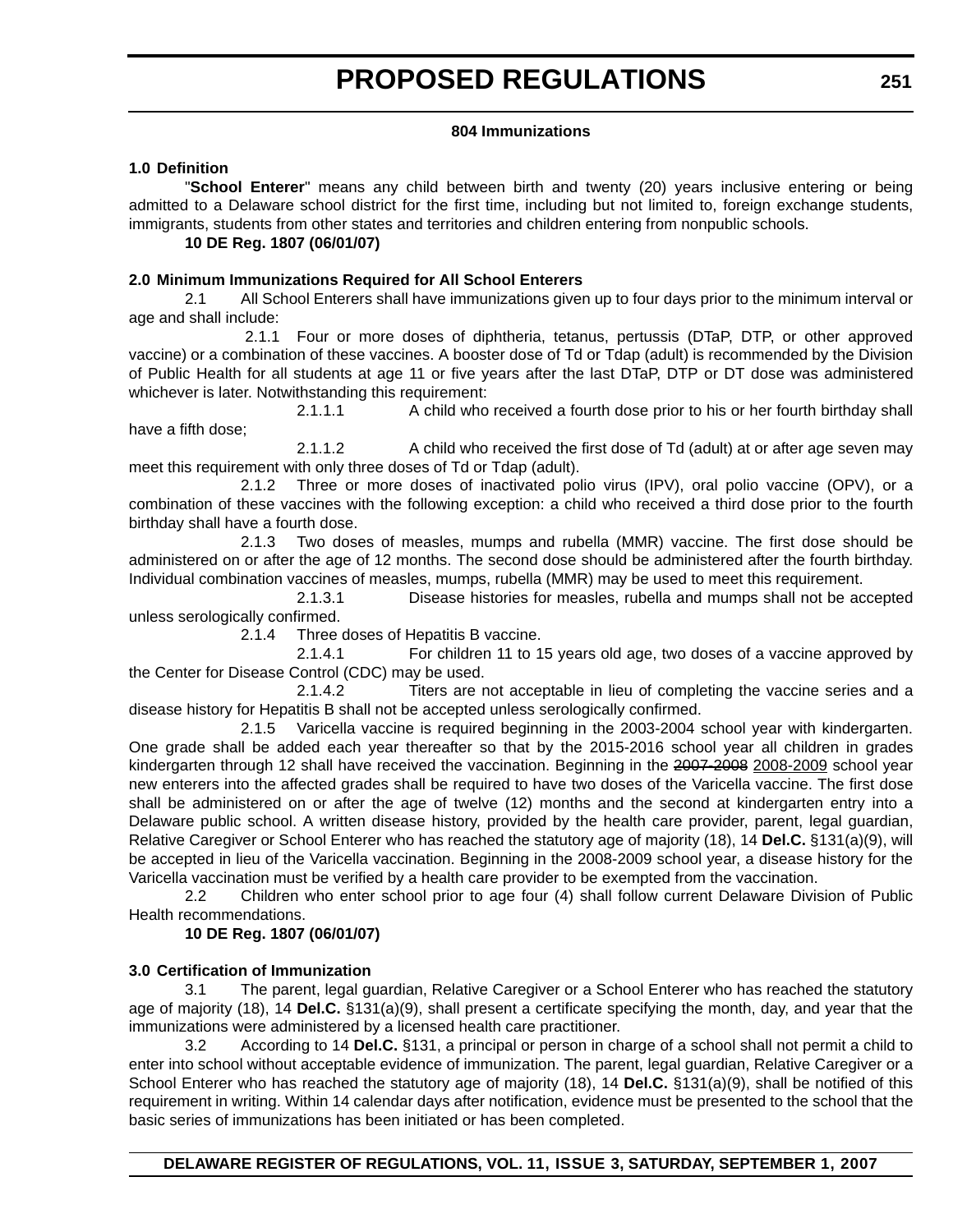3.3 A school enterer may be conditionally admitted to a Delaware school district by presenting a statement from a licensed health care practitioner who specifies that the School Enterer has received at least:

- 3.3.1 One dose of DTaP, or DTP, or DT; and
- 3.3.2 One dose of IPV or OPV; and
- 3.3.3 One dose of measles, mumps and rubella (MMR) vaccine; and
- 3.3.4 The first dose of the Hepatitis B series; and
- 3.3.5 One dose of Varicella vaccine as per 2.5.

3.4 14 **DE Admin. Code** 901 Education of Homeless Children and Youth 6.0 states that "School districts shall ensure that policies concerning immunization, guardianship and birth certificates do not create barriers to the school enrollment of homeless children and youth". To that end, school districts shall as stated in 14 **DE Admin. Code** "assist homeless children and youth in meeting the immunization requirements".

3.5 If the school enterer fails to complete the series of required immunizations the parent, legal guardian, Relative Caregiver or a school enterer who has reached the statutory age of majority (18), 14 **Del.C.** §131(a)(9), shall be notified that the School Enterer will be excluded according to 14 **Del.C.** §131.

#### **10 DE Reg. 1807 (06/01/07)**

#### **4.0 Lost or Destroyed Immunization Record**

When a student's immunization record has been lost or destroyed by the medical provider who administered the vaccine, the parent, legal guardian, Relative Caregiver or a school enterer who has reached the statutory age of majority (18), 14 **Del.C.** §131(a)(9),shall sign a written statement to this effect and must obtain at least one dose of each of the immunizations as identified in 3.3. Evidence that the vaccines were administered shall be presented to the superintendent or his or her designee.

#### **10 DE Reg. 18707 (06/01/07)**

#### **5.0 Exemption from Immunization**

5.1 Exemption from this requirement may be granted in accordance with 14 **Del.C.** §131 which permits approved medical and notarized religious exemptions.

5.2 Alternative dosages or immunization schedules may be accepted with the written approval of the Delaware Division of Public Health.

**10 DE Reg. 1807 (06/01/07)**

#### **6.0 Verification of School Records**

The Delaware Division of Public Health shall have the right to audit and verify school immunization records to determine compliance with the law.

**1 DE Reg. 1808 (05/01/98) 4 DE Reg. 1515 (03/01/01) 5 DE Reg. 2295 (06/01/02) 10 DE Reg. 1807 (06/01/07)**

#### **7.0 Documentation**

7.1 School nurses shall record and maintain documentation of each student's immunization status.

7.2 Each student's immunization record shall be included in the Delaware Immunization Registry.

**1 DE Reg. 1808 (05/01/98) 4 DE Reg. 1515 (03/01/01) 5 DE Reg. 2295 (06/01/02) 10 DE Reg. 1807 (06/01/07)**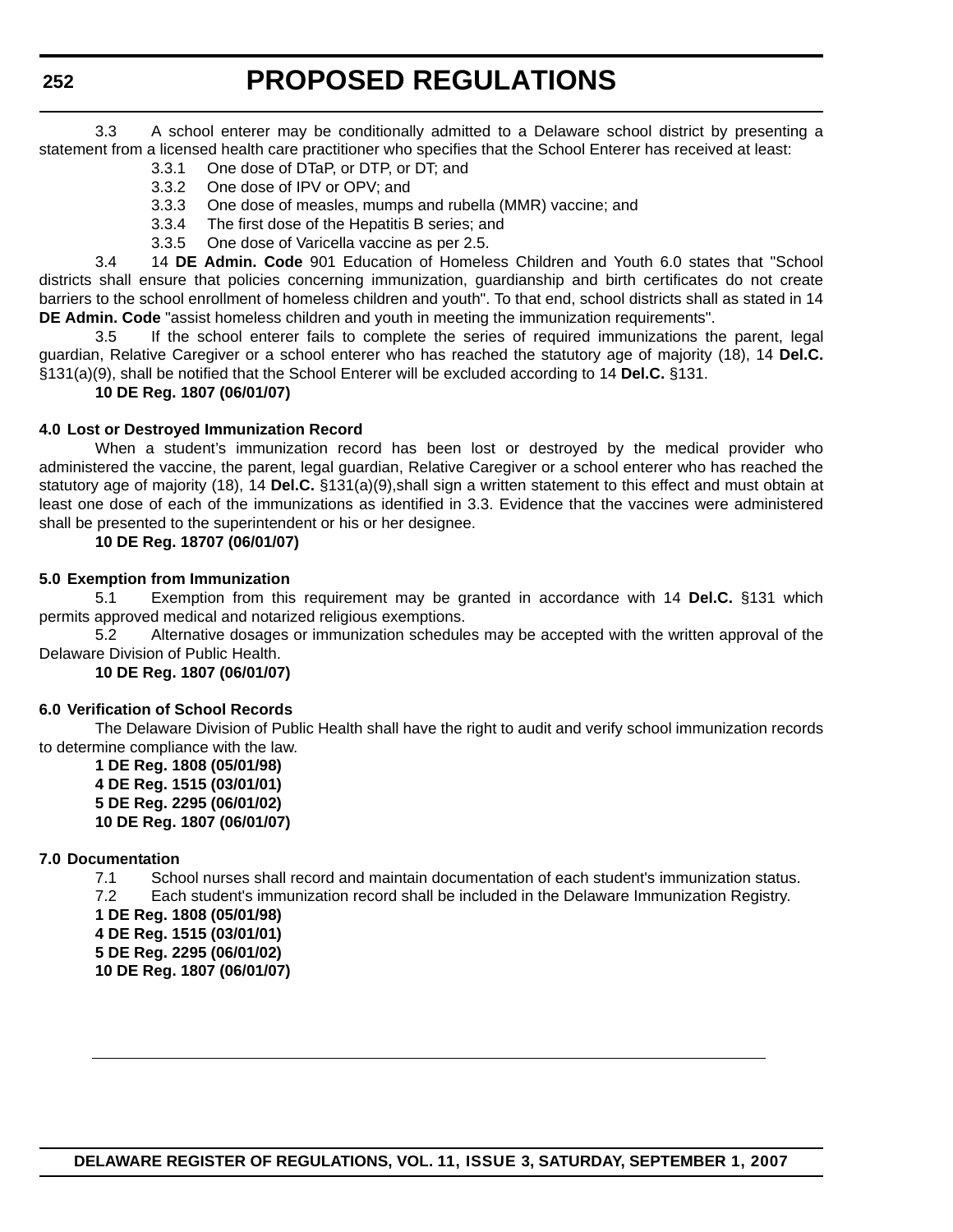#### **PROFESSIONAL STANDARDS BOARD**

<span id="page-12-0"></span>Statutory Authority: 14 Delaware Code, Section 1205(b) (14 **Del.C.** §1205(b)) 14 **DE Admin. Code** 340

#### **Educational Impact Analysis Pursuant to 14 Del.C. Section 122(d)**

#### **[340 Certification Theater Teacher](#page-3-0)**

#### **A. Type of Regulatory Action Requested** Amendment to Existing Regulation

#### **B. Synopsis of Subject Matter of Regulation**

The Professional Standards Board, acting in cooperation and collaboration with the Department of Education, seeks the consent of the State Board of Education to amend regulation 14 **DE Admin. Code** 340 Certification Theater Teacher. This regulation concerns the requirements for certification of educational personnel, pursuant to 14 **Del.C.** §1220(a). It is necessary to amend this regulation in order to update and broaden the certification area, and to bring it under the auspices of the Professional Standards Board as required in 14 **Del.C.** The amended regulation title will read 1558 Theater or Dance Teacher. This amended regulation sets forth the requirements for a Theater or Dance Teacher.

Persons wishing to present their views regarding this matter may do so in writing by the close of business on Monday, October 1, 2007 to Mr. Charlie Michels, Executive Director, Delaware Professional Standards Board, the Townsend Building, 401 Federal Street, Dover, Delaware 19901. Copies of this regulation are available from the above address or may be viewed at the Professional Standards Board Business Office.

#### **C. Impact Criteria**

1. Will the amended regulation help improve student achievement as measured against state achievement standards? The amended regulation addresses student achievement by establishing standards for the issuance of a standard certificate to educators who have acquired the prescribed knowledge, skill and/or education to practice in a particular area, to teach a particular subject or to instruct a particular category of students to help ensure that students are instructed by educators who are highly qualified.

2. Will the amended regulation help ensure that all students receive an equitable education? The amended regulation helps to ensure that all teachers employed to teach students meet high standards and have acquired the prescribed knowledge, skill and/or education to practice in a particular area, to teach a particular subject or to instruct a particular category of students.

3. Will the amended regulation help to ensure that all students' health and safety are adequately protected? The amended regulation addresses educator certification, not students' health and safety.

4. Will the amended regulation help to ensure that all students' legal rights are respected? The amended regulation addresses educator certification, not students' legal rights.

5. Will the amended regulation preserve the necessary authority and flexibility of decision-makers at the local board and school level? The amended regulation will preserve the necessary authority and flexibility of decision makers at the local board and school level.

6. Will the amended regulation place unnecessary reporting or administrative requirements or mandates upon decision makers at the local board and school levels? The amended regulation will not place unnecessary reporting or administrative requirements or mandates upon decision makers at the local board and school levels.

7. Will decision making authority and accountability for addressing the subject to be regulated be placed in the same entity? The decision-making authority and accountability for addressing the subject to be regulated rests with the Professional Standards Board, in collaboration with the Department of Education, and with the consent of the State Board of Education.

8. Will the amended regulation be consistent with and not an impediment to the implementation of other state educational policies, in particular to state educational policies addressing achievement in the core academic subjects of mathematics, science, language arts and social studies? The amended regulation will be consistent with, and not an impediment to, the implementation of other state educational policies, in particular to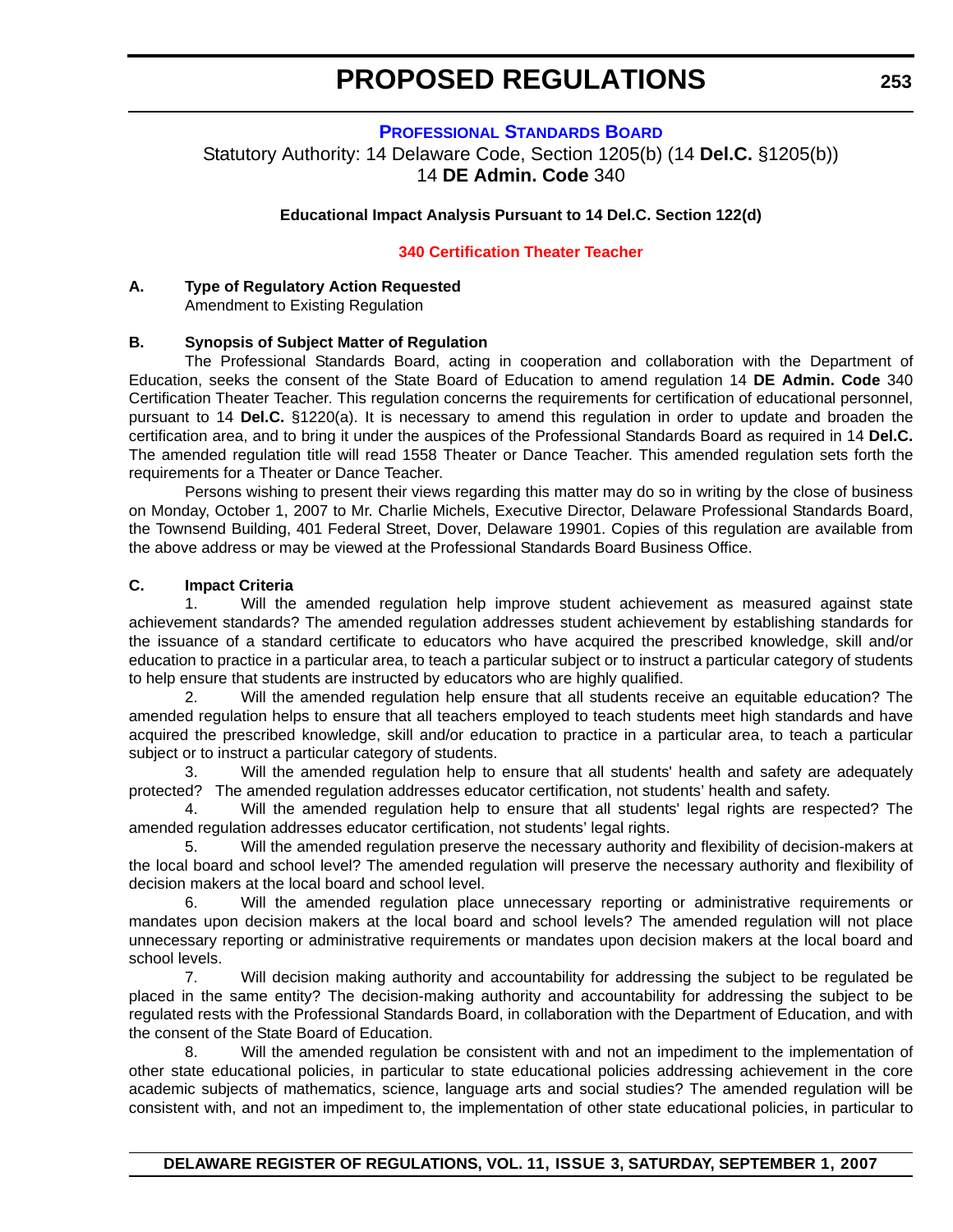**254**

# **PROPOSED REGULATIONS**

state educational policies addressing achievement in the core academic subjects of mathematics, science, language arts and social studies.

9. Is there a less burdensome method for addressing the purpose of the amended regulation? 14 **Del.C.** requires that we promulgate this regulation.

10. What is the cost to the state and to the local school boards of compliance with the adopted regulation? There is no additional cost to local school boards for compliance with the regulation.

#### **340 Certification Theater Teacher**

### Effective July 1, 1993

**1.0 Standard License**

The Following Shall be Required for the Standard License in Grades 9 to 12 and is Valid in Grades 5 to 8 in a Middle Level School.

1.1 Bachelor's degree from an accredited college and,

1.2 Completion of an approved teacher education program in Theater.

#### **2.0 The following shall be required for the Standard Endorsement (for teachers with 3 or fewer classes of theater)**

2.1 Standard Delaware License in a secondary content area and,

2.2 A minimum of 15 semester hours from the following areas of Theater: History of the Theater, Play Direction, Acting, Stagecraft, Play Production, Voice and Speech, Stage Management, Make up and Costuming, Stage Lighting, and/or Methods of Teaching Theater and Drama.

#### **3.0 Licenses that may be issued for this position include Standard, Standard Endorsement and Limited Standard**

3.1 The Limited Standard license may be issued upon request of a Delaware public school district for a teacher employed for this position who meets the standards set forth in 2.3 of regulation 301 General Regulations for Certification of Professional Public School Personnel.

#### **1558 Theater or Dance Teacher**

#### **1.0 Content**

1.1 This regulation shall apply to the issuance of a Standard Certificate, pursuant to 14 **Del.C.** §1220(a), for Theater Teacher or Dance Teacher. This certification is required for grades 9 to12, and is valid in grades 5 to 8 in a Middle Level school.

1.2 Except as otherwise provided, the requirements set forth in 14 **DE Admin Code** 1505 Standard Certificate, including any subsequent amendment or revision thereto, are incorporated herein by reference.

#### **2.0 Definitions**

2.1 The definitions set forth in 14 **DE Admin. Code** 1505 Standard Certificate, including any subsequent amendment or revision thereto, are incorporated herein by reference.

2.2 The following words and terms, when used in this regulation, shall have the following meaning unless the context clearly indicates otherwise:

**"Approved Accrediting Agency"** means a National, Regional, or Specialized Accrediting agency or association that appears on the list of recognized accrediting agencies published by the United States Secretary of Education or any other accrediting agency the Delaware Secretary of Education, deems within his or her discretion, to be reliable or be equivalent to those on the published list.

"**Accredited institution**" means an institution that has received accreditation from an approved accrediting agency.

#### **3.0 Standard Certificate**

3.1 In accordance with 14 **Del.C.** §1220(a), the Department shall issue a Standard Certificate as a Theater Teacher or Dance Teacher to an educator who has met the following:

3.1.1 Holds a valid Delaware Initial, Continuing, or Advanced License; or a Limited Standard, Standard or Professional Status Certificate issued by the Department prior to August 31, 2003; and,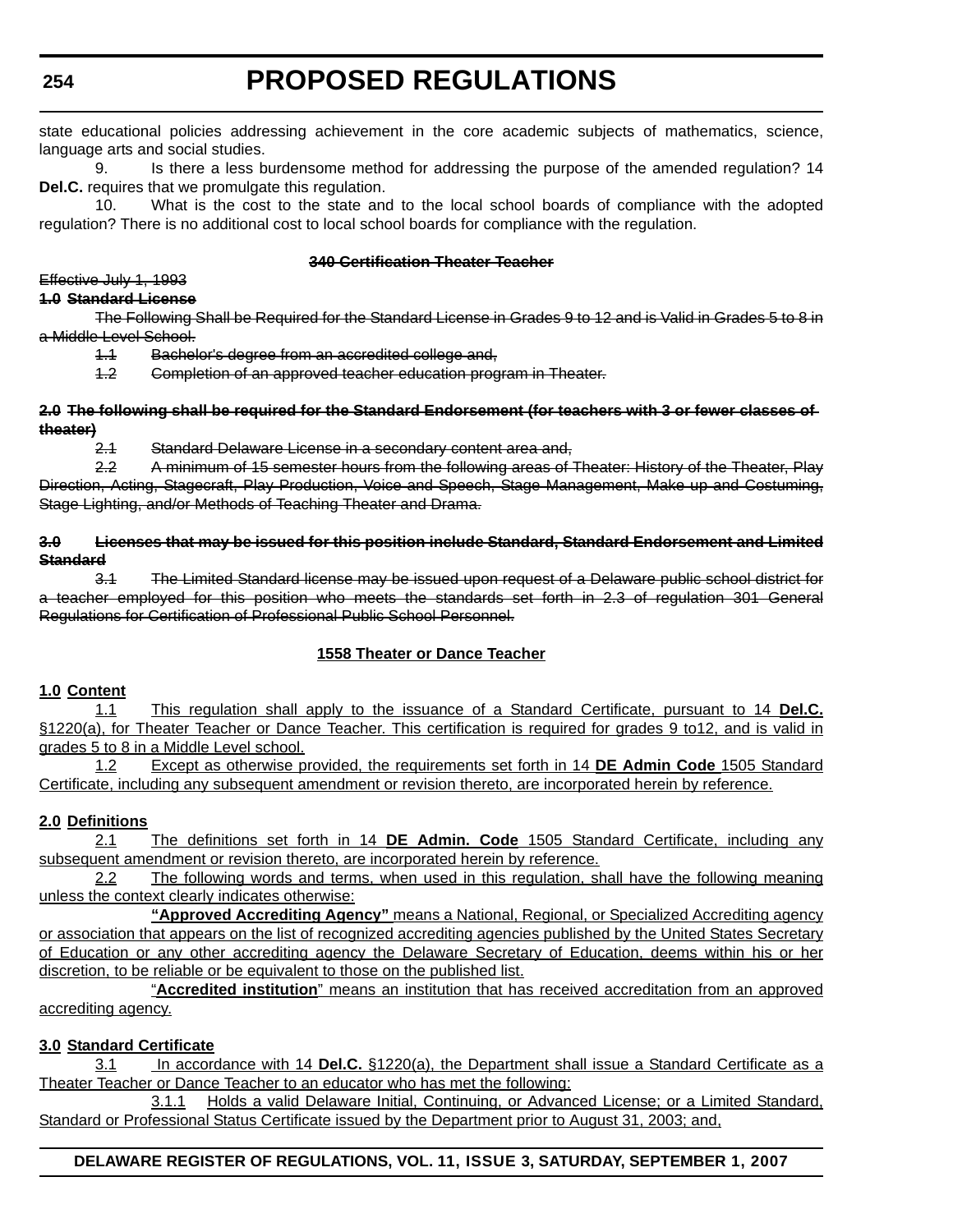<span id="page-14-0"></span>3.1.2 Has met the requirements as set forth in 14 **DE Admin. Code** 1505 Standard Certificate, including any subsequent amendment or revision thereto; and,

3.1.3 Has satisfied the additional requirements in this regulation.

#### **4.0 Additional Requirements**

An educator must also meet the following:

4.1 If the educator is applying for their Standard Certificate as a Theater Teacher pursuant to 14 **DE Admin. Code** 1505 Standard Certificate 3.1.5, the educator must also have obtained from an accredited institution certification in Theater; or

4.2 If the educator is applying for their Standard Certificate as a Dance Teacher pursuant to 14 **DE Admin. Code** 1505 Standard Certificate 3.1.5, the educator must also have obtained from an accredited institution certification in Dance.

#### **PROFESSIONAL STANDARDS BOARD**

Statutory Authority: 14 Delaware Code, Section 1205(b) (14 **Del.C.** §1205(b)) 14 **DE Admin. Code** 1520

#### **Educational Impact Analysis Pursuant to 14 Del.C. Section 122(d)**

#### **[1520 Early Childhood Teacher](#page-3-0)**

#### **A. Type of Regulatory Action Requested**

Amendment to Existing Regulation

#### **B. Synopsis of Subject Matter of Regulation**

The Professional Standards Board, acting in cooperation and collaboration with the Department of Education, seeks the consent of the State Board of Education to amend regulation 14 **DE Admin. Code** 1520 Early Childhood Teacher. The regulation concerns the requirements for certification of educational personnel, pursuant to 14 **Del.C.** §1220(a). It is necessary to amend this regulation given that the existing regulation reverted to 14 **DE Admin. Code** 1505 Standard Certificate in June of 2006. This regulation sets forth the requirements for an Early Childhood Teacher.

Persons wishing to present their views regarding this matter may do so in writing by the close of business on Monday, October 1, 2007 to Mr. Charlie Michels, Executive Director, Delaware Professional Standards Board, The Townsend Building, 401 Federal Street, Dover, Delaware 19901. Copies of this regulation are available from the above address or may be viewed at the Professional Standards Board Business Office.

#### **C. Impact Criteria**

1. Will the amended regulation help improve student achievement as measured against state achievement standards? The amended regulation addresses student achievement by establishing standards for the issuance of a standard certificate to educators who have acquired the prescribed knowledge, skill and/or education to practice in a particular area, to teach a particular subject or to instruct a particular category of students to help ensure that students are instructed by educators who are highly qualified.

2. Will the amended regulation help ensure that all students receive an equitable education? The amended regulation helps to ensure that all teachers employed to teach students meet high standards and have acquired the prescribed knowledge, skill and/or education to practice in a particular area, to teach a particular subject or to instruct a particular category of students.

3. Will the amended regulation help to ensure that all students' health and safety are adequately protected? The amended regulation addresses educator certification, not students' health and safety.

4. Will the amended regulation help to ensure that all students' legal rights are respected? The amended regulation addresses educator certification, not students' legal rights.

5. Will the amended regulation preserve the necessary authority and flexibility of decision-makers at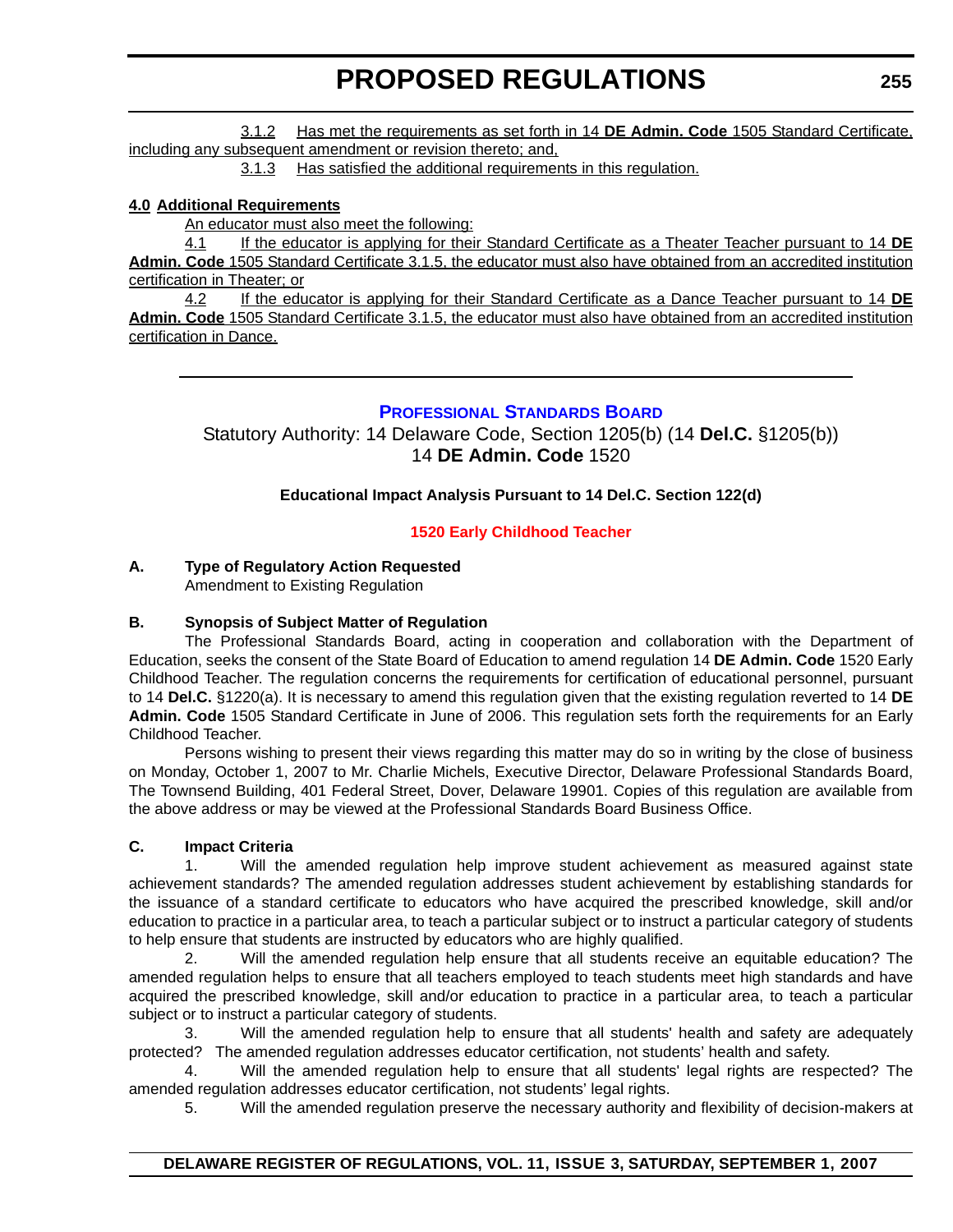the local board and school level? The amended regulation will preserve the necessary authority and flexibility of decision makers at the local board and school level.

6. Will the amended regulation place unnecessary reporting or administrative requirements or mandates upon decision makers at the local board and school levels? The amended regulation will not place unnecessary reporting or administrative requirements or mandates upon decision makers at the local board and school levels.

7. Will decision making authority and accountability for addressing the subject to be regulated be placed in the same entity? The decision-making authority and accountability for addressing the subject to be regulated rests with the Professional Standards Board, in collaboration with the Department of Education, and with the consent of the State Board of Education.

8. Will the amended regulation be consistent with and not an impediment to the implementation of other state educational policies, in particular to state educational policies addressing achievement in the core academic subjects of mathematics, science, language arts and social studies? The amended regulation will be consistent with, and not an impediment to, the implementation of other state educational policies, in particular to state educational policies addressing achievement in the core academic subjects of mathematics, science, language arts and social studies.

9. Is there a less burdensome method for addressing the purpose of the amended regulation? 14 **Del.C.** requires that we promulgate this regulation.

10. What is the cost to the state and to the local school boards of compliance with the adopted regulation? There is no additional cost to local school boards for compliance with the regulation.

#### **1520 Early Childhood Teacher**

#### **1.0 Content**

This regulation shall apply to the requirements for a Standard Certificate, pursuant to 14 **Del.C.** §1220(a), for Early Childhood Teacher (Birth to Grade 2).

#### **2.0 Definitions**

2.1 The following words and terms, when used in this regulation, shall have the following meaning unless the context clearly indicates otherwise:

**"Department"** means the Delaware Department of Education.

**"License**" means a credential which authorizes the holder to engage in the practice for which the license is issued.

**"Standard Certificate"** means a credential issued to certify that an educator has the prescribed knowledge, skill, or education to practice in a particular area, teach a particular subject, or teach a category of students.

**"Standards Board"** means the Professional Standards Board established pursuant to 14 **Del.C.** §1201.

**"State Board"** means the State Board of Education of the State of Delaware established pursuant to 14 **Del.C.** §104.

#### **3.0 Issuance of Certificate**

In accordance with 14 **Del.C.** §1220(a), the Department shall issue a Standard Certificate as an Early Childhood Teacher to an applicant who holds a valid Delaware Initial, Continuing, or Advanced License; or Standard or Professional Status Certificate issued by the Department prior to August 31, 2003, and who meets the following requirements:

3.1 A bachelor's degree from an NCATE specialty organization recognized educator preparation program offered by a regionally accredited college or university, with a major in Early Childhood Education; or

3.2 A bachelor's degree from a state approved educator preparation program offered by a regionally accredited college or university, with a major in Early Childhood Education, where the state approval body employed the appropriate NCATE specialty organization standards for early childhood teacher education; or

3.3 Passage of the appropriate PRAXIS™ II test approved by the Standards Board and the State Board; or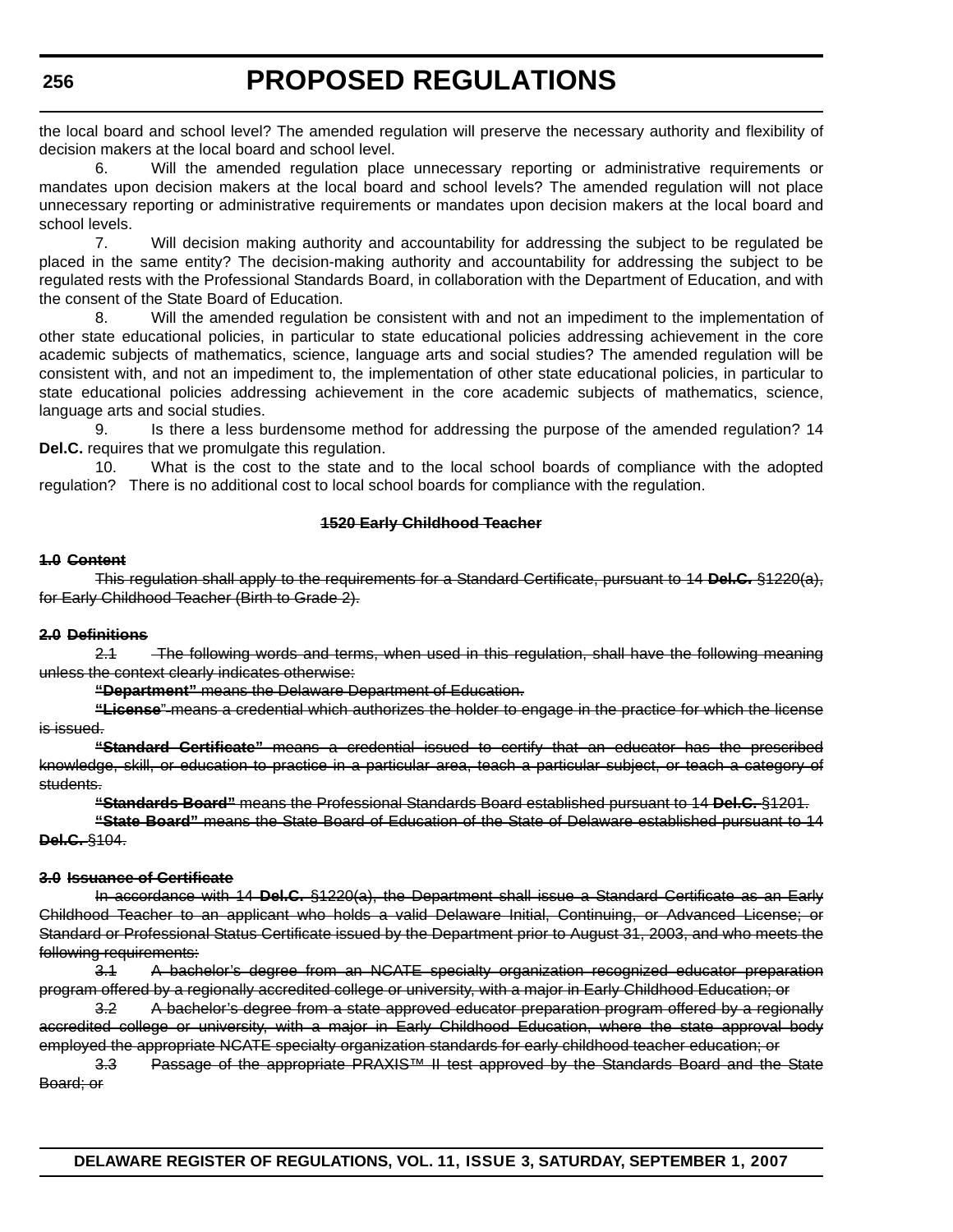3.4 A bachelor's degree from an NCATE or state approved program, where the state approval body employed the appropriate NASDTEC standards or NCATE specialty organization standards, offered by a regionally accredited college or university, with a major in Primary or Elementary Education; and 3.4.1 At least eighteen (18) semester hours of course work, specific to the birth to age five (5) child, taken either as part of the degree program or in addition to it, as follows: 3.4.1.1 Children's Growth, Development and Learning (Birth to age five (5)) (3 credits); 3.4.1.2 Early Childhood Curriculum Development, Assessment, Content, and Implementation (6 credits); 3.4.1.3 Language Development and Early Literacy in Young Children (3 credits); 3.4.1.4 Family Development and Service Systems for Children and Families (3 credits); and 3.4.1.5 Development and Programming for Young Children with Special Needs (3 credits); or 3.5 A bachelor's degree from a regionally accredited college or university in any field, and 3.5.1 A minimum of forty five (45) semester hours of general content course work, taken either as part of the degree program or in addition to it, as follows: 3.5.1.1 English, including an upper level composition course and a literature course (9 semester hours); 3.5.1.2 A total of twelve (12) semester hours of science, including one course each in Life and Environmental, Earth and Space and Physical Sciences; 3.5.1.3 Social sciences, including world history, American history, political science, economics and geography (9 semester hours); 3.5.1.4 Mathematics (9 semester hours); and 3.5.1.5 Fine Arts or Humanities (6 semester hours); and 3.5.2 A minimum of thirty nine (39) semester hours of course work, taken either as part of the degree program or in addition to it, as follows: 3.5.2.1 Children's Growth, Development, and Learning (Birth to age 8) (6 semester hours); 3.5.2.2 Identifying and Teaching Children with Exceptional Needs (6 semester hours); 3.5.2.3 Early Childhood Curriculum Development, Assessment, Content, and Implementation, including a practicum of no less than 50 hours (Birth to age 8) (9 semester hours); 3.5.2.4 Professional Issues in Early Childhood Education (3 semester hours); 3.5.2.5 Language Development, Early Literacy and Reading in Young Children (9 semester hours); 3.5.2.6 Parent, Family, Community Interactions (3 semester hours); and 3.5.2.7 Family Development and Service Systems for Children and Families (3 semester

hours).

#### **4.0 Applicability**

This regulation shall be effective through June 30, 2006 only. Applicants who apply for a standard certificate as an Early Childhood Teacher after that date must comply with the requirements set forth in 14 **DE Admin. Code** 1505.

#### **8 DE Reg. 1612 (5/1/05) Renumbered effective 6/1/07 - see Conversion Table**

#### **1520 Early Childhood Teacher**

#### **1.0 Content**

1.1 This regulation shall apply to the issuance of a Standard Certificate, pursuant to 14 **Del.C.** §1220(a), for Early Childhood Teacher. This certification is valid for birth to grade 2.

1.2 Except as otherwise provided, the requirements set forth in 14 **DE Admin. Code** 1505 Standard Certificate, including any subsequent amendment or revision thereto, are incorporated herein by reference.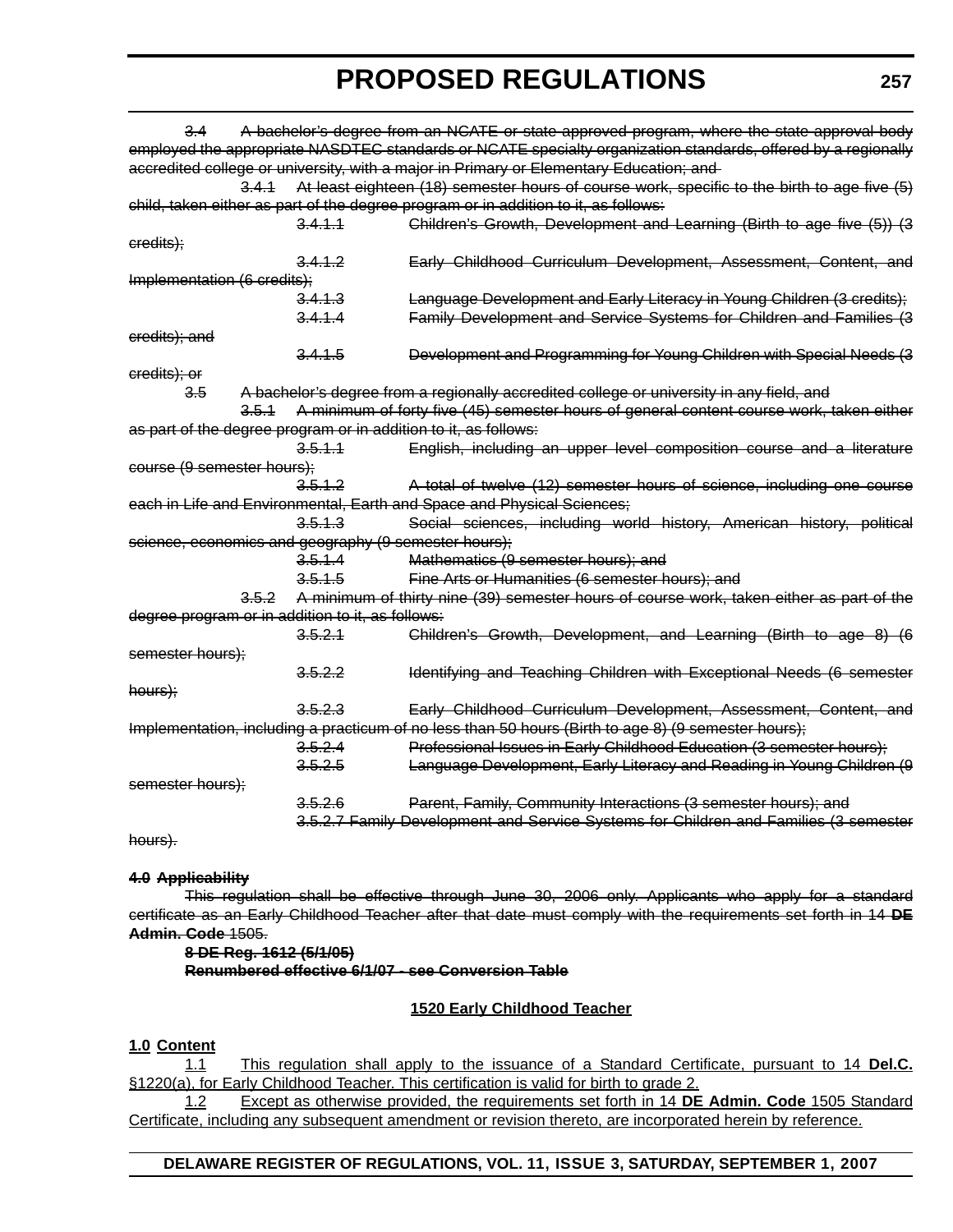#### <span id="page-17-0"></span>**2.0 Definitions**

2.1 The definitions set forth in 14 **DE Admin. Code** 1505 Standard Certificate, including any subsequent amendment or revision thereto, are incorporated herein by reference.

#### **3.0 Standard Certificate**

3.1 In accordance with 14 **Del.C.** §1220(a), the Department shall issue a Standard Certificate as an Early Childhood Teacher to an educator who has met the following:

3.1.1 Holds a valid Delaware Initial, Continuing, or Advanced License; or a Limited Standard, Standard or Professional Status Certificate issued by the Department prior to August 31, 2003; and,

3.1.2 Has met the requirements as set forth in 14 **DE Admin. Code** 1505 Standard Certificate, including any subsequent amendment or revision thereto; and,

3.1.3 Has satisfied the additional requirements in this regulation.

#### **4.0 Additional Requirements**

If an examination of content knowledge such as Praxis II is not applicable and available, in the area the Standard Certificate is requested, an educator must also meet the following:

4.1 If the educator is applying for their second Standard Certificate pursuant to 14 **DE Admin. Code** 1505 Standard Certificate 3.1.5, the satisfactory completion of fifteen (15) credits or their equivalent in professional development related to Early Childhood Education, selected by the applicant with the approval of the employing school district or charter school which is submitted to the Department.

#### **PROFESSIONAL STANDARDS BOARD**

Statutory Authority: 14 Delaware Code, Section 1205(b) (14 **Del.C.** §1205(b)) 14 **DE Admin. Code** 1530

#### **Educational Impact Analysis Pursuant to 14 Del.C. Section 122(d)**

#### **[1530 Middle Level Teacher](#page-3-0)**

#### **A. Type of Regulatory Action Requested** Amendment to Existing Regulation

### **B. Synopsis of Subject Matter of Regulation**

The Professional Standards Board, acting in cooperation and collaboration with the Department of Education, seeks the consent of the State Board of Education to amend regulation 14 **DE Admin. Code** 1530 Middle Level Teacher. The regulation concerns the requirements for certification of educational personnel, pursuant to 14 **Del.C.** §1220(a). It is necessary to amend this regulation given that the existing regulation reverted to **DE Admin. Code** 1505 Standard Certificate in June of 2006. This regulation sets forth the requirements for a Middle Level Teacher.

Persons wishing to present their views regarding this matter may do so in writing by the close of business on Monday October 1, 2007 to Mr. Charlie Michels, Executive Director, Delaware Professional Standards Board, The Townsend Building, 401 Federal Street, Dover, Delaware 19901. Copies of this regulation are available from the above address or may be viewed at the Professional Standards Board Business Office.

#### **C. Impact Criteria**

1. Will the amended regulation help improve student achievement as measured against state achievement standards? The amended regulation addresses student achievement by establishing standards for the issuance of a standard certificate to educators who have acquired the prescribed knowledge, skill and/or education to practice in a particular area, to teach a particular subject or to instruct a particular category of students to help ensure that students are instructed by educators who are highly qualified.

2. Will the amended regulation help ensure that all students receive an equitable education? The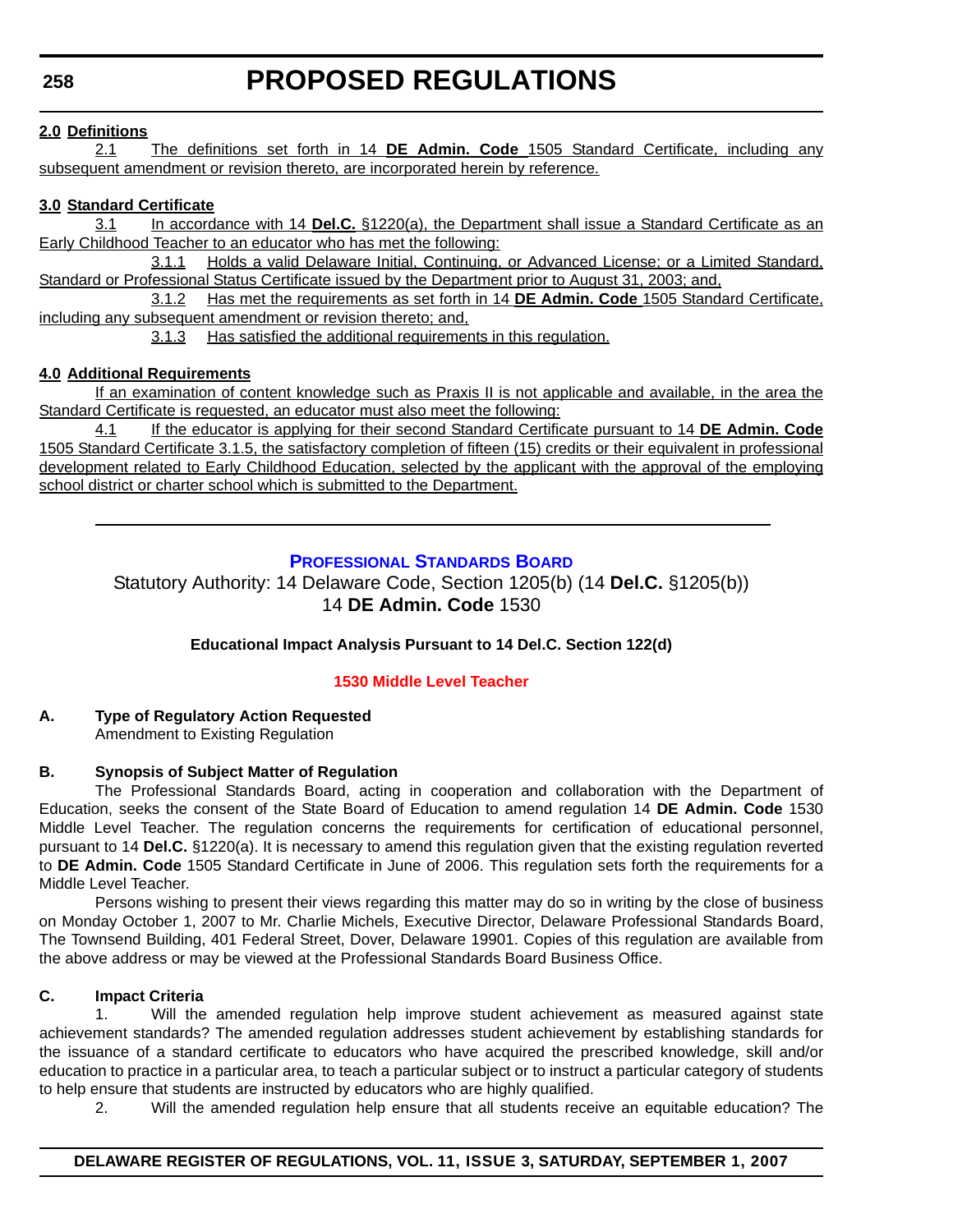amended regulation helps to ensure that all teachers employed to teach students meet high standards and have acquired the prescribed knowledge, skill and/or education to practice in a particular area, to teach a particular subject or to instruct a particular category of students.

3. Will the amended regulation help to ensure that all students' health and safety are adequately protected? The amended regulation addresses educator certification, not students' health and safety.

4. Will the amended regulation help to ensure that all students' legal rights are respected? The amended regulation addresses educator certification, not students' legal rights.

5. Will the amended regulation preserve the necessary authority and flexibility of decision-makers at the local board and school level? The amended regulation will preserve the necessary authority and flexibility of decision makers at the local board and school level.

6. Will the amended regulation place unnecessary reporting or administrative requirements or mandates upon decision makers at the local board and school levels? The amended regulation will not place unnecessary reporting or administrative requirements or mandates upon decision makers at the local board and school levels.

7. Will decision making authority and accountability for addressing the subject to be regulated be placed in the same entity? The decision-making authority and accountability for addressing the subject to be regulated rests with the Professional Standards Board, in collaboration with the Department of Education, and with the consent of the State Board of Education.

8. Will the amended regulation be consistent with and not an impediment to the implementation of other state educational policies, in particular to state educational policies addressing achievement in the core academic subjects of mathematics, science, language arts and social studies? The amended regulation will be consistent with, and not an impediment to, the implementation of other state educational policies, in particular to state educational policies addressing achievement in the core academic subjects of mathematics, science, language arts and social studies.

9. Is there a less burdensome method for addressing the purpose of the amended regulation? 14 **Del.C.** requires that we promulgate this regulation.

10. What is the cost to the state and to the local school boards of compliance with the adopted regulation? There is no additional cost to local school boards for compliance with the regulation.

#### **1530 Middle Level Teacher**

#### **1.0 Content**

 1.1 This regulation shall apply to the requirements for a Standard Certificate, pursuant to 14 **Del.C.** §1220(a), for Middle Level Teacher (Grades 6 to 8).

7 DE Reg. 775 (12/1/03) 7 DE Reg. 1749 (6/1/04)

#### **2.0 Definitions**

2.1 The following words and terms, when used in this regulation, shall have the following meaning unless the context clearly indicates otherwise:

**"Department"** means the Delaware Department of Education.

**"License"** means a credential which authorizes the holder to engage in the practice for which the license is issued.

**"Major or Its Equivalent"** means a minimum of thirty (30) credits in the content area to be taught.

**"Standard Certificate"** means a credential issued to certify that an educator has the prescribed knowledge, skill, or education to practice in a particular area, teach a particular subject, or teach a category of students.

7 DE Reg. 775 (12/1/03) 7 DE Reg. 1749 (6/1/04)

#### **3.0 Standard Certificate**

In accordance with 14 **Del.C.** §1220(a), the Department shall issue a Standard Certificate as a Middle Level Teacher to an applicant who holds a valid Delaware Initial, Continuing, or Advanced License; or Standard or Professional Status Certificate issued by the Department prior to August 31, 2003, and who meets the following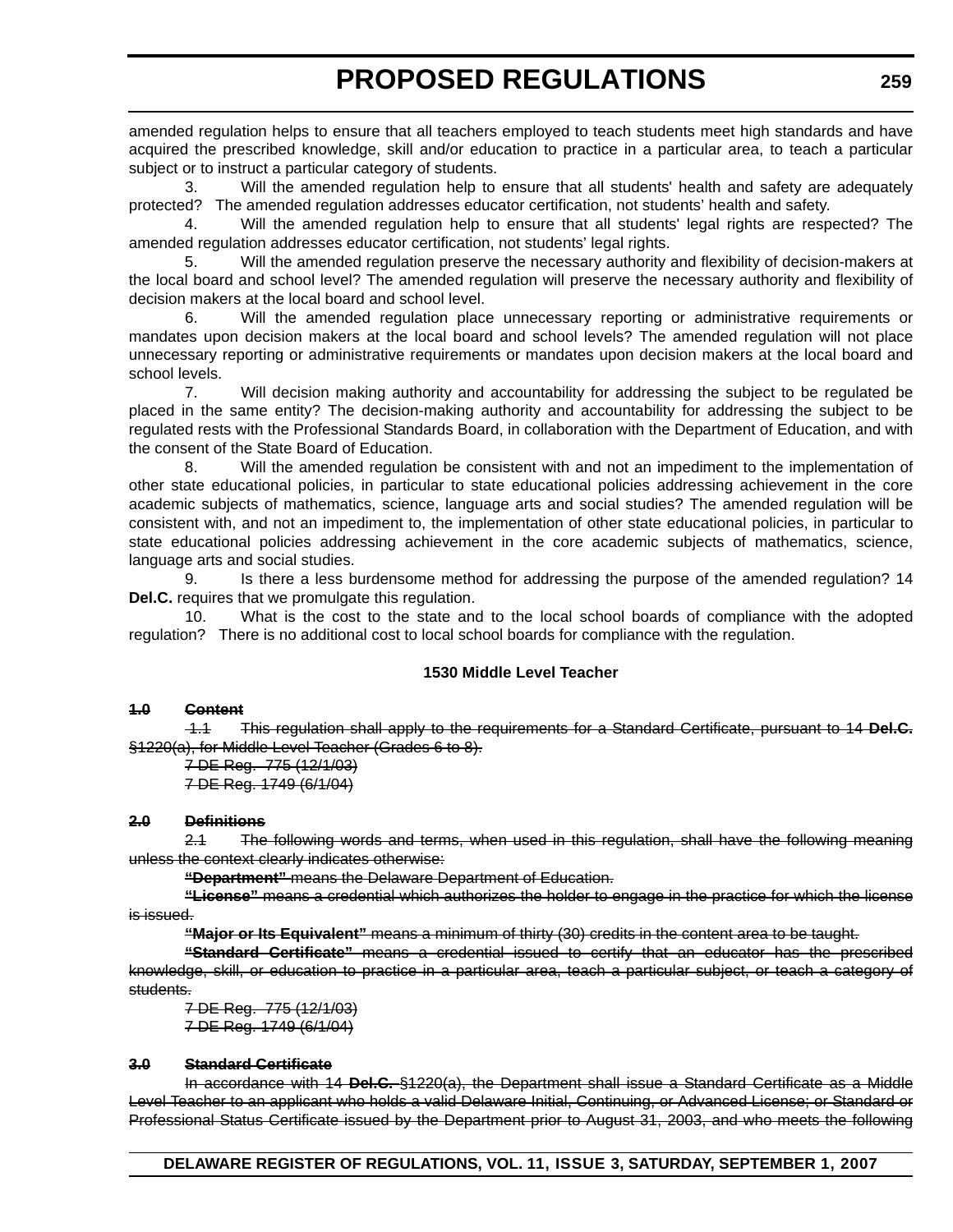requirements:

3.1 Degree Requirement

3.1.1 Bachelor's degree from a regionally accredited college or university with a major or its equivalent in the content area to be taught; and

3.1.1.1 Appropriate pedagogical content courses consistent with the NASDTEC or NCATE specialty organization standards for middle school or the content specialization to be taught; or

3.1.2 Bachelor's degree from a regionally accredited college or university in an NCATE specialty organization or state approved program, where the state employed the appropriate NASDTEC or NCATE specialty organization standards in Elementary or Middle School-Education.

7 DE Reg. 775 (12/1/03) 7 DE Reg. 1749 (6/1/04)

#### **4.0 Effective Date**

This regulation shall be effective through June 30, 2006 only. Applicants who apply for a Standard Certificate as a middle level teacher after that date must comply with the requirements set forth in 14 **DE Admin. Code** 1505.

7 DE Reg. 775 (12/1/03) 7 DE Reg. 1749 (6/1/04) Renumbered effective 6/1/07 - see Conversion Table

#### **1.0 Content**

1.1 This regulation shall apply to the issuance of a Standard Certificate, pursuant to 14 **Del.C.** §1220(a), for Middle Level Teacher. This certification is required for grades 6 to 8, and is valid in grade 5 in a Middle Level school. This regulation applies to Middle Level Teachers of English/Language Arts, Social Studies, Mathematics, and Science. Teachers who hold Standard Certificates as secondary teachers in any of the content areas listed may also be employed as Middle Level Teachers.

1.2 Except as otherwise provided, the requirements set forth in 14 **DE Admin. Code** 1505 Standard Certificate, including any subsequent amendment or revision thereto, are incorporated herein by reference.

#### **2.0 Definitions**

2.1 The definitions set forth in 14 **DE Admin. Code** 1505 Standard Certificate, including any subsequent amendment or revision thereto, are incorporated herein by reference.

#### **3.0 Standard Certificate**

3.1 In accordance with 14 **Del.C.** §1220(a), the Department shall issue a Standard Certificate as a Middle Level Teacher to an educator who has met the following:

3.1.1 Holds a valid Delaware Initial, Continuing, or Advanced License; or a Limited Standard, Standard or Professional Status Certificate issued by the Department prior to August 31, 2003; and,

3.1.2 Has met the requirements as set forth in 14 **DE Admin. Code** 1505 Standard Certificate, including any subsequent amendment or revision thereto; and,

3.1.3 Has satisfied the additional requirements in this regulation.

#### **4.0 Additional Requirements**

If an examination of content knowledge such as Praxis II is not applicable and available, in the area the Standard Certificate is requested, an educator must also meet the following:

4.1 If the educator is applying for their second Standard Certificate pursuant to 14 **DE Admin. Code** 1505 Standard Certificate 3.1.5, the satisfactory completion of fifteen (15) credits or their equivalent in professional development related to Middle Level Education, selected by the applicant with the approval of the employing school district or charter school which is submitted to the Department.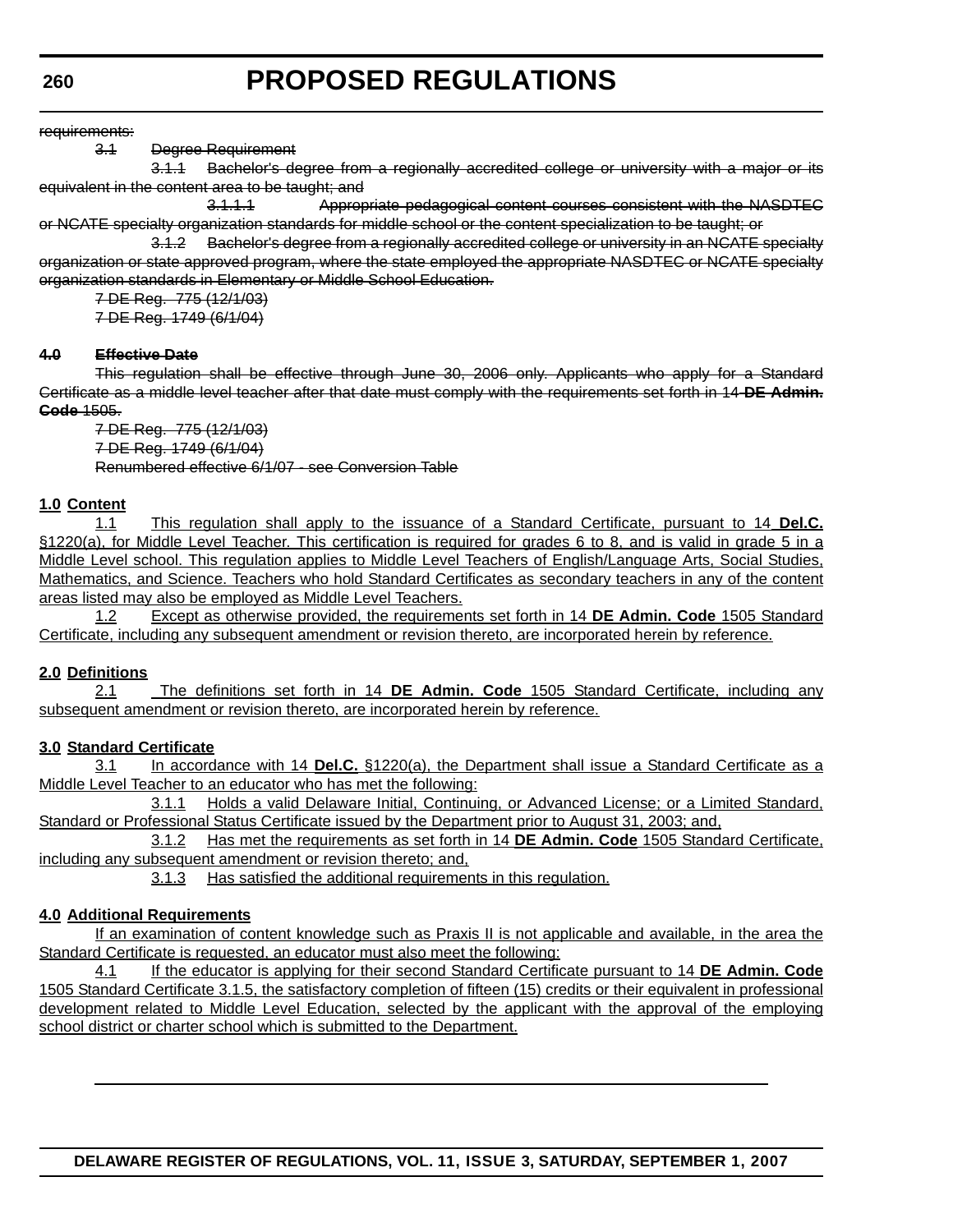#### **PROFESSIONAL STANDARDS BOARD**

<span id="page-20-0"></span>Statutory Authority: 14 Delaware Code, Section 1205(b) (14 **Del.C.** §1205(b)) 14 **DE Admin. Code** 1531

#### **Educational Impact Analysis Pursuant to 14 Del.C. Section 122(d)**

#### **1531 Middle Level English Language Arts Teacher**

#### **A. Type of Regulatory Action Requested** New Regulation

#### **B. Synopsis of Subject Matter of Regulation**

The Professional Standards Board, acting in cooperation and collaboration with the Department of Education, seeks the consent of the State Board of Education to adopt regulation 14 **DE Admin. Code** 1531 Middle Level English Language Arts Teacher. The regulation concerns the requirements for certification of educational personnel, pursuant to 14 **Del.C.** §1220(a). It is necessary to adopt this regulation in order to complete the compilation of certification regulations of the middle level core curricular areas. This regulation sets forth the requirements for a Middle Level English Language Arts Teacher.

Persons wishing to present their views regarding this matter may do so in writing by the close of business on Monday October 1, 2007 to Mr. Charlie Michels, Executive Director, Delaware Professional Standards Board, The Townsend Building, 401 Federal Street, Dover, Delaware 19901. Copies of this regulation are available from the above address or may be viewed at the Professional Standards Board Business Office.

#### **C. Impact Criteria**

1. Will the adopted regulation help improve student achievement as measured against state achievement standards? The adopted regulation addresses student achievement by establishing standards for the issuance of a standard certificate to educators who have acquired the prescribed knowledge, skill and/or education to practice in a particular area, to teach a particular subject or to instruct a particular category of students to help ensure that students are instructed by educators who are highly qualified.

2. Will the adopted regulation help ensure that all students receive an equitable education? The adopted regulation helps to ensure that all teachers employed to teach students meet high standards and have acquired the prescribed knowledge, skill and/or education to practice in a particular area, to teach a particular subject or to instruct a particular category of students.

3. Will the adopted regulation help to ensure that all students' health and safety are adequately protected? The adopted regulation addresses educator certification, not students' health and safety.

4. Will the adopted regulation help to ensure that all students' legal rights are respected? The adopted regulation addresses educator certification, not students' legal rights.

5. Will the adopted regulation preserve the necessary authority and flexibility of decision-makers at the local board and school level? The adopted regulation will preserve the necessary authority and flexibility of decision makers at the local board and school level.

6. Will the adopted regulation place unnecessary reporting or administrative requirements or mandates upon decision makers at the local board and school levels? The adopted regulation will not place unnecessary reporting or administrative requirements or mandates upon decision makers at the local board and school levels.

7. Will decision making authority and accountability for addressing the subject to be regulated be placed in the same entity? The decision-making authority and accountability for addressing the subject to be regulated rests with the Professional Standards Board, in collaboration with the Department of Education, and with the consent of the State Board of Education.

8. Will the adopted regulation be consistent with and not an impediment to the implementation of other state educational policies, in particular to state educational policies addressing achievement in the core academic subjects of mathematics, science, language arts and social studies? The adopted regulation will be consistent with, and not an impediment to, the implementation of other state educational policies, in particular to state educational policies addressing achievement in the core academic subjects of mathematics, science,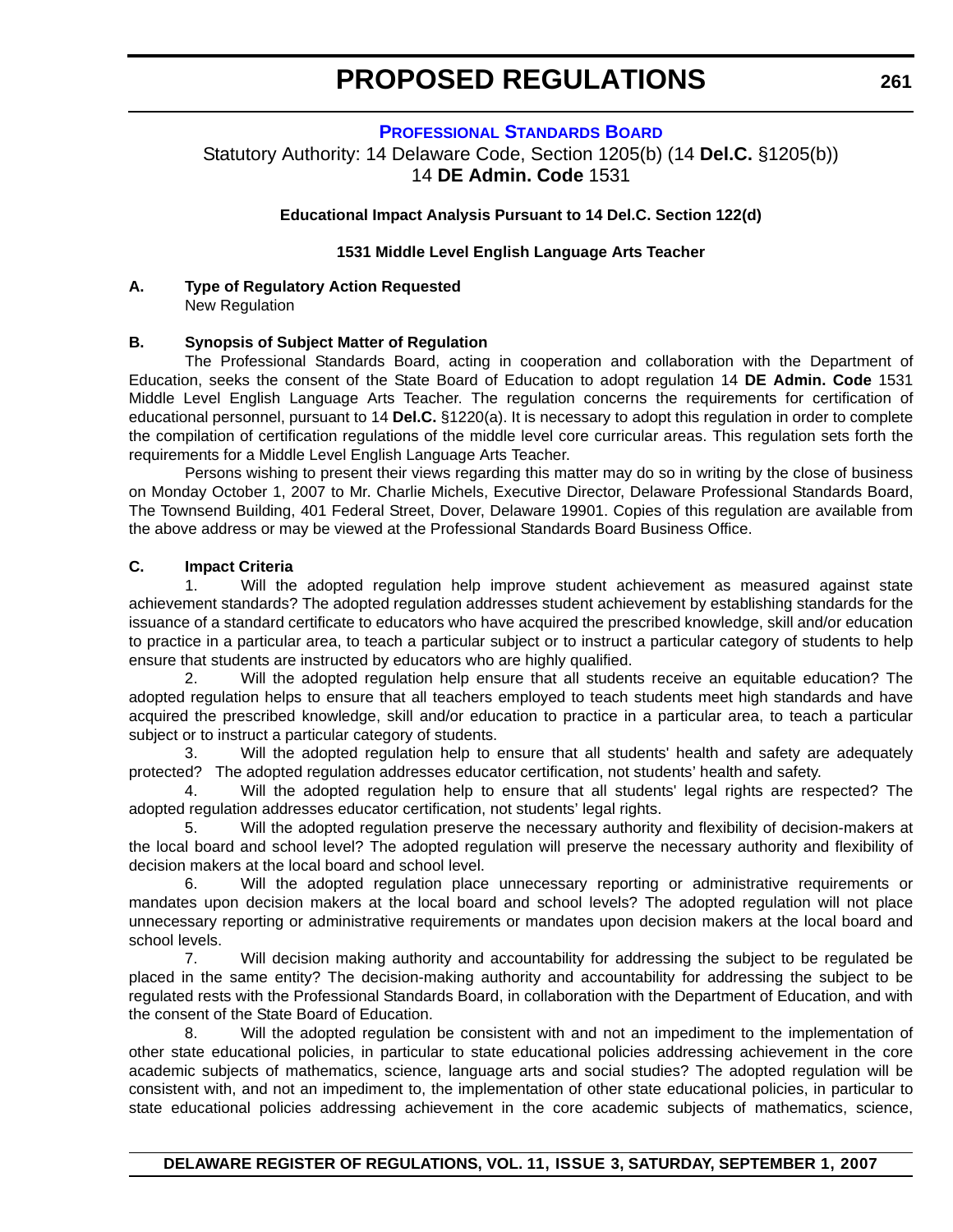<span id="page-21-0"></span>**262**

language arts and social studies.

9. Is there a less burdensome method for addressing the purpose of the amended regulation? 14 **Del.C.** requires that we promulgate this regulation.

10. What is the cost to the state and to the local school boards of compliance with the adopted regulation? There is no additional cost to local school boards for compliance with the regulation.

#### **1531 Middle Level English Language Arts Teacher**

#### **1.0 Content**

1.1 This regulation shall apply to the issuance of a Standard Certificate, pursuant to 14 **Del.C.** §1220(a), for Middle Level English Language Arts Teacher. This certification is required for grades 7 and 8, and is valid in grades 5 and 6 in a Middle Level school.

1.2 Except as otherwise provided, the requirements set forth in 14 **DE Admin. Code** 1505 Standard Certificate, including any subsequent amendment or revision thereto, are incorporated herein by reference.

#### **2.0 Definitions**

2.1 The definitions set forth in 14 **DE Admin. Code** 1505 Standard Certificate, including any subsequent amendment or revision thereto, are incorporated herein by reference.

#### **3.0 Standard Certificate**

3.1 In accordance with 14 **Del.C.** §1220(a), the Department shall issue a Standard Certificate as a Middle Level English Language Arts Teacher to an educator who has met the following:

3.1.1 Holds a valid Delaware Initial, Continuing, or Advanced License; or a Limited Standard, Standard or Professional Status Certificate issued by the Department prior to August 31, 2003; and,

3.1.2 Has met the requirements as set forth in 14 **DE Admin. Code** 1505 Standard Certificate, including any subsequent amendment or revision thereto.

#### **PROFESSIONAL STANDARDS BOARD**

Statutory Authority: 14 Delaware Code, Section 1205(b) (14 **Del.C.** §1205(b)) 14 **DE Admin. Code** 1534

#### **Educational Impact Analysis Pursuant to 14 Del.C. Section 122(d)**

#### **[1534 Middle Level Social Studies Teacher](#page-3-0)**

#### **A. Type of Regulatory Action Requested** New Regulation

#### **B. Synopsis of Subject Matter of Regulation**

The Professional Standards Board, acting in cooperation and collaboration with the Department of Education, seeks the consent of the State Board of Education to adopt regulation 14 **DE Admin. Code** 1534 Middle Level Social Studies Teacher. The regulation concerns the requirements for certification of educational personnel, pursuant to 14 **Del.C.** §1220(a). It is necessary to adopt this regulation in order to complete the compilation of certification regulations of the middle level core curricular areas. This regulation sets forth the requirements for a Middle Level Social Studies Teacher.

Persons wishing to present their views regarding this matter may do so in writing by the close of business on Monday October 1, 2007 to Mr. Charlie Michels, Executive Director, Delaware Professional Standards Board, The Townsend Building, 401 Federal Street, Dover, Delaware 19901. Copies of this regulation are available from the above address or may be viewed at the Professional Standards Board Business Office.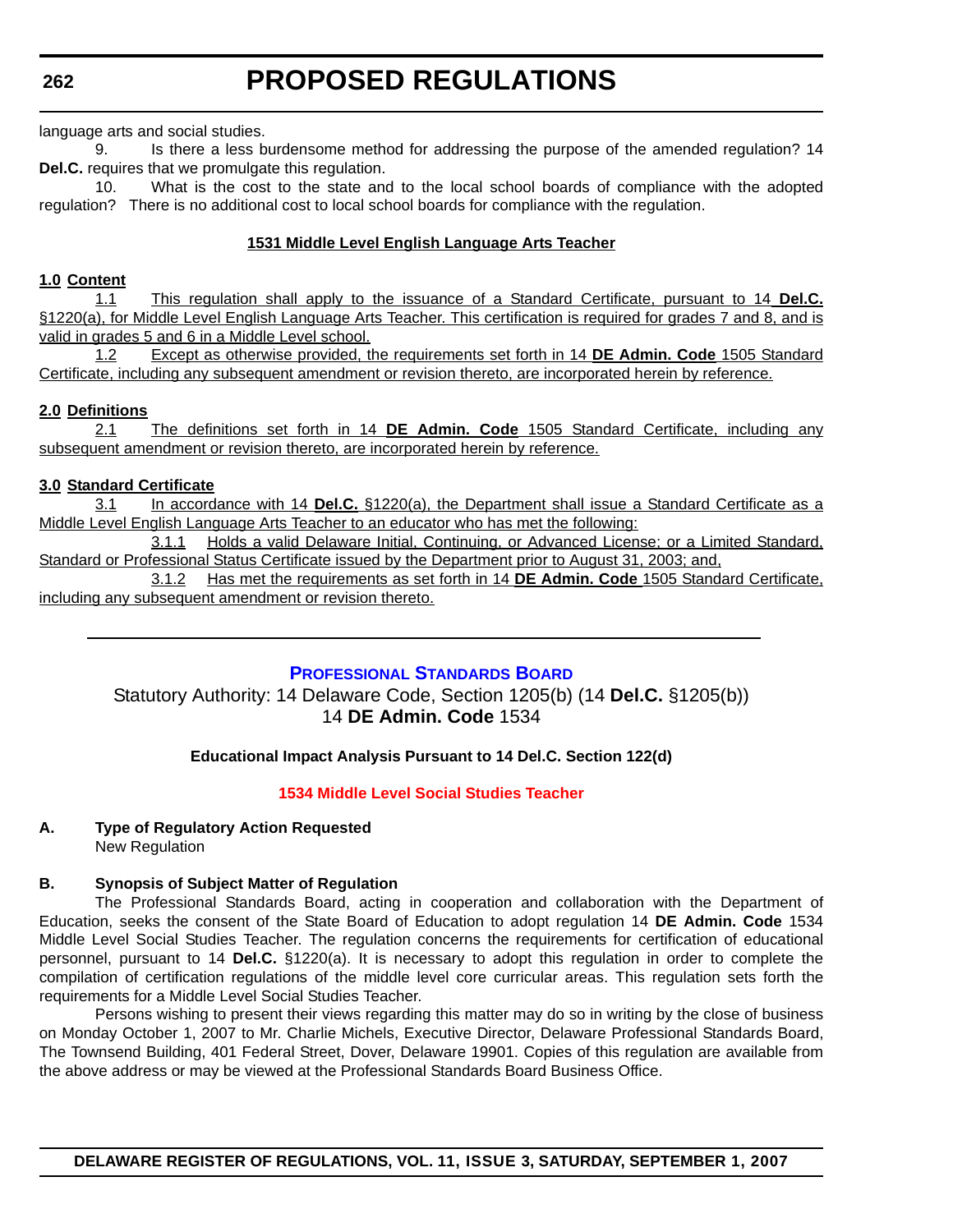#### **C. Impact Criteria**

1. Will the adopted regulation help improve student achievement as measured against state achievement standards? The adopted regulation addresses student achievement by establishing standards for the issuance of a standard certificate to educators who have acquired the prescribed knowledge, skill and/or education to practice in a particular area, to teach a particular subject or to instruct a particular category of students to help ensure that students are instructed by educators who are highly qualified.

2. Will the adopted regulation help ensure that all students receive an equitable education? The adopted regulation helps to ensure that all teachers employed to teach students meet high standards and have acquired the prescribed knowledge, skill and/or education to practice in a particular area, to teach a particular subject or to instruct a particular category of students.

3. Will the adopted regulation help to ensure that all students' health and safety are adequately protected? The adopted regulation addresses educator certification, not students' health and safety.

4. Will the adopted regulation help to ensure that all students' legal rights are respected? The adopted regulation addresses educator certification, not students' legal rights.

5. Will the adopted regulation preserve the necessary authority and flexibility of decision-makers at the local board and school level? The adopted regulation will preserve the necessary authority and flexibility of decision makers at the local board and school level.

6. Will the adopted regulation place unnecessary reporting or administrative requirements or mandates upon decision makers at the local board and school levels? The adopted regulation will not place unnecessary reporting or administrative requirements or mandates upon decision makers at the local board and school levels.

7. Will decision making authority and accountability for addressing the subject to be regulated be placed in the same entity? The decision-making authority and accountability for addressing the subject to be regulated rests with the Professional Standards Board, in collaboration with the Department of Education, and with the consent of the State Board of Education.

8. Will the adopted regulation be consistent with and not an impediment to the implementation of other state educational policies, in particular to state educational policies addressing achievement in the core academic subjects of mathematics, science, language arts and social studies? The adopted regulation will be consistent with, and not an impediment to, the implementation of other state educational policies, in particular to state educational policies addressing achievement in the core academic subjects of mathematics, science, language arts and social studies.

9. Is there a less burdensome method for addressing the purpose of the amended regulation? 14 **Del.C.** requires that we promulgate this regulation.

10. What is the cost to the state and to the local school boards of compliance with the adopted regulation? There is no additional cost to local school boards for compliance with the regulation.

#### **1534 Middle Level Social Studies Teacher**

#### **1.0 Content**

1.1 This regulation shall apply to the issuance of a Standard Certificate pursuant to 14 **Del.C.** §1220(a), for Middle Level Social Studies Teacher. This certification is required for grades 7 and 8, and is valid in grades 5 and 6 in a Middle Level school.

1.2 Except as otherwise provided, the requirements set forth in 14 **DE Admin. Code** 1505 Standard Certificate, including any subsequent amendment or revision thereto, are incorporated herein by reference.

#### **2.0 Definitions**

2.1 The definitions set forth in 14 **DE Admin. Code** 1505 Standard Certificate, including any subsequent amendment or revision thereto, are incorporated herein by reference.

#### **3.0 Standard Certificate**

3.1 In accordance with 14 **Del.C.** §1220(a), the Department shall issue a Standard Certificate as a Middle Level Social Studies Teacher to an educator who has met the following:

3.1.1 Holds a valid Delaware Initial, Continuing, or Advanced License; or a Limited Standard, Standard or Professional Status Certificate issued by the Department prior to August 31, 2003; and,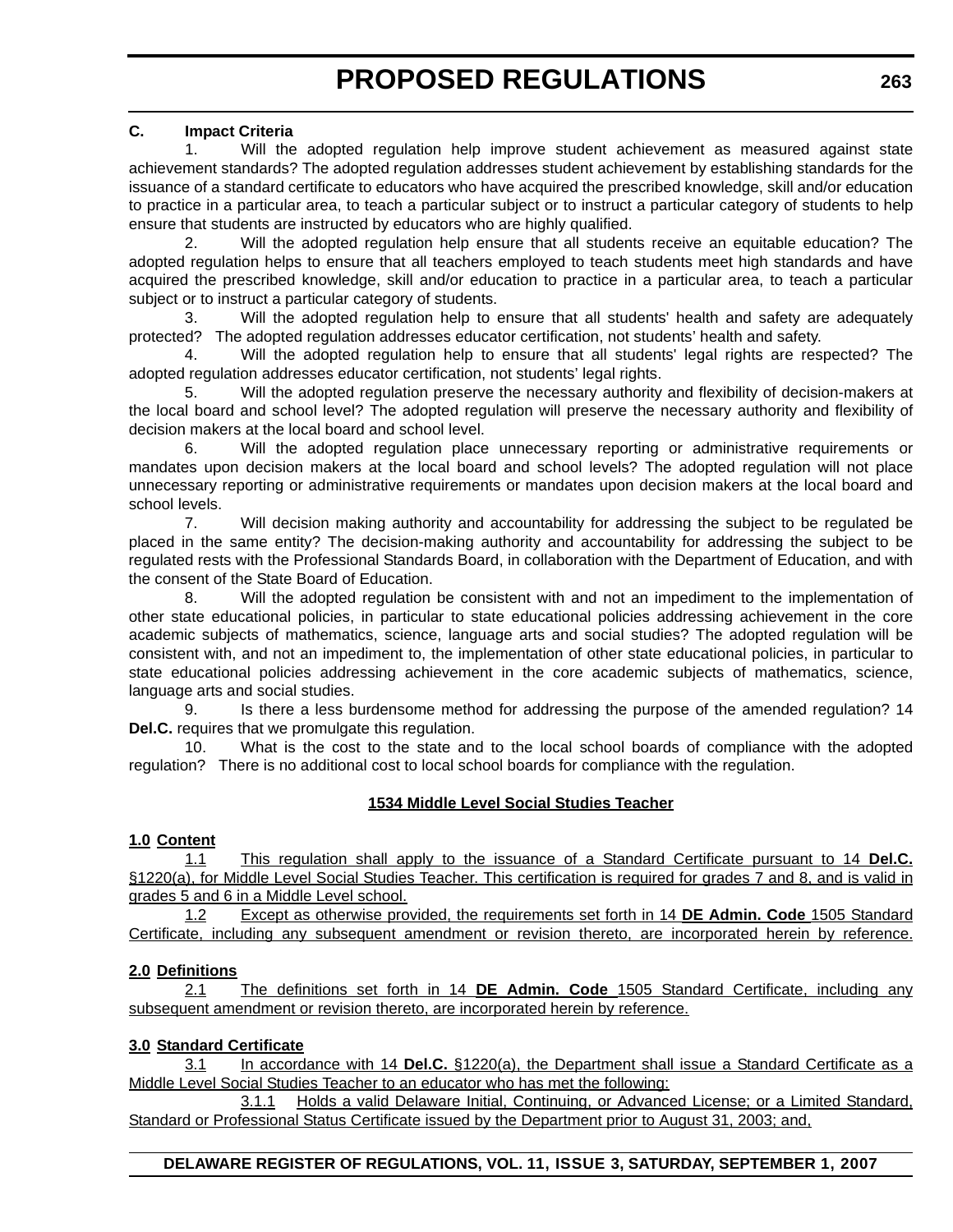<span id="page-23-0"></span>**264**

### **PROPOSED REGULATIONS**

3.1.2 Has met the requirements as set forth in 14 **DE Admin. Code** 1505 Standard Certificate, including any subsequent amendment or revision thereto.

#### **PROFESSIONAL STANDARDS BOARD**

Statutory Authority: 14 Delaware Code, Section 1205(b) (14 **Del.C.** §1205(b)) 14 **DE Admin. Code** 1541

#### **Educational Impact Analysis Pursuant to 14 Del.C. Section 122(d)**

#### **[1541 Secondary Health Education Teacher](#page-3-0)**

### **A. Type of Regulatory Action Requested**

Amendment to Existing Regulation

#### **B. Synopsis of Subject Matter of Regulation**

The Professional Standards Board, acting in cooperation and collaboration with the Department of Education, seeks the consent of the State Board of Education to amend regulation 14 **DE Admin. Code** 1541 Secondary Health Education Teacher. The amended regulation will be titled Middle Level / Secondary Health Education Teacher. The regulation concerns the requirements for certification of educational personnel, pursuant to 14 **Del.C.** §1220(a). It is necessary to amend this regulation given that the existing regulation reverted to **DE Admin. Code** 1505 Standard Certificate in June of 2006. This regulation sets forth the requirements for a Middle Level / Secondary Health Education Teacher.

Persons wishing to present their views regarding this matter may do so in writing by the close of business on Monday October 1, 2007 to Mr. Charlie Michels, Executive Director, Delaware Professional Standards Board, The Townsend Building, 401 Federal Street, Dover, Delaware 19901. Copies of this regulation are available from the above address or may be viewed at the Professional Standards Board Business Office.

#### **C. Impact Criteria**

1. Will the amended regulation help improve student achievement as measured against state achievement standards? The amended regulation addresses student achievement by establishing standards for the issuance of a standard certificate to educators who have acquired the prescribed knowledge, skill and/or education to practice in a particular area, to teach a particular subject or to instruct a particular category of students to help ensure that students are instructed by educators who are highly qualified.

2. Will the amended regulation help ensure that all students receive an equitable education? The amended regulation helps to ensure that all teachers employed to teach students meet high standards and have acquired the prescribed knowledge, skill and/or education to practice in a particular area, to teach a particular subject or to instruct a particular category of students.

3. Will the amended regulation help to ensure that all students' health and safety are adequately protected? The amended regulation addresses educator certification, not students' health and safety.

4. Will the amended regulation help to ensure that all students' legal rights are respected? The amended regulation addresses educator certification, not students' legal rights.

5. Will the amended regulation preserve the necessary authority and flexibility of decision-makers at the local board and school level? The amended regulation will preserve the necessary authority and flexibility of decision makers at the local board and school level.

6. Will the amended regulation place unnecessary reporting or administrative requirements or mandates upon decision makers at the local board and school levels? The amended regulation will not place unnecessary reporting or administrative requirements or mandates upon decision makers at the local board and school levels.

7. Will decision making authority and accountability for addressing the subject to be regulated be placed in the same entity? The decision-making authority and accountability for addressing the subject to be regulated rests with the Professional Standards Board, in collaboration with the Department of Education, and with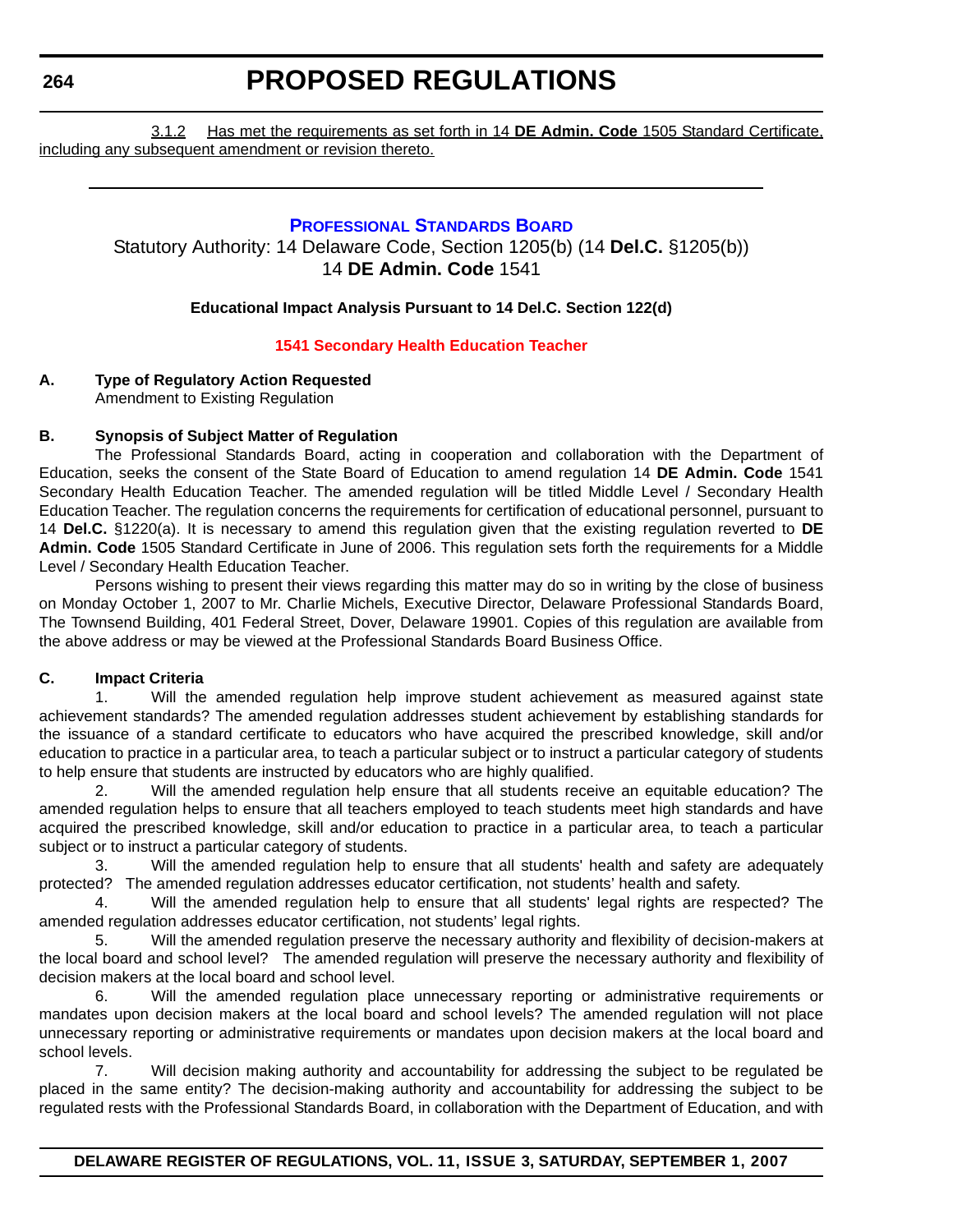the consent of the State Board of Education.

8. Will the amended regulation be consistent with and not an impediment to the implementation of other state educational policies, in particular to state educational policies addressing achievement in the core academic subjects of mathematics, science, language arts and social studies? The amended regulation will be consistent with, and not an impediment to, the implementation of other state educational policies, in particular to state educational policies addressing achievement in the core academic subjects of mathematics, science, language arts and social studies.

9. Is there a less burdensome method for addressing the purpose of the amended regulation? 14 **Del.C.** requires that we promulgate this regulation.

10. What is the cost to the state and to the local school boards of compliance with the adopted regulation? There is no additional cost to local school boards for compliance with the regulation.

#### **1541 Secondary Health Education Teacher**

#### **1.0 Content**

This regulation shall apply to the requirements for a Standard Certificate, pursuant to 14 **Del.C.** §1220(a), for Health Education Teacher (required in grades 9 to 12 and valid in grades 5 to 8 in a middle level school).

7 DE Reg. 775 (12/1/03)

#### **2.0 Definitions**

2.1 The following words and terms, when used in this regulation, shall have the following meaning unless the context clearly indicates otherwise:

**"Department"** means the Delaware Department of Education.

**"License"** means a credential which authorizes the holder to engage in the practice for which the license is issued.

**"Standard Certificate"** means a credential issued to certify that an educator has the prescribed knowledge, skill, or education to practice in a particular area, teach a particular subject, or teach a category of students.

7 DE Reg. 775 (12/1/03)

#### **3.0 Standard Certificate**

In accordance with 14 **Del.C.** §1220(a), the Department shall issue a Standard Certificate as a Health Education Teacher to an applicant who holds a valid Delaware Initial, Continuing, or Advanced License; or Standard or Professional Status Certificate issued by the Department prior to August 31, 2003, and who meets the following requirements:

- 3.1 Bachelor's degree from an regionally accredited college or university and,
- 3.2 Professional Education
	- 3.2.1 Completion of an approved teacher preparation program in the area of Health Education

or,

3.2.2 Minimum of 24 semester hours to include Methods of Teaching Health, Human Development, Clinical or Field Experience including Effective Teaching Strategies, Identifying and Treatment of Exceptionalities, Multicultural Education, and,

- 3.3 Specific Teaching Field
	- 3.3.1 Major in Health Education or,
	- 3.3.2 Completion of program in teacher education in the area of Health Education or,

3.3.3 Minimum of 30 semester hours in health education including a course in each of the following areas: Current Health Issues (minimum of six semester hours), Public and Community Health Resources, Developmental Behavior and Attitudes, Materials and Strategies of Teaching Health Education including training in skills in facilitation.

7 DE Reg. 775 (12/1/03)

#### **4.0 Effective Date**

This regulation shall be effective through June 30, 2006 only. Applicants who apply for a Standard Certificate as a Health Education Teacher after that date must comply with the requirements set forth in 14 **DE**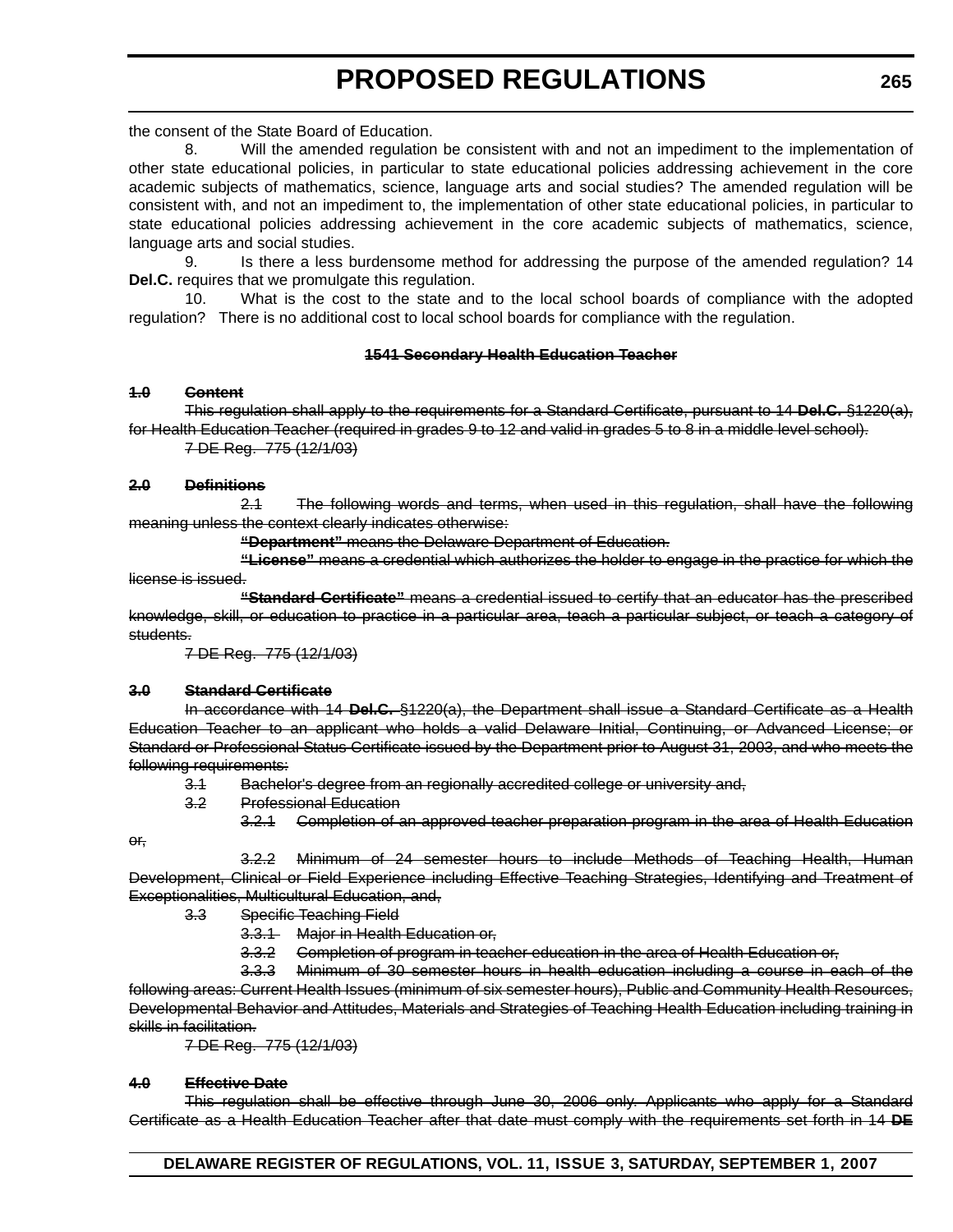#### <span id="page-25-0"></span>**Admin. Code** 1505**.**

7 DE Reg. 775 (12/1/03) Renumbered effective 6/1/07 - see Conversion Table

#### **[1539 Middle Level / Secondary Health Education Teacher](#page-3-0)**

#### **1.0 Content**

1.1 This regulation shall apply to the issuance of a Standard Certificate, pursuant to 14 **Del.C.** §1220(a), for Middle Level / Secondary Health Education Teacher. This certification is required for grades 9 to12 and for grades 5 to 8 in a Middle Level school.

1.2 Except as otherwise provided, the requirements set forth in 14 **DE Admin. Code** 1505 Standard Certificate, including any subsequent amendment or revision thereto, are incorporated herein by reference.

#### **2.0 Definitions**

2.1 The definitions set forth in 14 **DE Admin. Code** 1505 Standard Certificate, including any subsequent amendment or revision thereto, are incorporated herein by reference.

#### **3.0 Standard Certificate**

3.1 In accordance with 14 **Del.C.** §1220(a), the Department shall issue a Standard Certificate as a Middle Level / Secondary Health Education Teacher to an educator who has met the following:

3.1.1 Holds a valid Delaware Initial, Continuing, or Advanced License; or a Limited Standard, Standard or Professional Status Certificate issued by the Department prior to August 31, 2003; and,

3.1.2 Has met the requirements as set forth in 14 **DE Admin. Code** 1505 Standard Certificate, including any subsequent amendment or revision thereto; and,

3.1.3 Has satisfied the additional requirements in this regulation.

#### **4.0 Additional Requirements**

If an examination of content knowledge such as Praxis II is not applicable and available, in the area the Standard Certificate is requested, an educator must also meet the following:

4.1 If the educator is applying for their second Standard Certificate pursuant to 14 **DE Admin. Code** 1505 Standard Certificate 3.1.5, the satisfactory completion of fifteen (15) credits or their equivalent in professional development related to Health Education, selected by the applicant with the approval of the employing school district or charter school which is submitted to the Department.

#### **PROFESSIONAL STANDARDS BOARD**

Statutory Authority: 14 Delaware Code, Section 1205(b) (14 **Del.C.** §1205(b)) 14 **DE Admin. Code** 1571

#### **Educational Impact Analysis Pursuant to 14 Del.C. Section 122(d)**

#### **1571 Secondary Exceptional Children Special Education Teacher**

#### **A. Type of Regulatory Action Requested**

Amendment to Existing Regulation

#### **B. Synopsis of Subject Matter of Regulation**

The Professional Standards Board, acting in cooperation and collaboration with the Department of Education, seeks the consent of the State Board of Education to amend 14 **DE Admin. Code** 1571 Secondary Exceptional Children Special Education Teacher. It will be renamed 1571 Exceptional Children Special Education Teacher. The regulation concerns the requirements for certification of educational personnel, pursuant to 14 **Del.C.** §1220(a). It is necessary to amend this regulation to align it with changes in statute. The grade configuration of the

**DELAWARE REGISTER OF REGULATIONS, VOL. 11, ISSUE 3, SATURDAY, SEPTEMBER 1, 2007**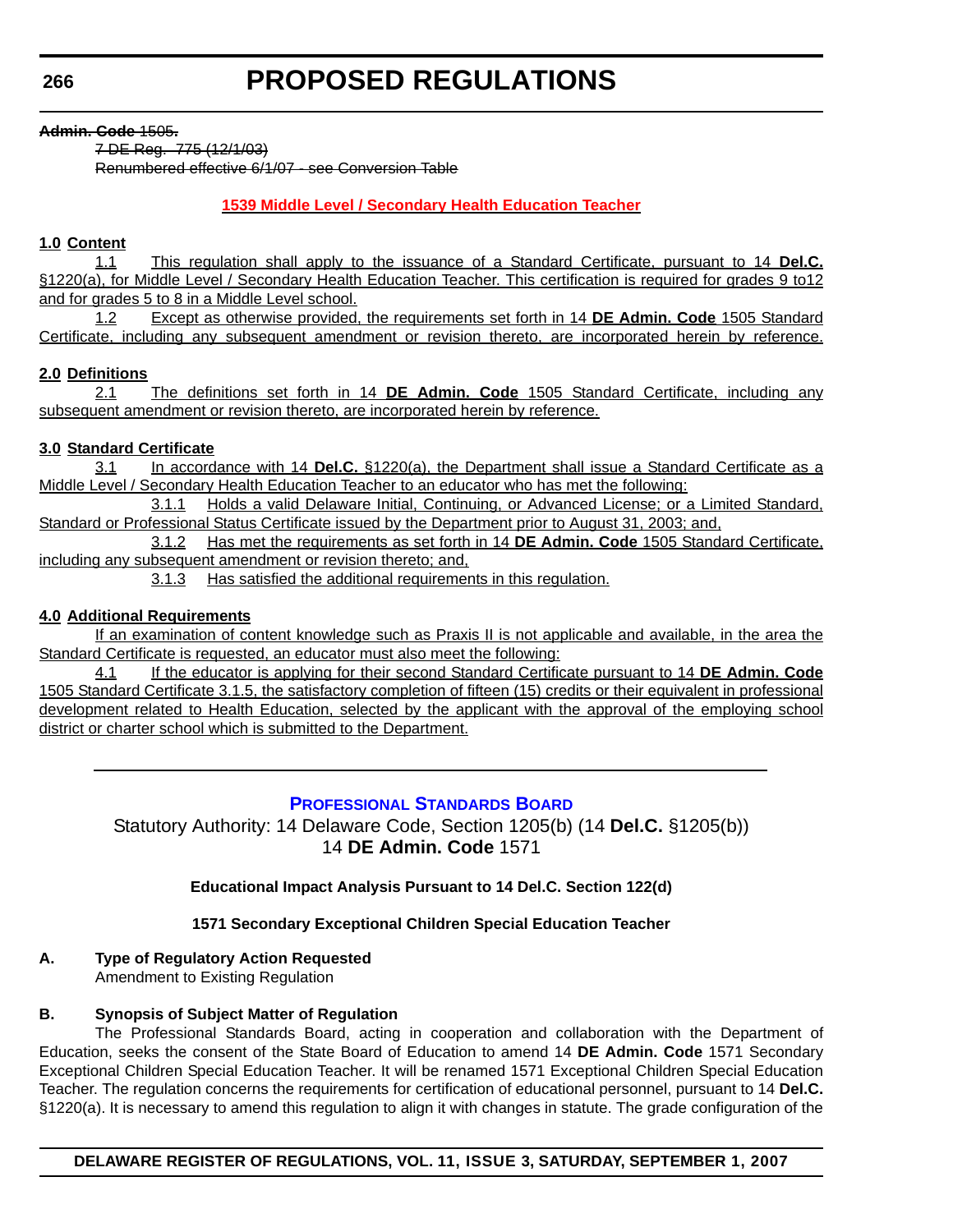certificate is being changed from 7 to 12 to K to 12 to align it with the required PRAXIS II test. This regulation sets forth the requirements for an Exceptional Children Special Education Teacher.

Persons wishing to present their views regarding this matter may do so in writing by the close of business on Monday October 1, 2007 to Mr. Charlie Michels, Executive Director, Delaware Professional Standards Board, The Townsend Building, 401 Federal Street, Dover, Delaware 19901. Copies of this regulation are available from the above address or may be viewed at the Professional Standards Board Business Office.

#### **C. Impact Criteria**

1. Will the amended regulation help improve student achievement as measured against state achievement standards? The amended regulation addresses student achievement by establishing standards for the issuance of a standard certificate to educators who have acquired the prescribed knowledge, skill and/or education to practice in a particular area, to teach a particular subject or to instruct a particular category of students to help ensure that students are instructed by educators who are highly qualified.

2. Will the amended regulation help ensure that all students receive an equitable education? The amended regulation helps to ensure that all teachers employed to teach students meet high standards and have acquired the prescribed knowledge, skill and/or education to practice in a particular area, to teach a particular subject or to instruct a particular category of students.

3. Will the amended regulation help to ensure that all students' health and safety are adequately protected? The amended regulation addresses educator certification, not students' health and safety.

4. Will the amended regulation help to ensure that all students' legal rights are respected? The amended regulation addresses educator certification, not students' legal rights.

5. Will the amended regulation preserve the necessary authority and flexibility of decision-makers at the local board and school level? The amended regulation will preserve the necessary authority and flexibility of decision makers at the local board and school level.

6. Will the amended regulation place unnecessary reporting or administrative requirements or mandates upon decision makers at the local board and school levels? The amended regulation will not place unnecessary reporting or administrative requirements or mandates upon decision makers at the local board and school levels.

7. Will decision making authority and accountability for addressing the subject to be regulated be placed in the same entity? The decision-making authority and accountability for addressing the subject to be regulated rests with the Professional Standards Board, in collaboration with the Department of Education, and with the consent of the State Board of Education.

8. Will the amended regulation be consistent with and not an impediment to the implementation of other state educational policies, in particular to state educational policies addressing achievement in the core academic subjects of mathematics, science, language arts and social studies? The amended regulation will be consistent with, and not an impediment to, the implementation of other state educational policies, in particular to state educational policies addressing achievement in the core academic subjects of mathematics, science, language arts and social studies.

9. Is there a less burdensome method for addressing the purpose of the amended regulation? 14 **Del.C.** requires that we promulgate this regulation.

10. What is the cost to the state and to the local school boards of compliance with the amended regulation? There is no additional cost to local school boards for compliance with the amended regulation.

#### **1571 Secondary Exceptional Children Special Education Teacher**

#### **1.0 Content**

This regulation shall apply to the requirements for a standard certificate, pursuant to 14 **Del.C.** §1220(a), for Teacher Exceptional Children Special Education Secondary (Grades 7 to 12).

#### **2.0 Definitions**

The following words and terms, when used in this regulation, shall have the following meaning unless the context clearly indicates otherwise:

**"Department"** means the Delaware Department of Education.

**"License"** means a credential which authorizes the holder to engage in the practice for which the license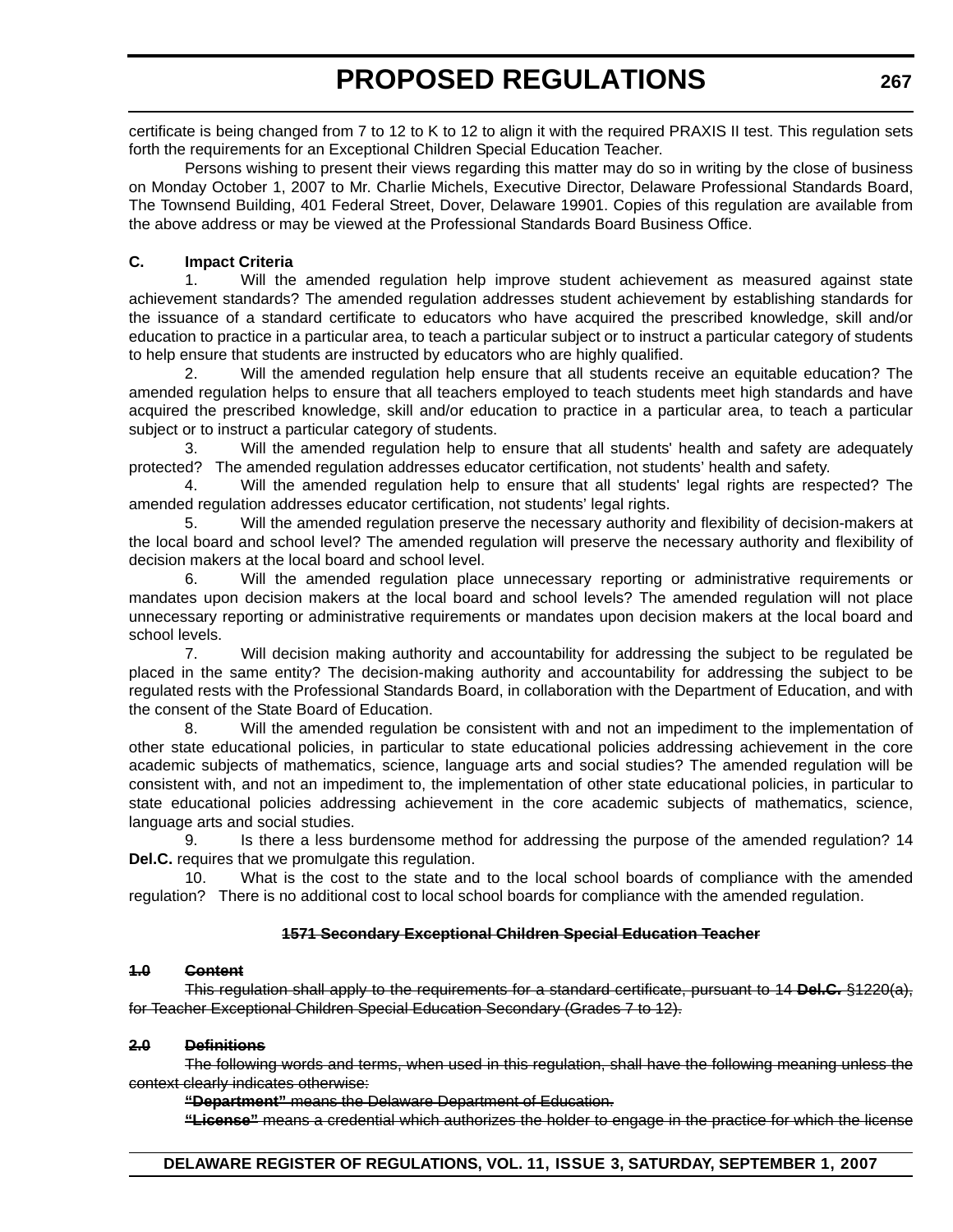is used.

**"Standard certificate"** means a credential issued to certify that an educator has the prescribed knowledge, skill, or education to practice in a particular area, teach a particular subject, or teach a category of students.

#### **3.0 Standard Certificate**

In accordance with 14 **Del.C.** §1220(a), the Department shall issue a Standard Certificate as a Teacher Exceptional Children Special Education Secondary to an applicant who holds a valid Delaware Initial, Continuing, or Advanced License; or Standard or Professional status certificate issued by the Department prior to August 31, 2003, and who meets the following requirements:

- 3.1 A Bachelor's degree from a regionally accredited college or university and,
- 3.2 Professional Education
- 3.2.1 Completion of a teacher education program in the area of the standard certificate sought or, 3.2.2 A minimum of 42 semester hours as follows: 3.2.2.1 Twenty four semester hours required core courses for all Exceptional Teaching Licenses
- 3.2.2.1.1 Methods in Reading 3.2.2.1.2 Methods in Mathematics 3.2.2.1.3 Classroom Management 3.2.2.1.4 Introduction to Education of Exceptional Children 3.2.2.1.5 Adolescent Psychology and Development 3.2.2.1.6 Applied Behavior Analysis 3.2.2.2 Eighteen semester hours for Mildly and Moderately Disabled and Physically Impaired (PI): 3.2.2.2.1 **Issues in Secondary Transition and Vocational Education** 3.2.2.2.2 Methods and Curriculum in area(s) of endorsement (secondary based) 3.2.2.2.3 Diagnosis, Assessment, and IEP Development for **Exceptionalities** 3.2.2.2.4 Assistive Technology (Mildly and Moderately Disabled) Assistive Technology for Physically Impaired (PI) 3.2.2.2.5 Six semester hours from the following: Consultation, Social Skills Training, Diagnosis and Correction of Reading Disabilities, Counseling Techniques, Research and Theories of Exceptional Children, Current Issues in Special Education and Multicultural Issues in Education. 3.2.2.3 Eighteen semester hours for Visually Impaired 3.2.2.3.1 Anatomy and Physiology of the Eye 3.2.2.3.2 Braille and Nemeth Code (preferably including instruction in Braille)

|                     | --------             | <u>the computation of the computation of the computation of the computation of the computation of the computation of the computation of the computation of the computation of the computation of the computation of the computat</u> |
|---------------------|----------------------|--------------------------------------------------------------------------------------------------------------------------------------------------------------------------------------------------------------------------------------|
| <del>3raille)</del> |                      |                                                                                                                                                                                                                                      |
|                     | <del>3.2.2.3.3</del> | Orientation and Mobility for the Teacher of the Visually Impaired                                                                                                                                                                    |
|                     | 3.2.2.3.4            | Education for the Vieually Impaired (Adapting Materials/Methods)<br><del>Education for the visually impaired (Adapting Matchals/Methods)</del>                                                                                       |
|                     | <del>3.2.2.3.5</del> | Assistive Technology                                                                                                                                                                                                                 |
|                     | <del>3.2.2.3.6</del> | Diagnosis, Assessment, and IEP Development                                                                                                                                                                                           |
|                     |                      |                                                                                                                                                                                                                                      |

#### **4.0 Effective Date**

This regulation shall be effective through June 30, 2006 only. Applicants who apply for a standard certificate as a teacher exceptional children special education secondary after that date must comply with the requirements set forth in 14 **DE Admin. Code** 1505.

```
7 DE Reg. 775 (12/1/03)
```
Renumbered effective 6/1/07 - see Conversion Table

**DELAWARE REGISTER OF REGULATIONS, VOL. 11, ISSUE 3, SATURDAY, SEPTEMBER 1, 2007**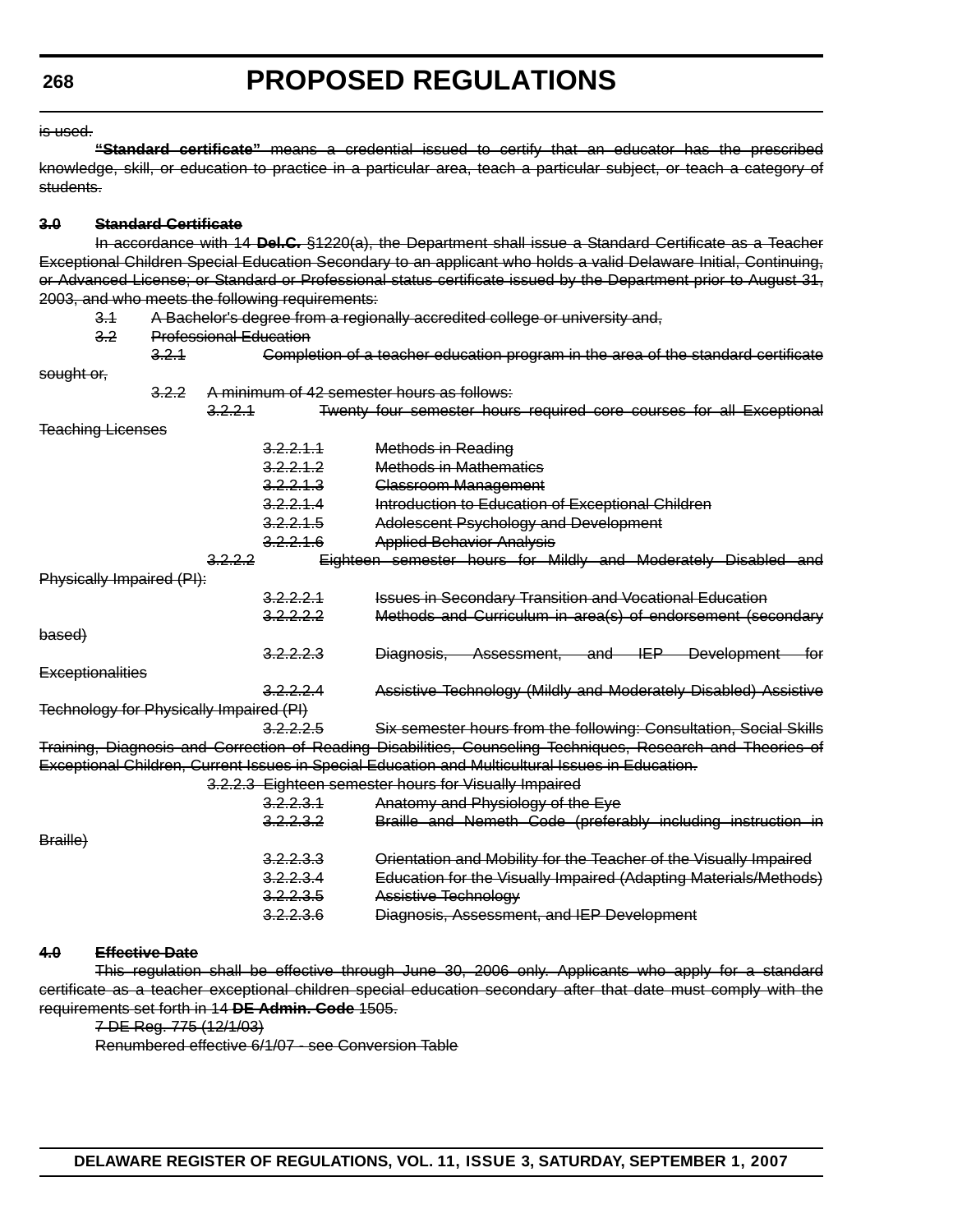#### **1571 Exceptional Children Special Education Teacher**

#### <span id="page-28-0"></span>**1.0 Content**

1.1 This regulation shall apply to the issuance of a Standard Certificate, pursuant to 14 **Del.C.** §1220(a), for Exceptional Children Special Education Teacher. This certification is required for grades K to 12. 1.2 Except as otherwise provided, the requirements set forth in 14 **DE Admin. Code** 1505 Standard Certificate, including any subsequent amendment or revision thereto, are incorporated herein by reference.

#### **2.0 Definitions**

2.1 The definitions set forth in 14 **DE Admin. Code** 1505 Standard Certificate, including any subsequent amendment or revision thereto, are incorporated herein by reference.

#### **3.0 Standard Certificate**

3.1 In accordance with 14 **Del.C.** §1220(a), the Department shall issue a Standard Certificate as an Exceptional Children Special Education Teacher to an educator who has met the following:

3.1.1 Holds a valid Delaware Initial, Continuing, or Advanced License; or a Limited Standard, Standard or Professional Status Certificate issued by the Department prior to August 31, 2003; and,

3.1.2 Has met the requirements as set forth in 14 **DE Admin. Code** 1505 Standard Certificate, including any subsequent amendment or revision thereto.

#### **PROFESSIONAL STANDARDS BOARD**

Statutory Authority: 14 Delaware Code, Section 1205(b) (14 **Del.C.** §1205(b)) 14 **DE Admin. Code** 1576

#### **Educational Impact Analysis Pursuant to 14 Del.C. Section 122(d)**

**[1576 Elementary Exceptional Children Special Education Teacher](#page-3-0)**

#### **A. Type of Regulatory Action Requested** Repeal

#### **B. Synopsis of Subject Matter of Regulation**

The Professional Standards Board, acting in cooperation and collaboration with the Department of Education, seeks the approval of the State Board of Education to repeal 14 **DE Admin. Code** 1576 Elementary Exceptional Children Special Education Teacher. It is necessary to repeal this regulation as it is being subsumed into amended regulation 14 **DE Admin. Code** 1571 Exceptional Children Special Education Teacher and 14 **DE Admin. Code** 1575 Teacher of Students With Visual Impairments

#### **1576 Elementary Exceptional Children Special Education Teacher**

#### **1.0 Content**

This regulation shall apply to the requirements for a Standard Certificate, pursuant to 14 **Del.C.** §1220(a), for Teacher Exceptional Children Special Education Elementary (Grades 1 to 8).

7 DE Reg. 775 (12/1/03)

#### **2.0 Definitions**

2.1 The following words and terms, when used in this regulation, shall have the following meaning unless the context clearly indicates otherwise:

**"Department"** means the Delaware Department of Education.

**"License"** means a credential which authorizes the holder to engage in the practice for which the license is issued.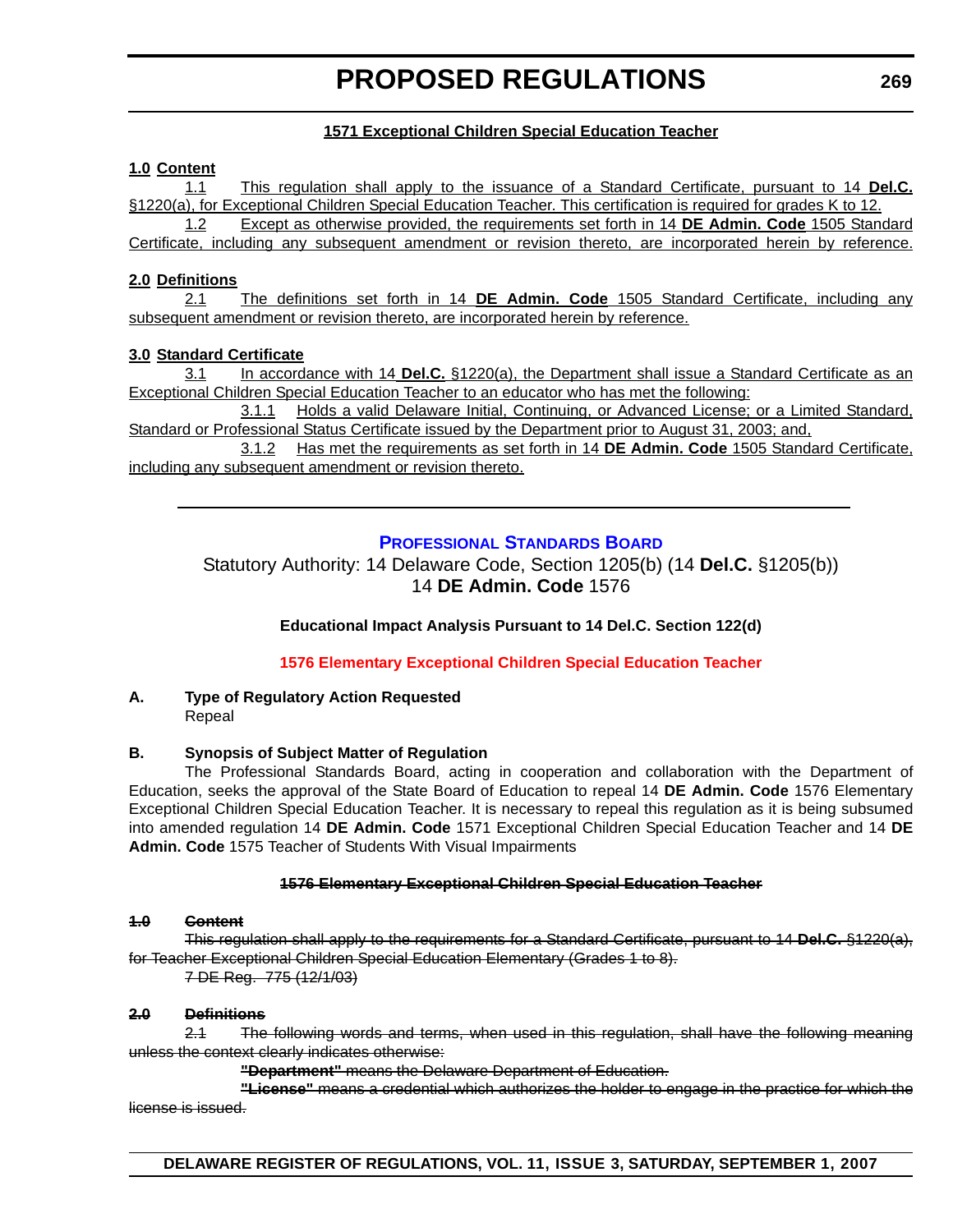**"Standard Certificate"** means a credential issued to certify that an educator has the prescribed knowledge, skill, or education to practice in a particular area, teach a particular subject, or teach a category of students.

7 DE Reg. 775 (12/1/03)

#### **3.0 Standard Certificate**

In accordance with 14 **Del.C.** §1220(a), the Department shall issue a Standard Certificate as a Teacher Exceptional Children Special Education Elementary to an applicant who holds a valid Delaware Initial, Continuing, or Advanced License; or Standard or Professional Status Certificate issued by the Department prior to August 31, 2003, and who meets the following requirements:

- 3.1 A Bachelor's degree from a regionally accredited college or university and,
- 3.2 Professional Education

| 3.2.1 |                                                                                                | Completion of a teacher education program in the area of Standard Certificate sought or,                                                                                                                                         |
|-------|------------------------------------------------------------------------------------------------|----------------------------------------------------------------------------------------------------------------------------------------------------------------------------------------------------------------------------------|
| 3.2.2 |                                                                                                | A minimum of 42 semester hours as follows:                                                                                                                                                                                       |
|       | 3,2,2,1                                                                                        | Twenty four semester hours required core courses for all Exceptional                                                                                                                                                             |
|       |                                                                                                |                                                                                                                                                                                                                                  |
|       | 3.2.2.1.1                                                                                      | <b>Methods in Elementary Reading</b>                                                                                                                                                                                             |
|       | 3.2.2.1.2                                                                                      | <b>Methods in Elementary Mathematics</b>                                                                                                                                                                                         |
|       | 3.2.2.1.3                                                                                      | Classroom Management                                                                                                                                                                                                             |
|       | 3.2.2.1.4                                                                                      | Introduction to Education of Exceptional Children                                                                                                                                                                                |
|       | 3.2.2.1.5                                                                                      | <b>Child Growth and Development</b>                                                                                                                                                                                              |
|       | 3.2.2.1.6                                                                                      | <b>Applied Behavior Analysis</b>                                                                                                                                                                                                 |
|       | 3.2.2.1.7                                                                                      | Student Teaching with Exceptional Children Grades 1 to 8 (6                                                                                                                                                                      |
|       |                                                                                                |                                                                                                                                                                                                                                  |
|       | 3.2.2.2                                                                                        | Eighteen semester hours for Mildly and Moderately Disabled and                                                                                                                                                                   |
|       |                                                                                                |                                                                                                                                                                                                                                  |
|       | <del>3.2.2.2.1</del>                                                                           | Language Development                                                                                                                                                                                                             |
|       | 3.2.2.2.2                                                                                      | Methods and Curriculum in area(s) of endorsement (elementary                                                                                                                                                                     |
|       |                                                                                                |                                                                                                                                                                                                                                  |
|       | <del>3.2.2.2.3</del>                                                                           | Diagnosis, Assessment and IEP Development for                                                                                                                                                                                    |
|       |                                                                                                |                                                                                                                                                                                                                                  |
|       | 3.2.2.2.4                                                                                      | Assistive Technology (Mildly and Moderately Disabled) Assistive                                                                                                                                                                  |
|       |                                                                                                |                                                                                                                                                                                                                                  |
|       | 3.2.2.2.5                                                                                      | Diagnosis and Correction of Reading Disabilities                                                                                                                                                                                 |
|       | 3.2.2.2.6                                                                                      | One three semester hour elective from the following:                                                                                                                                                                             |
|       |                                                                                                | Consultation, Social Skills Training, Counseling Techniques, Research Theories of Exceptional Children, Current                                                                                                                  |
|       |                                                                                                |                                                                                                                                                                                                                                  |
|       | 3.2.2.3                                                                                        | Eighteen semester hours for Visually Impaired                                                                                                                                                                                    |
|       | <del>3.2.2.3.1</del>                                                                           | Anatomy and Physiology of the Eye                                                                                                                                                                                                |
|       | 3.2.2.3.2                                                                                      | Braille and Nemeth Code (preferably including instruction in                                                                                                                                                                     |
|       |                                                                                                |                                                                                                                                                                                                                                  |
|       | 3.2.2.3.3                                                                                      | Orientation and Mobility for the Teacher of the Visually Impaired                                                                                                                                                                |
|       | 3.2.2.3.4                                                                                      | Education for the Visually Impaired (Adapting Materials and                                                                                                                                                                      |
|       |                                                                                                |                                                                                                                                                                                                                                  |
|       | 3.2.2.3.5                                                                                      | Assistive Technology                                                                                                                                                                                                             |
|       | <del>3.2.2.3.6</del>                                                                           | Diagnosis, Assessment and IEP Development                                                                                                                                                                                        |
|       |                                                                                                |                                                                                                                                                                                                                                  |
|       |                                                                                                |                                                                                                                                                                                                                                  |
|       | ึ.∠<br><b>Teaching Licenses</b><br>semester hours) and,<br><b>Exceptionalities</b><br>Methods) | <del>Professional Equcation</del><br>Physically Impaired (PI):<br>Technology for Physically Impaired (PI)<br><b>Issues in Special Education and Multicultural Issues Education.</b><br>7 DE Reg. 775 (12/1/03)<br>Effective Date |

This regulation shall be effective through June 30, 2006 only. Applicants who apply for a Standard Certificate as a Teacher Exceptional Children Special Education Elementary after that date must comply with the requirements set forth in 14 **Del.C.** §1505.

7 DE Reg. 775 (12/1/03)

Renumbered effective 6/1/07 - see Conversion Table

**DELAWARE REGISTER OF REGULATIONS, VOL. 11, ISSUE 3, SATURDAY, SEPTEMBER 1, 2007**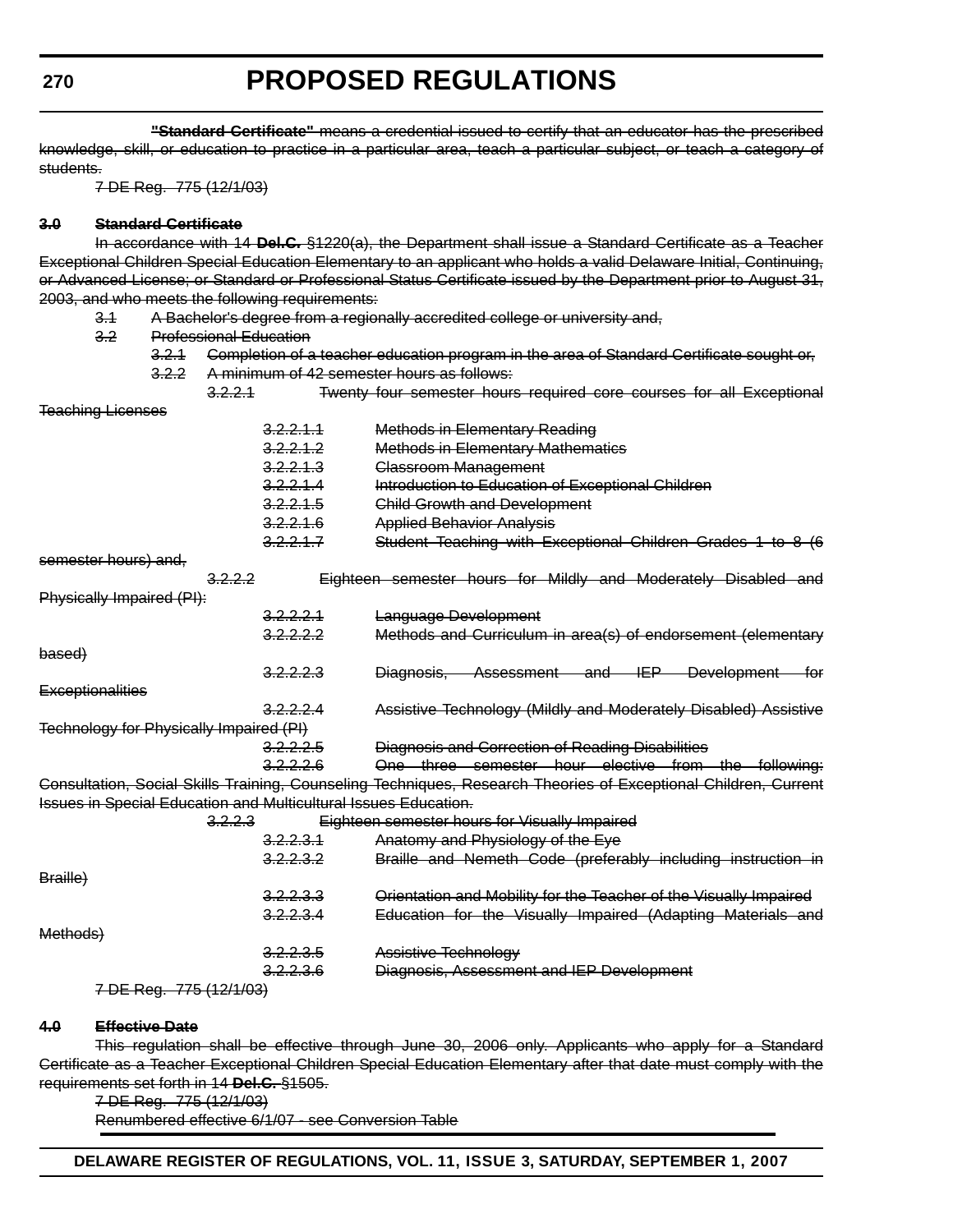### **DEPARTMENT OF FINANCE**

**DIVISION OF REVENUE**

<span id="page-30-0"></span>Statutory Authority: 30 Delaware Code, Sections 563 and 1151 (30 **Del.C.** §§563 and 1151)

#### **[Regulation 1151-1 Personal Income Tax Withholding Exemption Certificates](#page-3-0)**

#### **Title of Regulation**

Regulation 1151-1 Personal Income Tax Withholding Exemption Certificates

#### **Nature of Proceedings; Synopsis of the Subject and Substance of the Proposed Regulation**

In accordance with procedures set forth in 29 **Del.C.** Ch. 11, Subch. III and 29 **Del.C.** Ch. 101, the Director of Revenue of the Division of Revenue in the Department of Finance is proposing to adopt an amendment to the existing regulation pertaining to the treatment by employers of employees' claims for exemptions from withholding of Delaware personal income tax. The existing regulation, "Personal Income Tax Withholding Exemption Certificates," is set forth in the Division of Revenue's Tax Ruling 83-3 (February 9, 1983), which modified Tax Ruling 80-4 (December 15, 1980). Tax Ruling 83-3 provides generally that employers must submit copies of withholding exemption certificates (currently submitted to employers by employees on Internal Revenue Service Form W-4 or an approved substitute form) that either (i) claim more than 14 withholding exemptions for purposes of the Delaware personal income tax, or (ii) claim exemption from withholding of Delaware personal income tax where the employer reasonably expects that the employee's wages will exceed \$100 per week. In such circumstances, pending receipt of a notice from the Division of Revenue with respect to a copy of any withholding exemption certificate, the employer must withhold on the basis of the number of exemptions claimed in the certificate. If the Division of Revenue finds that the certificate submitted contains materially incorrect statements, or, after seeking verification from the employee, determines that it lacks sufficient information to find that the withholding exemption certificate is correct, and if the Division notifies the employer of these findings, the employer must thereafter withhold from the employee's wages as if the employee were a single person claiming no withholding exemptions. The employer is required to notify the employee of the action taken by the Division of Revenue and request that the employee file another withholding exemption certificate. The Director of Revenue proposes to supersede Tax Ruling 83-3 and Tax Ruling 80-4 on and after the effective date of the regulation being proposed here.

The new regulation conforms the administrative practice of the Division of Revenue with respect to withholding exemption certificates to the current administrative practice of the Internal Revenue Service, as set forth in Temporary Treasury Regulation §31.3402(f)(2)-1T, 26 CFR §31.3402(f)(2)-1T. The new regulation relieves employers of the burden of automatically having to submit for review by the Division of Revenue copies of an employee's withholding exemption certificate, if an employee (i) claims more than 14 withholding exemptions, or (ii) claims exemption from withholding of Delaware personal income tax where the employer reasonably expects that the employee's wages will exceed \$100 per week. Instead, under the new regulation, an employer must submit copies of the employee's withholding exemption certificate only when directed to do so in a written notice from the Division of Revenue or as directed in general published guidance issued by the Division of Revenue.

The new regulation also enables the Division of Revenue to notify the employer in writing that an employee is not entitled to claim either (i) a complete exemption from withholding, or (ii) more than the maximum number of withholding exemptions specified in the notice to the employer. The Division of Revenue may issue such a notice to an employer even if the employer has not previously submitted to the Division of Revenue a copy of the withholding exemption certificate of the employee in question. After receipt of this notice and after the effective date of the notice, the employer must generally withhold from the employee's wages based on the number of withholding exemptions specified in the notice. The new regulation provides that the Division of Revenue may issue a notice to an employer only if it has determined that (i) the employee's current withholding exemption certificate contains a materially incorrect statement or (ii) after requesting the employee to verify the statements on the withholding exemption certificate, the Division of Revenue lacks sufficient information to determine if the certificate is correct. The new regulation also sets forth actions that the employer and the Division of Revenue must take to notify the employee of the proposed action and actions that the employee may take to avoid the effect of the notice.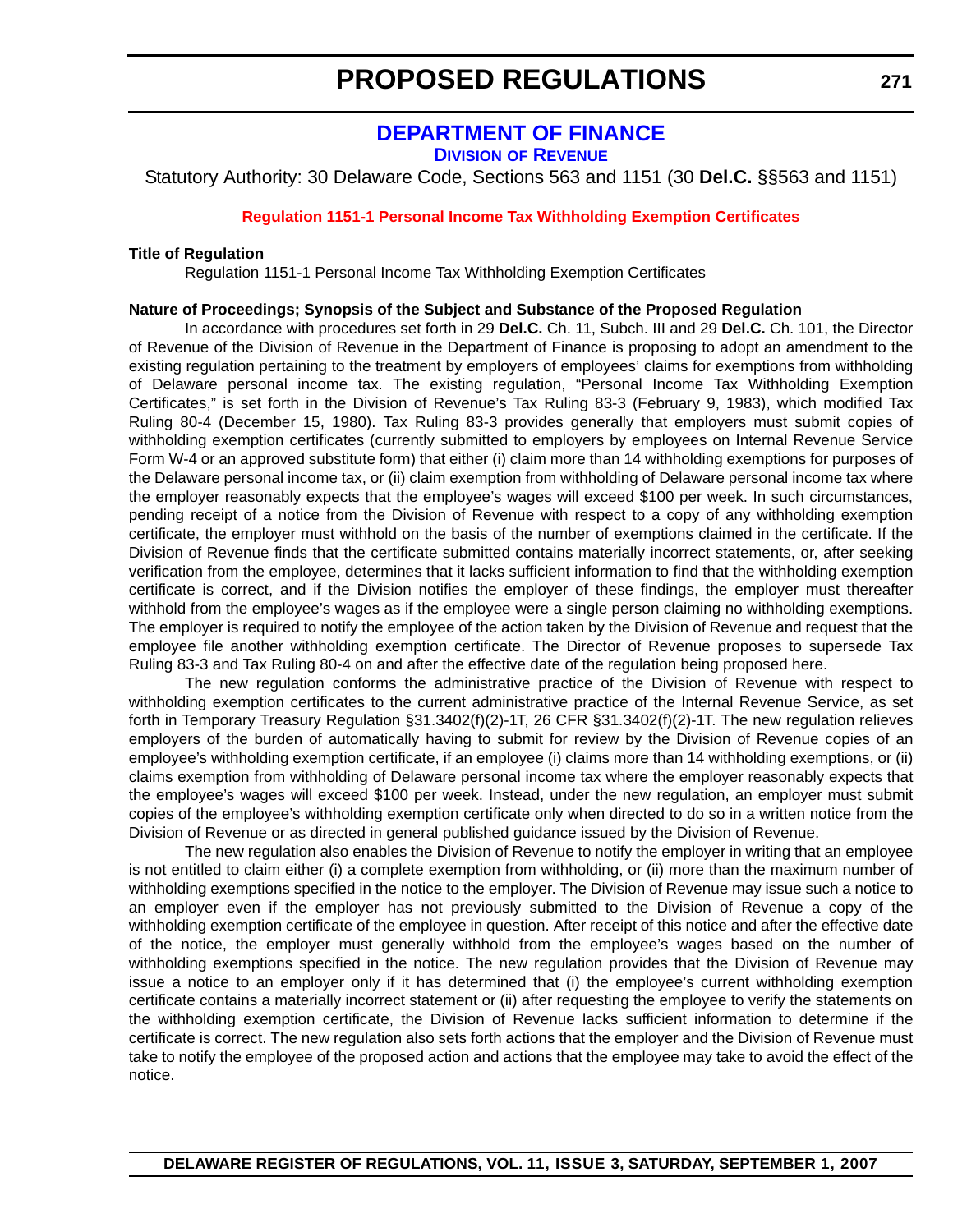#### **Statutory Basis and Legal Authority to Act**

30 Delaware Code, §§ 563 & 1151

#### **Other Regulations Affected**

None.

#### **How to Comment on the Proposed Regulation**

Members of the public may receive a copy of the proposed amendments to the regulation at no charge by United States Mail by writing or calling Carol Thomas, Delaware Division of Revenue, C900 Carvel State Office Building, 820 N. French St., Wilmington, DE 19801, phone (302) 577-8688. Members of the public may present written comments on the proposed regulation by submitting such written comments to John S. McDaniel, Esquire, at the address of the Division of Revenue set forth above. Written comments must be received on or before 4:30 p.m. on October 1, 2007.

#### **1151-1 Personal Income Tax Withholding Exemption Certificates**

DIVISION OF REVENUE February 9, 1983 TAX RULING 83-3

Personal Income Tax Withholding Exemption Certificates

Tax Ruling 80-4, regarding the withholding exemption certificates (W-4) and the notification requirements by employers to the Division of Revenue in instances when employees file 'exempt' status or claim in excess of 9 allowances on their W-4, is herby modified to provide for notification to the Division of Revenue when the total number of allowances claimed by the employee exceeds 14, which is also a requirement of the Internal Revenue Service. Tax Ruling 80-4, as modified by this ruling, is printed below.

#### \*\*\*\*\*\*\*\*\*\*\*\*\*\*\*\*\*\*\*\*\*\*\*\*\*\*\*\*\*\*\*\*\*\*\*\*

For purposes of withholding Delaware income tax, employers, in general, are authorized to withhold Delaware income tax on the basis of the number of exemptions claimed in the Federal W-4 filed by the employee. Effective with respect to withholding exemption certificates received from employees after December 31, 1982, every employer shall submit to the Division of Revenue a copy of any withholding exemption certificate which is received from an employee during the withholding reporting period if:

(1) the total number of exemptions claimed for Delaware personal income tax purposes on the certificate exceeds 14, or

(2) the certificate indicates the employee claims to be exempt from withholding of Delaware income tax and the employer reasonably expects that the employees wages will exceed \$100 per week.

Copies of certificates required to be submitted under this ruling shall be submitted to the Division of Revenue at the time for filing the employers monthly or quarterly withholding return.

Pending receipt of notice from the Division of Revenue with respect to a copy of any certificate submitted, the employer shall withhold on the basis of the statements in the certificate. If the Division of Revenue finds that the certificate submitted contains materially incorrect statements, or, after seeking verification from the employee, determines that it lacks sufficient information to find that the certificate is correct, and so notifies the employer, the employer shall consider the certificate defective and shall withhold amounts from the employee as if the employee were a single person claiming no withholding exemptions. The employer shall notify the employee of the action taken by the Division of Revenue, and request the employee to file another withholding exemption certificate.

a) This Regulation sets forth requirements of the Division of Revenue (the "Division") promulgated pursuant to the authority granted to the Division by 30 **Del.C.** §§563 and 1151 to ensure that employers withhold the proper amount of Delaware personal income tax from their employees' wages.

i) Submission of certain withholding exemption certificates.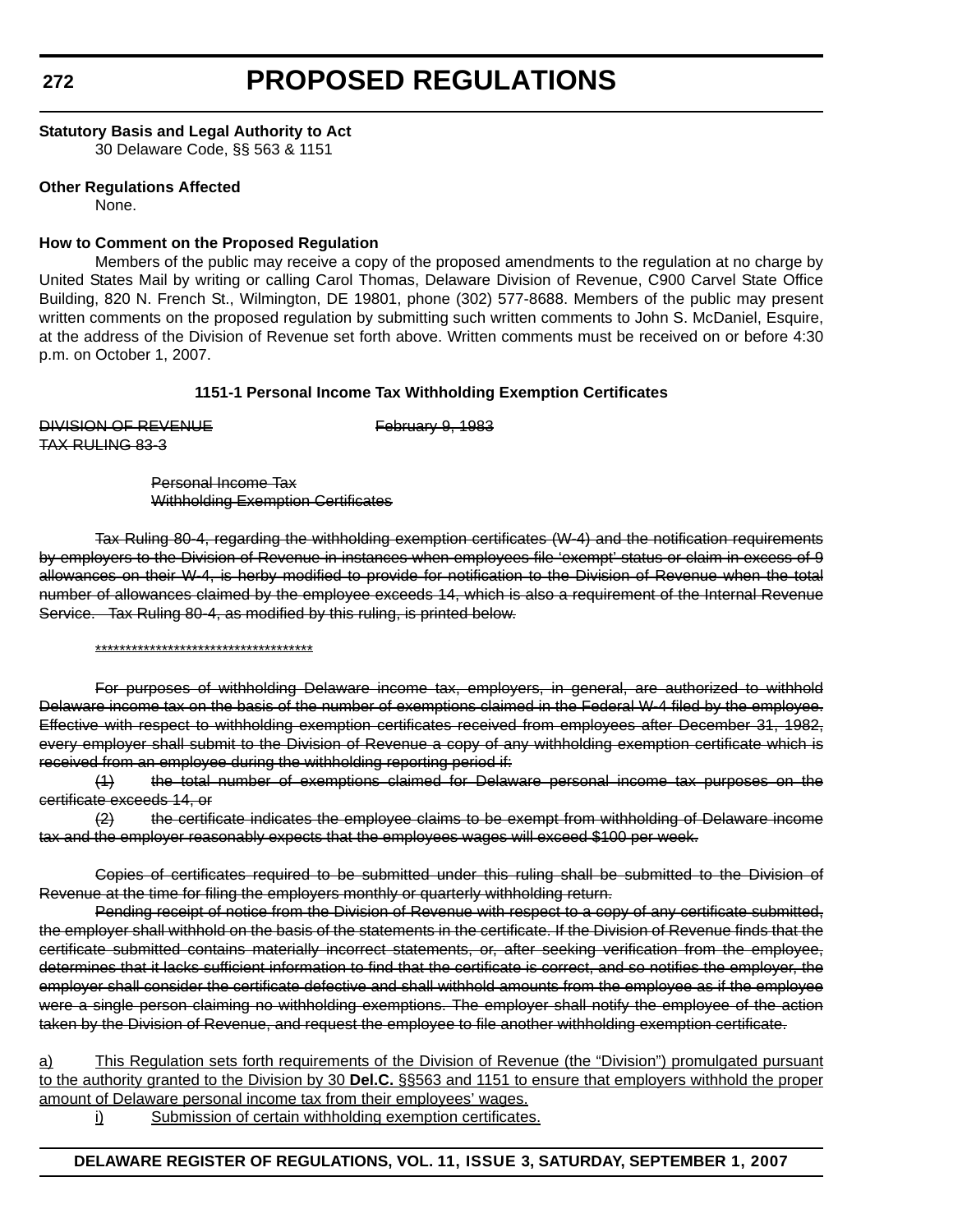A) An employer must submit to the Division a copy of any currently effective withholding exemption certificate as directed in a written notice to the employer from the Division or as directed in published guidance. A notice to the employer may relate either to one or more named employees, to one or more reasonably segregable units of the employer, or to withholding exemption certificates under certain specified criteria. The notice will designate the Division office where the copies of the withholding exemption certificates must be submitted. Employers may also be required to submit copies of withholding exemption certificates under certain specified criteria when directed to do so by the Division in published guidance. Alternatively, upon notice from the Division, the employer must make withholding exemption certificates received from one or more named employees, from one or more reasonably segregable units of the employer, or from employees who have furnished withholding exemption certificates under certain specified criteria, available for inspection by a Division employee (e.g., a compliance check).

B) After a copy of a withholding exemption certificate has been submitted to the Division under this subsection (a), the employer must withhold tax on the basis of the withholding exemption certificate, unless that certificate must be disregarded based on a notice of the maximum number of withholding exemptions permitted under the provisions of subsection (b) of this section.

b) Notice of maximum number of withholding exemptions permitted.

i) The Division may notify the employer in writing that the employee is not entitled to claim a complete exemption from withholding and the employee is not entitled to claim a total number of withholding exemptions more than the maximum number of withholding exemptions specified by the Division in the written notice. The notice will specify the Division office to be contacted for further information. The notice of maximum number of withholding exemptions permitted may be issued if –

A.) The Division determines that a copy of a withholding exemption certificate submitted under subsection (a) of this section contains a materially incorrect statement or determines, after a request to the employee for verification of the statements on the certificate, that the Division lacks sufficient information to determine if the certificate is correct; or

B.) The Division otherwise determines that the employee is not entitled to claim a complete exemption from withholding and is not entitled to claim more than a specified number of withholding exemptions.

ii) If the Division provides a written notice to the employer under this subsection (b), the Division will also provide the employer with a written notice for the employee ("employee notice") that identifies the maximum number of withholding exemptions permitted and the process by which the employee can provide additional information to the Division for purposes of determining the appropriate number of withholding exemptions. The Division will also mail a similar written notice to the employee's last known address.

iii) If the employee is still employed by the employer, the employer must furnish the employee notice to the employee within 10 business days of receipt. If the employee is no longer employed by the employer, the employer is not required to furnish the employee notice to the employee but the employer must send a written response to the Division office designated in the notice indicating that the employee is no longer employed by the employer.

iv) Except as provided in paragraphs (v) and (vi) of this subsection, the employer must withhold tax on the basis of the maximum number of withholding exemptions specified in the written notice received from the Division. The employer must withhold tax in accordance with the notice as of the date specified in the notice, which shall be no earlier than 45 calendar days after the date of the notice.

v) If a withholding exemption certificate is in effect with respect to the employee before the employer receives a notice from the Division of the maximum number of withholding exemptions permitted under this subsection (b), the employer must continue to withhold tax in accordance with the existing withholding exemption certificate rather than on the basis of the notice, if the existing withholding exemption certificate does not claim complete exemption from withholding and claims a number of withholding exemptions less than the maximum number specified by the Division in the written notice to the employer.

vi) If the employee furnishes a new withholding exemption certificate after the employer receives a notice from the Division of the maximum number of withholding exemptions permitted under this subsection (b), the employer must withhold tax on the basis of that new certificate as currently effective only if the new certificate does not claim complete exemption from withholding and claims a number of withholding exemptions less than the number specified by the Division in the notice to the employer. If any new certificate claims complete exemption from withholding or claims a number of withholding exemptions more than the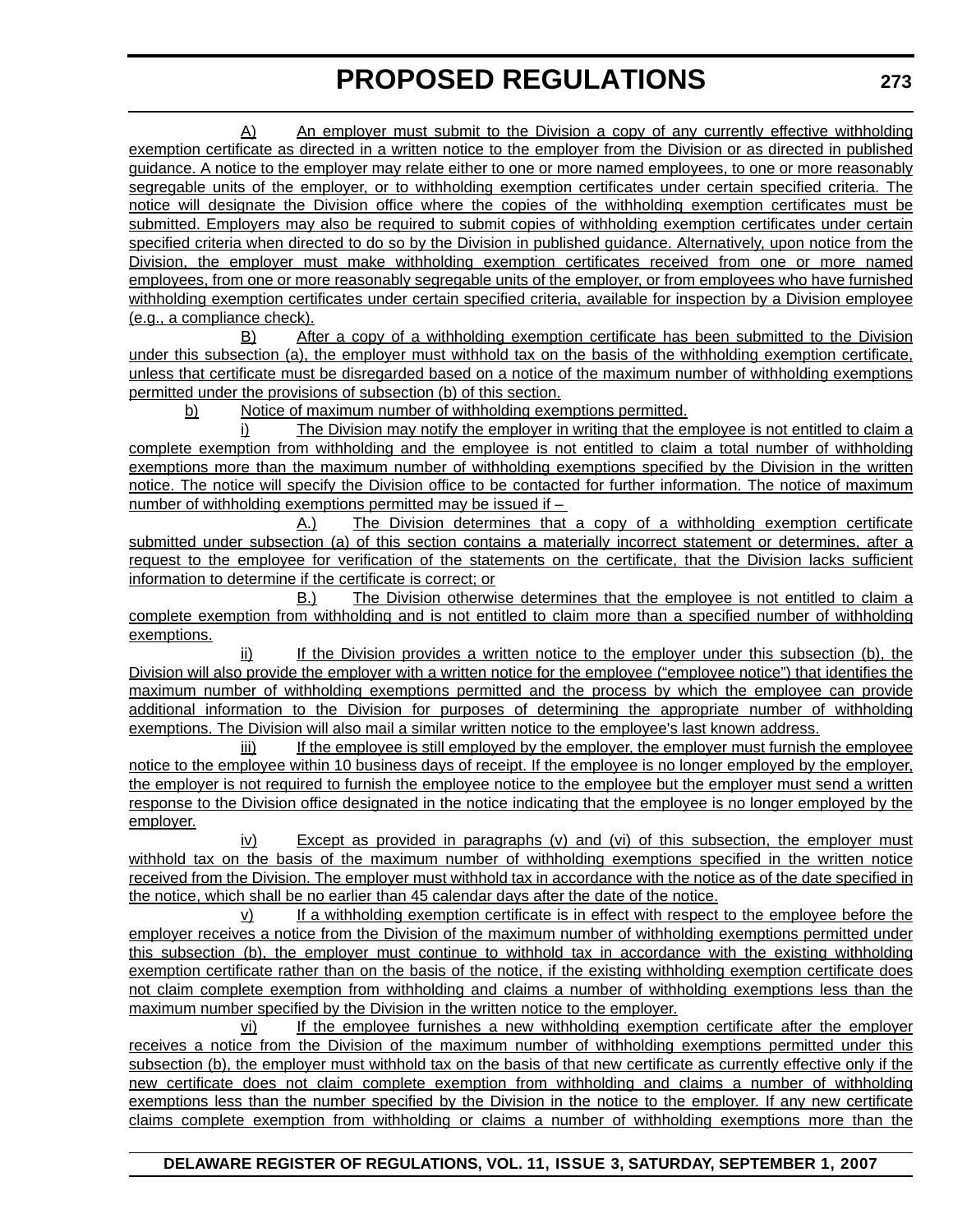#### <span id="page-33-0"></span>**274**

# **PROPOSED REGULATIONS**

maximum number specified by the Division in the notice, then the employer must disregard the new certificate and must continue to withhold tax on the basis of the maximum number specified in the notice received from the Division unless the Division by subsequent written notice advises the employer to withhold tax on the basis of that new certificate. If the employee wants to put a new certificate into effect to claim complete exemption from withholding or to claim a number of withholding exemptions more than the maximum number specified by the Division in the notice to the employer, the employee must submit to the Division office designated in the employee notice earlier furnished to the employee under this subsection (b) that new certificate and a written statement to support the claims made by the employee on the new certificate.

#### c) Definition of employer

i) For purposes of this Regulation, the term "employer" includes any person authorized by the employer to receive withholding exemption certificates, to make withholding computations, or to make payroll distributions.

d) Effective date. This regulation shall become effective ten days after publication of the final regulation in the *Register of Regulations*.

### **DEPARTMENT OF HEALTH AND SOCIAL SERVICES DIVISION OF MEDICAID AND MEDICAL ASSISTANCE**

Statutory Authority: 31 Delaware Code, Section 512 (31 **Del.C.** §512)

#### **PUBLIC NOTICE**

#### **[Long Term Care Medicaid](#page-3-0) 20330.4.1 Annuities**

**NOTE: THE JUNE 2007 ISSUE OF THE REGISTER INADVERTENTLY REFLECTED AN OMISSION IN THE TEXT OF THE PUBLIC NOTICE REGARDING THE STREAM OF INCOME FROM AN ANNUITY. THE REPROPOSED VERSION IS PUBLISHED BELOW AND REFLECTS THE POLICY AS THE DIVISION OF MEDICAID AND MEDICAL ASSISTANCE INTENDED AND THE MOST RECENT CMS POLICY CLARIFICATION.**

In compliance with the State's Administrative Procedures Act (APA - Title 29, Chapter 101 of the **Delaware Code**) and under the authority of Title 31 of the **Delaware Code**, Chapter 5, Section 512, Delaware Health and Social Services (DHSS) / Division of Medicaid and Medical Assistance (DMMA) is proposing to amend existing rules in the Division of Social Services Manual (DSSM) regarding the treatment of annuities provisions.

Any person who wishes to make written suggestions, compilations of data, testimony, briefs or other written materials concerning the proposed new regulations must submit same to Sharon L. Summers, Planning & Policy Development Unit, Division of Medicaid and Medical Assistance, 1901 North DuPont Highway, P.O. Box 906, New Castle, Delaware 19720-0906 or by fax to 302-255-4425 (new fax number) by September 30, 2007. A copy of the CMS program clarification memorandum is available upon request by contacting Sharon L. Summers at 302-255-9576.

The action concerning the determination of whether to adopt the proposed regulation will be based upon the results of Department and Division staff analysis and the consideration of the comments and written materials filed by other interested persons.

#### **SUMMARY OF PROPOSAL**

#### **Statutory Authority**

Deficit Reduction Act of 2005 (Public Law 109-171), enacted on February 8, 2006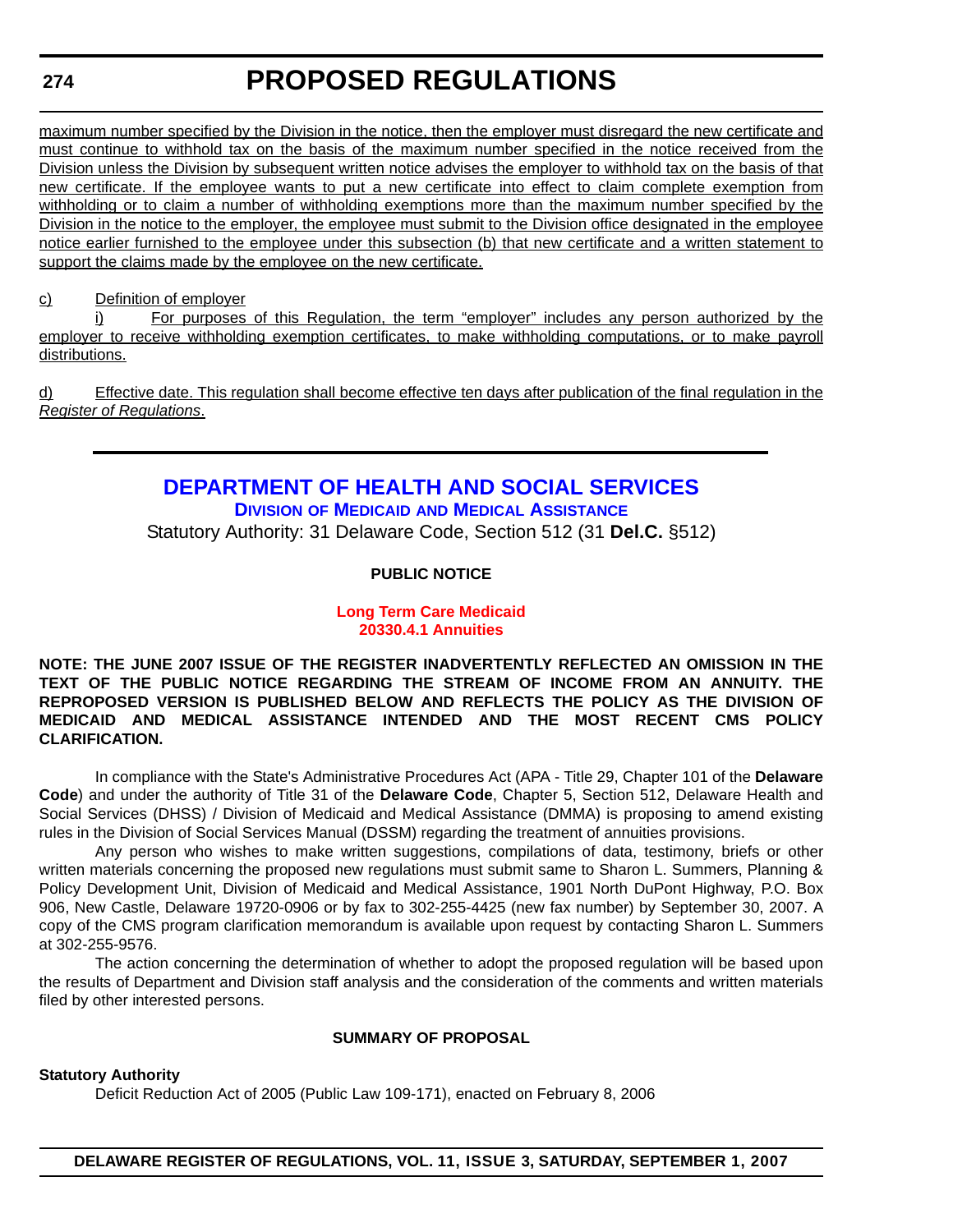#### **Background**

On February 8, 2006, the Deficit Reduction Act (DRA) of 2005 was signed into law. The DRA made changes to certain Medicaid eligibility provisions in Section 1917 of Social Security Act affecting Long Term Care services and supports.

#### **Summary of ReProposal**

On June 1, 2007, the Division of Medicaid and Medical Assistance (DMMA) published for public comment a proposal to amend its annuity regulation (see 10 DE Reg. 1781). This regulatory action incorporated additional guidance received from the Centers for Medicare & Medicaid Services (CMS) regarding the DRA as it applies to the treatment of annuities. Due to the following substantive policy omission in the June 2007 issue of the Register this notice is being published again, as intended: DMMA will no longer require that an attempt be made to sell the stream of income from an annuity.

Also, on July 23, 2007, CMS provided clarification of the July 27, 2006 State Medicaid Directors (SMD) Letter Enclosure concerning treatment of annuities under the DRA. This clarification deals specifically with the new section 1917(c)(1)(G) of the Act, added by section 6012(c) of the DRA, and discussed beginning on page 6 of the section 6012 "Changes in Medicaid Annuities Rules" enclosure to the July 27 SMD letter. The discussion beginning on page 6 states that the purchase of an annuity by or on behalf of an annuitant who has applied for medical assistance with respect to nursing facility services or other long-term care services shall be treated as a transfer of assets for less than fair market value unless the annuity meets certain criteria, which are described in detail on page 7 of the enclosure. CMS clarifies that this provision does not apply to annuities that are revocable and/or assignable.

And, finally, in response to 10 DE Reg. 1781 request, comments were submitted that resulted in additional changes being made to the original proposal, primarily to substantially revise, renumber, reorganize and reword some policy items for greater clarity and ease of reading. DMMA intends to simplify the policy format and remove the above-referenced eligibility criteria.

Because of the substantive nature of these additional changes, DMMA is now republishing the proposal for public comment pursuant to 29 **Del.C.** §§10115 and 10118. This revision is derived from (i) comments made by the general public during the public comment period on the original proposal; from (ii) clarifications and other improvements noted by DMMA staff during subsequent review and analysis; and, from (iii) further policy clarification noted by the above-referenced CMS memorandum.

#### **SUMMARY OF COMMENTS RECEIVED WITH AGENCY RESPONSE**

The Governor's Advisory Council for Exceptional Citizens (GACEC) and the State Council for Persons with Disabilities (SCPD) offered the following observations summarized below. DMMA has considered each comment and responds as follows.

The only proposed change is to amend one sentence as follows: "DMMA will require that the fair market value of the annuity income stream be sold at Fair Market Value counted as a resource." Although, not a paragon of clarity, it appears that there would no longer be a requirement that annuities be sold. Rather, the fair market value of the annuity income stream would be counted as a resource. **We endorse the concept** of the regulation.

*Agency Response:* DMMA thanks the Councils for their endorsement. In response to your comments, we are re-proposing this regulation in an effort to achieve greater clarity and ease of reading. We look forward to your comments.

#### **DMMA RePROPOSED REGULATION #07-38 REVISIONS:**

#### **20330.4.1Annuities**

An annuity is a financial device between an individual and a commercial company that conveys a right to receive periodic payments for life or a fixed number of months or years.

#### **20330.4.1.A**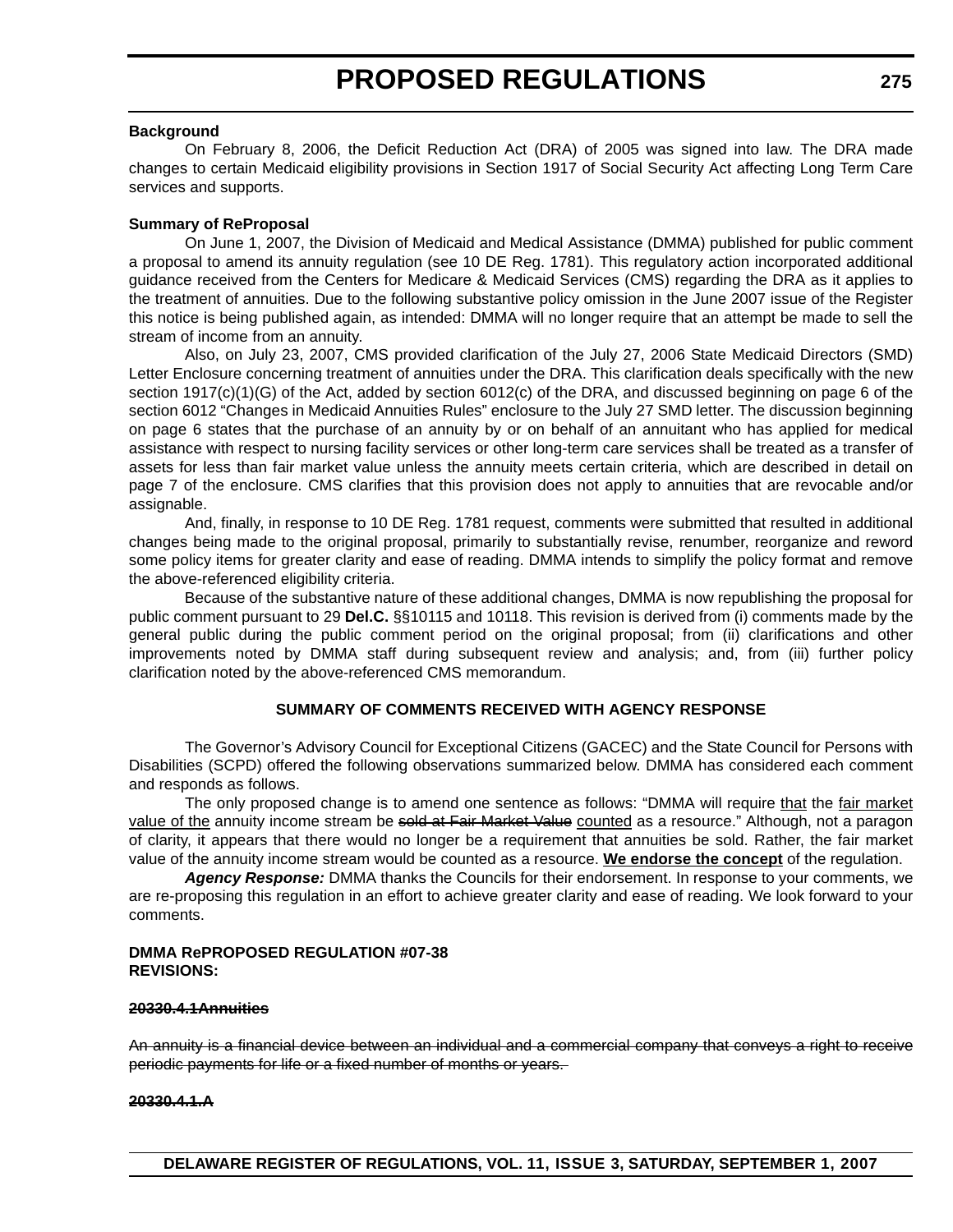#### **276**

# **PROPOSED REGULATIONS**

#### **A. Treatment of annuities purchased prior to February 8, 2006:**

While the annuity itself may or may not be an available resource, the stream of income generated by the annuity is a countable income. The applicant must demonstrate to DMMA that a market to purchase the annuity stream of income does not exist**.** If a market exists, DMMA will consider the annuity to be an available resource. See 20 CFR 416.1201 (a).

DMMA will require that the fair market value of the annuity income stream be sold at Fair Market Value counted as a resource. See DSSM 20350.1.7 Fair Market Value (FMV).

DMMA will not count the value of an annuity purchased by a third party, e.g., the applicant's employer, as a retirement benefit to the applicant. However, DMMA will count the value of the income generated from a third party annuity.

An annuity that is revocable is always a countable resource. Revocable annuities are able to be converted to cash.

Spouses that claim the income allowance is inadequate to meet the needs of the Community Spouse may request additional resources be set aside to bring their income up to the minimum maintenance needs allowance. These requests MUST go through the fair hearing process in order to retain excess resources for their protected income share. See DSSM 20970 and 42 USC 1396r-5(e). In these cases, at the death of the annuity's owner, the beneficiary of the annuity must be the estate of the Medicaid recipient.

#### **20330.4.1.B**

#### **B. Treatment of Annuities purchased on or After February 8, 2006:**

As a condition of eligibility**,** an applicant or his/her representative shall disclose to DMMA any interest in any revocable or irrevocable annuity that the Medicaid applicant or his/her spouse has in an annuity or similar financial instrument as defined by the Secretary of Health and Human Services. Failure to report an annuity to DMMA may result in possible civil and criminal charges, and potential recovery of benefits that were incorrectly paid. The fair market value of the annuity minus any income received to date will be counted as a resource.

#### **20330.4.1.B.1**

The State of Delaware must be named as the beneficiary in the first position for at least the total amount of medical assistance paid on behalf of the institutionalized spouse, unless there is a community spouse, minor child or disabled child who resides in the applicant's home. In such a case, the State must be named as a beneficiary in the correct position or the purchase of the annuity shall be considered a transfer for less than fair market value.

#### **20330.4.1.B.2**

The State of Delaware shall notify the issuer of the annuity of its interest and beneficiary status. This notice shall require the issuer to notify the State of any changes in the amount of income, principal or beneficiary to the annuity. Any transactions that occur on or after 2/8/06, subject the annuity to Deficit Reduction Act rules, even if the annuity was originally purchased prior to 2/8/06. Transactions may include such things as addition of principal, elective withdrawals, requests to change the beneficiary, and elections to annuitize the contract.

#### **20330.4.1.B.3**

Annuities purchased where the community spouse is the annuitant will be considered as part of the community spouse resource and /or income allocation. The fair market value of the annuity shall be the value counted in the spousal resource calculation.

#### **20330.4.1.B.4**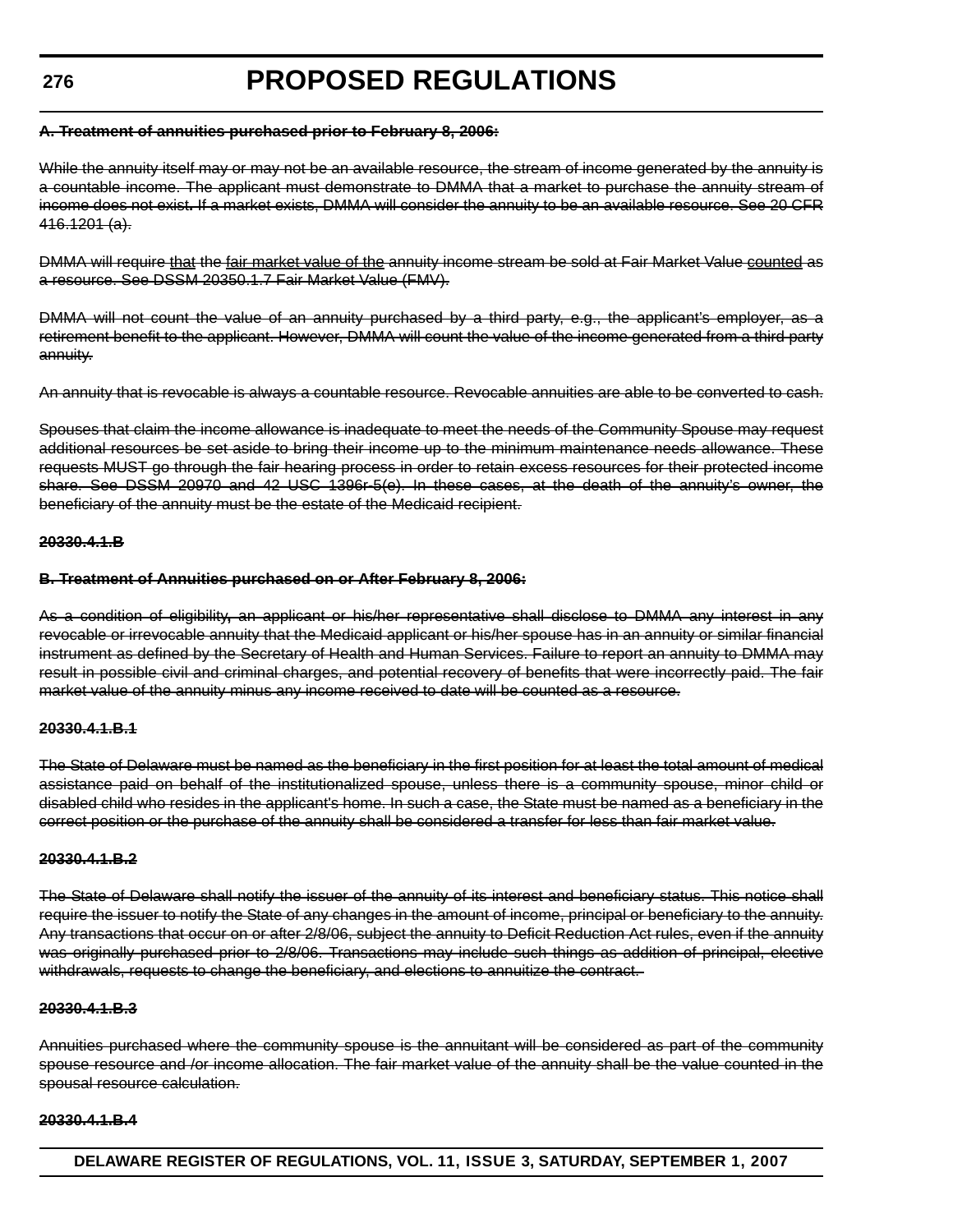The purchase of an annuity by or on behalf of an applicant for medical assistance for Long Term Care services shall be treated as a transfer of assets without fair consideration unless:

1. The annuity is

a. irrevocable and nonassignable; and

b. is actuarially sound according to the life expectancy table developed by the Social Security Administration at http://www.ssa.gov/OACT/STATS/table4c6.html**;** and,

c. Provides for payments in equal amounts during the term of the annuity with no deferral or balloon payments; and

2. The annuity is an Individual Retirement Annuity (IRA) as described in Section 408(b) of the Internal Revenue Code of 1986; or

3. The annuity is part of a deemed IRA under a qualified employer plan as described in Section 408(q) of the Internal Revenue Code of 1986; or

4. The annuity was purchased with proceeds from:

An IRA account as described in Section  $408(a)$ ,  $408(c)$ ,  $408(b)$ ,  $408(k)$  or  $408A$  of the Revenue Code of 1986.

### **20330.10 Annuities**

### **20330.10.A Defining Annuity**

For Medicaid purposes, an annuity is a financial device between an individual and a commercial company that conveys a right to receive periodic payments for life or a fixed number of months or years.

### **20330.10.B Disclosure of Interest in an Annuity**

1. Any interest an applicant or community spouse has in a revocable or irrevocable annuity must be disclosed at the time of application.

2. Failure to disclose interest in an annuity may result in denial of payment for long term care services or denial of Medicaid eligibility.

### **20330.10.C Determining If Annuity Is Income And Or a Resource**

1. The equity value of a revocable annuity is a countable resource.

2. An assignable annuity (the owner or payee may be changed) is a countable resource. The resource value is the amount the assignable annuity can be sold for on the secondary market.

3. An annuity purchased by a third party, e.g. applicant's employer, as a retirement benefit to the applicant will not be counted as an available resource. (DSSM 20330.4)

4. The stream of income generated by an annuity, whether a countable resource or not, is countable income.

# **20330.10.D State's Rights as a Preferred Remainder Beneficiary**

1. The issuer of any annuity will be notified of the State's rights as a preferred remainder beneficiary. This notice will require the issuer to notify the State of any changes in the amount of income,

principal or beneficiary to the annuity.

2. Certain transactions that occur on or after February 8, 2006 will subject an annuity purchased prior to this date to the DRA provisions. (DSSM 20330.10.E., DSSM 20330.10.F.)

These transactions include such things as an addition to the principal, elective withdrawal, requests to change beneficiary, or elections to annuitize the contract.

### **20330.10.E State Named Remainder Beneficiary in All Annuities Purchased On Or After February 8, 2006**

1. The State of Delaware must be named as a beneficiary in the correct position.

The State must be named beneficiary in the first position for the total amount of medical assistance paid on behalf or the institutionalized spouse, unless there is a community spouse, minor child, or disabled child who resides in the applicant's home.

In such a case, the State must be named in a secondary or remainder position.

2. If the State is not named as a remainder beneficiary the purchase of the annuity will be considered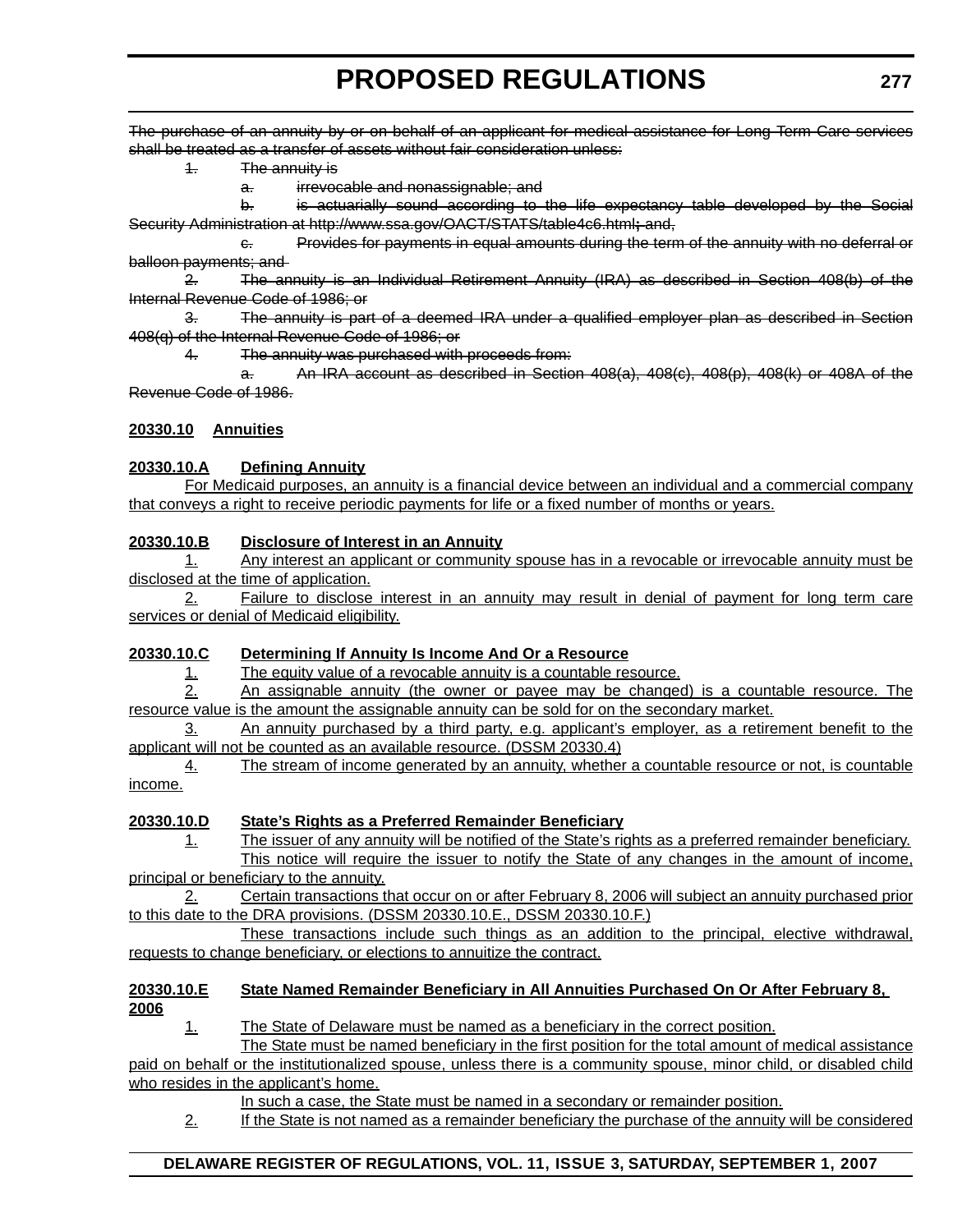a transfer for less than fair market value.

3. The full purchase value of the annuity will be considered the amount transferred.

| 20330.10.F<br>1.<br>8, 2006 unless: | <b>Purchase of an Annuity Is Considered a Transfer of Assets</b><br>The transfer of assets provisions should be applied to all annuities purchased on or after February |                                                                                                                                                                                                                                                                                                                                                                                                 |  |  |  |
|-------------------------------------|-------------------------------------------------------------------------------------------------------------------------------------------------------------------------|-------------------------------------------------------------------------------------------------------------------------------------------------------------------------------------------------------------------------------------------------------------------------------------------------------------------------------------------------------------------------------------------------|--|--|--|
|                                     | <u>A.</u>                                                                                                                                                               | The annuity is considered either:<br>An individual retirement annuity (according to Sec. 408 (b) of the Internal Revenue<br>Code of 1986); or<br>deemed Individual Retirement Account under a qualified employer plan<br>(according to Sec. 408 (q) of the Internal Revenue Code of 1986).<br><u>OR</u>                                                                                         |  |  |  |
|                                     | <u>B.</u>                                                                                                                                                               | The annuity is purchased with proceeds from one of the following:<br>A traditional IRA (IRC Sec. 408a); or<br>Certain accounts or trusts which are treated as traditional IRAs (IRC Sec. $408 \xi(c)$ );<br>or<br>A simplified retirement account (IRC Sec. 408 §(p)); or<br>A simplified employee pension (IRC Sec. 408 $\S(k)$ ); or<br>$\bullet$<br>A Roth IRA (IRC Sec. 408A).<br><u>OR</u> |  |  |  |
|                                     | <u>C.</u>                                                                                                                                                               | The annuity meets all of the following requirements:<br>The annuity is irrevocable and non-assignable; and<br>The annuity is actuarially sound; and<br><u>The annuity provides payments in approximately equal amounts, with no deferred or</u><br>balloon payments.                                                                                                                            |  |  |  |

### **DIVISION OF PUBLIC HEALTH**

Statutory Authority: 16 Delaware Code, Section 133 (16 **Del.C.** §133) 16 **DE Admin. Code** 4203

### **PUBLIC NOTICE**

### **[4203 Cancer Treatment Program](#page-3-0)**

The Department Health and Social Services is proposing revisions to the State of Delaware Regulations Governing the Cancer Treatment Program. Originally adopted on July 10, 2004, these regulations establish medical insurance coverage for Delawareans for treatment of cancer. The proposed revisions extend treatment coverage from 12 months to 24 months after the date that cancer treatment is initiated for each primary cancer diagnosis.

### **NOTICE OF PUBLIC HEARING**

Health Promotion and Disease Prevention Section, under the Division of Public Health, Department of Health and Social Services (DHSS), will hold a public hearing to discuss the proposed revisions to the State of Delaware Regulations Governing the Cancer Treatment Program. The public hearing will be held on September 26, 2007 at 10:00 a.m. in the Health Promotion and Disease Prevention Conference Room, Second Floor, located in the Thomas Collins Bldg, 540 S. Dupont Highway, Dover, Delaware.

Copies of the proposed regulations are available for review by calling the Health Promotion and Disease Prevention Section at (302) 744-1040.

Anyone wishing to present his or her oral comments at this hearing should contact Mr. David Walton at (302) 744-4700 by September 25, 2007. Anyone wishing to submit written comments as a supplement to or in lieu

**DELAWARE REGISTER OF REGULATIONS, VOL. 11, ISSUE 3, SATURDAY, SEPTEMBER 1, 2007**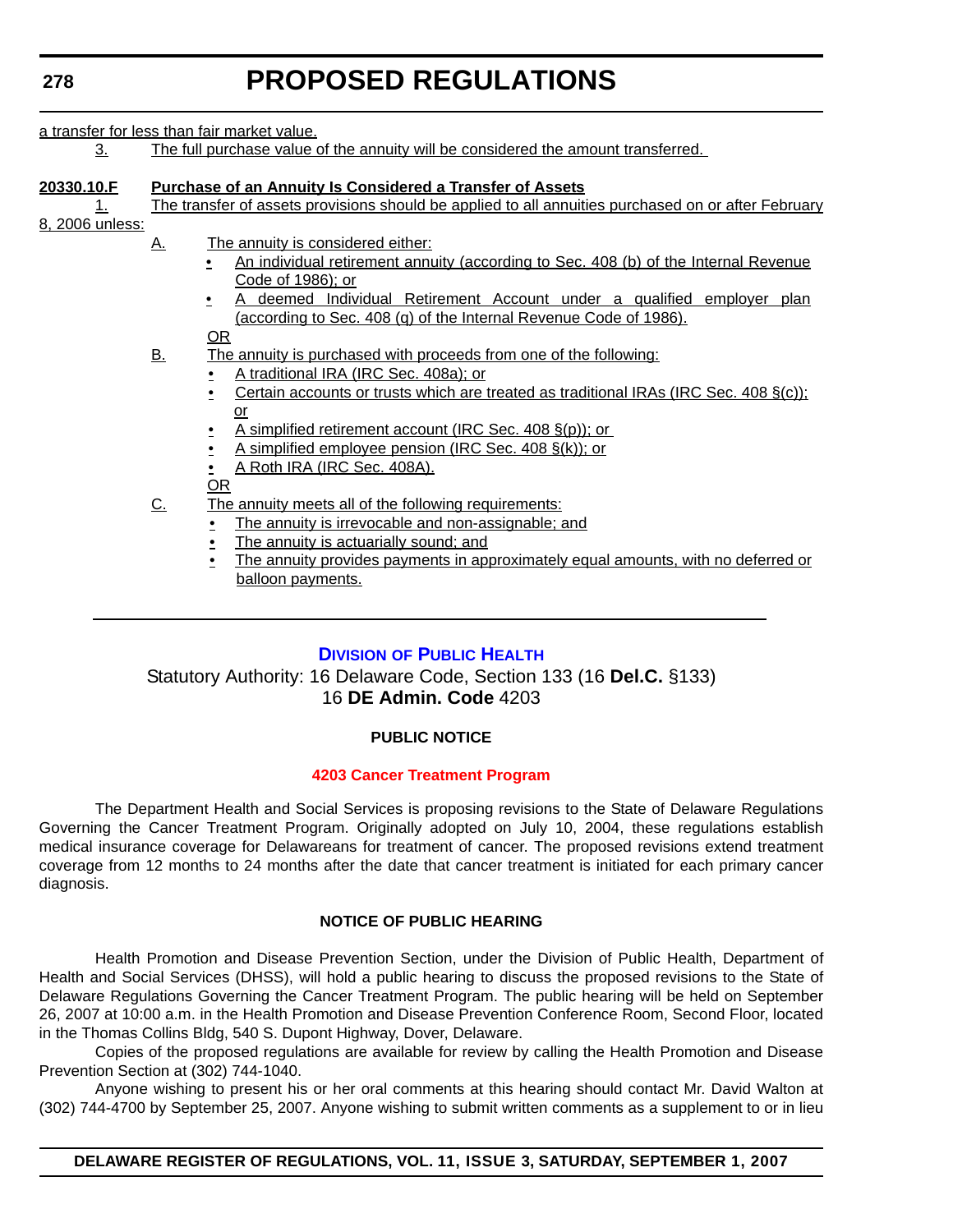of oral testimony should submit such comments by October 1, 2007 to:

David Walton, Hearing Officer Division of Public Health 417 Federal Street Dover, DE 19901 Fax 302-739-6659

### **Summary of Changes to Regulations Governing the Cancer Treatment Program**

- Extends treatment coverage from 12 months to 24 months after the date that cancer treatment is initiated for each primary cancer diagnosis.
- Clarifies that eligibility of treatment for individuals who has a recurrence of cancer is made by the treating physician.
- Clarifies the period of eligibility for enrollees receiving treatment for cancer.

### **4203 Cancer Treatment Program**

### *(Break in Continuity of Sections)*

### **10.0 Termination Of Eligibility**

10.1 Eligibility terminates:

10.1.1 When the enrollee attains other medical insurance, including Medicare, Medicaid, and the Medicaid Breast and Cervical Cancer treatment program.

10.1.2 When the enrollee is no longer receiving treatment for cancer as defined in 4.1.1.

10.1.3 When the enrollee no longer meets the technical or financial eligibility requirements.

10.1.4 12 Twenty-four months after the date that cancer treatment is initiated for each primary cancer diagnosis.

10.2 If eligibility is terminated, it may only be renewed for an individual who is diagnosed with another cancer for which coverage has not been previously provided a new primary cancer. An individual who has a recurrence of cancer for which coverage has been previously provided is not eligible for additional coverage. The determination of a new primary cancer or recurring cancer is made by the treating physician.

### **11.0 Coverage And Benefits**

11.1 Coverage is limited to the treatment of cancer as defined by DHSS.

11.2 There is no managed care enrollment.

11.3 Benefits will be paid at rates equivalent to Medicaid under a fee for service basis. If a Medicaid rate does not exist for the service provided, the CTP will determine a fair rate.

11.4 Benefits will only be paid when the provider of the cancer treatment services is a Delaware Medicaid Assistance Provider.

11.5 Benefits for patients enrolled prior to September 1, 2004 (or whatever date is established by DHSS as having an operational benefits management information system), may not be paid until after that date.

11.6 The CTP is the payer of last resort and will only provide benefits to the extent that they are not otherwise covered by another insurance plan.

11.7 Eligibility may be retroactive to the day that cancer treatment was initiated provided that the application is filed within one year of that day. In such circumstances, covered services will only be provided for the time period that the applicant is determined to have been eligible for the CTP.

11.8 In no case will eligibility be retroactive to a time period prior to July 1, 2004, except if the enrollee was receiving benefits for the treatment of colorectal cancer through the Division of Public Health's Screening for Life program on June 30, 2004. If this exception occurs, eligibility will be retroactive only to the date the enrollee was receiving benefits for colorectal cancer treatment through the Screening for Life program.

11.9 Enrollees receiving treatment for cancer as defined in 4.1.1 as of July 1, 2007, are able to extend their initial 12 month coverage to a maximum of 24 months after the date cancer treatment is initiated for each primary cancer diagnosis, provided that the enrollee continues to meet the technical and financial eligibility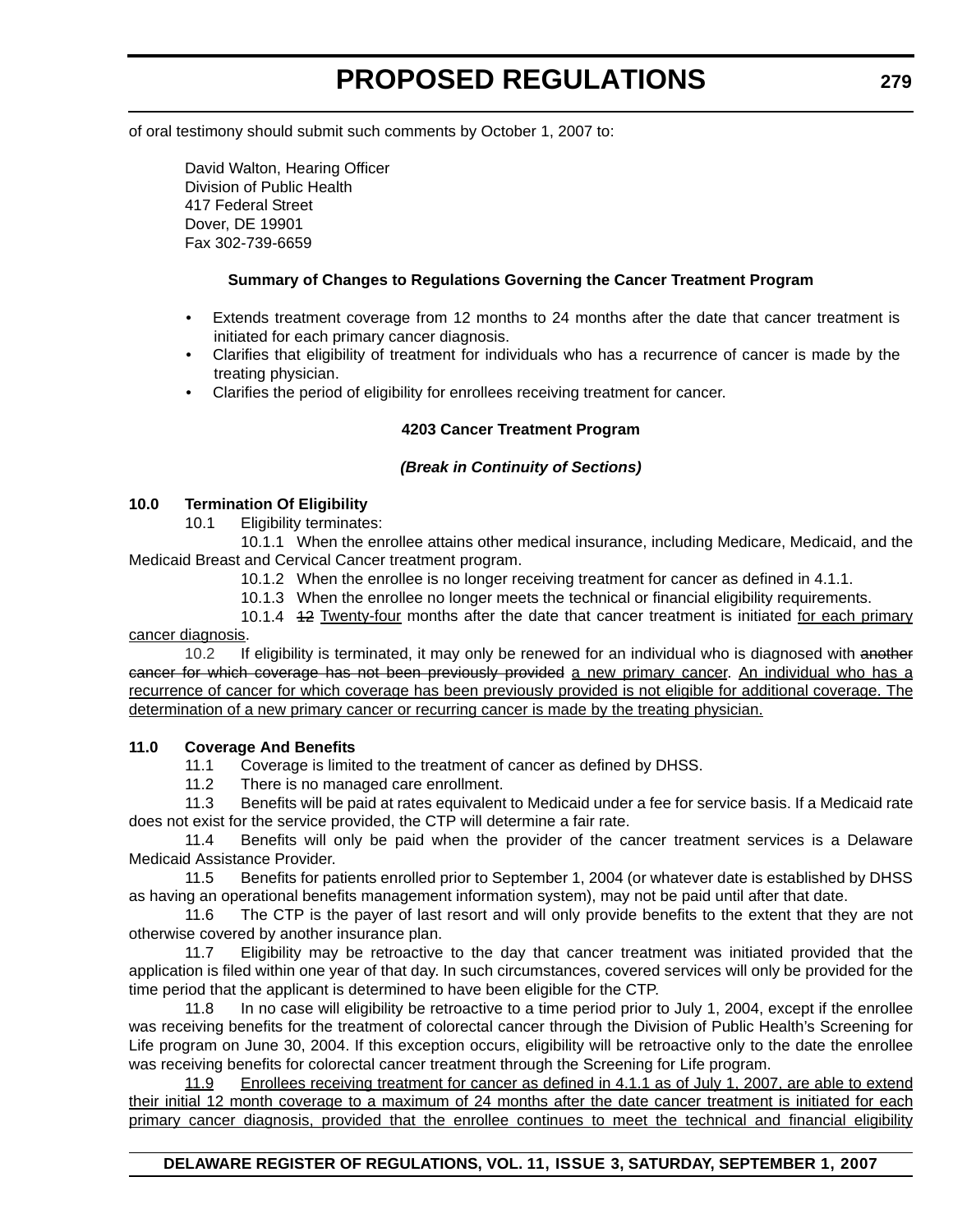# **PROPOSED REGULATIONS**

requirements.

**\*Please Note: As the rest of the sections were not amended, they are not being published here. A copy of the regulation is available at:**

**<http://regulations.delaware.gov/register/september2007/proposed/11 DE Reg 278 09-01-07.htm>**

#### **An authenticated PDF version of the regulation is available at: <http://regulations.delaware.gov/register/september2007/proposed/11 DE Reg 278 09-01-07.pdf>**

### **DIVISION OF PUBLIC HEALTH**

Statutory Authority: 16 Delaware Code, Section 122 (3)(t) (16 **Del.C.** §122 (3)(t)) 16 **DE Admin. Code** 4459

### **PUBLIC NOTICE**

#### **[4459 Lead Based Paint Hazards](#page-3-0)**

The Department Health and Social Services is proposing revisions to the State of Delaware Regulations Governing Lead Based Paint Hazards. These regulations establish standards for regulation of lead-based paint hazard control activities. Proposed revisions make changes to include expanded definitions, application and renewal requirements, and work practice standards.

### **NOTICE OF PUBLIC HEARING**

Health Systems Protection Section, under the Division of Public Health, Department of Health and Social Services (DHSS), will hold a public hearing to discuss the proposed revisions to the State of Delaware Regulations Governing Lead Based Paint Hazards. The public hearing will be held on October 4, 2007 at 2:00 p.m. in the Third Floor Conference Room, located in the Jesse Cooper Building, 417 Federal Street, Dover, Delaware.

Copies of the proposed regulations are available for review by calling the Health Systems Protection Section at (302) 744-4546.

Anyone wishing to present his or her oral comments at this hearing should contact Mr. David Walton at (302) 744-4700 by October 3, 2007. Anyone wishing to submit written comments as a supplement to or in lieu of oral testimony should submit such comments by October 4, 2007 to:

David Walton, Hearing Officer Division of Public Health 417 Federal Street Dover, DE 19901 Fax 302-739-6659

**\*Pleas[e Note: Due to the size of the proposed regulation, it is not being published here. A copy of](http://regulations.delaware.gov/register/september2007/proposed/11 DE Reg 280 09-01-07.htm) the regulation is available at:**

**[http://regulations.delaware.gov/register/september2007/proposed/11 DE Reg 280 09-01-07.htm](http://regulations.delaware.gov/register/september2007/proposed/11 DE Reg 280 09-01-07.pdf)**

#### **An authenticated PDF version of the regulation is available at:**

**http://regulations.delaware.gov/register/september2007/proposed/11 DE Reg 280 09-01-07.pdf**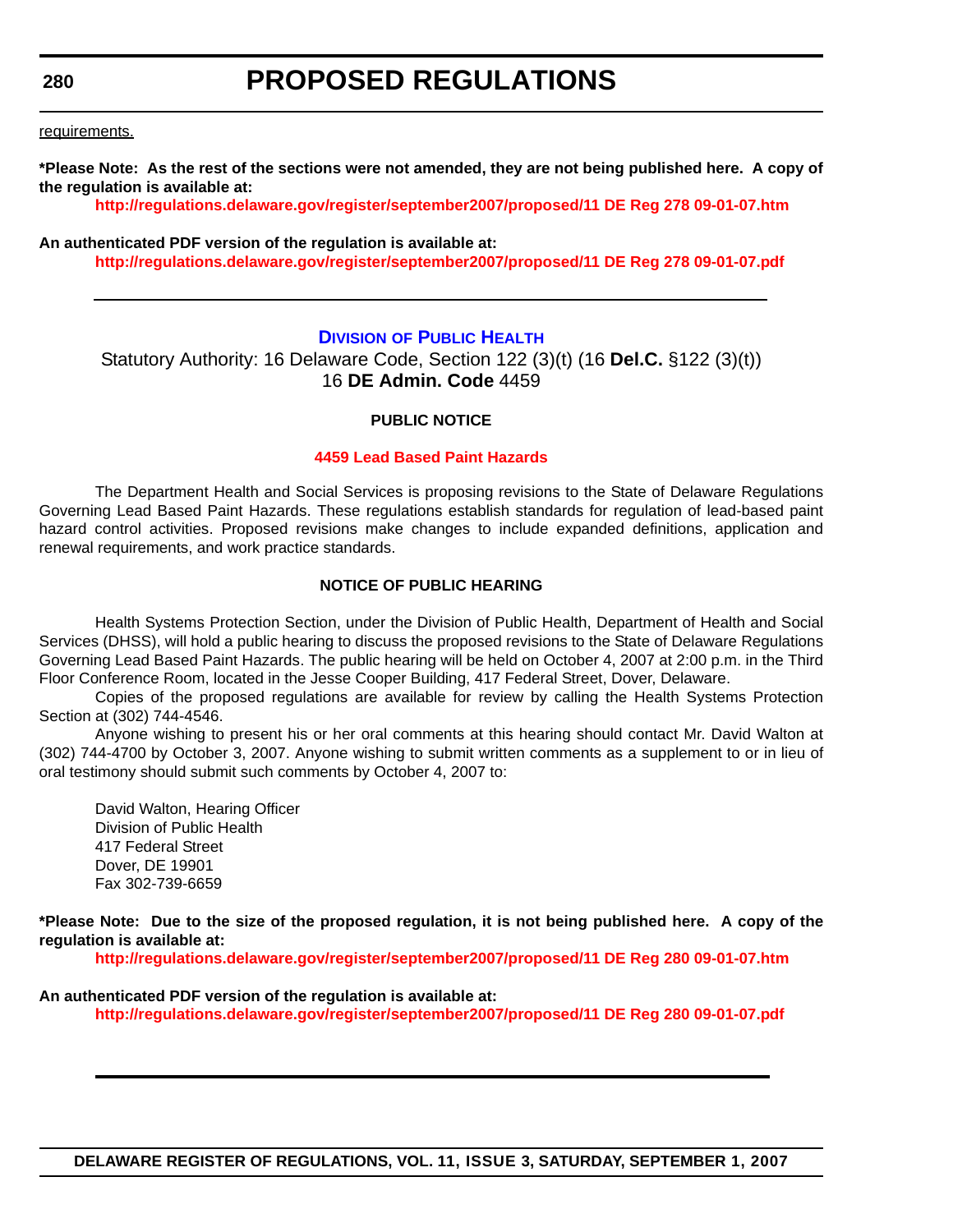# **DEPARTMENT OF NATURAL RESOURCES AND ENVIRONMENTAL CONTROL**

# **DIVISION OF AIR AND WASTE MANAGEMENT**

Statutory Authority: 7 Delaware Code, Chapter 60 (7 **Del.C.** Ch. 60)

### **[REGISTER NOTICE](#page-3-0) SAN #2007-16**

### **1. Title of the Regulations:**

Proposal to amend Regulation 32, Transportation Conformity, of the State of Delaware, "Regulations Governing the Control of Air Pollution."

### **2. Brief Synopsis of the Subject, Substance and Issues:**

The proposed amendments to Regulation 32 will simplify Delaware's transportation conformity regulations, and will bring the Salisbury/Wicomico Metropolitan Planning Organization (MPO) into the Interagency Transportation Conformity Consultation Workgroup.

Federal Safe, Accountable, Flexible, and Efficient Transportation Equity Act: A Legacy for Users (SAFETEA-LU) legislation that took effect on August 10, 2005 streamlined the federal transportation conformity requirements on States. The legislation allows states to forgo the burden of having to adopt and maintain a full transportation conformity rule, and to only adopt provisions concerning the consultation process and commitments relative to transportation control measures. States and MPOs are still bound by federal transportation conformity rules so this streamlining would not change the overall implementation and practice of transportation conformity. DNREC is proposing to take advantage of this streamlining by revising Reg. 32, Transportation Conformity, to address only the mandatory provisions.

The Salisbury/Wicomico MPO will be added as a new member of the Delaware Interagency Transportation Conformity Consultation Workgroup. DNREC is proposing this change because the Town of Delmar, Delaware is now part of the Salisbury/Wicomico MPO. The change will require that any conformity determination performed for Sussex County must be in consultation with the Salisbury/Wicomico MPO.

In addition to the above revisions, Reg. 32 has been renumbered and reformatted in accordance with the Code of Delaware Regulations style manual.

- **3. Possible Terms of the Agency Action:** None.
- **4. Statutory Basis or Legal Authority to Act:**

7 **Del.C.**, Chapter 60, Environmental Control

**5. Other Regulations That May Be Affected by the Proposal:** None

# **6. Notice of Public Comment:**

Statements and testimony may be presented either orally or in writing at a public hearing to be held on Monday, September 24, 2007, beginning at 6 PM in the Priscilla Building, 156 S. State Street, Dover, Delaware. Interested parties may submit comments in writing to: Philip Wheeler, DNREC Air Quality Management Section, 156 South State Street, Dover, Delaware 19901.

# **7. Prepared By:**

Philip Wheeler, Planner IV, 739-9402, philip.wheeler@state.de.us

### **\*Please Note: Due to the size of the proposed regulation, it is not being published here. A copy of the regulation is available at:**

**<http://regulations.delaware.gov/register/september2007/proposed/11 DE Reg 281 09-01-07.htm>**

# **An authenticated PDF version of the regulation is available at:**

**<http://regulations.delaware.gov/register/september2007/proposed/11 DE Reg 281 09-01-07.pdf>**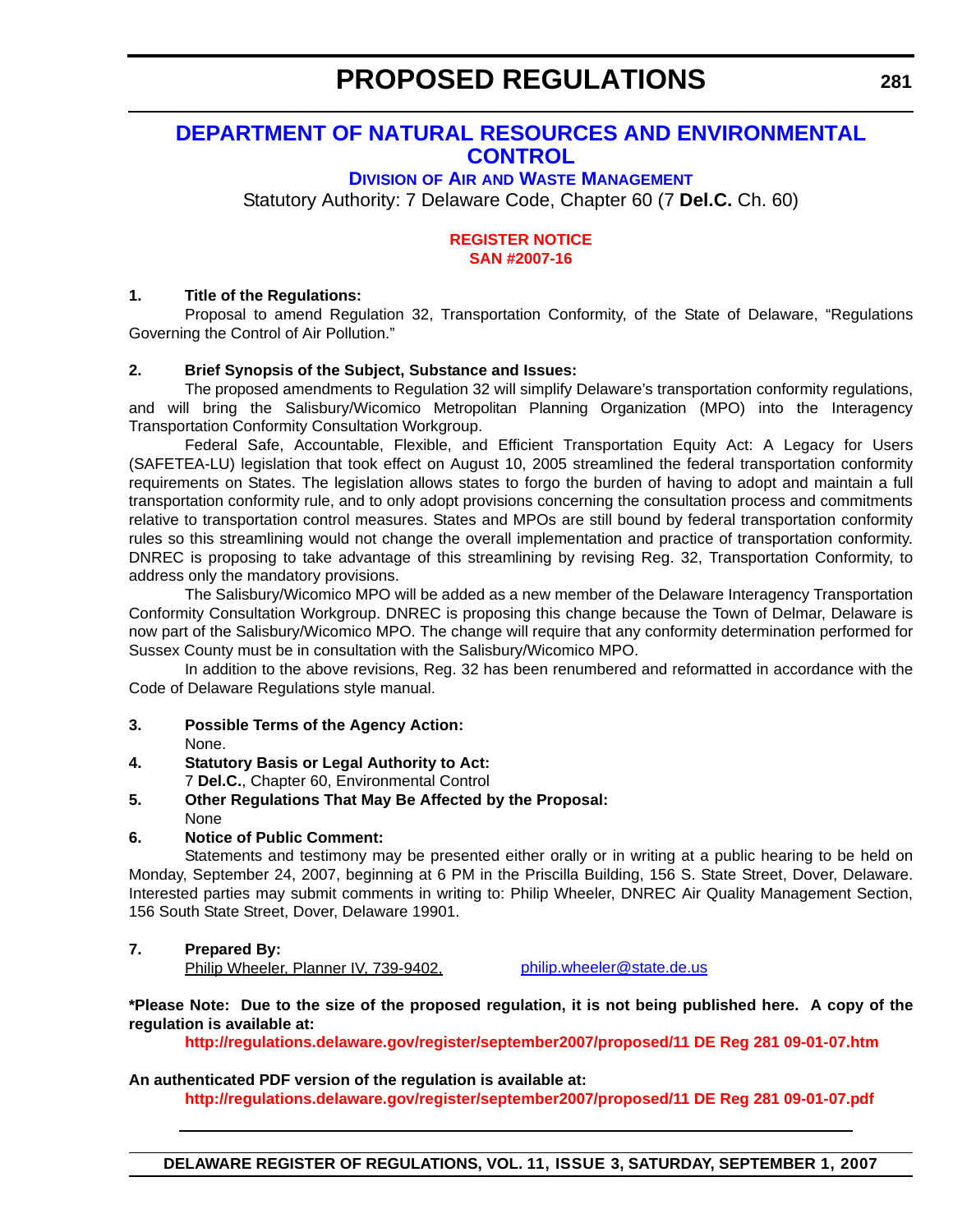### **DIVISION OF FISH AND WILDLIFE**

Statutory Authority: 7 Delaware Code, Sections 103, 1902, 2701, 2703 and Chapter 15 (7 **Del.C.** §§103, 1902, 2701, 2703 and Ch. 15) 7 **DE Admin. Code** 3203, 3207, 3210, 3211 and 3214

#### **[REGISTER NOTICE](#page-3-0) SAN# 2007-15**

### **1. Title of the Regulations**:

Horseshoe Crab Regulations: 3203 Seasons and Area Closed to Taking Horseshoe Crabs. 3207 Horseshoe Crab Dredging Restrictions. 3210 Horseshoe Crab Reporting Requirements. 3211 Horseshoe Crab Commercial Collecting Permit Eligibility and Renewal Requirements. 3214 Horseshoe Crab Annual Harvest Limit.

### **2. Brief Synopsis of the Subject, Substance and Issues**:

The Department adopted emergency regulations (Order Number 2007-F-0020) on June 11, 2007 to implement the horseshoe crab mandatory harvest provisions in Addendum IV of the Atlantic States Marine Fisheries Commission's Interstate Fishery Management Plan for the Horseshoe Crab. As a follow-up to this Order, the Department is proposing regulations of a more lasting nature which would meet the intent of the emergency regulations adopted on June 11, 2007. These regulations would prohibit the harvest and landing of all horseshoe crabs in Delaware waters from January 1 through June 7 for two years, and prohibit the harvest and landing of female horseshoe crabs for the remainder of the year as well. During the period June 8 through December 31, up to 100,000 male horseshoe crabs may be harvested from approved harvest areas in Delaware. Commercial collectors of horseshoe crabs will have to report their landings daily during the open season in order to facilitate quota monitoring. Instead of just allowing harvesting during certain days of the week, it is proposed that beach collecting be permitted Monday through Friday between June 8 and June 30 from Port Mahon Road and private beaches where collecting is presently legal. This proposed measure will allow beach collectors to harvest male horseshoe crabs under the proposed quota system more efficiently during the period when harvesting is permitted. Since no harvesting is allowed prior to June 8, there should be no additional impacts to shorebirds from allowing harvesting five days per week. Permit renewal requirements will be aligned with other shellfish licenses. Specifically, horseshoe crab commercial beach collecting permits must be renewed annually by December 31 of each calendar year or the person holding the collecting permit forfeits their eligibility to obtain a horseshoe crab commercial collecting permit in subsequent years. This option permits harvest to resume after the period of time that the shorebirds normally have migrated north of Delaware that depend on horseshoe crab eggs as a food source, and after a significant portion of the horseshoe crab spawning has occurred in a normal year. By harvesting only male horseshoe crabs, females would be further protected and will be available to participate in the annual spawn without being subject to harvest at any point during the year.

### **3. Possible Terms of the Agency Action:**

This regulation will be re-considered in light of horseshoe crab population trends and further action by the Atlantic States Marine Fisheries Commission beginning in 2009.

### **4. Statutory Basis or Legal Authority to Act**:

§103, §1902, §2701 and §2703 of 7 Delaware Code and Chapter 15 of 7 Delaware Code.

5. **Other Regulations That May Be Affected by the Proposal**: N/A

### **6. Notice of Public Comment**:

Individuals may address questions to the Fisheries Section, Division of Fish and Wildlife, (302) 739-3441. A public hearing on these proposed regulations will be held in the Department of Natural Resources and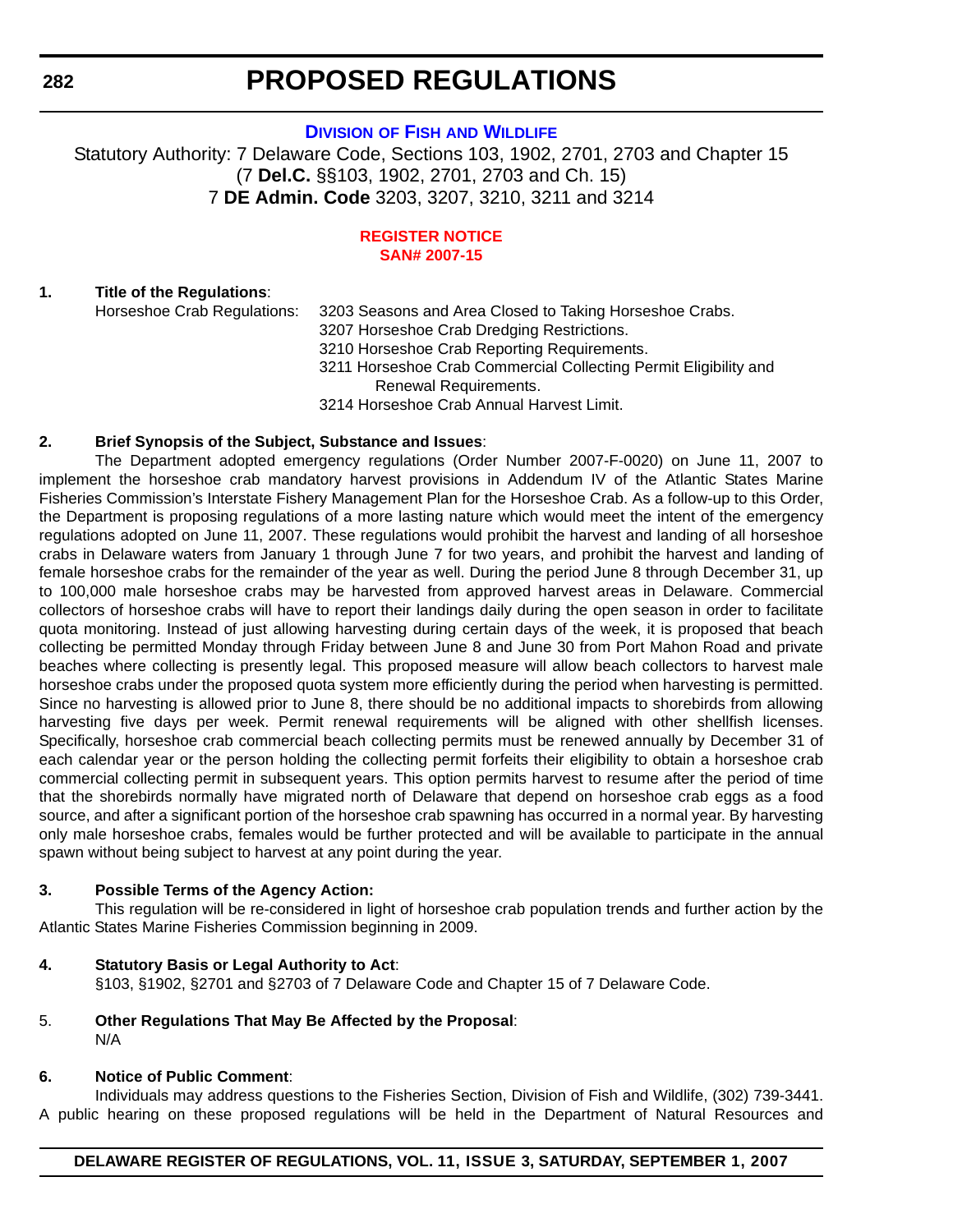Environmental Control Auditorium, at 89 Kings Highway, Dover, DE at 7:00 PM on September 24, 2007. Individuals may present their opinion and evidence either at the hearing or in writing to Lisa Vest, Hearing Officer, Department of Natural Resources and Environmental Control, 89 Kings Highway, Dover, DE 19901 or via e-mail to Lisa.Vest@state.de.us. The hearing record will remain open for written or e-mail comments until 4:30 PM September 30, 2007.

### *7.* **Prepared By**:

Roy W. Miller 302-739-9914 August 7, 2007

### **3200 Horseshoe Crabs**

### **3201 Definitions (Formerly S-50 & HC-1) (***Suspended effective January 1, 2007, See 3215 Horseshoe Crab Harvest Moratorium***)** (Penalty Section 7 **Del.C.** §1912)

1.0 The following definitions shall apply to terms in 7 **Del.C.** Ch. 27 relative to horseshoe crabs.

1.1 **"Bait Saving Device"** shall mean any device that when so deployed in or on a pot reduces either the rate at which bait, meaning horseshoe crabs or parts thereof, must be replenished or reduces the number or quantity of horseshoe crabs used as bait.

1.2 **"Collect"** shall mean to take live horseshoe crabs by any means other than by dredge.

1.3 **"Dispose of said Crabs Properly"** shall mean bury on the beach, incorporate into soil as fertilizer or any other method approved by the Department.

1.4 **"Dredge"** shall mean to use any device to gather, scrape, scoop, fish for or otherwise take bottom dwelling horseshoe crabs.

1.5 **"Personal, Non-Commercial Use"** shall mean to be used as food, fertilizer or bait or otherwise properly disposed without trading, bartering, or selling by one individual to another, or without transporting, shipping, or causing to be transported or shipped, out of state.

**7 DE Reg. 220 (8/1/03) 10 DE Reg. 1029 (12/01/06)**

# **3202 Horseshoe Crabs As Bait In Pots; Conch Pots (Formerly HC- 2)**

(Penalty Section 7 **Del.C.** §1912)

1.0 It shall be unlawful for any person to place more than one-half of a female horseshoe crab or one male horseshoe crab as bait in any type of pot on any one day in the waters of this State.

2.0 It shall be unlawful for any person to fish with a conch pot that is not equipped with a bait saving device, provided that a horseshoe crab or parts thereof are used as bait.

### **7 DE Reg. 220 (8/1/03)**

### **3203 Seasons And Area Closed To Taking Horseshoe Crabs (Formerly S-51 & HC-3) (***Suspended effective January 1, 2007, See 3215 Horseshoe Crab Harvest Moratorium***)** (Penalty Section 7 **Del.C.** §1912)

1.0 It shall be unlawful for any person to dredge or attempt to collect by means of a dredge horseshoe crabs or parts thereof from any state or federal land owned in fee simple or the tidal waters of this state during a period beginning at 12:01 am on May 1 January 1 and continuing through midnight, June 30, next ensuing. After June 30 in any given calendar year, it shall be unlawful to dredge or attempt to collect by means of a dredge female horseshoe crabs.

2.0 It shall be lawful for persons with valid horseshoe crab collecting permits and eel licensees and their alternates to collect adult male horseshoe crabs on Tuesday and Thursday Monday through Friday from state owned lands to the east of state road No. 89 (Port Mahon Road) from 12:01 a.m. on June 8 and continuing through midnight on June 30.

3.0 It shall be unlawful for any person to collect or attempt to collect, any horseshoe crabs or parts thereof from any land not owned by the state or federal government during the period beginning at 12:01 a.m. on May 1 January 1 and continuing through midnight, June 7, next ensuing. It shall be lawful, during a period

# **DELAWARE REGISTER OF REGULATIONS, VOL. 11, ISSUE 3, SATURDAY, SEPTEMBER 1, 2007**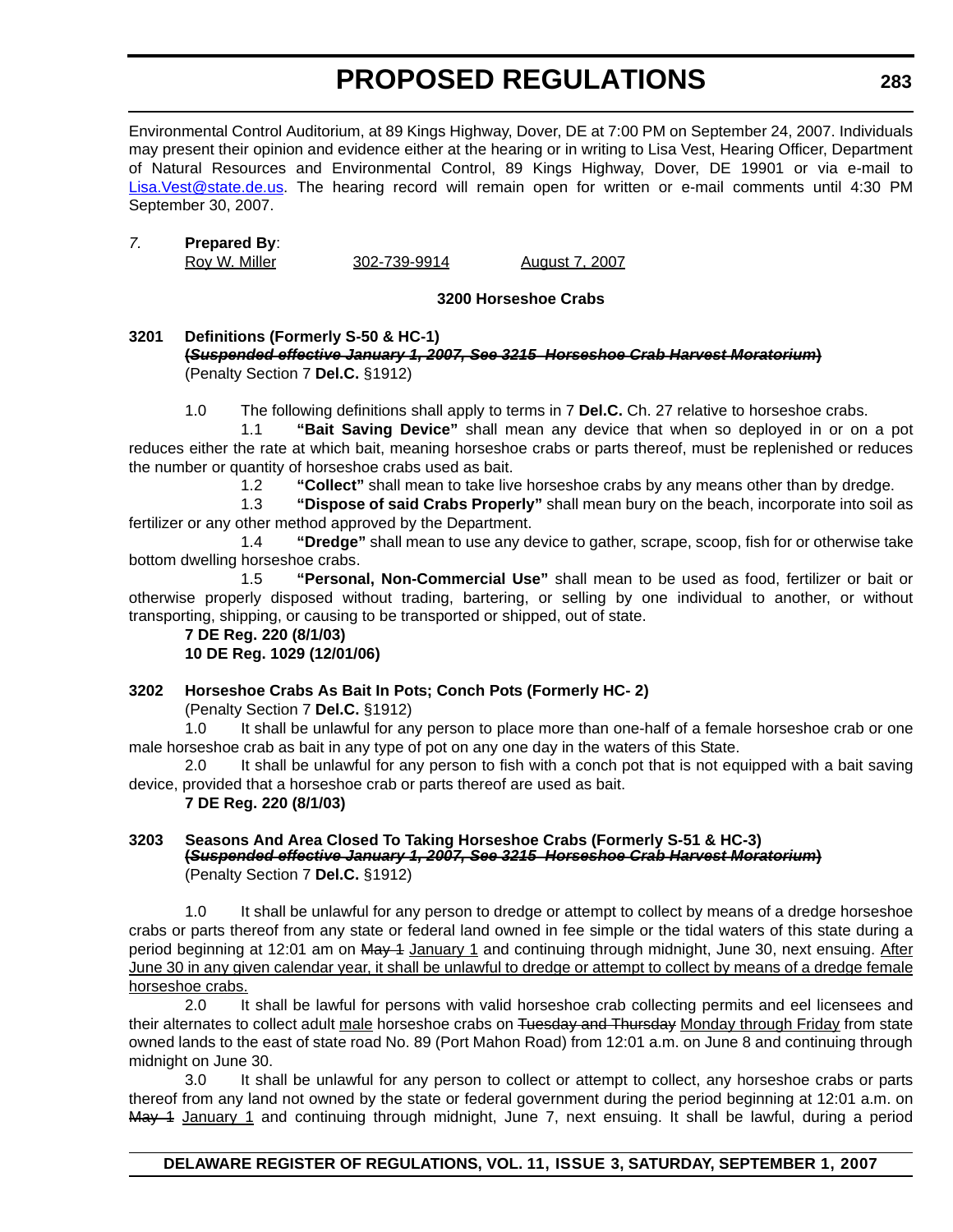beginning at 12:01 a.m. on June 8 and continuing through midnight on June 30, for persons with valid horseshoe crab collecting permits and eel licensees and their alternates to collect male horseshoe crab adults on Mondays, Wednesdays and Fridays Monday through Friday from such private lands.

4.0 It shall be unlawful for any person to collect or attempt to collect any horseshoe crabs from any land not owned by the State or federal government unless said person has on his or her person written permission, signed by the owner of said land with the owner's address and phone number, indicating the individual to whom permission to collect horseshoe crabs is granted.

5.0 It shall be unlawful for any person to collect or dredge or to attempt to collect or dredge horseshoe crabs at any time prior to May 1 in any given year after the date the Department determines 35% of the annual quota of horseshoe crabs, approved for Delaware by the Atlantic States Marine Fisheries Commission, is landed.

**1 DE Reg 1412 (4/1/98) 7 DE Reg. 220 (8/1/03) 10 DE Reg. 1029 (12/01/06)**

### **3204 Requirement For Collecting Horseshoe Crabs For Persons Under 16 (Formerly S-52 & HC-4) (***Suspended effective January 1, 2007, See 3215 Horseshoe Crab Harvest Moratorium***)** (Penalty Section 7 **Del.C.** §1912)

1.0 It shall be unlawful for any person with a valid horseshoe crab collecting permit to collect any horseshoe crabs as an alternate to a person with a valid commercial eel fishing license.

2.0 It shall be unlawful for any person under the age of sixteen (16) years to possess any horseshoe crabs unless accompanied by a person who has been issued a valid horseshoe crab scientific collecting, commercial collecting or dredge permit.

**3 DE Reg 1092 (2/1/00) 7 DE Reg. 220 (8/1/03) 10 DE Reg. 1029 (12/01/06)**

### **3205 Number Of Persons Accompanying A Person With A Valid Horseshoe Crab Collecting Permit (Formerly S-53 & HC-5)**

**(***Suspended effective January 1, 2007, See 3215 Horseshoe Crab Harvest Moratorium***)** (Penalty Section 7 **Del.C.** §1912)

1.0 It shall be unlawful for any person with a valid horseshoe crab commercial collecting permit when collecting horseshoe crabs to be assisted by more than three (3) persons under the age of 16 who are not required to have valid horseshoe crab commercial collecting permits.

2.0 It shall be unlawful for any person 16 years of age or older who does not have a valid commercial horseshoe crab collecting permit, to assist any person with a valid commercial horseshoe crab collecting permit in the handling, loading or driving a vehicle used to transport horseshoe crabs collected by said horseshoe crab collecting permittee while within 300 feet of the shoreline of the water from which said horseshoe crabs are collected or the point on shore where said horseshoe crabs are landed from a vessel.

**3 DE Reg 1092 (2/1/00) 7 DE Reg. 220 (8/1/03) 10 DE Reg. 1029 (12/01/06)**

### **3206 Possession Limit Of Horseshoe Crabs, Exceptions (Formerly S-54 & HC-6) (***Suspended effective January 1, 2007, See 3215 Horseshoe Crab Harvest Moratorium***)** (Penalty Section 7 **Del.C.** §1912)

1.0 Unless otherwise authorized, it shall be unlawful for any person to possess a horseshoe crab, except a person with a validated receipt from a person with a valid horseshoe crab commercial collecting or dredge permit for the number of horseshoe crabs in said person's possession. A receipt shall contain the name, address and signature of the supplier, the date and the number of horseshoe crabs obtained.

2.0 Any person who has been issued a valid commercial eel fishing license by the Department or said person's alternate while in the presence of the licensee, is exempt from the prohibition on the possession of

### **DELAWARE REGISTER OF REGULATIONS, VOL. 11, ISSUE 3, SATURDAY, SEPTEMBER 1, 2007**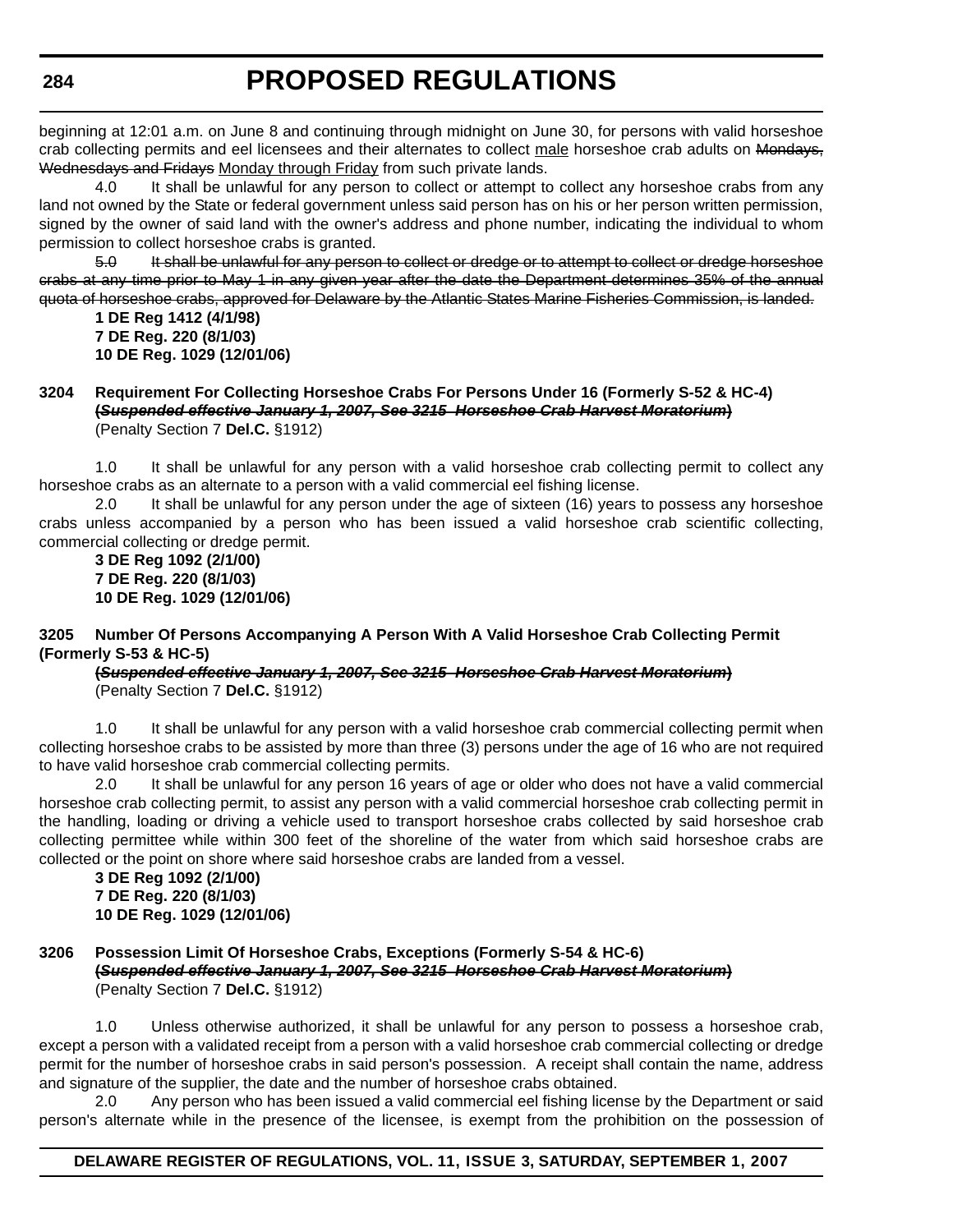horseshoe crabs, provided said commercial eel fishing licensee has submitted all required reports of his/her and his/her alternate's previous week's harvest of horseshoe crabs with the Department in accordance with Regulation 3210. Any person who has been issued a commercial eel fishing license and said person's alternate while in the presence of the licensee, may collect horseshoe crabs by hand without a horseshoe crab commercial collecting permit provided all horseshoe crabs taken are for personal, non-commercial use, as bait for the licensee's eel pots fished in this state.

### **1 DE Reg 1412 (4/1/98)**

### **3 DE Reg 1567 (5/1/00)**

3.0 It shall be unlawful for any person with a valid commercial eel fishing license to be assisted in collecting horseshoe crabs by any person who is not listed on his commercial eel fishing license as the alternate.

4.0 Any person with both a valid commercial eel fishing license and a valid commercial horseshoe crab collecting permit shall be considered as a commercial horseshoe crab collecting permittee for purposes of enforcing the provisions of 7 **Del.C.** Ch. 27 and/or shellfish regulations pertaining to horseshoe crabs.

5.0 It shall be unlawful for any person with a valid commercial eel fishing license to commingle any horseshoe crabs collected either by said commercial eel fishing licensee or by his or her alternate with horseshoe crabs either collected by a person with a valid horseshoe crab dredge permit or by a person with a valid commercial horseshoe crab collecting permit.

6.0 It shall be unlawful for any person with a valid horseshoe crab dredge permit or with a valid commercial horseshoe crab collecting permit to commingle any horseshoe crab dredged or collected by said horseshoe crab dredge permittee or horseshoe crab collecting permittee with horseshoe crabs collected by any person with a valid commercial eel fishing license.

7.0 It shall be unlawful for any person to possess more than 300 cubic feet of horseshoe crabs except in a stationary cold storage or freezer facility.

8.0 It shall be unlawful for any person to collect or attempt to collect more than 300 cubic feet of horseshoe crabs during any 24 hour period beginning at 12:01 AM and continuing through midnight next ensuing.

**3 DE Reg 1092 (2/1/00) 3 DE Reg 1567 (5/1/00) 7 DE Reg. 220 (8/1/03) 10 DE Reg. 1029 (12/01/06)**

#### **3207 Horseshoe Crab Dredging Restrictions (Formerly S-55 & HC-7) (***Suspended effective January 1, 2007, See 3215 Horseshoe Crab Harvest Moratorium***)** (Penalty Section 7 **Del.C.** §1912)

1.0 It shall be unlawful for any person to dredge horseshoe crabs in the area in Delaware Bay designated as leased Sshellfish grounds except on one's own leased shellfish grounds or with permission from the owner of leased shellfish grounds. The area in Delaware Bay designated as leased shellfish grounds is within the boundaries that delineate leasable shellfish grounds and is described as follows: Starting at a point on the "East Line" in Delaware at Loran-C coordinates 27314.50/42894.25 and continuing due east to a point at Loran-C coordinates 27294.08/42895.60 and then 27270.80/42852.83 and then continuing southwest to a point at Loran-C coordinates 27281.31/42803.48 and then continuing west to a point at Loran-C coordinates 27280.75/42795.50 and then in a northerly direction on a line 1000' offshore, coterminous with the existing shoreline to the point of beginning on the "East Line."

2.0 It shall be unlawful for any person, who operates a vessel and has on board said vessel a dredge of any kind, to have on board or to land more than 1500 horseshoe crabs during any 24 hour period beginning at 12:01 a.m. and continuing through midnight next ensuing.

# **1 DE Reg 354 (10/1/97)**

# **3 DE Reg 1567 (5/1/00)**

3.0 It shall be unlawful for any person, who operates a vessel and has on board said vessel a dredge of any kind, to have or possess on board said vessel any horseshoe crabs at any time during the period beginning 12:01 a.m. on May January 1 and continuing through midnight, June 30, next ensuing.

### **1 DE Reg 1412 (4/1/98)**

4.0 It shall be unlawful for any person to land horseshoe crabs taken from the Exclusive Economic Zone unless said person has a valid horseshoe crab dredge permit."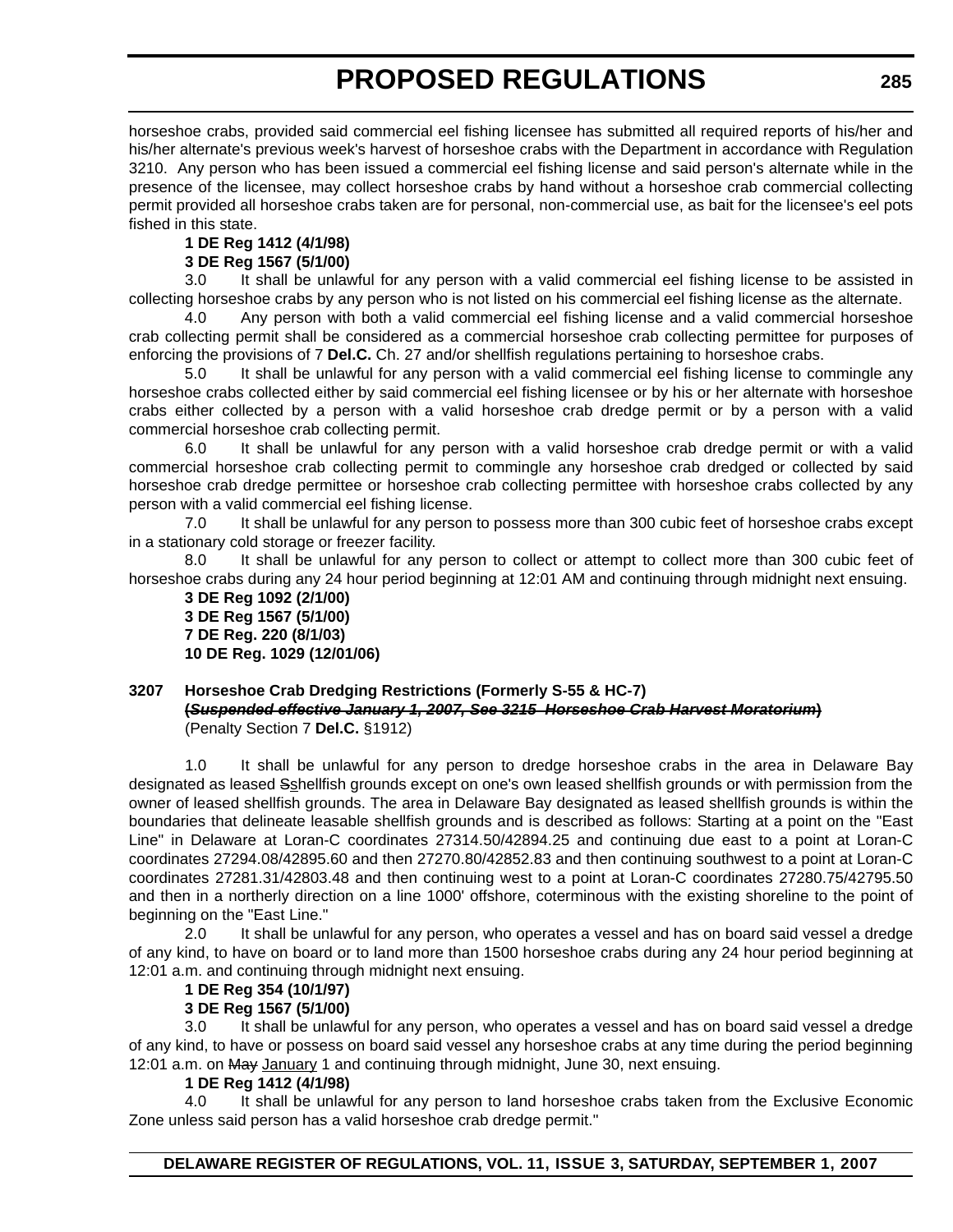**3 DE Reg 1567 (5/1/00) 7 DE Reg. 220 (8/1/03) 10 DE Reg. 1029 (12/01/06)**

### **3208 Horseshoe Crab Dredge Permit Lottery (Formerly S-55A & HC-8)**

**(***Suspended effective January 1, 2007, See 3215 Horseshoe Crab Harvest Moratorium***)** (Penalty Section 7 **Del.C.** §1912)

1.0 The Department of Natural Resources and Environmental Control shall hold an annual lottery to select eligible individuals for the five horseshoe crab dredge permits authorized to be issued each year if more than five applications are received by the Department. Applications for an annual commercial horseshoe crab permit shall be accepted by the Department until 4:30 PM December 31 or 4:30 PM on the Friday preceding if December 31 is a Saturday or Sunday. If an annual lottery is necessary it shall be conducted at 1:00 PM on January 1, or the first work day thereafter, in the Richardson and Robbins Building, 89 Kings Highway, Dover, Delaware."

### **3 DE Reg. 652 (11/1/99)**

2.0 To be eligible an applicant for a horseshoe crab dredge permit shall be the current holder of an oyster harvesting license issued by the Department."

**2 DE Reg 1055 (1/1/99) 5 DE Reg. 1128 (11/1/01) 7 DE Reg. 220 (8/1/03) 10 DE Reg. 1029 (12/01/06)**

#### **3209 Horseshoe Crab Sanctuaries (Formerly S-56 & HC-9) (***Suspended effective January 1, 2007, See 3215 Horseshoe Crab Harvest Moratorium***)** (Penalty Section 7 **Del.C.** §1912)

1.0 All state and federal lands owned in fee simple are horseshoe crab sanctuaries during the period beginning 12:01 a.m. on May 1 through midnight June 30.

2.0 Any land owner(s) may register their land with the Department to be designated as a horseshoe crab sanctuary for a period to be specified by the land owner(s).

3.0 It shall be unlawful to collect any horseshoe crabs at any time from a horseshoe crab sanctuary except as provided in Regulation 3203 section 2.0.

**1 DE Reg 354 (10/1/97) 1 DE Reg 1412 (4/1/98) 7 DE Reg. 220 (8/1/03) 10 DE Reg. 1029 (12/01/06)**

### **3210 Horseshoe Crab Reporting Requirements (Formerly S-57 & HC-10)**

**(***Suspended effective January 1, 2007, See 3215 Horseshoe Crab Harvest Moratorium***)** (Penalty Section 7 **Del.C.** §1912)

1.0 It shall be unlawful for any person who has been issued a horseshoe crab dredge permit, a horseshoe crab commercial collecting permit or a commercial eel pot license to not report his/her harvest of horseshoe crabs to the Department on a weekly daily basis. Said weekly daily reports shall not be required to be submitted to the Department during any month said person indicates previously in writing to the Department that he/she will not be harvesting horseshoe crabs. Any person required to submit a weekly daily report on his/her harvest of horseshoe crabs to the Department shall submit said report on or before 4:30PM on the Monday following the week covered by said report. If Monday is a legal State holiday, said report shall be submitted on or before 4:30PM on Tuesday, next ensuing phone in said report within 24 hours of said harvesting. For purposes of this section, a week shall commence at 12:01AM on Monday and conclude at midnight on Sunday, next ensuing. Said report shall include but not be limited to said person's unique identification number assigned by the Department, the dates and location horseshoe crabs were harvested, the number and sex of horseshoe crabs harvested and the method of harvest of horseshoe crabs. Said report shall be submitted to the Department by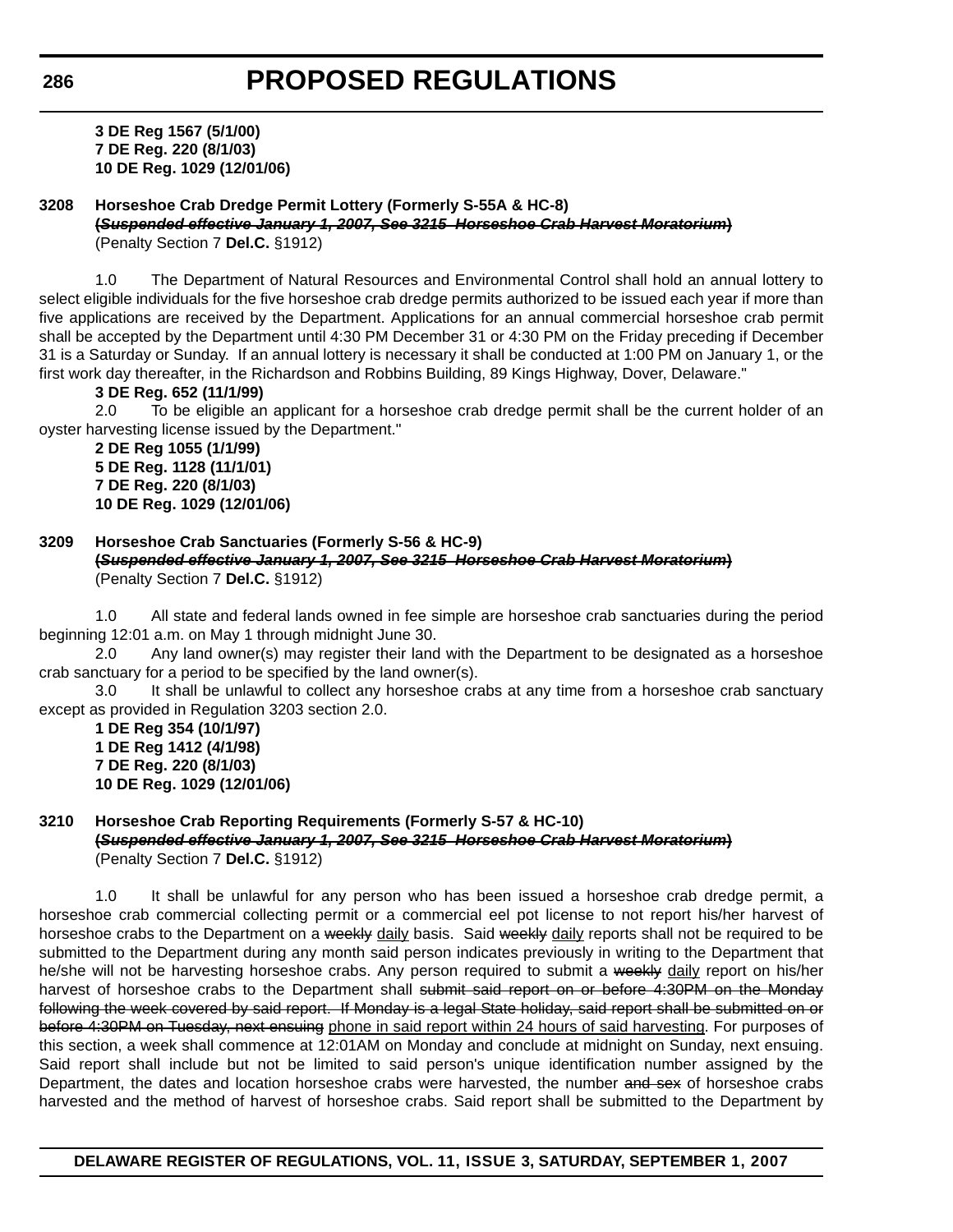telephone by calling a phone number, dedicated by the Department for the reporting of harvested horseshoe crabs, and entering the required data by code or voice as indicated.

2.0 Any person who fails to submit a weekly daily report on his/her harvest of horseshoe crabs to the Department on time shall have his/her permit to dredge or his/her permit or authority to collect horseshoe crabs suspended until all delinquent reports on harvested horseshoe crabs are received by the Department.

3.0 In addition to the requirement to phone in weekly daily catch reports, horseshoe crab collectors and harvesters and commercial eel fishermen are required to compile and file monthly log sheets detailing daily landings of horseshoe crabs on forms supplied by the Department. These forms must be submitted by the 10th day of the month next ensuing. Failure to submit these monthly reports on a timely basis may be cause for horseshoe crab collecting or horseshoe crab dredge permit revocation or non-renewal of said permit the following year; or in the case of a commercial eel licensee, forfeiture of permission to possess or use horseshoe crabs as bait for the remainder of the year.

**1 DE Reg 1413 (4/1/98) 3 DE Reg 1567 (5/1/00) 7 DE Reg. 220 (8/1/03) 10 DE Reg. 1029 (12/01/06)**

**3211 Horseshoe Crab Commercial Collecting Permit Eligibility And Renewal Requirements (Formerly S-59 & HC-11)**

#### **(***Suspended effective January 1, 2007, See 3215 Horseshoe Crab Harvest Moratorium***)** (Penalty Section 7 **Del.C.** §1912)

1.0 The Department may only issue a horseshoe crab commercial collecting permit to a person who makes application for such a permit in calendar year 1998, and who, prior to July 1, 1997, had applied for and secured from the Department at least 2 valid horseshoe crab commercial collecting permits. Any person holding a horseshoe crab commercial collecting permit in 1998 may apply for renewal of their horseshoe crab commercial collecting permit by April 4 December 31 each year. If any person holding a horseshoe crab commercial collecting permit from the previous year fails to apply for renewal of their horseshoe crab commercial collecting permit by April 4 December 31 in any given calendar year, they forfeit their eligibility to obtain a horseshoe crab commercial collecting permit in the future subsequent years.

**1 DE Reg 1413 (4/1/98) 7 DE Reg. 220 (8/1/03) 10 DE Reg. 1029 (12/01/06)**

### **3212 Prohibitions; Sale Of Horseshoe Crabs (Formerly S-60 & HC-12) (***Suspended effective January 1, 2007, See 3215 Horseshoe Crab Harvest Moratorium***)** (Penalty Section 7 **Del.C.** §1912)

1.0 It shall be unlawful for any person who collects or dredges horseshoe crabs, except a person with a valid horseshoe crab commercial collecting permit or a person with a valid horseshoe crab dredge permit, to sell, trade and/or barter or to attempt to sell, trade and/or barter any horseshoe crab."

**1 DE Reg 1413 (4/1/98) 7 DE Reg. 220 (8/1/03) 10 DE Reg. 1029 (12/01/06)**

**3213 Collecting Horseshoe Crabs At Night, Prohibited (Formerly S-61 & HC-13) (***Suspended effective January 1, 2007, See 3215 Horseshoe Crab Harvest Moratorium***)** (Penalty Section 7 **Del.C.** §1912)

1.0 It shall be unlawful for any person with a valid commercial eel fishing license to collect horseshoe crabs between sunset and sunrise."

**3 DE Reg 1092 (2/1/00) 7 DE Reg. 220 (8/1/03) 10 DE Reg. 1029 (12/01/06)**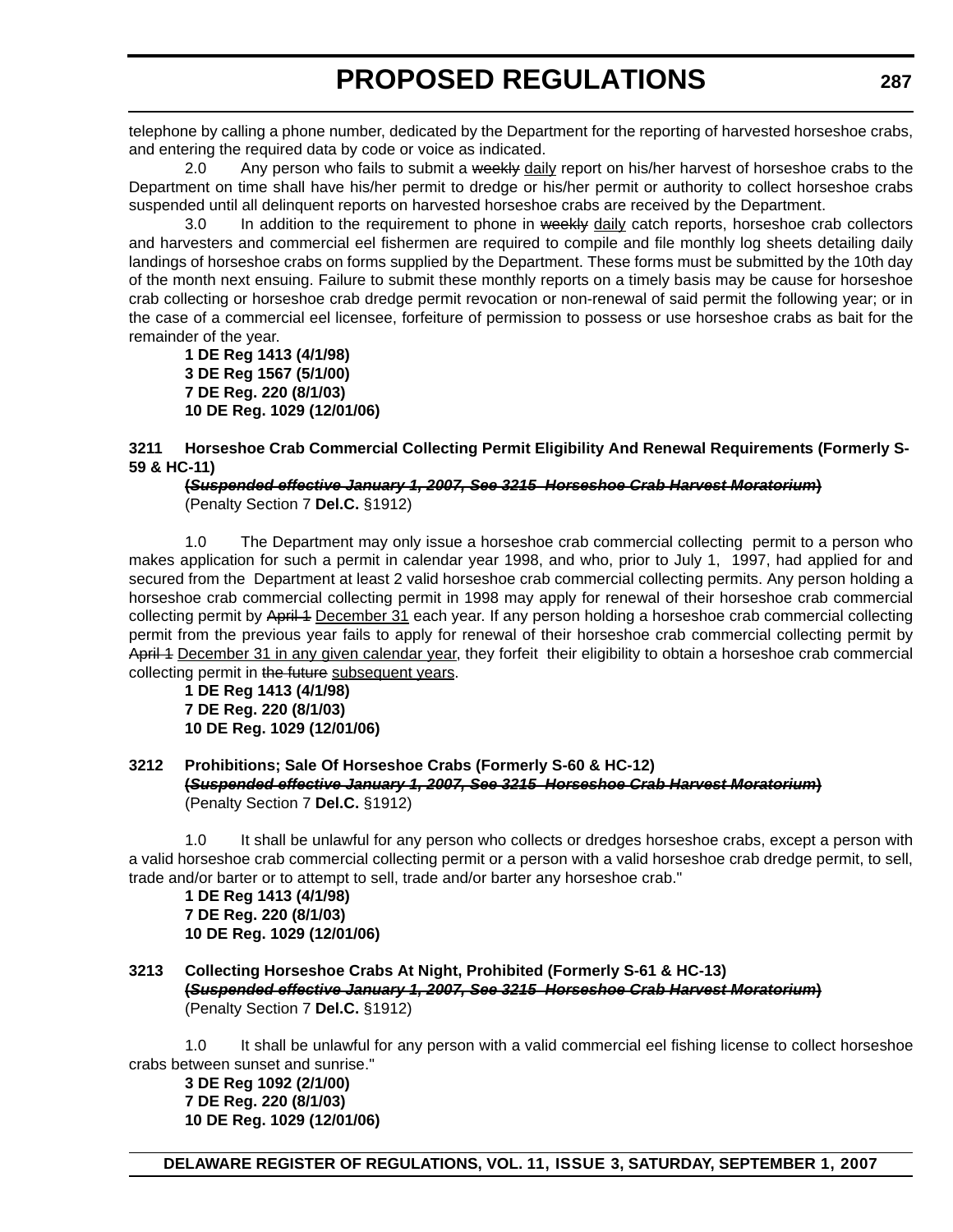### **3214 Horseshoe Crab Annual Harvest Limit (Formerly S-62 & HC-14) (***Suspended effective January 1, 2007, See 3215 Horseshoe Crab Harvest Moratorium***)** (Penalty Section 7 **Del.C.** §1912)

1.0 The annual harvest limit for horseshoe crabs taken and/or landed in the State shall be 150,000 100,000 male horseshoe crabs for a period of two years beginning January 1, 2007 or whatever the Atlantic States Marine Fisheries Commission has approved as Delaware's current annual quota, whichever number is less. No female horseshoe crabs may be taken/landed at any time.

2.0 When the Department has determined that the annual horseshoe crab quota has been met, the Department shall order the horseshoe crab fishery closed and no further horseshoe crabs may be taken during the remainder of the calendar year.

**7 DE Reg. 220 (8/1/03) 10 DE Reg. 1029 (12/01/06)**

# **3215 Horseshoe Crab Harvest Moratorium**

1.0 Under the Department's authority granted in §2701(a) of 7 **Del.C.** to administer a program for the conservation and management of horseshoe crabs, it shall be unlawful for anyone, except as specified in §2702 and §2704(b) of 7 **Del.C.**, to collect by means of a dredge or to collect or attempt to collect by any means any horseshoe crab or parts thereof from Delaware lands or waters for a period of two consecutive years beginning January 1, 2007. It shall further be unlawful to land from a vessel in Delaware any horseshoe crabs taken from outside of Delaware's jurisdiction for a period of two years beginning January 1, 2007. For the two-year term of this harvest moratorium, all other horseshoe crab regulations are suspended, except for Horseshoe Crab Regulation 3202. Those persons holding horseshoe crab collecting permits in 2006 shall retain their eligibility to apply for a commercial horseshoe crab collecting permit once the fishery is re-opened and must do so by December 31 of each year once the fishery is re-opened, or forfeit their eligibility to obtain a horseshoe crab commercial collecting permit in subsequent years.

**10 DE Reg. 1029 (12/01/06)**

# **DEPARTMENT OF SAFETY AND HOMELAND SECURITY DIVISION OF STATE POLICE**

Statutory Authority: 24 Delaware Code, Section 2311 (24 **Del.C.** §2311)

### **PUBLIC NOTICE**

### **[2300 Pawn Brokers and Junk Dealers](#page-3-0)**

Notice is hereby given that the Department of Safety and Homeland Security, Division of State Police, in accordance with 24 **Del.C.** Section 2311 proposes to adopt Rules and Regulations. This adoption will allow the regulation of Pawnbrokers, Secondhand Dealers, and Scrap Metal Processors. If you wish to view the complete set of Rules and Regulations, contact Ms. Peggy Anderson at (302) 672-5304. Any persons wishing to present views may submit them in writing, by September 30, 2007, to Delaware State Police, Detective Licensing, P.O. Box 430, Dover, DE, 19903.

These Rules and Regulations are promulgated pursuant to 24 **Del.C.** Section 2311 and the Secretary of Safety and Homeland Security delegates his regulatory authority granted by Chapter 23 to the Division of State Police.

### **2300 Pawn Brokers and Junk Dealers**

### **1.0 Licensing**

1.1 Any individual applying for a pawnbroker, secondhand dealer or scrap metal processor license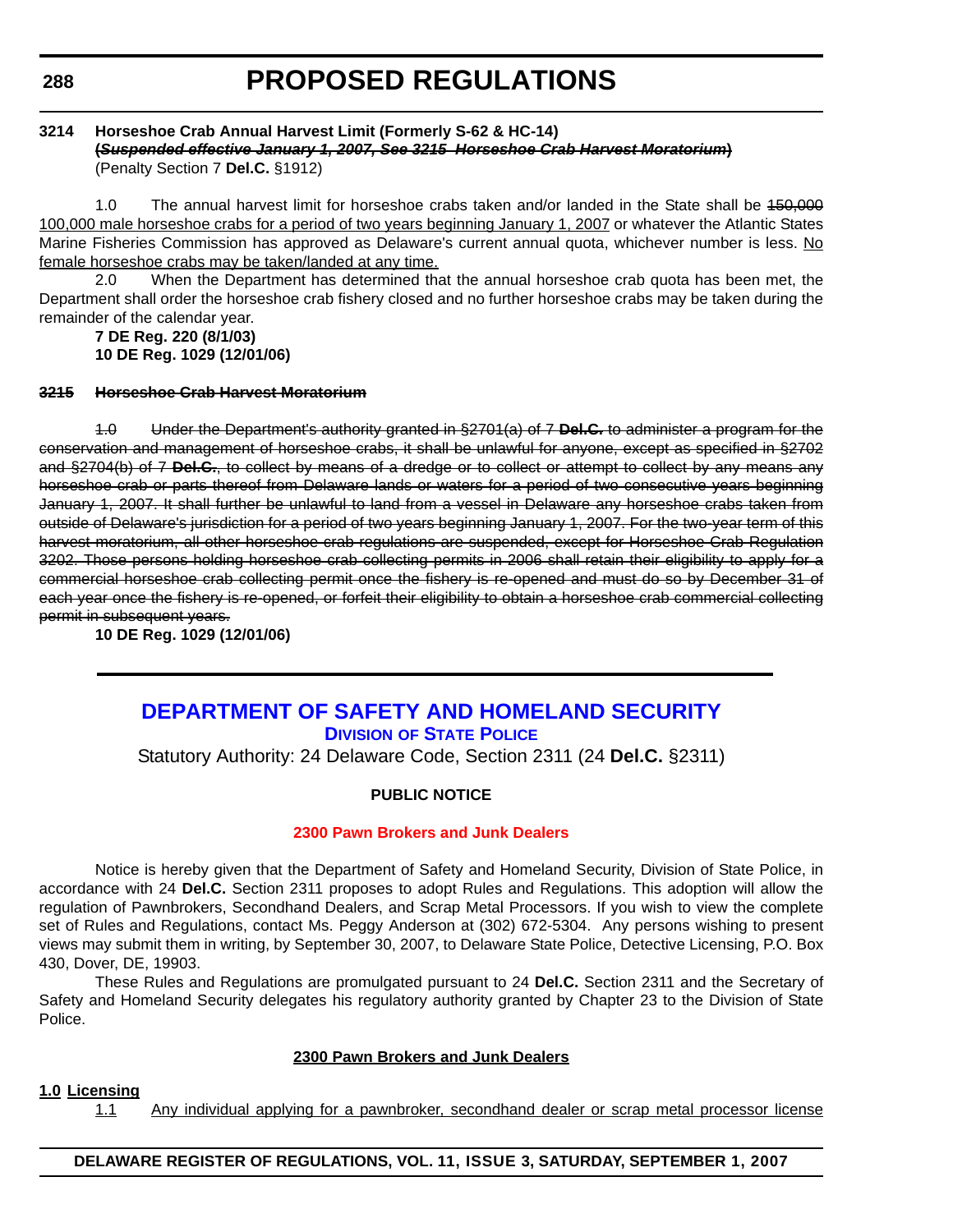under Title 24 Chapter 23 must meet and maintain the following qualifications: 1.1.1 Must not be convicted of any felony within 5 years of application date; and 1.1.2 Must not have been convicted of any misdemeanor involving theft or fraud within 5 years of application date; and 1.1.3 Must not have been convicted of any misdemeanor involving drugs within 3 years of application date. 1.2 A license for a pawnbroker, secondhand dealer or scrap metal processor will not be issued if there is a pending charge as listed in Section 1.1.1, 1.1.2, or 1.1.3. 1.3 The individual applying for a pawnbroker, secondhand dealer or scrap metal processor under Title 24 Chapter 23 must also meet the following qualifications: 1.3.1 Must be at least 18 years of age; and 1.3.2 Must have a valid Delaware Business License; and 1.3.3 Physical location of business must be in the State of Delaware; and 1.3.4 Appropriate taxes must be filed to the State of Delaware and the United States of America; and 1.3.5 License must be prominently displayed within the business along with the Delaware Business License. 1.4 The individual applying for licensure under Title 24 Chapter 23 must complete the following for approval: 1.4.1 Applicant must appear in person at the Delaware State Police Criminal Investigative Unit (CIU) at Troop 2, Troop 3 or Troop 4 in their respective county, to submit the initial application. Licenses will be renewed annually. Renewal applications may be submitted via mail; and 1.4.2 Any and all applications required by the Delaware State Police CIU; and 1.4.3 Submit fingerprints, if requested to confirm the status or existence of a Delaware (CHRI) criminal history. The Director of the State Bureau of Identification (SBI) determines the fee for this process. 1.5 Notification of a change of address for the business during the license year must be made to the Delaware State Police CIU at Troop 2, Troop 3 or Troop 4. **2.0 Notification of Arrest** 2.1 Anyone licensed under Title 24 Chapter 23 shall notify the Delaware State Police CIU within five (5) days of being arrested for a misdemeanor or felony crime. Failure to do so may result in the suspension or revocation of any pawnbroker, secondhand dealer, or scrap metal processor. **3.0 Revocations and Emergency Suspensions** 3.1 The Director of State Bureau of Identification (SBI) shall have the power to issue the revocation or emergency suspension of any individual licensed under Title 24 Chapter 23 that violates the Chapter or the promulgated Rules & Regulations. 3.2 The Director of SBI shall issue an emergency suspension due to: 3.2.1 Any conduct of the applicant deemed to be a threat to public safety; and/or 3.2.2 Any felony arrest; and/or

3.2.3 Any arrest of a misdemeanor involving the crime of theft, receiving stolen property, fraud related charges, or any crime involving drugs.

3.3 The Director of SBI shall issue the revocation of any applicant due to:

3.3.1 Any conduct of the applicant deemed to be a threat to public safety; and/or

3.3.2 Any felony conviction; and/or

3.3.3 Any conviction of a misdemeanor involving the crime of theft, receiving stolen property, fraud related charges, or any crime involving drugs.

3.4 The Director of SBI must give written notice to the applicant stating the intent of revocation or an emergency suspension and the grounds therefore.

3.4.1 Any applicant that has been revoked or suspended is entitled to a hearing before the Pawnbrokers hearing Committee.

3.4.1.1 The Pawnbrokers Hearing Committee will be comprised of a DSP Executive Staff Member and the DSP CIU Troop Commander or Designee in respective county. The Director of SBI and a representative of the Attorney General's Office may attend but not vote.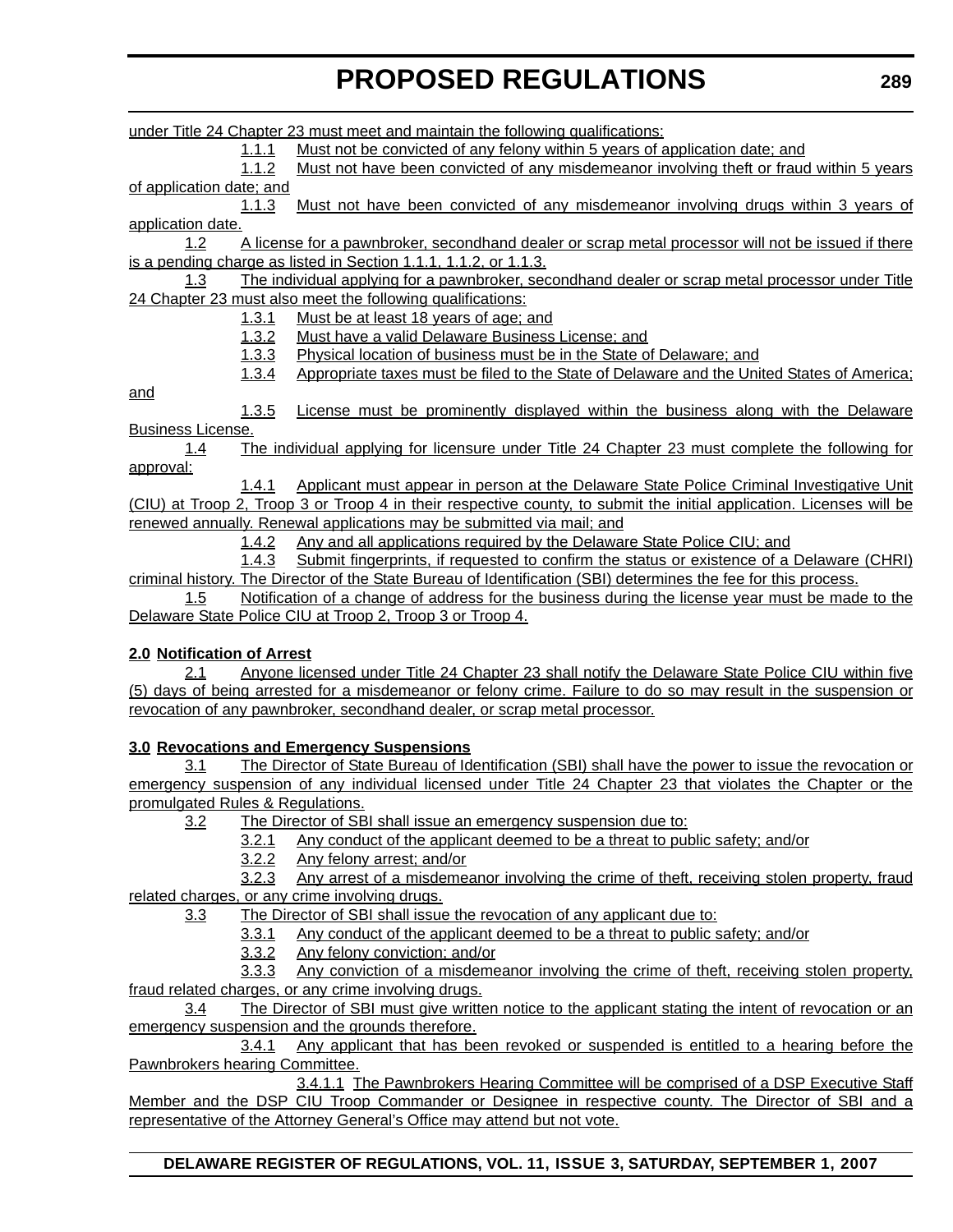# **PROPOSED REGULATIONS**

3.4.2 Anyone requesting a hearing shall notify the Director of SBI, in writing, within 30 days from the revocation or emergency suspension and the hearing shall be scheduled within 30 days of the filing of the request.

3.5 Anyone whose license has been revoked cannot be reinstated. The applicant must follow the standard licensing application process to apply for a new license.

Adopted 00/00/00

# **DEPARTMENT OF STATE**

# **DIVISION OF PROFESSIONAL REGULATION**

### **[2000 Board of Occupational Therapy](#page-3-0)**

Statutory Authority: 24 Delaware Code, Section 2006(a)(1) (24 **Del.C.** §2006(a)(1))

The Delaware Board of Occupational Therapy, in accordance with 24 **Del.C.** §2006(a)(1), has proposed changes to its Regulations 2.0 and 3.0 to change the audit process for license renewal so that continuing education attestations will be audited after the license renewal period is over, rather than before the expiration date. The changes will also extend the period of time during each biennial licensure period during which licensees may obtain required CE credits from May 31<sup>st</sup> of each renewal year to July 31<sup>st</sup> of each renewal year, to correspond with the license renewal period.

The Board held a public hearing on this issue on May 2, 2007. The Board made substantive changes to the proposed rules and regulations as a result of comments received at that hearing. A public hearing on the revised rules and regulations will be held on October 3, 2007 at 4:45 p.m. in the second floor conference room B of the Cannon Building, 861 Silver Lake Boulevard, Dover, Delaware, where members of the public can offer comments. Anyone wishing to receive a copy of the proposed rules and regulations may obtain a copy from the Delaware Board of Occupational Therapy, 861 Silver Lake Blvd., Cannon Building, Suite 203, Dover DE 19904. Persons wishing to submit written comments may forward these to the Board at the above address. The final date to receive written comments will be at the public hearing.

The Board will consider promulgating the proposed regulations at its regularly scheduled meeting following the public hearing.

# **2000 Board of Occupational Therapy**

# *(Break in Continuity of Sections)*

### **2.0 Licensure Procedures:**

2.1 To apply for an initial license, including relicensure after expiration, an applicant shall submit to the Board:

2.1.1 A completed notarized application on the form approved by the Board;

2.1.2 Verification of a passing score on the NBCOT standardized exam submitted by the exam service or NBCOT;

2.1.2.1 If the date of application for licensure is more than three years following the successful completion of the NBCOT exam, the applicant shall submit proof of twenty (20) hours of continuing education in the two years preceding the application in accordance with Rule 5.0 of these rules and regulations.

2.1.3 Official transcript and proof of successful completion of field work submitted by the school directly to the Board office;

2.1.4 Fee payable to the State of Delaware.

2.2 To apply for a reciprocal license, in addition to the requirements listed in 24 **Del.C.** §2011, an applicant shall submit the following to the Board:

2.2.1 A completed notarized application on the form approved by the Board;

2.2.2 Verification of a passing score on the NBCOT standardized exam submitted by the exam service or NBCOT;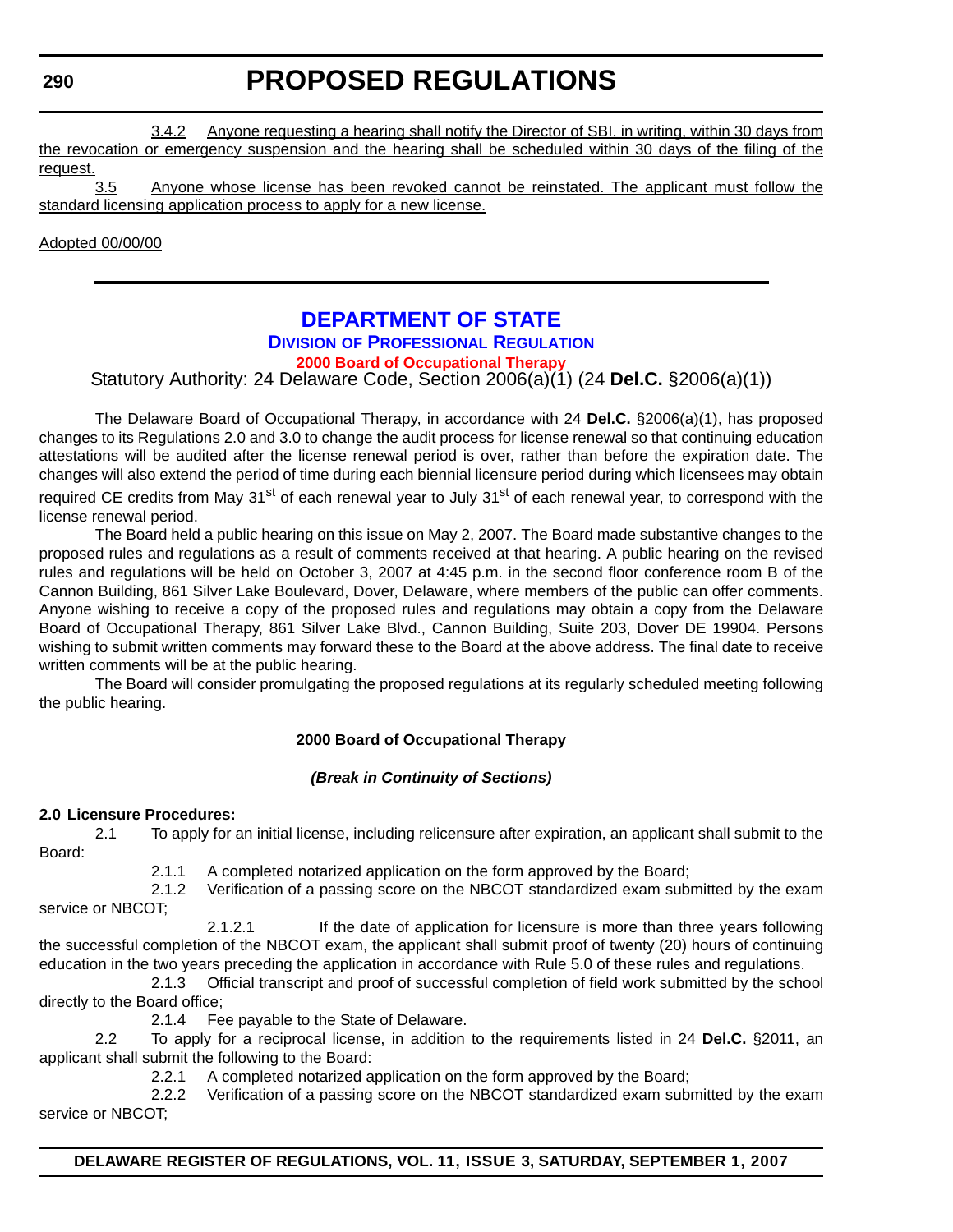2.2.3 Letter of verification from any state in which the applicant has been licensed (the applicant is responsible for forwarding the blank verification form to all states where they are now or ever have been licensed);

- 2.2.4 Fee payable to the State of Delaware.
- 2.3 To apply for renewal, an applicant shall submit:

2.3.1 A completed renewal application on the form approved by the Board. Beginning in 2006, license renewal may be accomplished online at www.dpr.delaware.gov;

2.3.2 Proof of meeting continuing education requirements as designated by the Board in Rule

3.0;

- 2.3.3 Renewal fee payable to the State of Delaware.
- 2.4 To apply for inactive status:

A licensee may, upon written request to the Board, have his/her license placed on inactive status if he/she is not actively engaged in the practice of occupational therapy in the State.

2.5 To apply for reactivation of an inactive license, a licensee shall submit:

- 2.5.1 A letter requesting reactivation;
- 2.5.2 A completed application for renewal

2.5.3 Proof of continuing education attained within the past two years (20 contact hours). The twenty (20) hours must be in accordance with Rule 5.0 of these rules and regulations;

2.5.4 Fee payable to the State of Delaware.

2.6 To apply for reinstatement of an expired license, an applicant shall submit (within three (3) years of the expiration date):

2.6.1 A completed application for renewal;

2.6.2 Proof of continuing education attained within the past two years (20 contact hours). The twenty (20) hours must be in accordance with Rule 3.0 of these rules and regulations;

2.6.3 Licensure and late fee payable to the State of Delaware.

**6 DE Reg. 1331 (4/1/03)**

**9 DE Reg. 1768 (5/1/06)**

# **3.0 Continuing Education**

3.1 Continuing Education Content Hours

3.1.1 Continuing education (CE) is required for license renewal and shall be completed by May July 31st of each renewal year. A licensee who completes continuing education that is not approved by the Board will be notified so that he or she may obtain additional CE to substitute before the license expiration date of July 31.

3.1.1.1 Proof of continuing education is satisfied with an attestation by the licensee that he or she has satisfied the requirements of Rule 3.0;

3.1.1.2 Attestation may be completed electronically if the renewal is accomplished online. In the alternative, paper renewal documents that contain the attestation of completion can be submitted;

3.1.1.3 Licensees selected for random audit are required to supplement the attestation with attendance verification as provided in 3.1.2.

3.1.2 A log of CE on a form approved by the Board shall be maintained during the licensure period to be submitted if the renewal application is selected for CE audit. Random audits will be performed by the Board to ensure compliance with the CE requirement. Licensees selected for the random audit shall submit the log and attendance verification.

3.1.2.1 The Board will notify licensees within sixty (60) days after July 31 of each biennial renewal period that they have been selected for audit.

3.1.2.2 Licensees selected for random audit shall be required to submit verification within ten (10) business days of receipt of notification of selection for audit.

3.1.2.3 Verification shall include such information necessary for the Board to assess whether the course or other activity meets the CE requirements in Section 3.0, which may include, but is not limited to, the information noted for each type of CE as set forth in Rule 3.3.

3.1.3 Contact hours shall be prorated for new licensees in accordance with the following schedule: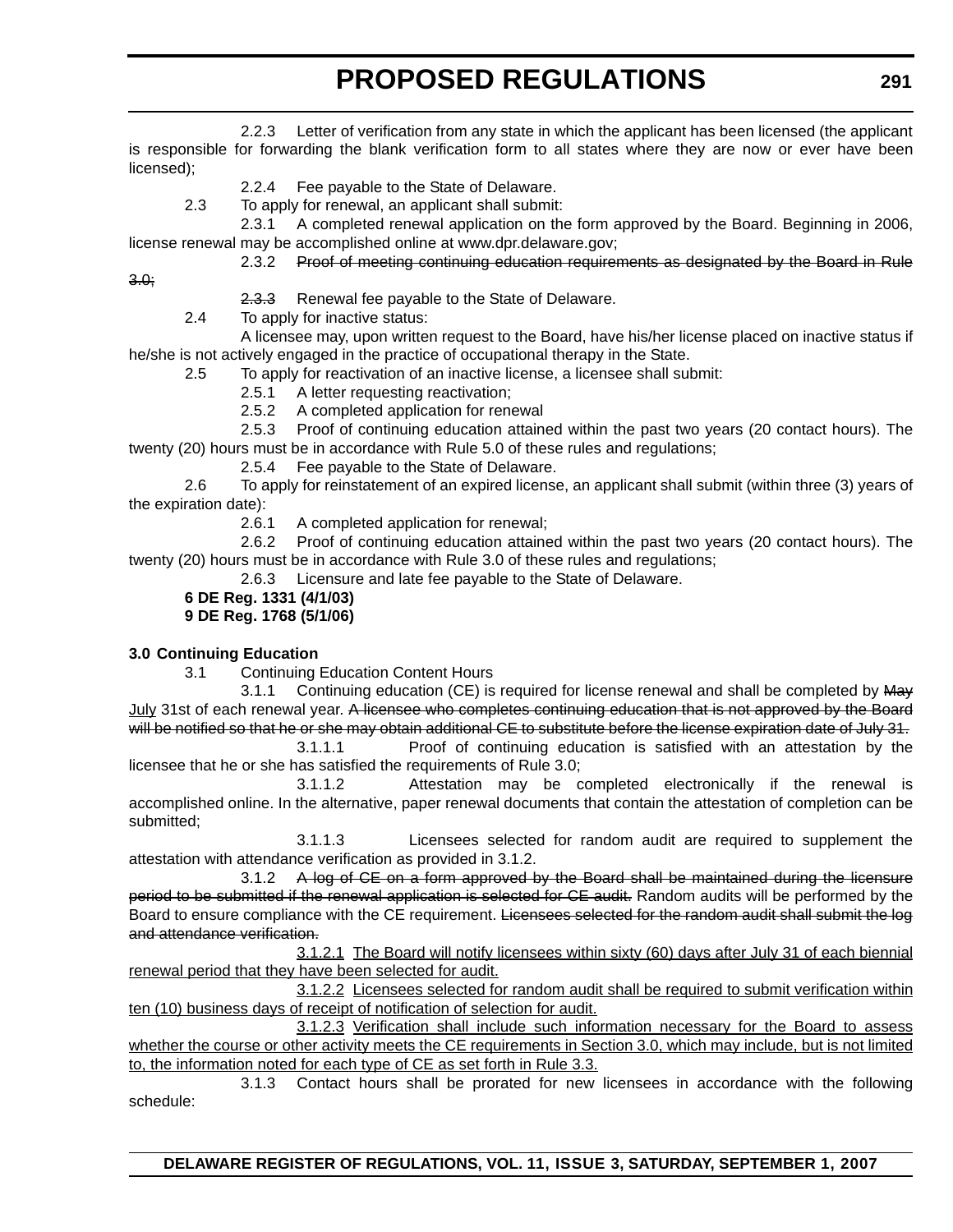|                         | 3.1.3.1 | *21 months up to and including 24 months remaining in the licensing       |
|-------------------------|---------|---------------------------------------------------------------------------|
| cycle requires 20 hours | 3.1.3.2 | *16 months up to an including 20 months remaining in the licensing cycle  |
| requires 15 hours       | 3.1.3.3 | *11 months up to and including 15 months remaining in the licensing cycle |
| requires 10 hours       | 3.1.3.4 | *10 months or less remaining in the licensing cycle - exempt              |

3.2 Definition of Acceptable Continuing Education Credits:

3.2.1 Activities must be earned in two (2) or more of the six (6) categories for continuing education beginning in section 5.5 3.3.

3.3 Continuing Education Content:

3.3.1 Activities must be in a field of health and social services related to occupational therapy, must be related to a licensee's current or anticipated roles and responsibilities in occupational therapy, and must directly or indirectly serve to protect the public by enhancing the licensee's continuing competence.

3.3.2 Approval will be at the discretion of the Board. A licensee or continuing education provider may request prior approval by the Board by submitting an outline of the activity at least six weeks before it is scheduled. The Board pre-approves continuing education activities sponsored or approved by AOTA or offered by AOTA-approved providers as long as the content is not within the exclusion in Rule 5.5.1 for courses covering documentation for reimbursement or other business matters.

3.3.3 CE earned in excess of the required credits for the two (2) year period may not be carried over to the next biennial period.

3.4 Definition of Contact Hours:

3.4.1 "**Contact Hour**" means a unit of measure for a continuing education activity. One contact hour equals 60 minutes in a learning activity, excluding meals and breaks."

3.4.2 One (1) academic semester hour shall be equal to fifteen (15) contact hours.

3.4.3 One (1) academic quarter hour shall be equal to ten (10) contact hours.

3.4.4. The preparing of original lectures, seminars, or workshops in occupational therapy or health care subjects shall be granted one (1) contact hour for preparation fro each contact hour of presentation. Credit for preparation shall be give for the first presentation only.

3.5 Continuing Education Activities:

3.5.1 Courses: The maximum credit for course work shall not exceed nineteen (19) hours. Course work involving alternative therapies shall be limited to five (5) hours. Course work by home study/ correspondence shall be limited to ten (10) hours. Extension courses, refresher courses, workshops, seminars, lectures, conferences, and non patient-specific in-service training qualify under this provision as long as they are presented in a structured educational experience beyond entry-level academic degree level and satisfy the criteria in  $5.3.13.3.1$ .

3.5.1.1 Excluded are any job related duties in the workplace such a fire safety, OSHA or CPR. Also excluded are courses covering documentation for reimbursement or other business matters.

3.5.1.2 Course work involving alternative therapies shall be limited to five(5) hours, Documentation for continuing education courses shall include a certificate of completion or similar documentation including name of course, date, author/instructor, sponsoring organization, location, and number of hours attended and amount of continuing education credit earned.

3.5.1.3 Documentation for academic coursework shall include an original official transcript indicating successful completion of the course, date, and a description of the course from the school catalogue or course syllabus.

3.5.1.4 Documentation for other courses in this category shall include information sufficient for the Board to determine whether the course is appropriate for CE credit and the number of hours of the course. This may include, but is not limited to, the forms of documentation cited above.

3.5.1.2 Course work by homestudy/correspondence shall be limited to ten (10) hours,

3.5.2 Professional Meetings & Activities: The maximum number of credit hours shall not exceed ten (10) hours. Approved credit includes attendance at: DOTA business meetings, AOTA business meetings, AOTA Representative Assembly meetings. NBCOT meetings, OT Licensure Board meetings and AOTA National Round Table discussions. Credit will be given for participation as an elected or appointed member/officer on a

# **DELAWARE REGISTER OF REGULATIONS, VOL. 11, ISSUE 3, SATURDAY, SEPTEMBER 1, 2007**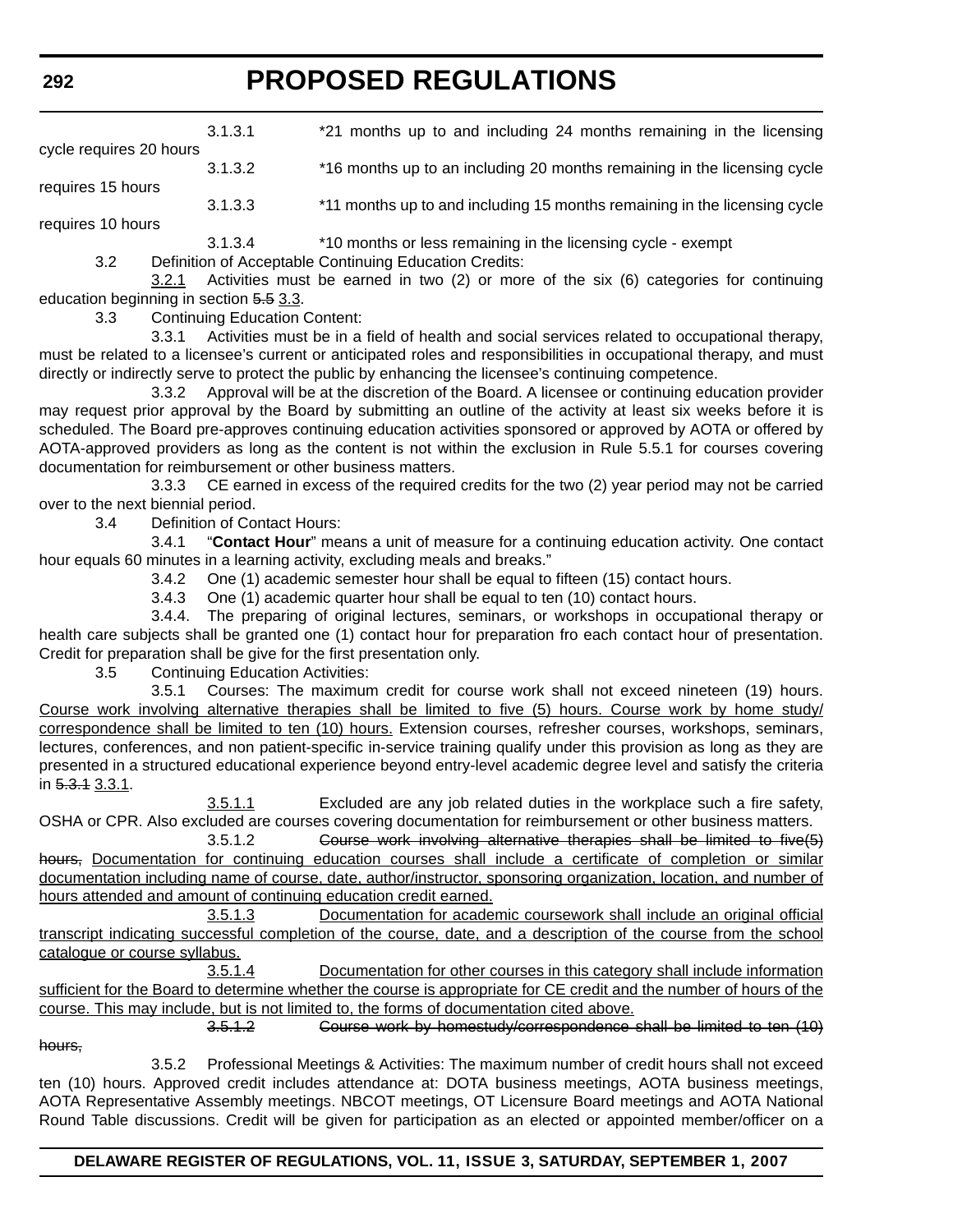board, committee or council in the field of health and social service related to occupational therapy. Seminars or other training related to management or administration are considered professional activities.

3.5.2.1 Excluded are any job related meetings such a department meetings, supervision of students and business meetings within the work setting.

3.5.2.2 Documentation includes name of committee or board, name of agency or organization, purpose of services, and description of licensee's role. Participation must be validated by an officer or representative of the organization or committee.

3.5.3 Publications: The maximum number of credit hours shall not exceed fifteen (15) hours. These include writing chapters, books, abstracts, book reviews accepted for publication and media/ video for professional development in any venue.

3.5.3.1 Documentation shall include the full reference for publication including title, author, editor and date of publication; or a copy of acceptance letter if not yet published.

3.5.4 Presentations: The maximum number of credit hours shall not exceed fifteen (15) hours. This includes workshops and community service organizations presentations that the licensee presents. Credit will not be given for the presentation of information that the licensee has already been given credit for under another category. Excluded are presentations that are part of a licensee's job duties. The preparation of original lectures, seminars, or workshops in occupational therapy or health care subjects shall be granted one (1) hour for preparation for each contact hour of presentation. Credit for preparation shall be given for the first presentation only.

3.5.4.1 Credit will not be given for the presentation of information that the licensee has already been given credit for under another category.

3.5.4.2 Excluded are presentations that are part of a licensee's job duties.

3.5.4.3 Documentation includes a copy of the official program/schedule/syllabus including presentation title, date, hours of presentation, and type of audience or verification of such signed by sponsor.

3.5.5 Research/Grants: Credit may be awarded one time for contact hours per study/topic regardless of length of project, not to exceed ten (10) hours. Contact hours accumulated under this category may not be used under the publication category. Licensees must submit documentation of authorship or letters from authorizing entity to receive continuing education credit.

3.5.5.1 Documentation for research includes verification from the primary investigator indicating the name of the research project, dates of participation, major hypotheses or objectives of the project, and licensee's role in the project.

3.5.5.2 Documentation for grants includes the name of the grant proposal, name of the grant source, purpose and objectives of the project, and verification from the grant author regarding the licensee's role in the development of the grant if not the grant author.

3.5.6 Specialty Certification: Approval for credit hours for specialty certification, requiring successful completion of courses and exams attained during the current licensure period will be at the discretion of the Board. Examples include Certified Hand Therapist (CHT) and Occupational Therapist, Board Certified in Pediatrics (BCP).

3.5.6.1 Documentation includes a certificate of completion or other documentation from the recognized certifying body that identifies satisfactory completion of requirements for obtaining board certification of specialty certification.

3.5.7 Fieldwork Supervision: The maximum number of credit hours shall not exceed ten (10) hours. One CE hour may be awarded for each week of participation as the primary clinical fieldwork educator for Level II OT or OTA fieldwork students.

3.5.7.1 Documentation shall include verification provided by the school to the fieldwork educator with the name of student, school, and dates of fieldwork or the signature page of the completed student evaluation form. Evaluation scores and comments should be deleted or blocked out.

3.6 The Board may waive or postpone all or part of the continuing education activity requirements of these regulations if an occupational therapist or occupational therapy assistant submits written request for a waiver and provides evidence to the satisfaction of the Board of an illness, injury, financial hardship, family hardship, or other similar extenuating circumstance which precluded the individual's completion of the requirements*.* 

**6 DE Reg. 1331 (4/1/03) 9 DE Reg. 1768 (5/1/06)**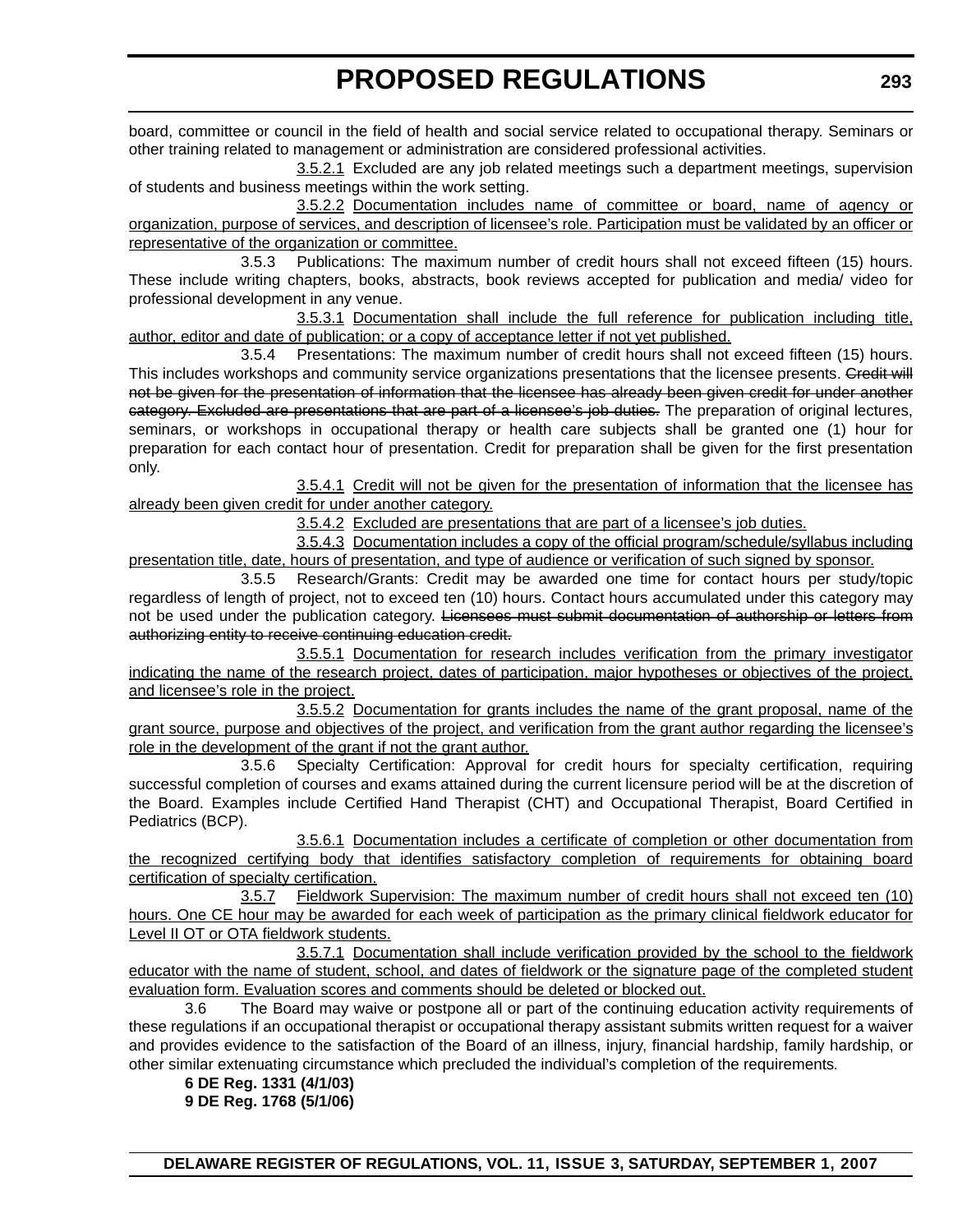**\*Please Note: As the rest of the sections were not amended, they are not being published. A copy of the propoosed regulation is available at:**

**<http://regulations.delaware.gov/register/september2007/proposed/11 DE Reg 290 09-01-07.htm> An authenticated PDF version of the regulation is available at:**

**<http://regulations.delaware.gov/register/september2007/proposed/11 DE Reg 290 09-01-07.pdf>**

### **DIVISION OF PROFESSIONAL REGULATION [3700 Board of Examiners of Speech/Language Pathologists, Audiologists and Hearing Aid Dispensers](#page-3-0)** Statutory Authority: 24 **Del.C.** §3706(a)(1) 24 **DE Admin. Code** 3700

### **PUBLIC NOTICE**

The Delaware Board of Examiners of Speech/Language Pathologists, Audiologists & Hearing Aid Dispensers, in accordance with 29 **Del.C.** Chapter 101 and 24 **Del.C.** §3706(a)(1), proposes amendments to its regulations in sections 1.0, 3.0, 7.0, and 8.0. Specifically, the proposed amendments to **1.0 Division of Professional Regulation** are primarily technical: renaming the section, improving the language, and updating a web address. The proposed amendments to **3.0 Licensure Requirements for Hearing Aid Dispensers** modify the process for licensure as a hearing aid dispenser. Candidates will be required to obtain temporary licensure while completing a six-month training period under the direct supervision of a licensed dispenser. The extent of direct supervision is delineated. The proposed amendments to **7.0 Electronic equipment** clarify the required frequency for calibration of electronic equipment used to assess hearing and allow for attestation of such calibration during the license renewal process. Finally, the proposed amendments to **8.0 Continuing Education For All Licensees** also provide for attestation of electronic equipment calibration and improve the language of the section. Other grammatical, typographic, or stylistic changes are also included to improve clarity and consistency.

A public hearing is scheduled for Wednesday, November 14, 2007, at 2:00 p.m. in the second floor Conference Room B of the Cannon Building, 861 Silver Lake Boulevard, Dover, Delaware 19904. The Board will receive and consider input in writing from any person concerning the proposed regulations. Written comments should be submitted to the Board care of Sandra Wagner at the above address. The final date to submit written comments shall be at the public hearing. Anyone wishing to obtain a copy of the proposed regulations or to make comments at the public hearing should contact Sandra Wagner at the above address or by calling (302) 744-4532.

The Board will consider promulgating the proposed regulations immediately following the public hearing.

### **3700 Board of Examiners of Speech/Language Pathologists, Audiologists and Hearing Aid Dispensers**

### **1.0 Division of Professional Regulation General**

### 1.1 Responsibilities

1.4.1 All applications and other forms may be obtained from, and must be returned after completion, to the Division of Professional Regulation, (Division). Please address correspondence to the Board: ATTN: SLP-AUD-HAD, at and mail to 861 Silver Lake Blvd., Ste. 203, Dover, DE 19904-2467 by mail or in person during regular business hours. Information and forms are also available at on the Division's web site dpr.delaware.gov. at http:// www.professionalllicensing.state.de.us

1.4.2 Fees required under the by statute are to shall be made payable to: the "State of Delaware" and remitted to the Division of Professional Regulation. No license shall be issued until all required fees are paid.

1.4.3 The Administrative Assistant Specialist assigned to the Board by the Division of Professional Regulation performs support functions for the Board and serves as the contact person for the Board to receive inquires.

**6 DE Reg. 1340 (4/1/03)**

*(Break in Continuity of Sections)*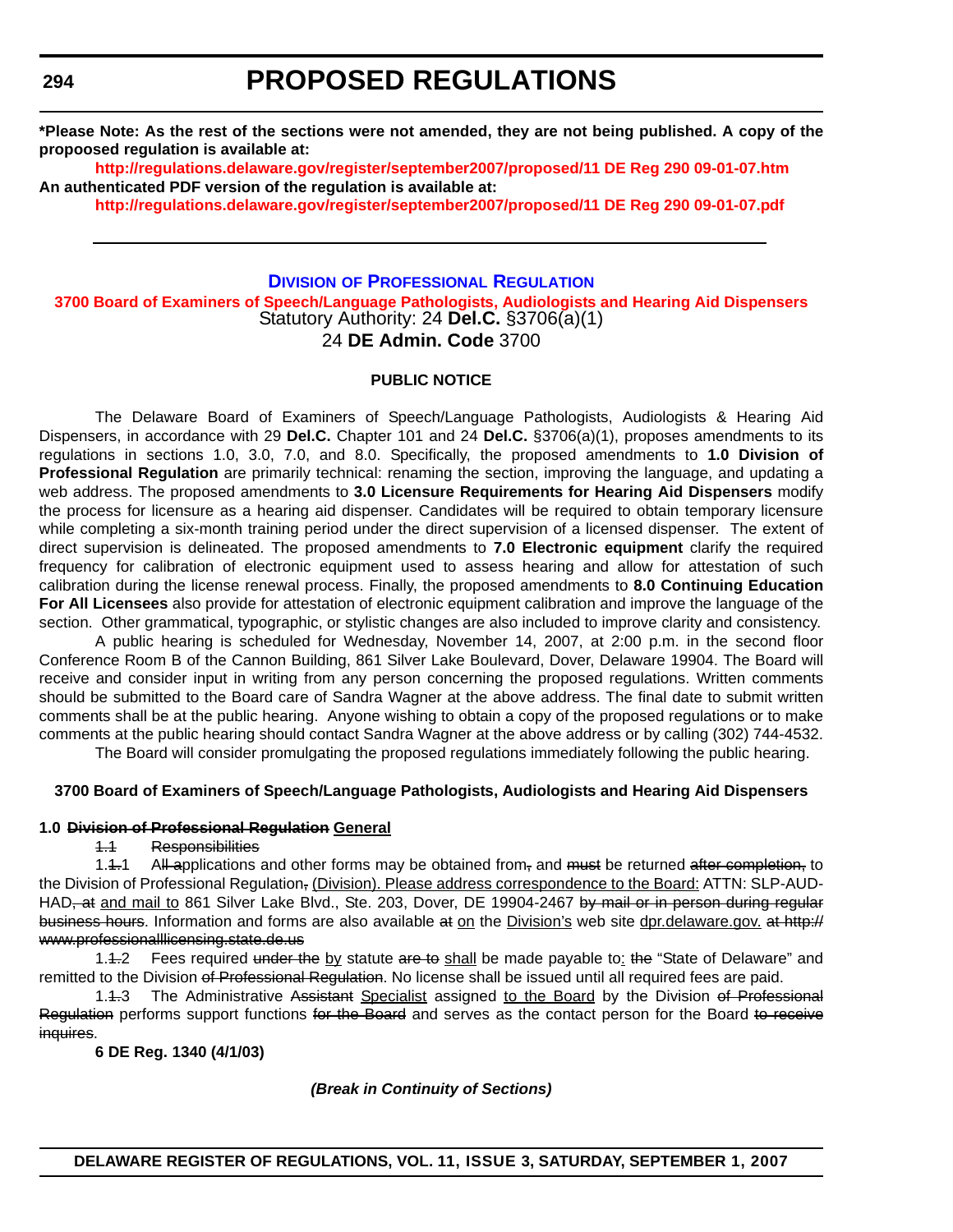### **3.0 Licensure Requirements for Hearing Aid Dispensers**

3.1 Education Original Licensure

3.1.1 Education: To be eligible for a license as a Hearing Aid Dispenser, the aApplicants must submit verification of have earned a high school diploma or its equivalent.

3.1.2 Training [*Note*: Licensed audiologists are exempt from this requirement as indicated in the synopsis of SB 183 as passed by the 143<sup>rd</sup> General Assembly and signed into law by the Governor on July 6, 2006. Licensed audiologists need only request permission to take the exam from the Board in writing.]

3.1.2.1 Applicants shall complete six (6) months of training. The Board will not authorize applicants to take the exam until the training is complete.

3.1.2.2 Training shall be completed under the direct supervision of a Delaware-licensed Hearing Aid Dispenser. "**Direct supervision**" means direct, on-site observations of the applicant by the supervisor. Applicants shall be under direct supervision for 100% of the time during the first two (2) months, 50% of the time during the subsequent two (2) months, and 25% of the time during the final two (2) months of the training period.

3.1.2.3 Applicants shall hold a valid, active temporary license during the training period; training conducted while the applicant is without a valid, active temporary license will not count toward fulfillment of the six-month training requirement.

3.21.3 National Examination

3.2.1.3.1 Applicants for full Hearing Aid Dispensing applicants licensure must have completed and passed the national examination approved by the Division of Professional Regulation, in accordance with scores as recommended by the national testing service, National Institute for Hearing Instruments Studies (NIHIS), or its successor. Upon confirmation from the testing service that an applicant has passed the exam, the Board will issue a full Hearing Aid Dispensing license to the applicant.

3.2.1.3.2 Anyone Applicants who fails two (2) examinations may not be reexamined for a period of one (1) year following the second failure. Prior to reexamination after a second failure, an applicant must submit proof of course work and/or supervised experience. After a second exam failure, an applicant must complete an additional training period pursuant to regulation 3.1.2 et seq before the Board will grant authorization to retake the exam.

3.3 Application Process –Temporary Licensure

3.1.2.3.1 An To obtain a temporary license, applicants must complete the Board-approved licensure application and submit for temporary licensure. Items which must be provided to the Division of Professional Regulation include:

3.1.2.3.1.1 verification of a high school diploma or its equivalent,

3.1.2.3.1.2 payment of the appropriate fees, and

3.1.2.3.1.3 a plan for completing the six (6) month training period, which shall include the notarized signature of a Delaware-licensed sponsor stating a willingness to provide direct supervision and training. <del>Direct supervision is defined as a minimum of 25% direct on-site observations during the</del> temporary licensure period.

3.1.2.3.2 A temporary license is valid for one (1) year from the date of issuance and may be renewed once for an additional one-year period in extenuating circumstances upon application to approval by the Board. Requests for Board consideration of a renewal shall be made in writing and sent to the Division at least of Professional Regulation 60 days prior to expiration.

3.42 Application Process- Permanent Reciprocal Licensure

3.4.1 All Hearing Aid Dispensing applicants must complete an application on a form approved by the Board and submit it with the appropriate fee to the Division of Professional Regulation.

3.4.22.1 A Hearing Aid Dispensing Applicants who is currently licensed in another state, the District of Columbia, or territory of the United States, a jurisdiction whose standards for licensure are substantially similar to those of this state shall, must comply with 3.4.1 and submit verification of licensure in good standing from all jurisdictions where they are he or she is or and haves been licensed. Applicants for reciprocal licensure from states not substantially similar to this state shall provide proof of practice for a minimum of five years after licensure in addition to meeting the other qualifications in 24 **Del.C.** 3710. Verification of practice should be by notarized letter from the employer(s).

3.2.2 Applicants currently licensed in another jurisdiction, but not in a jurisdiction whose standards for licensure are substantially similar to those of this state, shall provide proof of practice in their current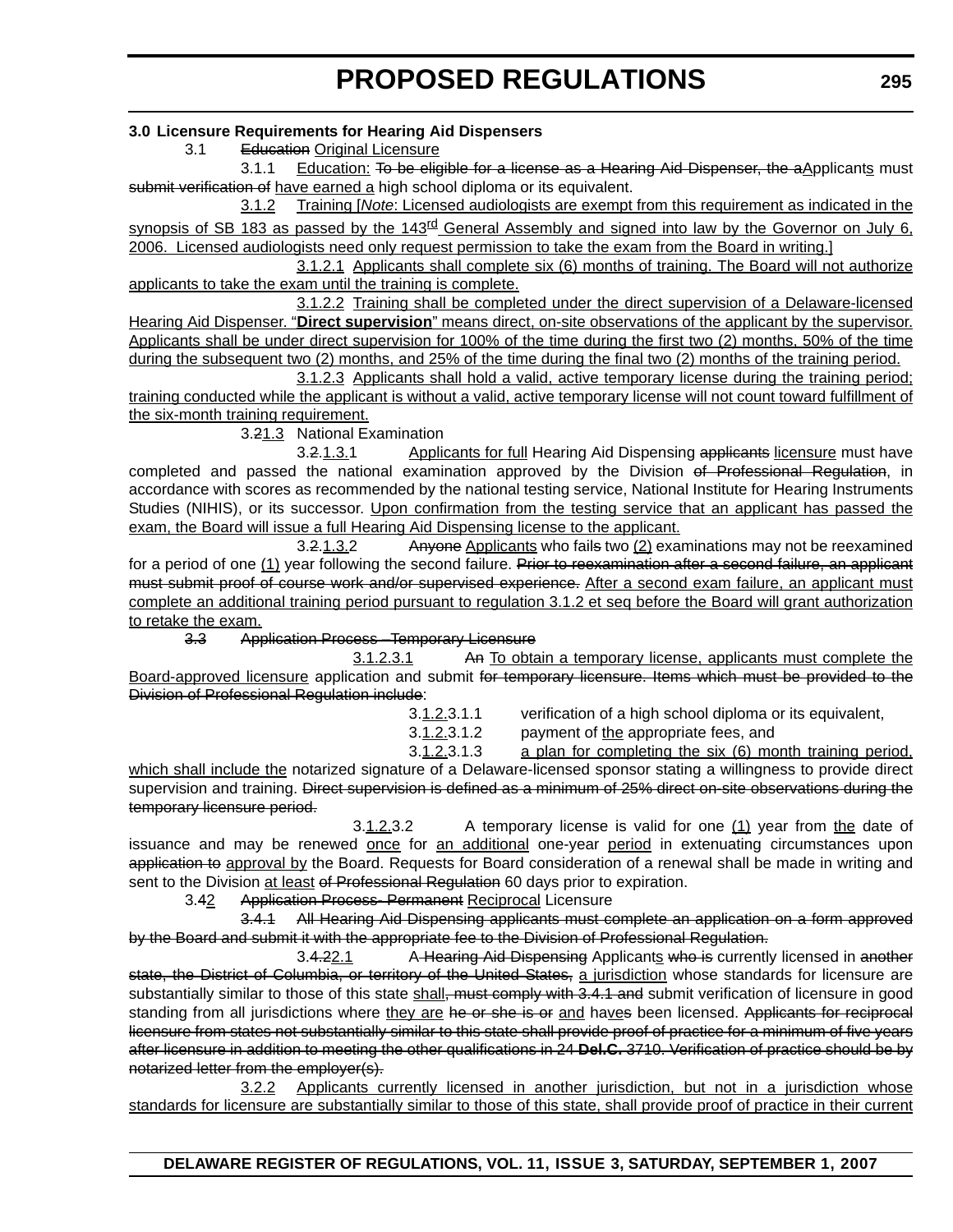# **PROPOSED REGULATIONS**

licensing jurisdiction for at least five (5) years after licensure. Proof of practice shall be by notarized letter from employers. Applicants under this subsection shall also submit verification of licensure in good standing from all jurisdictions where they are and have been licensed.

3.2.4.3 Licensees holding Upon completion of the training period, temporary Hearing Aid Dispensing licensees must submit verification of completion of the training period on a Board-approved form, which shall include the notarized signature of the Delaware-licensed sponsor stating that the training was completed under their direct supervision in accordance with regulation 3.1. Upon receipt and approval of training verification, the Board will authorize the applicant to take the exam. a passing score on the national examination described in 3.2.1 and the required fee to the Division of Professional Regulation to obtain a permanent license.

### *(Break in Continuity of Sections)*

### **7.0 Electronic eEquipment Calibration**

7.1 Standards

7.1.4 Audiologists and Hearing Aid Dispensers shall ensure the annual Gcalibration of the electronic equipment they used to assess hearing. Calibration shall be performed by a certified professional consistent with the standards set by the American National Standards Institute (ANSI).

7.4.2 Every licensed Audiologists and Hearing Aid Dispensers shall indicate by attestation in the course of license renewal whether they have complied with regulation 7.1 annually submit proof of calibration to the Board. Any Audiologists who does not have such equipment may shall attest to that fact during the course of renewal file an affidavit so stating on a form approved by the Board.

# **8.0 Continuing Education Ffor All Licensees**

8.1 Philosophy

8.1.1 Continuing education is required by the Board to maintain professional licensure in the fields of Speech/Language Pathology, Audiology and Hearing Aid Dispensing. Continuing education requirements arise from an awareness that these fields are in a continual state of transition due to the introduction of new philosophies and the refinement of already existing knowledge. Speech/Language Pathologists, Audiologists and Hearing Aid Dispensers should continually strive to update their clinical skills in an effort to deliver high quality services.

8.1.2 The Board is keenly aware of existing educational opportunities in Delaware and neighboring states and has established regulations which will provide continuing education credit as effortlessly as possible while assuring quality instruction. Credit will be given for participation in a variety of activities that increase knowledge and enhance professional growth.

8.1.3 These regulations recognize the financial and time limitations of Delaware's professionals while assuring continued appropriate services to those individuals who require them.

8.2 Continuing Education Criteria

8.2.1 One continuing education contact hour (CE) is defined as 60 minutes of attendance/ participation in an approved continuing education activity unless otherwise stated.(Therefore, credits and CEU's issued by various organizations must be translated. e.g., 1.0 ASHA CEU =  $10$  CE's)

8.2.2 CE Time Frame: CE requirements must be completed in each license renewal period. Licensees have until the renewal deadline, July 31st in odd-numbered years, to complete the required CEs.

8.2.3 The required number of CEs varies with certification and/or professional status as outlined below:

8.2.3.1 New License: There is no CE requirement for a license issued for less than one year. If a license would cover more than one year, but less than 2 years, the licensee is required to obtain 10 CE's or one-half of the required total hours.

8.2.3.2 Single License: Individuals with a license in only one (1) area of specialty must obtain a minimum of 20 CE's each two-year license renewal period.

8.2.3.3 Dual License: Individuals with licenses in two (2) areas of specialty must obtain a minimum of 20 CE's during each two-year license renewal period, with 10 CE's obtained in each specialty area. One course may be split between specialty areas to fulfill multiple CE requirements. Content must be shown to be relevant to those areas.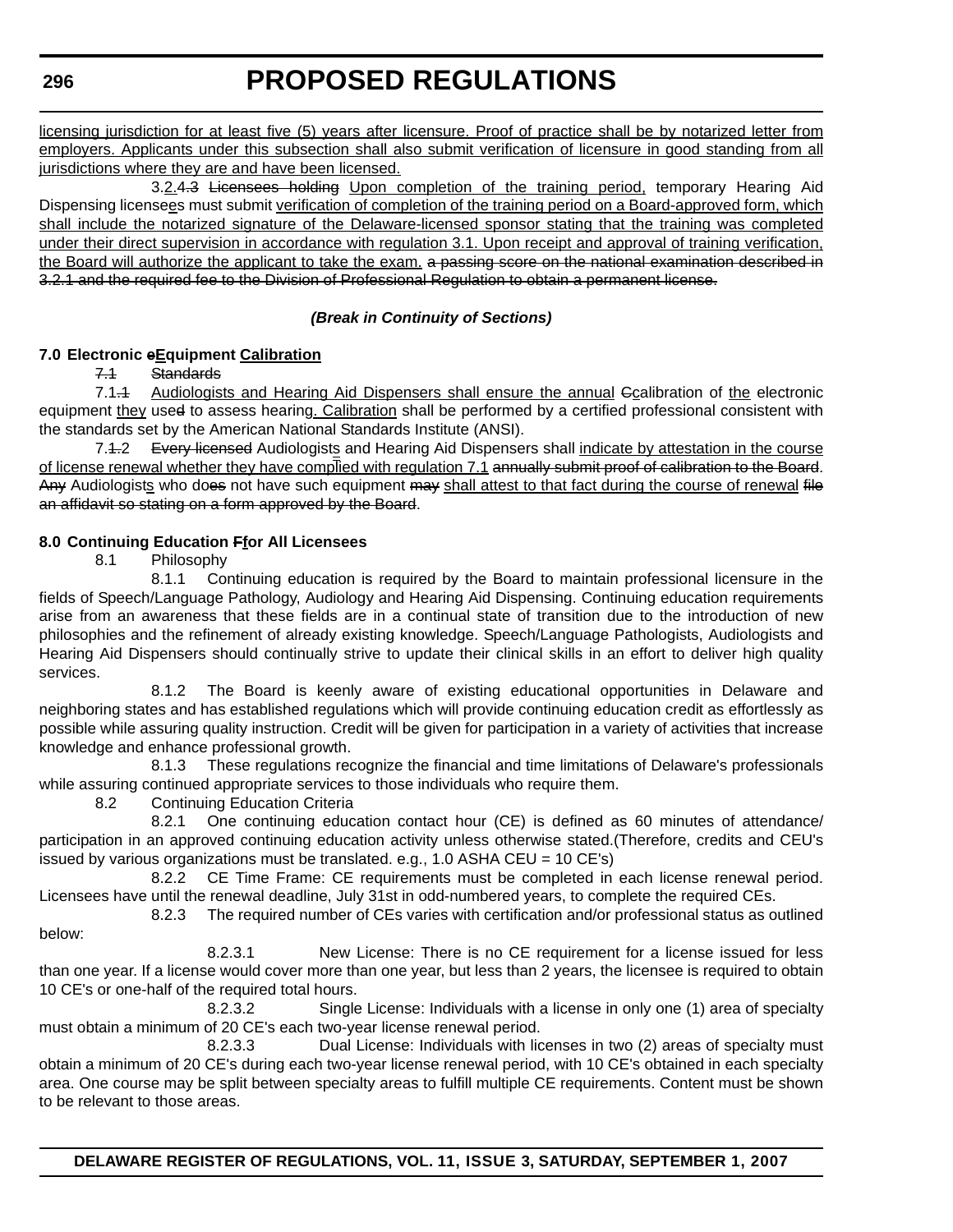8.2.3.4 Triple License: Individuals with licenses in three (3) areas of specialty must obtain a minimum of 30 CE's during each two-year license renewal period, with 10 CE's obtained in each specialty area. One course may be split between specialty areas to fulfill multiple CE requirements. Content must be shown to be relevant to those areas.

8.2.3.5 Temporary License: All CE requirements will be waived for temporary licensees; however, individuals are encouraged to participate in continuing education activities during their CFY period.

8.2.3.6 Extenuating Circumstances: The Board may consider a waiver of CE requirements or acceptance of partial fulfillment based on the Board's review of a written request with supporting documentation. Extenuating circumstances may include, but are not limited to, disability, illness, extended absence from the jurisdiction, and exceptional family responsibilities.

8.2.4 CE courses must focus on the enhancement of clinical skills and professional growth as defined below.

8.2.4.1 Clinical Skills: conferences, workshops, courses, etc., that expand a licensee's scope of practice by enhancing skills in the areas of prevention, assessment, diagnosis, and treatment of the client (minimum of 14 CE's per licensure renewal period).

8.2.4.2 Professional Growth: conferences, workshops, courses, etc., that may not directly impact on clinical services to the population being served but are of interest to the licensee and will allow the licensee the opportunity to stay abreast of current trends in the profession or related fields of interest (maximum of 6 CE's per licensure renewal period).

8.2.5 Verification of attendance may be required. Therefore, all licensees should retain documentation of their attendance at all CE activities.

8.2.6 All CE activities must be approved by the Board. A licensee or CE course sponsor may request advance approval from the Board by submitting a completed Board Approval form. Approval may be requested after the conclusion of a course, but there is no guarantee the course will be approved.

8.2.7 The Board will monitor CE compliance with a random, post-renewal audit system. Licensees will be selected randomly for audit and notified by mail after the renewal deadline.

8.3 CE Courses/Activities

8.3.1 CE activities sponsored by accredited professional organizations, provided the topics are relevant to the improvement of the licensee's clinical skills or professional growth as defined in Rule 8.2.4. Agenda of sessions is required for approval of convention activities.

8.3.2 A licensee may receive up to three (3) CE's for training obtained from a colleague who, after attending a professional conference, gives a formal presentation of the information from the conference after developing an agenda and outline.

8.3.3 University/College coursework for academic credit in the field of Speech/ Language Pathology, Audiology, or Hearing Aid Dispensing. A course description must be submitted to the Board for approval. (1 undergraduate credit = minimum of 3 CE's; 1 graduate credit = minimum of 5 CE's)

8.3.4 Professional presentations. A presentation summary must be submitted to the Board for approval. Credit may be given for a presentation only once during a licensure period. (1 hour of presentation  $= 3$ CE's)

8.3.5 Professional publication in related specialty journals. A reprint of the publication must be submitted to the Board for approval.

8.3.6 Other continuing education may be approved by the Board with documentation of content.

8.3.7 Excluded are any job related duties in the workplace such as staff meetings, CPR, etc.

- 8.4 Licensee Responsibilities
	- 8.4.1 All licensees shall:

8.4.1.1 Complete the required CE by July  $31<sup>st</sup>$  of each renewal period.

8.4.1.2 Prove completion of the CE requirement. Proof of CE requirement completion is satisfied with an attestation of completion by the licensee during the renewal process. Attestation may be completed electronically if the renewal is accomplished online at www.dpr.delaware.gov. A paper renewal that contains the attestation of completion is also acceptable.

8.4.1.3 Provide documentation of having attended approved CE activities as required. A lLicensees who is are audited shall submit documents that evidence satisfactory completion of their CE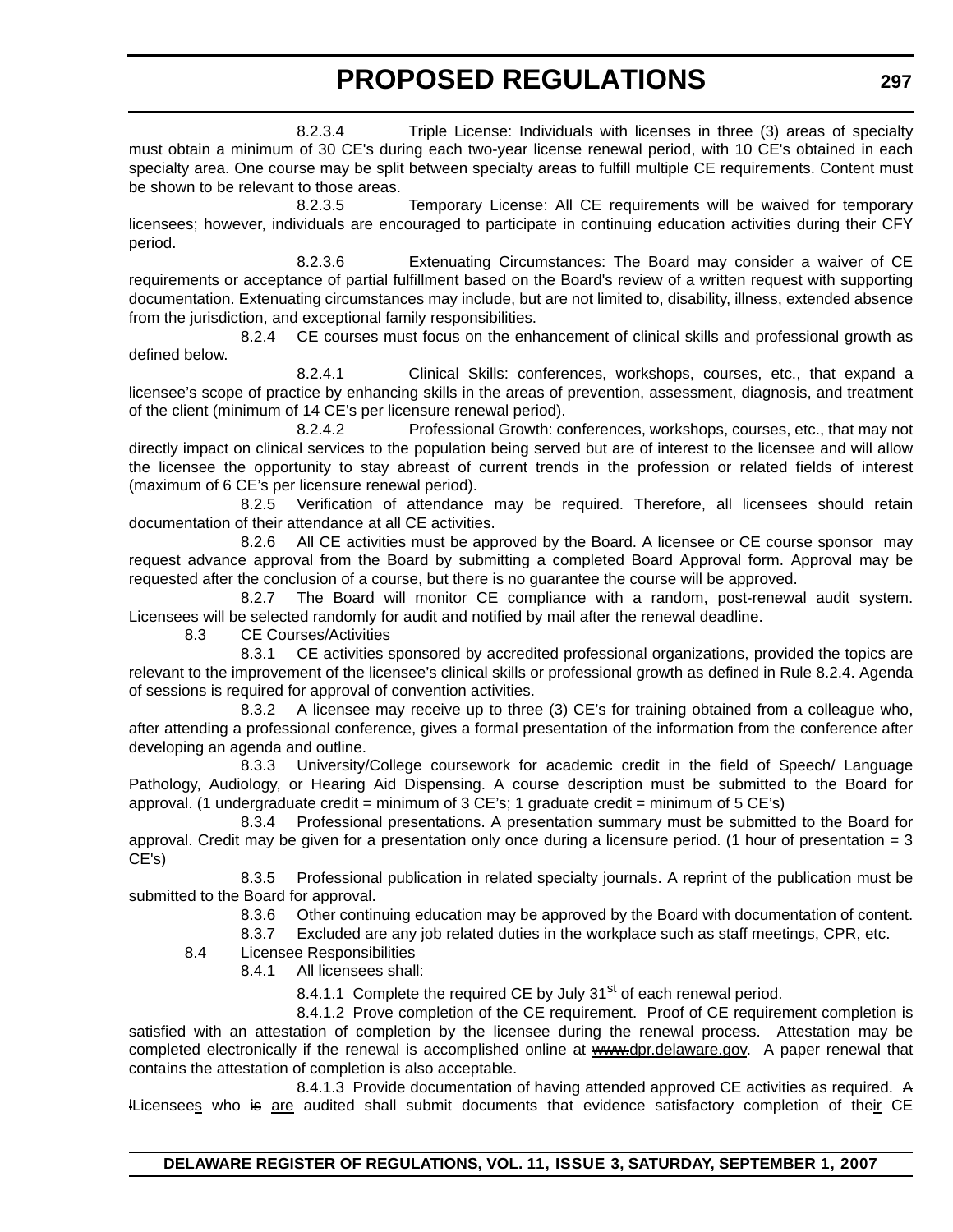# **PROPOSED REGULATIONS**

requirements for the previous two (2) years prior licensure period. Licensees who are not audited shall retain their documentation for three (3) years after renewal.

8.4.2 Licensees who renew their license under the late renewal provision shall be audited for CE completion (and equipment calibration, if applicable). These licensees shall submit documents that evidence satisfactory completion of their CE requirements (and annual equipment calibration pursuant to regulation 7.1, if applicable) for the prior licensure period.

### **6 DE Reg. 1340 (4/1/03)**

**\*Please Note: As the rest of the sections were not amended, they are not being published. A copy of the proposed regulation is available at:**

**<http://regulations.delaware.gov/register/september2007/proposed/11 DE Reg 294 09-01-07.htm> An authenticated PDF version of the regulation is available at:**

**<http://regulations.delaware.gov/register/september2007/proposed/11 DE Reg 294 09-01-07.pdf>**

### **OFFICE OF THE STATE BANK COMMISSIONER**

Statutory Authority: 5 Delaware Code, Section 121(b) (5 **Del.C.** §121(b)) 5 **DE Admin. Code** §2108/2209; §2302 and §3402

# **[PUBLIC NOTICE](#page-3-0)**

# **Summary**

The State Bank Commissioner proposes to adopt new Regulations 2108/2209 ("Statement on Subprime Mortgage Lending"), new Regulation 2302 ("Exemptions"), and new Regulation 3402 ("Surety Bond or Irrevocable Letter of Credit").

Proposed new Regulation 2108/2209 parallels a Statement jointly issued by the Office of the Comptroller of the Currency, the Board of Governors of the Federal Reserve System, the Federal Deposit Insurance Corporation, the Office of Thrift Supervision and the National Credit Union Administration, and is being adopted to provide regulatory consistency between mortgage brokers and mortgage lenders regulated under Chapters 21 and 22 respectively of Title 5 of the **Delaware Code** that are not affiliated with a bank holding company or an insured financial institution, and the financial institutions that are subject to that federal Statement.

Proposed new Regulation 2302 implements §2304(c) of Title 5 of the **Delaware Code** by establishing criteria and procedures relating to exemptions from Chapter 23 of Title 5.

Proposed New Regulation 3402 implements §3411 of Title 5 of the **Delaware Code** by establishing criteria for determining the amount of surety bonds or irrevocable letters of credit required by §3411.

The State Bank Commissioner would adopt the proposed new regulations on or after October 2, 2007. Other regulations issued by the State Bank Commissioner are not affected by these proposals. The State Bank Commissioner is issuing these regulations in accordance with Title 5 of the **Delaware Code**.

#### **Comments**

Copies of the proposed new regulations are published in the *Delaware Register of Regulations*. Copies are also on file in the Office of the State Bank Commissioner, 555 E. Loockerman Street, Suite 210, Dover, DE 19901 and are available for inspection during regular office hours. Copies are available upon request.

Interested parties are invited to comment or submit written suggestions, data, briefs or other materials to the Office of the State Bank Commissioner as to whether these proposed new regulations should be adopted, rejected or modified. Written materials submitted will be available for inspection at the above address. Comments must be received at or before the public hearing scheduled for 10:00 a.m. October 2, 2007.

### **Public Hearing**

A public hearing on the proposed regulation will be held in the Office of the State Bank Commissioner, 555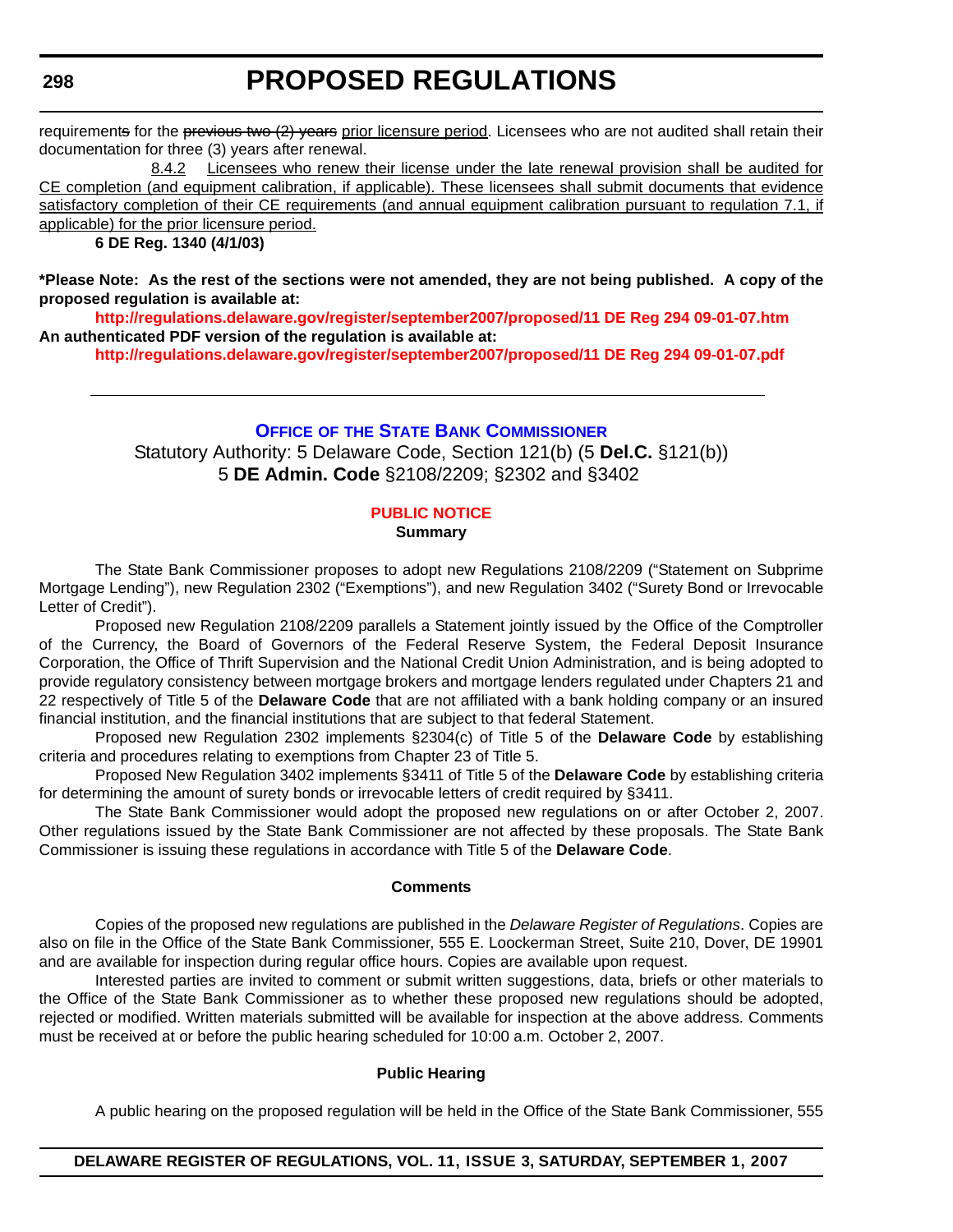E. Loockerman Street, Suite 210, Dover, DE 19901 on Tuesday, October 2, 2007, commencing at 10:00 a.m. This notice is issued pursuant to the requirements of Subchapter III of Chapter 11 and Chapter 101 of Title 29 of the **Delaware Code**.

### **2108/2209 Statement on Subprime Mortgage Lending 5 Del.C. §2110(a), §2210(a)**

Effective Date [Proposed]

### **1.0 Introduction and Background**

1.1 On June 29, 2007, the Federal Deposit Insurance Corporation (FDIC), the Board of Governors of the Federal Reserve System (Board), the Office of the Comptroller of the Currency (OCC), the Office of Thrift Supervision (OTS), and the National Credit Union Administration (NCUA) (collectively, the Agencies) publicly released the Statement on Subprime Mortgage Lending (Subprime Statement).

1.1.1 The Agencies developed the Subprime Statement to address emerging risks associated with certain subprime mortgage products and lending practices. In particular, the Agencies are concerned about the growing use of adjustable rate mortgage (ARM) products<sup>1</sup> that provide low initial payments based on a fixed introductory rate that expires after a short period, and then adjusts to a variable rate plus a margin for the remaining term of the loan. These products could result in payment shock to the borrower. The Agencies are concerned that these products, typically offered to subprime borrowers, present heightened risks to lenders and borrowers. Often, these products have additional characteristics that increase risk. These include qualifying borrowers based on limited or no documentation of income or imposing substantial prepayment penalties or prepayment penalty periods that extend beyond the initial fixed interest rate period. In addition, borrowers may not be adequately informed of product features and risks, including their responsibility to pay taxes and insurance, which might be separate from their mortgage payments.

1.1.2 These products originally were extended to customers primarily as a temporary credit accommodation in anticipation of early sale of the property or in expectation of future earnings growth. However, these loans have more recently been offered to subprime borrowers as "credit repair" or "affordability" products. The Agencies are concerned that many subprime borrowers may not have sufficient financial capacity to service a higher debt load, especially if they were qualified based on a low introductory payment. The Agencies are also concerned that subprime borrowers may not fully understand the risks and consequences of obtaining this type of ARM loan. Borrowers who obtain these loans may face unaffordable monthly payments after the initial rate adjustment, difficulty in paying real estate taxes and insurance that were not escrowed, or expensive refinancing fees, any of which could cause borrowers to default and potentially lose their homes.

1.2 Like the interagency Guidance on Nontraditional Mortgage Product Risks that was published in the *Federal Register* on October 4, 2006 (Volume 71, Number 192, Page 58609-58618), the interagency Subprime Statement applies to all banks and their subsidiaries, bank holding companies and their nonbank subsidiaries, savings associations and their subsidiaries, savings and loan holding companies and their subsidiaries, and credit unions.

1.3 Recognizing that the interagency Subprime Statement does not apply to subprime loan originations of independent mortgage lenders and mortgage brokers, the Delaware State Bank Commissioner (Commissioner) is adopting this parallel Statement. The Commissioner strongly support*s* the purpose of the Subprime Statement and is committed to promoting uniform application of the Statement's origination and underwriting standards for all mortgage brokers and lenders (herein referred to as providers).

1.4 The Subprime Statement identifies many important standards for subprime lending, and the Commissioner supports additional efforts to enhance subprime lending oversight. For instance, the Subprime Statement encourages depository institutions to consider a borrower's housing-related expenses in the course of determining a borrower's ability to repay the subprime mortgage loan. However, the Agencies did not explicitly encourage the consideration of total monthly debt obligations. Rather than create confusion or adopt a higher standard, the Commissioner has determined to mirror the interagency statement. The Commissioner will continue

<sup>1.</sup> For example, ARMs known as "2/28" loans feature a fixed rate for two years and then adjust to a variable rate for the remaining 28 years. The spread between the initial fixed interest rate and the fully indexed interest rate in effect at loan origination typically ranges from 300 to 600 basis points.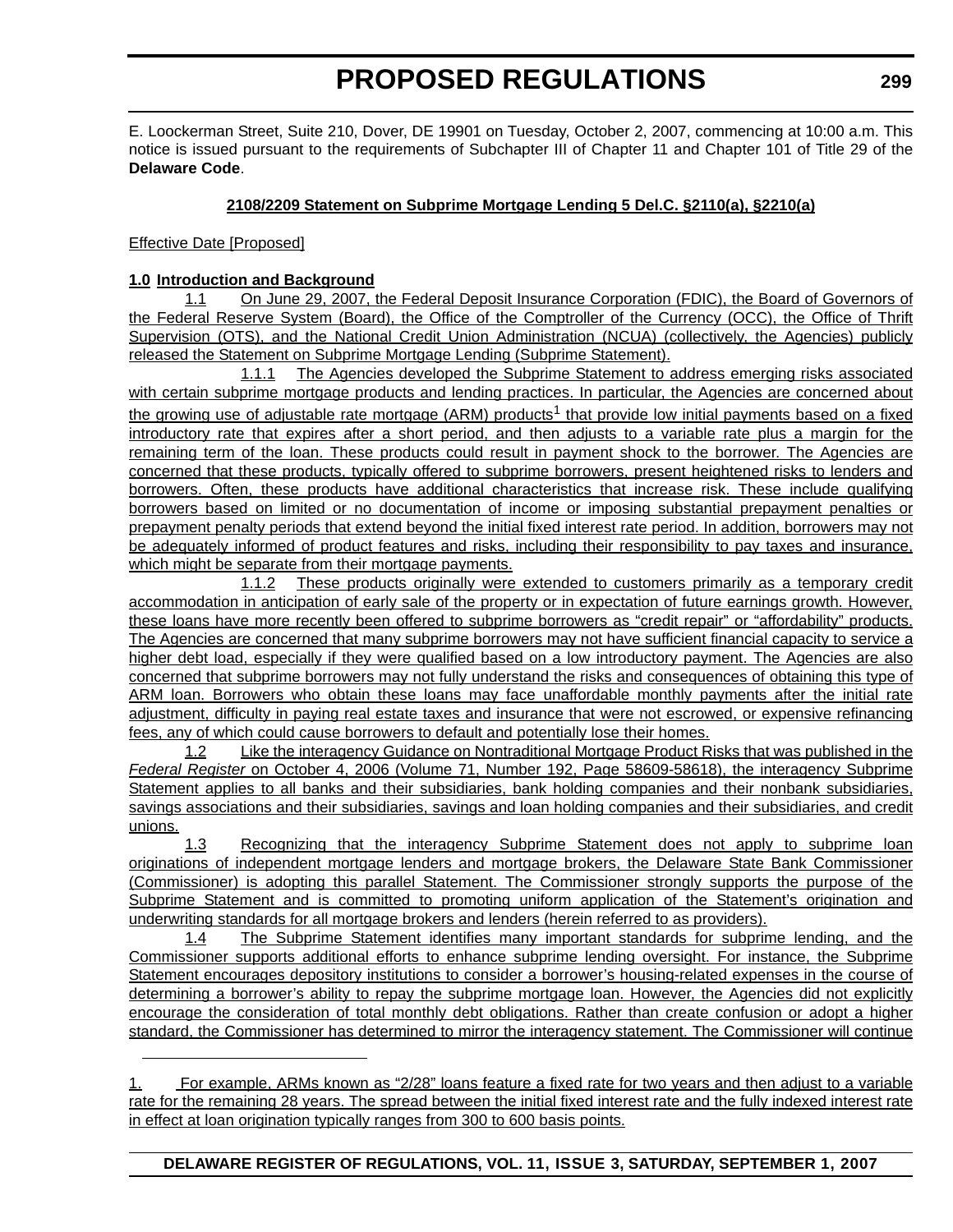**PROPOSED REGULATIONS**

to work with the Agencies and other states to improve industry-wide mortgage lending practices.

1.5 The following Statement will assist in promoting consistent regulation in the mortgage market and clarify how providers can offer subprime loans in a safe and sound manner that clearly discloses the risks that borrowers may assume.

1.6 In order to maintain regulatory consistency, this Statement substantially mirrors the interagency Subprime Statement, except for the removal of sections not applicable to non-depository institutions.

# **2.0 Subprime Mortgage Lending**

2.1 The Commissioner is adopting this Statement on Subprime Mortgage Lending (Statement) to address emerging issues and questions relating to subprime mortgage lending practices. The term "subprime" refers to the credit characteristics of individual borrowers. Subprime borrowers typically have weakened credit histories that include payment delinquencies, and possibly more severe problems such as charge-offs, judgments, and bankruptcies. They may also display reduced repayment capacity as measured by credit scores, debt-toincome (DTI) ratios, or other criteria that may encompass borrowers with incomplete credit histories. "Subprime loans" are loans to borrowers displaying one or more of these characteristics at the time of origination or purchase. Such loans have a higher risk of default than loans to prime borrowers. Generally subprime borrowers will display a range of credit risk characteristics that may include one or more of the following:

2.1.1 Two or more 30-day delinquencies in the last 12 months, or one or more 60-day delinquencies in the last 24 months;

2.1.2 Judgment, foreclosure, repossession, or charge-off in the prior 24 months;

2.1.3 Bankruptcy in the last 5 years;

2.1.4 Relatively high default probability as evidenced by, for example, a credit bureau risk score (FICO) of 660 or below (depending on the product/collateral), or other bureau or proprietary scores with an equivalent default probability likelihood; and/or

2.1.5 Debt service-to-income ratio of 50% or greater, or otherwise limited ability to cover family living expenses after deducting total monthly debt-service requirements from monthly income.

2.2 This list is illustrative rather than exhaustive and is not meant to define specific parameters for all subprime borrowers. Additionally, this definition may not match all market or institution specific subprime definitions, but should be viewed as a starting point from which the Commissioner will expand examination efforts.<sup>2</sup>

2.3 The Commissioner is concerned that borrowers may not fully understand the risks and consequences of obtaining products that can cause payment shock. $3$  In particular, the Commissioner is concerned with certain adjustable-rate mortgage (ARM) products typically<sup>4</sup> offered to subprime borrowers that have one or more of the following characteristics:

2.3.1 Low initial payments based on a fixed introductory rate that expires after a short period and then adjusts to a variable index rate plus a margin for the remaining term of the loan;<sup>5</sup>

2. "Subprime" and "subprime loans" are defined by the 2001 *Interagency Expanded Guidance for Subprime Lending Programs.* To promote consistency and uniformity, the Commissioner supports these definitions for the purposes of this Statement.

3. Payment shock refers to a significant increase in the amount of the monthly payment that generally occurs as the interest rate adjusts to a fully indexed basis. Products with a wide spread between the initial interest rate and the fully indexed rate that do not have payment caps or periodic interest rate caps, or that contain very high caps, can produce significant payment shock.

4. As noted by Agencies in the final statement, the Subprime Statement focuses on subprime borrowers; however, the statement applies to ARM products that have one or more characteristics that can cause payment shock. Providers should look to the principles of this statement when such ARM products are offered to non-subprime borrowers.

5. For example, ARMs known as "2/28" loans feature a fixed rate for two years and then adjust to a variable rate for the remaining 28 years. The spread between the initial fixed interest rate and the fully indexed interest rate in effect at loan origination typically ranges from 300 to 600 basis points.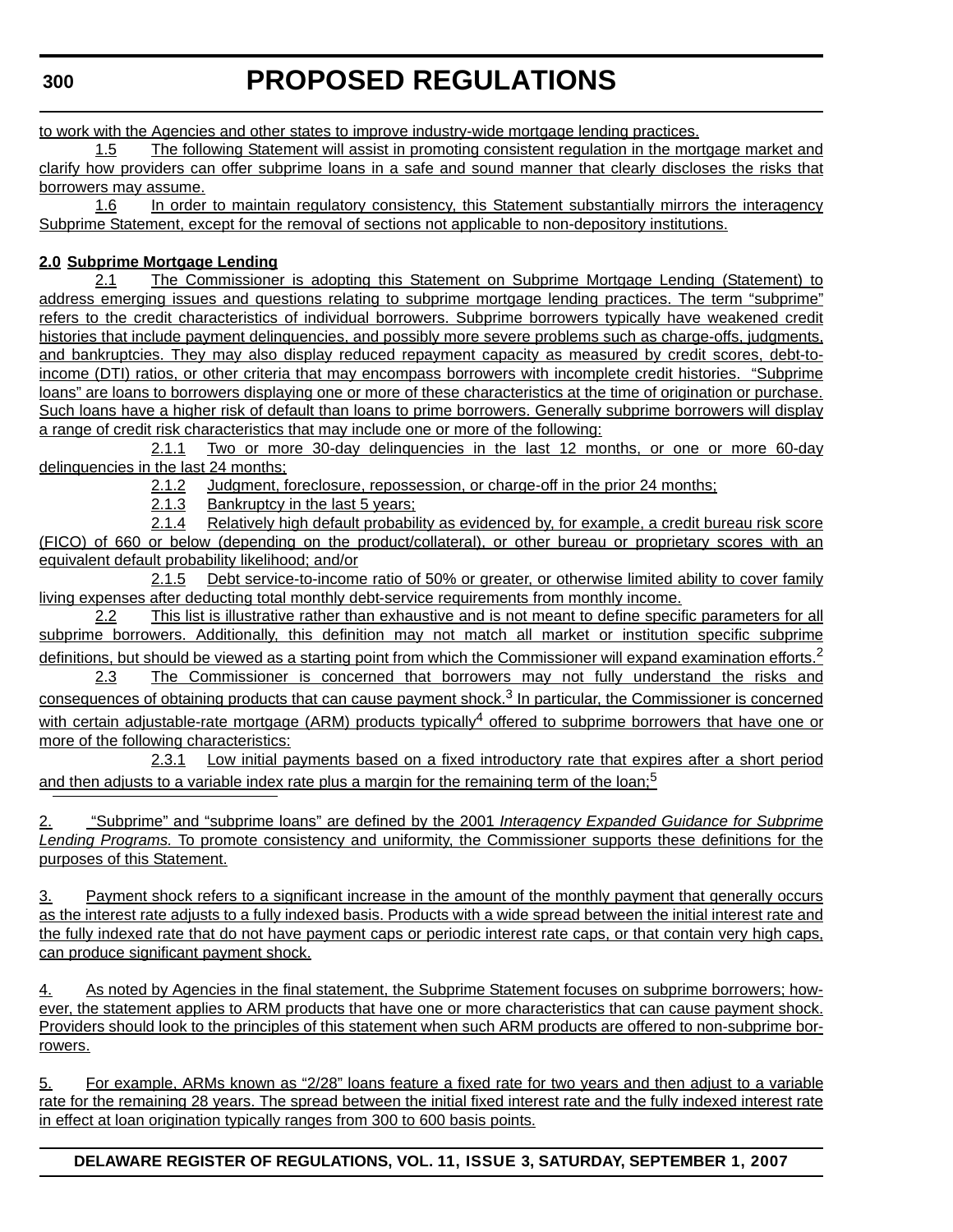2.3.2 Very high or no limits on how much the payment amount or the interest rate may increase ("payment or rate caps") on reset dates;

2.3.3 Limited or no documentation of borrowers' income;

2.3.4 Product features likely to result in frequent refinancing to maintain an affordable monthly payment; and/or

2.3.5 Substantial prepayment penalties and/or prepayment penalties that extend beyond the initial fixed interest rate period.

2.4 Products with one or more of these features present substantial risks to both consumers and providers. These risks are increased if borrowers are not adequately informed of the product features and risks, including their responsibility for paying real estate taxes and insurance, which may be separate from their monthly mortgage payments. The consequences to borrowers could include: being unable to afford the monthly payments after the initial rate adjustment because of payment shock; experiencing difficulty in paying real estate taxes and insurance that were not escrowed; incurring expensive refinancing fees, frequently due to closing costs and prepayment penalties, especially if the prepayment penalty period extends beyond the rate adjustment date; and losing their homes. Consequences to providers may include unwarranted levels of credit, legal, compliance, reputation, and liquidity risks due to the elevated risks inherent in these products.

2.5 The Commissioner notes that many of these concerns are addressed in existing interagency quidance.<sup>6</sup> The Commissioner recognizes that these guidance documents may not apply to state-supervised providers. However, the Commissioner believe*s* these guidelines provide sound principles for mortgage lending as a reference for state-supervised providers.

2.6 While Regulation 2107/2208 *Guidance on Nontraditional Mortgage Product Risks* may not explicitly pertain to products with the characteristics addressed in this Statement, it outlines prudent underwriting and consumer protection principles that providers also should consider with regard to subprime mortgage lending. This Statement reiterates many of the principles addressed in existing guidance relating to prudent risk management practices and consumer protection laws.<sup>7</sup>

# **3.0 Risk Management Practices: Predatory Lending Considerations**

3.1 Subprime lending is not synonymous with predatory lending, and loans with features described above are not necessarily predatory in nature. However, providers should ensure that they do not engage in the types of predatory lending practices discussed in the *Expanded Subprime Guidance*. Typically, predatory lending involves at least one of the following elements:

3.1.1 Making loans based predominantly on the foreclosure or liquidation value of a borrower's collateral rather than on the borrower's ability to repay the mortgage according to its terms;

3.1.2 Inducing a borrower to repeatedly refinance a loan in order to charge high points and fees each time the loan is refinanced ("loan flipping"); or

3.1.3 Engaging in fraud or deception to conceal the true nature of the mortgage loan obligation, or ancillary products, from an unsuspecting or unsophisticated borrower.

3.2 Loans to borrowers who do not demonstrate the capacity to repay the loan, as structured, from sources other than the collateral pledged may lack sufficient consumer protection safeguards and are generally considered unsafe and unsound. Examiners are instructed to criticize such lending practices in the Report of Examination. Further, examiners are instructed to refer any loans with the aforementioned characteristics to the Commissioner for additional review.

3.3 Providers offering mortgage loans such as these face an elevated risk that their conduct will violate Section 5 of the Federal Trade Commission Act (FTC Act) or other state laws, which prohibit unfair or

6. The most prominent are the 1993 *Interagency Guidelines for Real Estate Lending* (*Real Estate Guidelines*)*,* the 1999 *Interagency Guidance on Subprime Lending*, and the 2001 *Expanded Guidance for Subprime Lending Programs* (*Expanded Subprime Guidance*)*.*

7. As with the *Interagency Guidance on Nontraditional Mortgage Product Risks*, 71 FR 58609 (October 4, 2006), the interagency Subprime Statement applies to all banks and their subsidiaries, bank holding companies and their nonbank subsidiaries, savings associations and their subsidiaries, savings and loan holding companies and their subsidiaries, and credit unions. This Statement is applicable to all state-supervised mortgage providers.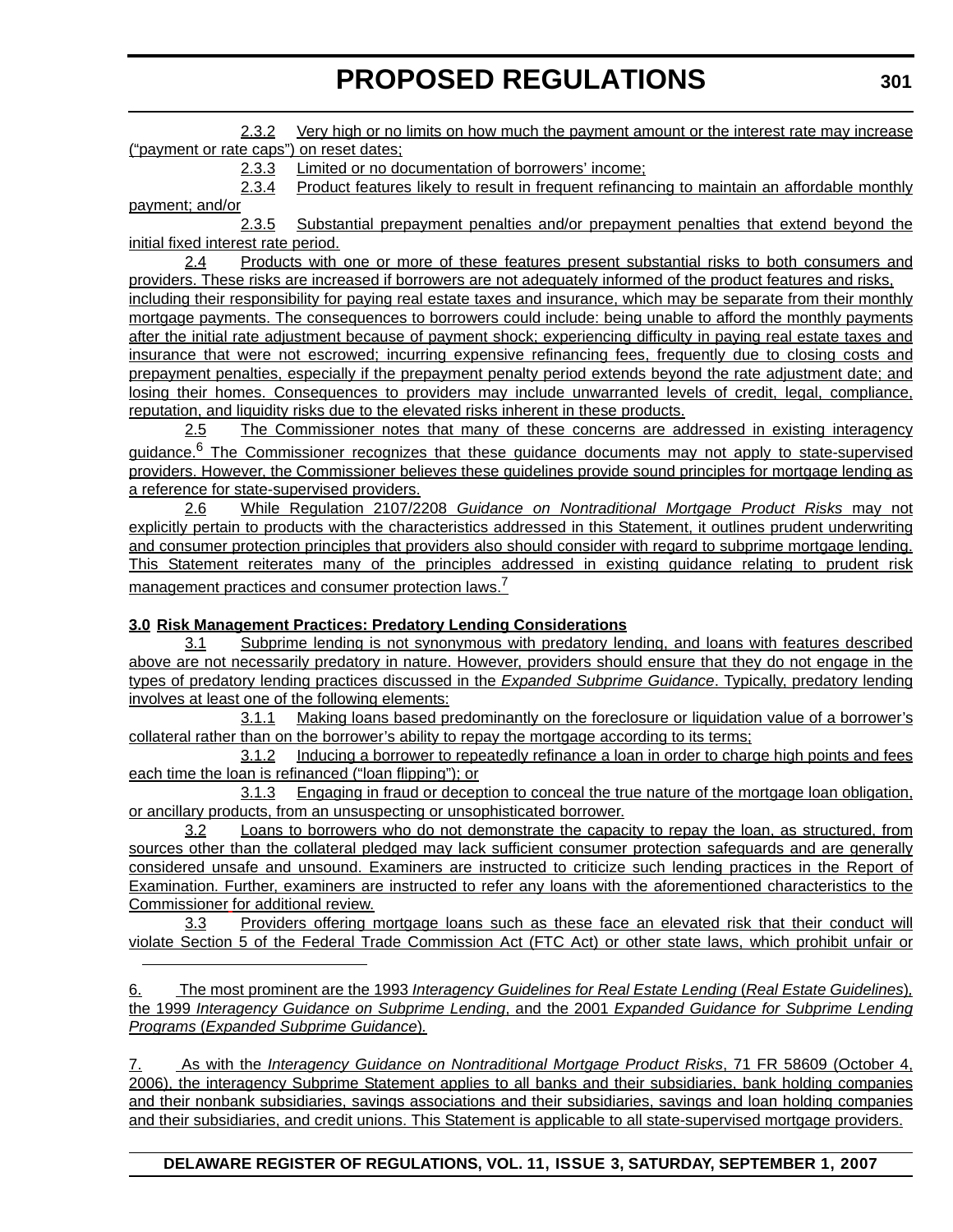deceptive acts or practices.

### **4.0 Risk Management Practices: Underwriting Standards**

4.1 The 1993 interagency *Real Estate Guidelines* provide underwriting standards for all real estate loans and state that prudently underwritten real estate loans should reflect all relevant credit factors, including the capacity of the borrower to adequately service the debt. Providers should refer to Regulation 2107/2208, which details similar criteria for qualifying borrowers for products that may result in payment shock.

4.2 Prudent qualifying standards recognize the potential effect of payment shock in evaluating a borrower's ability to service debt. A provider's analysis of a borrower's repayment capacity should include an evaluation of the borrower's ability to repay the debt by its final maturity at the fully indexed rate,  $8$  assuming a fully amortizing repayment schedule.<sup>9</sup>

4.3 One widely accepted approach in the mortgage industry is to quantify a borrower's repayment capacity by a debt-to-income (DTI) ratio. A provider's DTI analysis should include, among other things, an assessment of a borrower's total monthly housing-related payments (*e.g.,* principal, interest, taxes, and insurance, or what is commonly known as PITI) as a percentage of gross monthly income.<sup>10</sup>

4.4 This assessment is particularly important if the provider relies upon reduced documentation or allows other forms of risk layering. Risk-layering features in a subprime mortgage loan may significantly increase the risks to both the provider and the borrower. Therefore, a provider should have clear policies governing the use of risk-layering features, such as reduced documentation loans or simultaneous second lien mortgages. When risklayering features are combined with a mortgage loan, a provider should demonstrate the existence of effective mitigating factors that support the underwriting decision and the borrower's repayment capacity.

4.5 Recognizing that loans to subprime borrowers present elevated credit risk, providers should verify and document the borrower's income (both source and amount), assets and liabilities. Stated income and reduced documentation loans to subprime borrowers should be accepted only if there are mitigating factors that clearly minimize the need for direct verification of repayment capacity. Reliance on such factors also should be documented. Typically, mitigating factors arise when a borrower with favorable payment performance seeks to refinance an existing mortgage with a new loan of a similar size and with similar terms, and the borrower's financial condition has not deteriorated. Other mitigating factors might include situations where a borrower has substantial liquid reserves or assets that demonstrate repayment capacity and can be verified and documented by the provider. However, a higher interest rate is not considered an acceptable mitigating factor.

# **5.0 Workout Arrangements**

5.1 The Commissioner encourages providers to work constructively with residential borrowers who are in default or whose default is reasonably foreseeable.

5.2 Prudent workout arrangements that are consistent with safe and sound lending practices are generally in the long-term best interest of both the provider and the borrower.

5.3 Providers should follow prudent underwriting practices in determining whether to consider a loan modification or a workout arrangement.<sup>11</sup> Such arrangements can vary widely based on the borrower's financial

8. The fully indexed rate equals the index rate prevailing at origination plus the margin to be added to it after the expiration of an introductory interest rate. For example, assume that a loan with an initial fixed rate of 7% will reset to the six-month London Interbank Offered Rate (LIBOR) plus a margin of 6%. If the six-month LIBOR rate equals 5.5%, providers should qualify the borrower at 11.5% (5.5% + 6%), regardless of any interest rate caps that limit how quickly the fully indexed rate may be reached.

9. The fully amortizing payment schedule should be based on the term of the loan. For example, the amortizing payment for a "2/28" loan would be calculated based on a 30-year amortization schedule. For balloon mortgages that contain a borrower option for an extended amortization period, the fully amortizing payment schedule can be based on the full term the borrower may choose.

10. A prudent practice used by the industry is to include a borrower's total monthly debt obligations as a percentage of gross monthly income in the DTI analysis.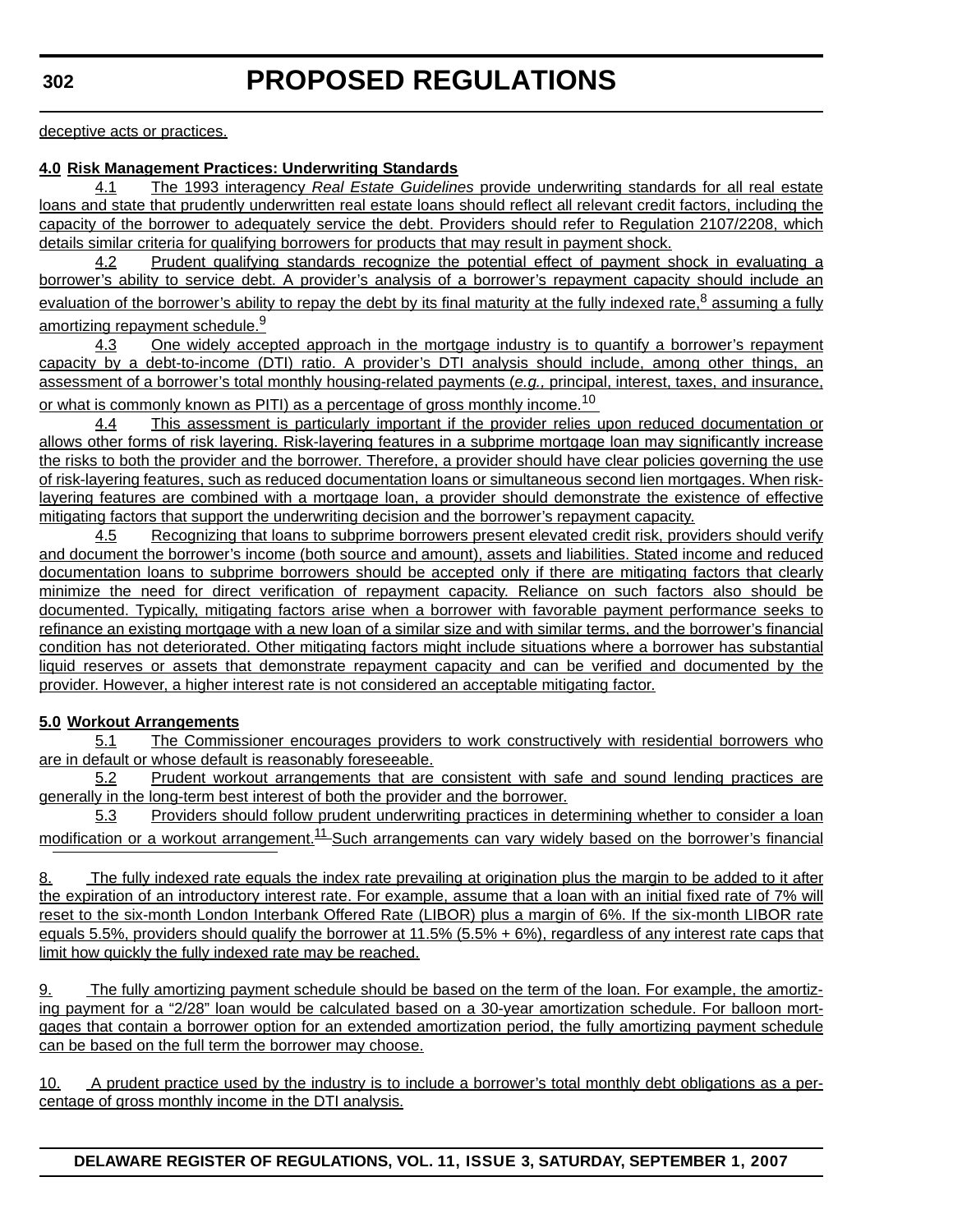capacity. For example, a provider might consider modifying loan terms, including converting loans with variable rates into fixed-rate products to provide financially stressed borrowers with predictable payment requirements.

5.4 The Commissioner will not criticize providers that pursue reasonable workout arrangements with borrowers. Further, existing supervisory guidance and applicable accounting standards do not require providers to immediately foreclose on the collateral underlying a loan when the borrower exhibits repayment difficulties. For those providers that portfolio loans, they should identify and report credit risk, maintain an adequate allowance for loan losses, and recognize credit losses in a timely manner.

# **6.0 Consumer Protection Principles**

6.1 Fundamental consumer protection principles relevant to the underwriting and marketing of mortgage loans include:

and

6.1.1 Approving loans based on the borrower's ability to repay the loan according to its terms;

6.1.2 Providing information that enables consumers to understand material terms, costs, and risks of loan products at a time that will help the consumer select a product.

6.2 Communications with consumers, including advertisements, oral statements, and promotional materials, should provide clear and balanced information about the relative benefits and risks of the products. This information should be provided in a timely manner to assist consumers in the product selection process, not just upon submission of an application or at consummation of the loan. Providers should not use such communications to steer consumers to these products to the exclusion of other products offered by the provider for which the consumer may qualify.

6.3 Information provided to consumers should clearly explain the risk of payment shock and the ramifications of prepayment penalties, balloon payments, and the lack of escrow for taxes and insurance, as necessary. The applicability of prepayment penalties should not exceed the initial reset period. In general, borrowers should be provided a reasonable period of time (typically at least 60 days prior to the reset date) to refinance without penalty.

6.4 Similarly, if borrowers do not understand that their monthly mortgage payments do not include taxes and insurance, and they have not budgeted for these essential homeownership expenses, they may be faced with the need for significant additional funds on short notice.<sup>12</sup> Therefore, mortgage product descriptions and advertisements should provide clear, detailed information about the costs, terms, features, and risks of the loan to the borrower. Consumers should be informed of:

6.4.1 *Payment Shock*. Potential payment increases, including how the new payment will be calculated when the introductory fixed rate expires.<sup>13</sup>

6.4.2 *Prepayment Penalties*. The existence of any prepayment penalty, how it will be calculated, and when it may be imposed.

6.4.3 *Balloon Payments*. The existence of any balloon payment.

6.4.4 *Cost of Reduced Documentation Loans*. Whether there is a pricing premium attached to a reduced documentation or stated income loan program.

6.4.5 *Responsibility for Taxes and Insurance*. The requirement to make payments for real estate

11. For those providers that portfolio loans, they may need to account for workout arrangements as troubled debt restructurings and should follow generally accepted accounting principles in accounting for these transactions.

12. Providers generally can address these concerns most directly by requiring borrowers to escrow funds for real estate taxes and insurance.

13. To illustrate: a borrower earning \$42,000 per year obtains a \$200,000 "2/28" mortgage loan. The loan's twoyear introductory fixed interest rate of 7% requires a principal and interest payment of \$1,331. Escrowing \$200 per month for taxes and insurance results in a total monthly payment of \$1,531 (\$1,331 + \$200), representing a 44% DTI ratio. A fully indexed interest rate of 11.5% (based on a six-month LIBOR index rate of 5.5% plus a 6% margin) would cause the borrower's principal and interest payment to increase to \$1,956. The adjusted total monthly payment of \$2,156 (\$1,956 + \$200 for taxes and insurance) represents a 41% increase in the payment amount and results in a 62% DTI ratio.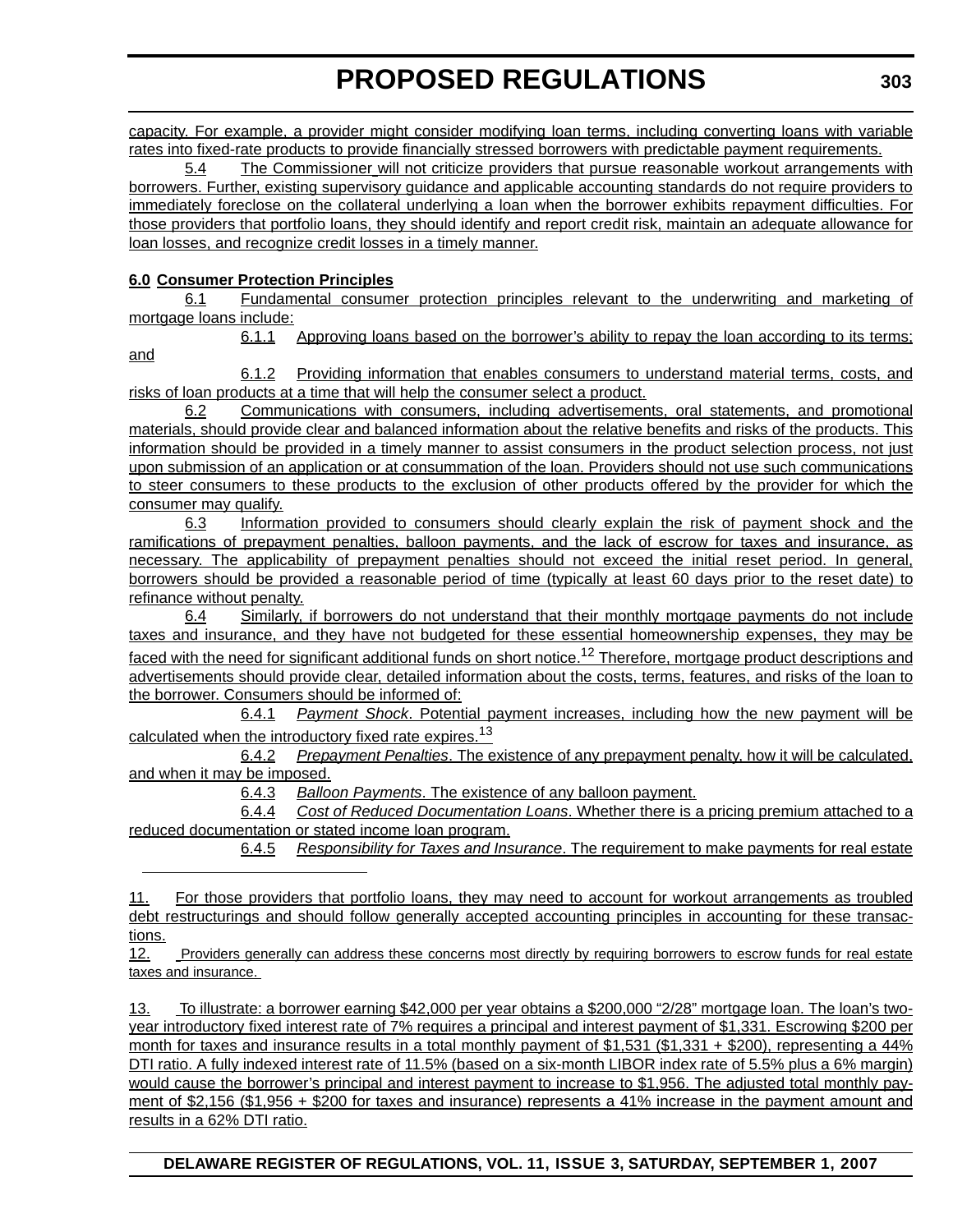# **PROPOSED REGULATIONS**

taxes and insurance in addition to their loan payments, if not escrowed, and the fact that taxes and insurance costs can be substantial.

### **7.0 Control Systems**

7.1 Providers should develop strong control systems to monitor whether actual practices are consistent with their policies and procedures. Systems should address compliance and consumer information concerns, as well as safety and soundness, and encompass both institution personnel and applicable third parties, such as mortgage brokers or correspondents.

7.2 Important controls include establishing appropriate criteria for hiring and training loan personnel, entering into and maintaining relationships with third parties, and conducting initial and ongoing due diligence on third parties. Providers also should design compensation programs that avoid providing incentives for originations inconsistent with sound underwriting and consumer protection principles, and that do not result in the steering of consumers to these products to the exclusion of other products for which the consumer may qualify.

7.3 Providers should have procedures and systems in place to monitor compliance with applicable laws and regulations, third-party agreements and internal policies. A provider's controls also should include appropriate corrective actions in the event of failure to comply with applicable laws, regulations, third-party agreements or internal policies. In addition, providers should initiate procedures to review consumer complaints to identify potential compliance problems or other negative trends.

### **8.0 Supervisory Review**

The Commissioner will carefully review risk management and consumer compliance processes, policies, and procedures. The Commissioner will take action against providers that exhibit predatory lending practices, violate consumer protection laws or fair lending laws, engage in unfair or deceptive acts or practices, or otherwise engage in unsafe or unsound lending practices.

# **[2302 Exemptions 5 Del.C. §2318](#page-3-0)**

Effective Date: [Proposed]

### **1.0 Purpose**

This regulation governs the procedures and requirements for exemptions pursuant to 5 **Del.C.** §2304(c).

# **2.0 Definitions**

For the purpose of this regulation, the following definitions apply:

"**Commissioner**" means the State Bank Commissioner.

"**Exempt person**" means a person exempt from any of the requirements of the Statute pursuant to 5 Del.C. §2304(c) and this regulation.

"**Person**" means any individual, partnership, association, joint stock association or corporation, but does not include the United States government or the government of the State of Delaware.

"**Statute**" means 5 **Del.C.** Ch. 23.

### **3.0 General Exemption**

3.1 Banks, trust companies, credit unions, building and loan associations and savings and loan associations, organized under the law of any state in the United States of America or the United States of America, which either are authorized to do business in the State of Delaware, or which act through a contractor or agent authorized to do business in this State are exempt from all requirements of the Statute. Nothing contained in this regulation shall be construed to enlarge or limit the rights that any of the persons listed in this Section 3.1 have under any existing law.

3.2 Agents of an exempt person are exempt from the Statute to the same extent as the exemption granted to their principal.

3.3 Persons exempt from the Statute pursuant to this section 3.0 are not subject to any other provisions of this regulation.

### **4.0 Grant of Exemptions**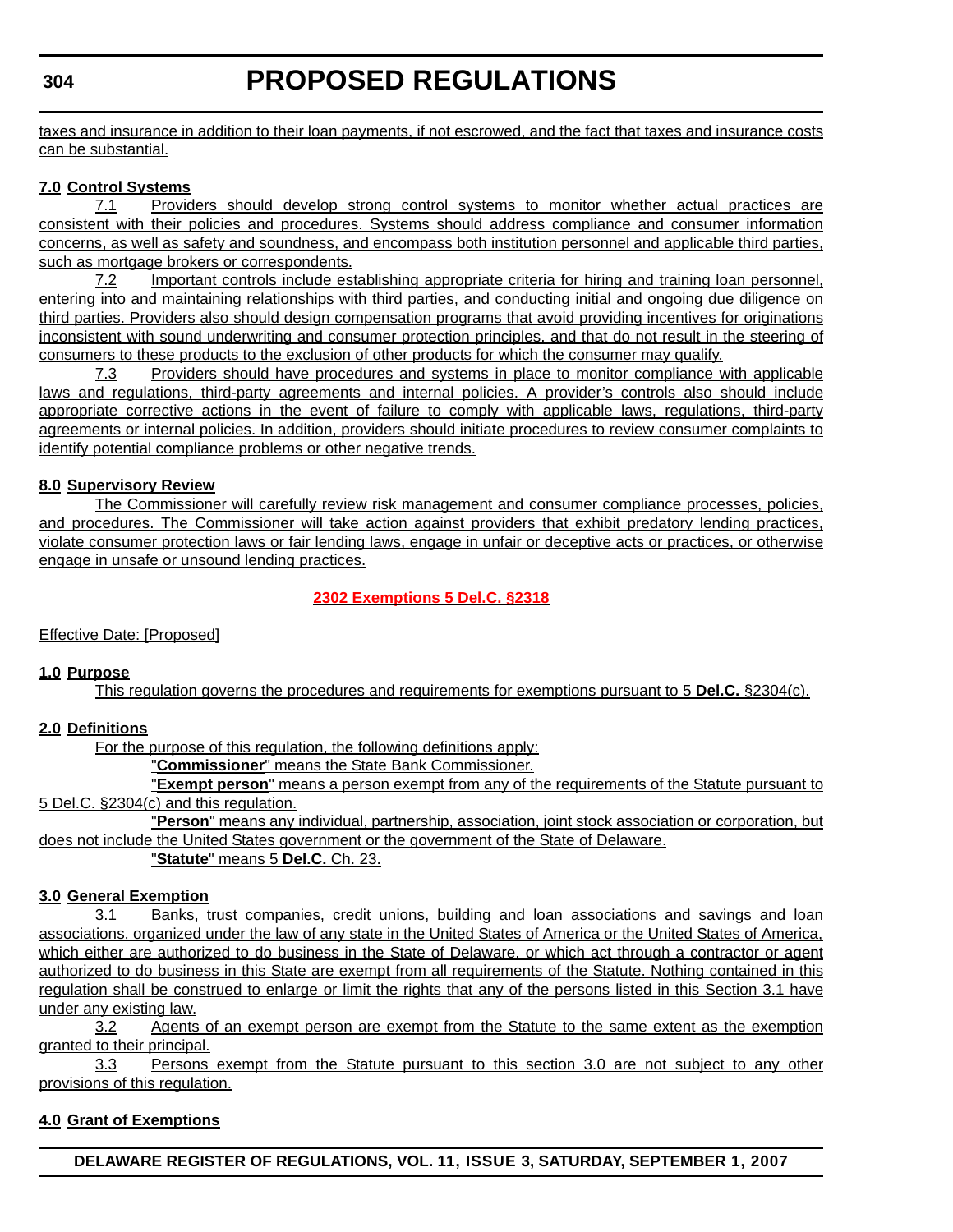4.1 Upon finding the qualifications of Section 5.0 of this regulation have been met, the Commissioner may grant an exemption to:

4.1.1 any person whose operations and financial condition with respect to the transmission of money and/or the sale or issuance of checks are regularly examined, either separately or as part of an examination of an affiliate, by an agency of the State of Delaware, another state, or the United States of America; or

4.1.2 any other person whom the Commissioner determines to be inappropriate to include within the coverage of the Statute.

### **5.0 Qualifications for Exemption**

5.1 An exempt person shall at all times maintain:

5.1.1 a net worth of at least \$100,000 computed in accordance with generally accepted accounting principles; and

5.1.2 such financial responsibility, financial condition, financial and business experience, character, and general fitness as reasonably to warrant the belief that its business will be conducted honestly, fairly, equitably, carefully, and efficiently.

5.2 The Commissioner may investigate and consider the qualifications of the applicant for the exemption, including principals, officers and directors of an applicant, in determining whether the qualifications for an exemption have been met.

### **6.0 Nature of Exemption**

An exemption shall include at minimum an exemption from the licensing and surety bond requirements of the Statute. The Commissioner may also grant an exemption from any other provision of the Statute that the Commissioner deems appropriate.

### **7.0 Expiration**

Except as otherwise provided in this regulation, exemptions shall expire one year from the date granted.

### **8.0 Application and Renewals**

8.1 Any person who desires an exemption from the Statute shall apply to the Commissioner on such forms as the Commissioner may designate.

8.2 An exempt person shall apply for a renewal of the exemption at least 30 days before the expiration of the exemption on such forms as the Commissioner may designate.

### **9.0 Changed Information**

Exempt persons shall notify the Commissioner within 30 days of any changes in the information contained in the application for its exemption or the renewal thereof.

# **10.0 Extensions on License Applications**

An exempt person who applies for a license under the Statute before the expiration or revocation of its exemption shall have the exemption automatically extended until a final decision is made on the license application.

### **11.0 Suspension or Revocation**

11.1 The Commissioner may suspend or revoke any exemption upon a finding that:

11.1.1 the exempt person has violated any statute, judicial order, administrative order, rule, regulation or other law of the State of Delaware, another state, or the United States of America;

11.1.2 any fact or condition exists, which if it had existed at the time of the application or renewal for the exemption, would have warranted the Commissioner in refusing to issue the exemption or its renewal; or

11.1.3 the exempt person has engaged in business activities or practices in connection with any business for which the exemption was granted, which could be deemed unfair or deceptive by nature of intent, including the use of tactics which mislead the consumer, misrepresent the consumer transaction or any part thereof, or otherwise create false expectations on the part of the consumer.

11.2 No exemption shall be suspended or revoked except in accordance with the procedures for suspending or revoking a license that are specified in the Statute and in the Delaware Administrative Procedures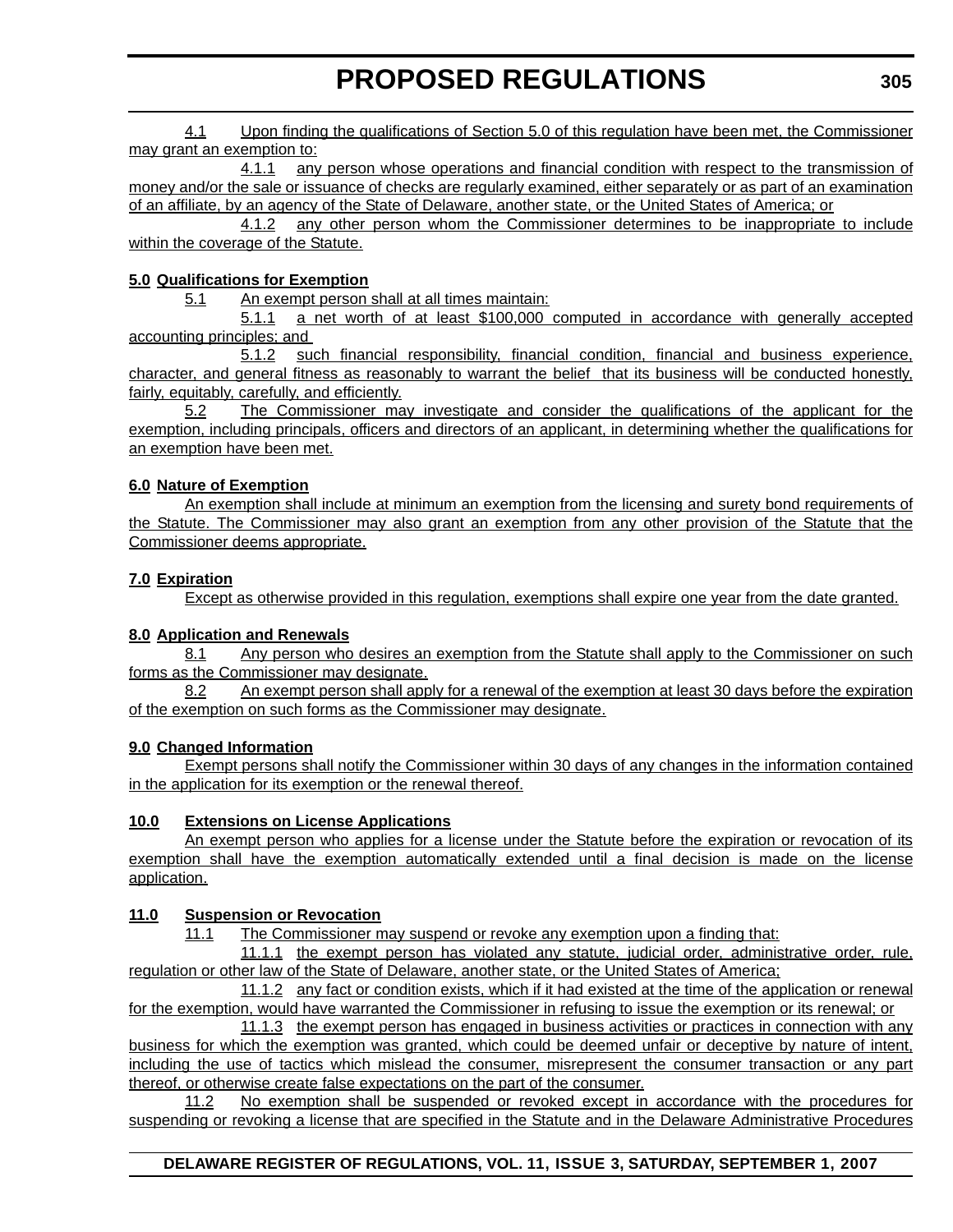### Act, 29 **Del.C**. Ch. 101.

11.3 No suspension or revocation of an exemption shall impair or affect the obligation of any preexisting lawful contract between the exempt person and any other person.

### **12.0 Exemption Denials**

12.1 If the Commissioner denies an exemption or the renewal of an exemption, the Commissioner shall promptly send the applicant or exempt person a written notice to that effect which states the grounds for the denial.

12.2 The applicant or exempt person may request that the Commissioner hold a hearing to reconsider that denial, in accordance with the procedures for requesting a hearing on the denial of a license application that are specified in the Statute and in the Delaware Administrative Procedures Act, 29 **Del.C**. Ch. 101.

12.3 The Commissioner may extend the term of any exemption whose renewal has been denied until the final resolution of that hearing.

### **13.0 Fees**

13.1 The investigation fee for an initial application for an exemption shall be \$250.00.

13.2 The investigation fee for renewal of an exemption shall be \$100.00. A renewal application must be submitted more than 30 days in advance of the exemption's expiration.

13.3 A renewal application submitted less than 30 days in advance of the exemption's expiration shall be treated as a new application for an exemption and shall be subject to the investigation fee of \$250.

### **[3402 Surety Bond or Irrevocable Letter of Credit](#page-3-0)** 5 **Del.C**. §3409

Effective Date: [Proposed]

**1.0** A licensee shall file with the State Bank Commissioner (the "Commissioner") an original corporate surety bond or an irrevocable letter of credit in a form satisfactory to the Commissioner in accordance with 5 **Del.C.** §3411.

**2.0** A licensee shall obtain a surety bond or irrevocable letter of credit in a minimum amount in accordance with the following table based upon the maximum dollar value of the trust funds it held as a trustee during the twelve month period ending October 31 that precedes the calendar year for which the bond or irrevocable letter of credit is effective:

| Maximum Dollar Value of Trust Funds Held by | Minimum Required Amount of Surety Bond or |
|---------------------------------------------|-------------------------------------------|
| Licensee                                    | <b>Irrevocable Letter of Credit</b>       |
| not more than \$50,000                      | \$50,000                                  |
| \$50,001 - \$75,000                         | \$75,000                                  |
| $$75,001 - $100,000$                        | \$100,000                                 |
| $$100,001 - $125,000$                       | \$125,000                                 |
| \$125,001 - \$150,000                       | \$150,000                                 |
| \$150,001 - \$175,000                       | \$175,000                                 |
| \$175,001 and over                          | \$200,000                                 |

**3.0** The Commissioner may require a licensee to obtain a larger surety bond or irrevocable letter of credit based upon the licensee's individual circumstances.

**4.0** A licensee that obtains a surety bond or irrevocable letter of credit that is effective for more than one year shall review on November 1 of each year the dollar value of the trust funds it held during the previous twelve month period to ensure that the minimum required amount for its surety bond or irrevocable letter of credit is maintained for the following calendar year.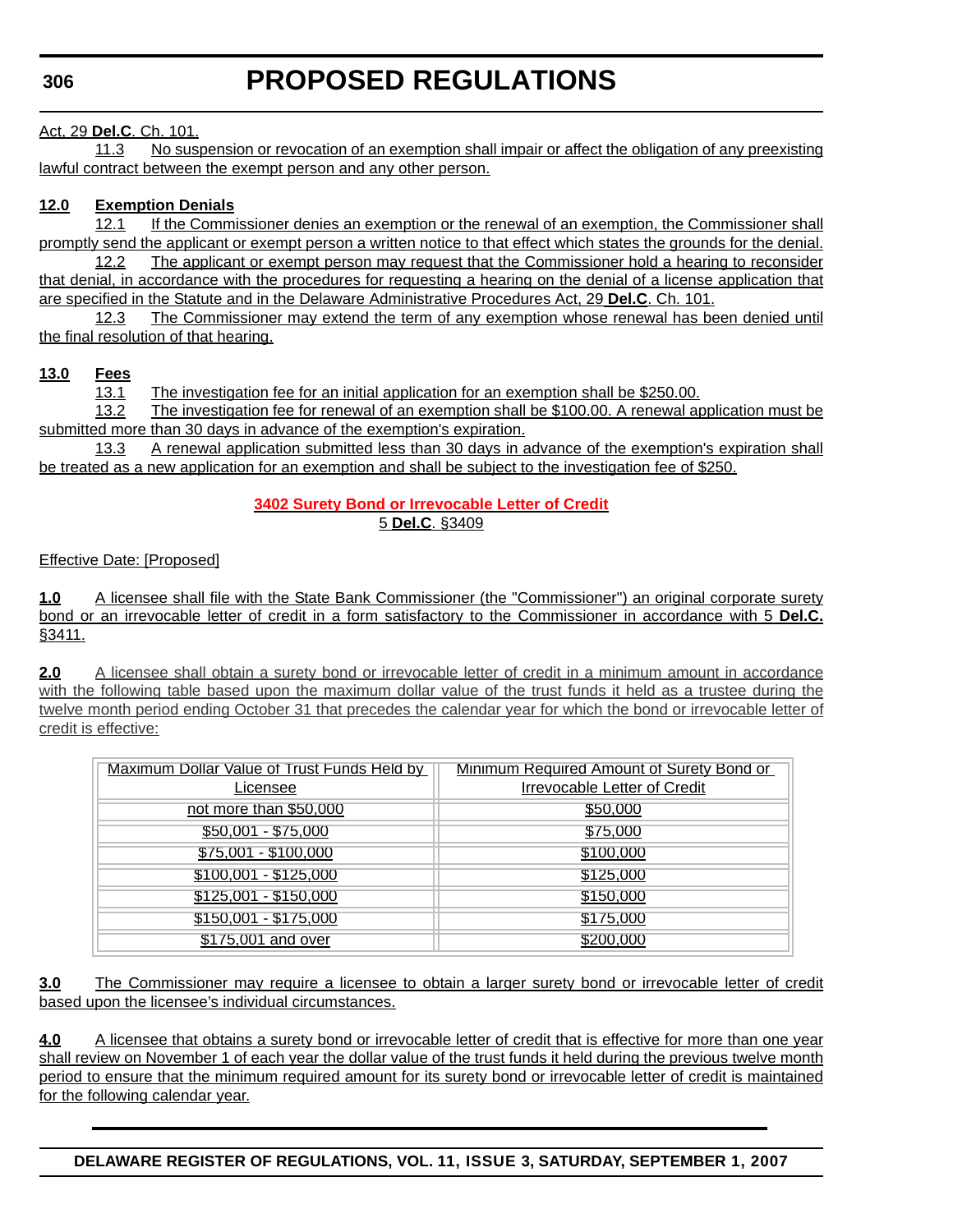# **FINAL REGULATIONS**

# **Symbol Key**

Arial type indicates the text existing prior to the regulation being promulgated. Underlined text indicates new text added at the time of the proposed action. Language which is stricken through indicates text being deleted. **[Bracketed Bold language]** indicates text added at the time the final order was issued. **[Bracketed stricken through]** indicates language deleted at the time the final order was issued.

# **Final Regulations**

The opportunity for public comment shall be held open for a minimum of 30 days after the proposal is published in the *Register of Regulations*. At the conclusion of all hearings and after receipt within the time allowed of all written materials, upon all the testimonial and written evidence and information submitted, together with summaries of the evidence and information by subordinates, the agency shall determine whether a regulation should be adopted, amended or repealed and shall issue its conclusion in an order which shall include: (1) A brief summary of the evidence and information submitted; (2) A brief summary of its findings of fact with respect to the evidence and information, except where a rule of procedure is being adopted or amended; (3) A decision to adopt, amend or repeal a regulation or to take no action and the decision shall be supported by its findings on the evidence and information received; (4) The exact text and citation of such regulation adopted, amended or repealed; (5) The effective date of the order; (6) Any other findings or conclusions required by the law under which the agency has authority to act; and (7) The signature of at least a quorum of the agency members.

The effective date of an order which adopts, amends or repeals a regulation shall be not less than 10 days from the date the order adopting, amending or repealing a regulation has been published in its final form in the *Register of Regulations*, unless such adoption, amendment or repeal qualifies as an emergency under §10119.

# **DEPARTMENT OF AGRICULTURE**

**DELAWARE FOREST SERVICE**

Statutory Authority: 3 Delaware Code, Sections 1008 and 1011 (3 **Del.C.** §§1008 and 1011) 3 **DE Admin. Code** 402

### **[ORDER ADOPTING REGULATIONS](#page-3-0) 402 State Forest Regulations**

### **I. Nature of Proceedings**

Pursuant to its authority under 3 **Del.C.** §1008 and §1011, the Department proposed to amend the State Forest regulations to ensure that these publicly owned lands are conserved, protected, and maintained for the benefit of all. These proposals made the State Forest regulations more consistent with similar regulations for other land-managing Delaware agencies.

Notice of the Department's proposed amendments was published in the *Delaware Register of Regulations* for July 1, 2007 announcing a 30-day public comment period in accordance with 29 **Del.C.** §10115(a) and 29 **Del.C.** §10118(a). This is the Department's Decision and Order adopting the proposed amended regulations.

### **II. Evidence Submitted During Public Comment Period**

The Department received no written comments in response to the notice of intention to adopt the proposed amended regulations.

### **III. Findings and Conclusions**

The public was given the required notice of the Department's intention to adopt the proposed amended regulations and was given ample opportunity to provide the Department with comments opposing the Department's plan. Thus, the Department concludes that its consideration of the proposed amended regulations was entirely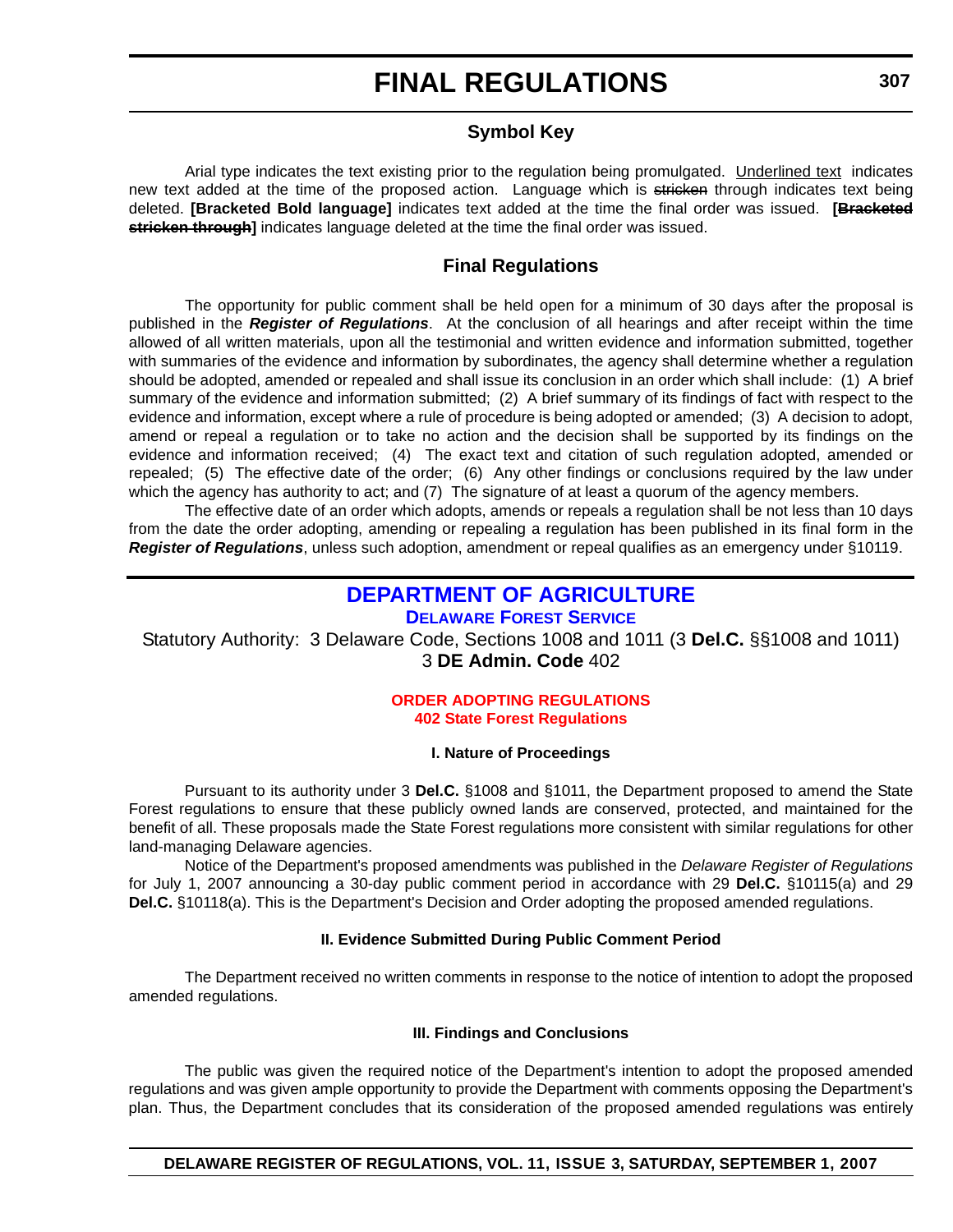# **FINAL REGULATIONS**

within its prerogatives and statutory authority and, having received no comments opposed to adoption, is now free to adopt them.

### **IV. Order**

**NOW THEREFORE**, it is hereby ordered that:

1. The proposed amendments to the Department's State Forest Regulations are adopted;

2. The text of the regulations shall be in the form attached hereto;

3. The effective date of this Order is ten days from the date of its publication in the *Delaware Register of Regulations* in accordance with 29 **Del.C.** §10118(e); and

4. The Department reserves unto itself the authority to issue such other and further orders in this matter as may be just and proper.

Michael T. Scuse, Secretary Delaware Department of Agriculture Dated: August 7, 2007

**\* Please note that no changes were made to the regulation as originally proposed and published in the July 2007 issue of the** *Register* **at page 10 (11 DE Reg. 10). Therefore, the final regulation is not being republished. A copy of the final regulation is available at:**

**<http://regulations.delaware.gov/register/september2007/final/11 DE Reg 307 09-01-07.htm>**

**An authenticated PDF version of the final regulations is available at: <http://regulations.delaware.gov/register/september2007/final/11 DE Reg 307 09-01-07.pdf>**

# **HARNESS RACING COMMISSION**

Statutory Authority: 3 Delaware Code, Section 10005 (3 **Del.C.** §10005) 3 **DE Admin. Code** 501

# **[ORDER](#page-3-0)**

Pursuant to 29 **Del.C.** §10118 and 3 **Del.C.** §10005, the Delaware Harness Racing Commission issues this Order adopting proposed amendments to the Commission's Rules. Following notice and a public hearing on June 12, 2007, the Commission makes the following findings and conclusions:

### **Summary of the Evidence**

1. The Commission posted public notice of the proposed amendments in the May 1, 2007 Register of Regulations and for two consecutive weeks in *The News Journal* and *Delaware State News*. The Commission proposed to update Rule 3.0, to update penalties for driver's infractions, Rule 4 to more accurately reflect the duties of the Associations and Rule 6.0 to update claiming procedures

2. The Commission received no written comments during May, 2007 or June, 2007. The Commission held a public hearing on June 12, 2007 and also received no public comment on the changes.

3. Charles Lockhart, Vice President of Harness Racing at Dover Downs, submitted the following changes for Section 4.0, Associations:

- a. 4.4.1.4: Eliminating the words "stabled and "entered."
- b. 4.4.2.2.1: Add "or within" after "paddock" and changing "property" to building."
- c. 4.4.2.2.5: Substitute "receiving and paddock areas for "Association grounds."

4. Charles Lockhart, Vice President of Harness Racing at Dover Downs, submitted the following changes for Rule 6.0, Types of Races:

a. Delete the first two proposed sentences and replace them with the USTA Rule 10 §3(l) in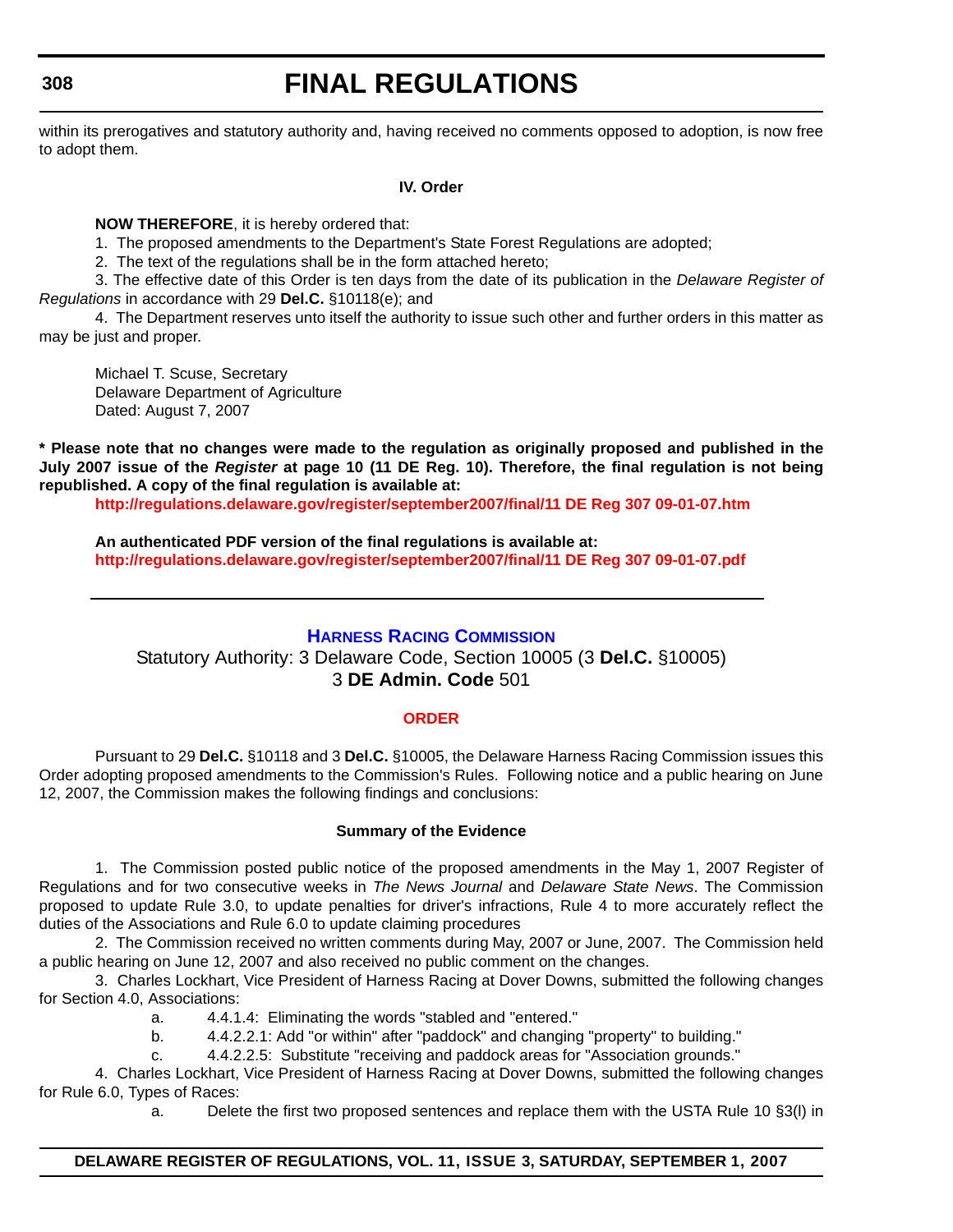# **FINAL REGULATIONS**

its entirety, and

b. Add "in writing" after "unless released" in the proposed third line.

### **Findings of Fact and Conclusions**

5. The public was given notice and an opportunity to provide the Commission with comments in writing and by testimony at the public hearing on the proposed amendments to the Commission's Rules.

6. The Commission has considered the public comments at the June 12, 2007 hearing, and having agreed that they are acceptable, but are not substantial changes, hereby adopts the rule changes as proposed. The Commission believes that these rule changes will allow the Delaware Harness Racing Commission rules to more accurately reflect current policy and procedure.

The effective date of this Order will be ten (10) days from the publication of this Order in the *Register of Regulations* on September 1, 2007.

IT IS SO ORDERED this 14th day of August, 2007.

Beth Steele, Chair **Robert B. Brown, Commissioner** Mary Ann Lambertson, Commissioner George P. Staats, Commissioner Kenneth Williamson, Commissioner

### **501 Harness Racing Rules and Regulations**

### *(Break in Continuity of Sections)*

4.4 Operations

4.4.1 Security

4.4.1.1 An aAssociation conducting a race meeting shall maintain security controls over its premises. Security controls are subject to the approval of the Commission.

4.4.1.2 An a Association may establish a system or method of issuing credentials or passes to restricting access to its restricted areas or to ensure that all participants at its race meeting are licensed as required by these rules.

4.4.1.3 An aAssociation shall prevent access to and shall remove or cause to be removed from its restricted areas any person who is unlicensed, or who has not been issued a visitor's pass or other identifying credential, or whose presence in such restricted area is unauthorized.

4.4.1.4 Unless otherwise authorized by the Commission, an aAssociation shall provide continuous security in the stable receiving and paddock areas during all times that horses are **[stabled]** on the grounds **[entered to race]**. An association shall require any person entering the stable area to display valid eredentials issued by the Commission or a visitor's pass issued by the association. An aAssociation shall provide security fencing around the stable paddock and receiving areas in a manner that is approved by the Commission.

4.4.1.5 On request by the Commission, an aAssociation shall provide a list of the security personnel, including the name, qualifications, training, duties duty station and area supervised by each employee.

4.4.1.6 Each day, the chief of security for an aAssociation shall deliver a written report to the State Steward Presiding Judge regarding occurrences on aAssociation grounds relating to harness horse racing on the previous day. Not later than 24 hours after an incident occurs requiring the attention of security personnel, the chief of security shall deliver to the State Steward Presiding Judge a written report describing the incident. The report must include the name of each individual involved in the incident, the circumstances of the incident and any recommended charges against each individual involved.

4.4.2 Fire Prevention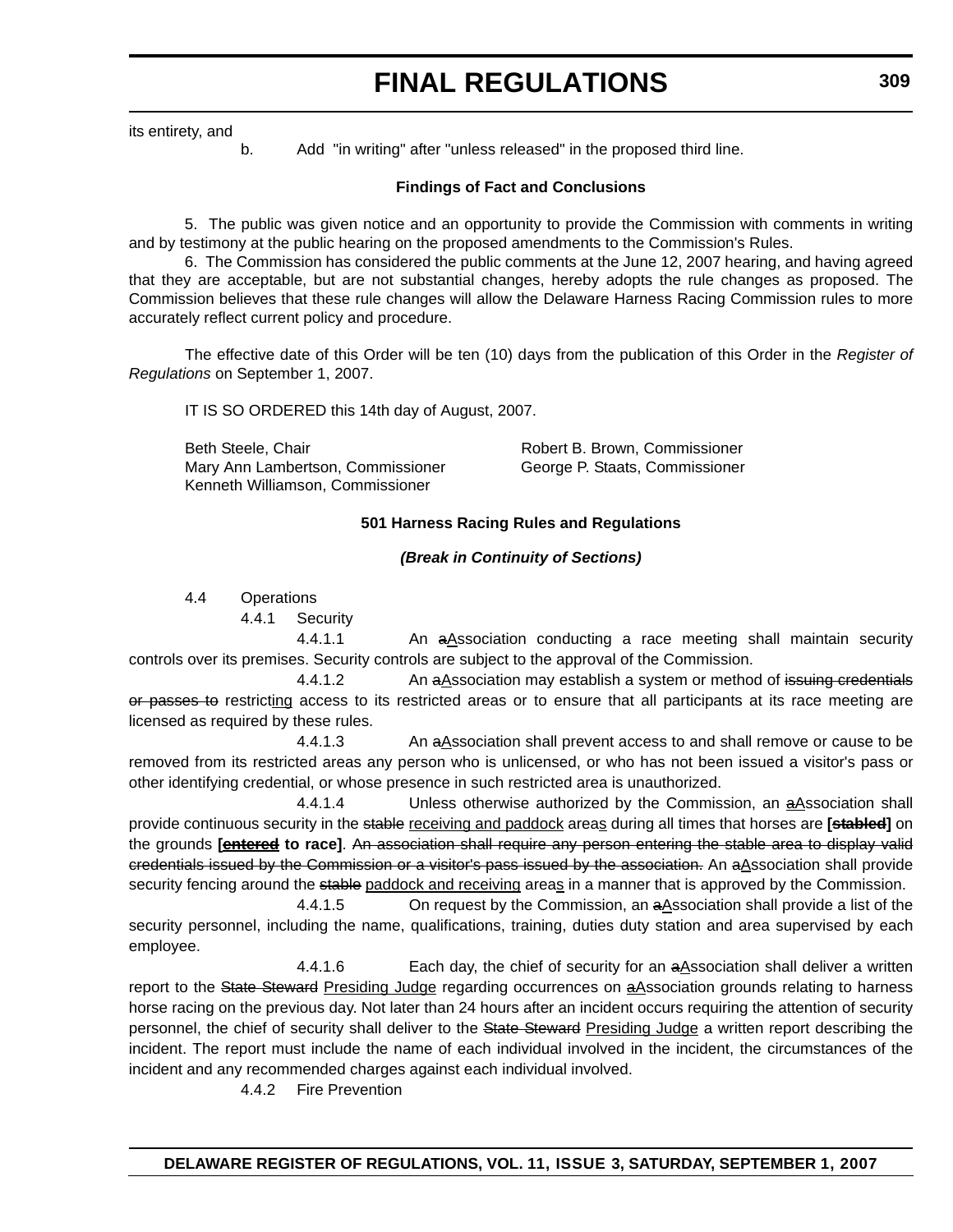# **FINAL REGULATIONS**

|                                                       | 4.4.2.1                       | An aAssociation shall develop and implement a program for fire                                                  |  |  |  |  |
|-------------------------------------------------------|-------------------------------|-----------------------------------------------------------------------------------------------------------------|--|--|--|--|
|                                                       |                               | prevention on aAssociation grounds. An aAssociation shall instruct employees working on aAssociation grounds of |  |  |  |  |
| the procedures for fire prevention.                   |                               |                                                                                                                 |  |  |  |  |
|                                                       | 4.4.2.2                       | No person shall:                                                                                                |  |  |  |  |
|                                                       | 4.4.2.2.1                     | smoke in stalls, feed rooms or under shed rows the receiving                                                    |  |  |  |  |
|                                                       |                               | areas, paddock, or [within] any [ <b>property</b> building] on Association grounds;                             |  |  |  |  |
|                                                       | 4.4.2.2.2                     | burn open fires or oil and gas lamps in the stable area                                                         |  |  |  |  |
| Association grounds;                                  |                               |                                                                                                                 |  |  |  |  |
|                                                       | 4.4.2.2.3                     | leave unattended any electrical appliance that is plugged-in to an                                              |  |  |  |  |
| electrical outlet.                                    |                               |                                                                                                                 |  |  |  |  |
|                                                       | 4.4.2.2.4                     | permit horses to come within reach of electrical outlets or cords;                                              |  |  |  |  |
|                                                       | 4.4.2.2.5                     | store flammable materials such as cleaning fluids or solvents in                                                |  |  |  |  |
|                                                       |                               | the stable area [Association grounds receiving and paddock areas]; or                                           |  |  |  |  |
|                                                       | 4.4.2.2.6                     | lock a stall which is occupied by a horse.                                                                      |  |  |  |  |
|                                                       | 4.4.2.3                       | An aAssociation shall post a notice in the stable receiving areas and                                           |  |  |  |  |
|                                                       |                               | paddock which lists the prohibitions outlined in 4.4.2.2.1 - 4.4.2.2.6 above.                                   |  |  |  |  |
| 4.4.3                                                 | Insect and Rodent Control     |                                                                                                                 |  |  |  |  |
|                                                       |                               | An aAssociation and the licensees occupying the aAssociation's barn receiving areas and                         |  |  |  |  |
|                                                       |                               | paddock shall cooperate in procedures to control insects, rodents or other hazards to horses or licensees.      |  |  |  |  |
| 4.4.4                                                 | Complaints                    |                                                                                                                 |  |  |  |  |
|                                                       | 4.4.4.1                       | An aAssociation shall designate a location and provide personnel who                                            |  |  |  |  |
|                                                       |                               | shall be readily available to the public to provide or receive information.                                     |  |  |  |  |
|                                                       | 4.4.4.2                       | An aAssociation shall promptly notify the Commission of a complaint                                             |  |  |  |  |
| regarding:                                            |                               |                                                                                                                 |  |  |  |  |
|                                                       | 4.4.4.2.1                     | an alleged violation of the Act or a rule of the Commission;                                                    |  |  |  |  |
|                                                       | 4.4.4.2.2                     | an alleged violation of ordinances or statutes;                                                                 |  |  |  |  |
|                                                       | 4.4.4.2.3                     | accidents or injuries; or                                                                                       |  |  |  |  |
|                                                       | 4.4.4.2.4                     | unsafe or unsanitary conditions for patrons, licensees or horses.                                               |  |  |  |  |
| 4.4.5                                                 | <b>Ejection and Exclusion</b> |                                                                                                                 |  |  |  |  |
|                                                       |                               | An aAssociation may eject or exclude a person for any lawful reason.                                            |  |  |  |  |
| 1 DE Reg. 502 (11/01/97)<br>2 DE Reg. 1240 (01/01/99) |                               |                                                                                                                 |  |  |  |  |
| 2 DE Reg. 1765 (04/01/99)                             |                               |                                                                                                                 |  |  |  |  |
| 5 DE Reg. 832 (10/01/01)                              |                               |                                                                                                                 |  |  |  |  |
|                                                       |                               |                                                                                                                 |  |  |  |  |
| (Break in Continuity of Sections)                     |                               |                                                                                                                 |  |  |  |  |

6.3.3.15 **[A claimed horse shall not be eligible to start in any race in the name or interest of the owner of the horse at the time of entry for the race from which the horse was claimed for thirty (30) days, unless reclaimed out of another claiming race. Nor shall such horse remain in or be returned to the same stable or care or management of the first owner or except out of another claiming race. No horse claimed out of a claiming race shall be eligible to start in any race in the name or interest of the prior owner for 30 days, nor shall such horse remain in the same stable or under the care or management of the prior owner or trainer, or anyone connected therewith unless reclaimed out of another** claiming race.] Further, such claimed horse shall only be required eligible to continue to enter in races the track where claimed in the state of Delaware for a period of 60 days or the balance of the current racing meet, whichever comes first following the date of the claim, unless released **[in writing]** by the Racing Secretary an authorized representative of the Association.

**\*Please Note: There were no changes to Rule 3 as proposed, therefore it is not being published. A copy of the final regulation is available at:**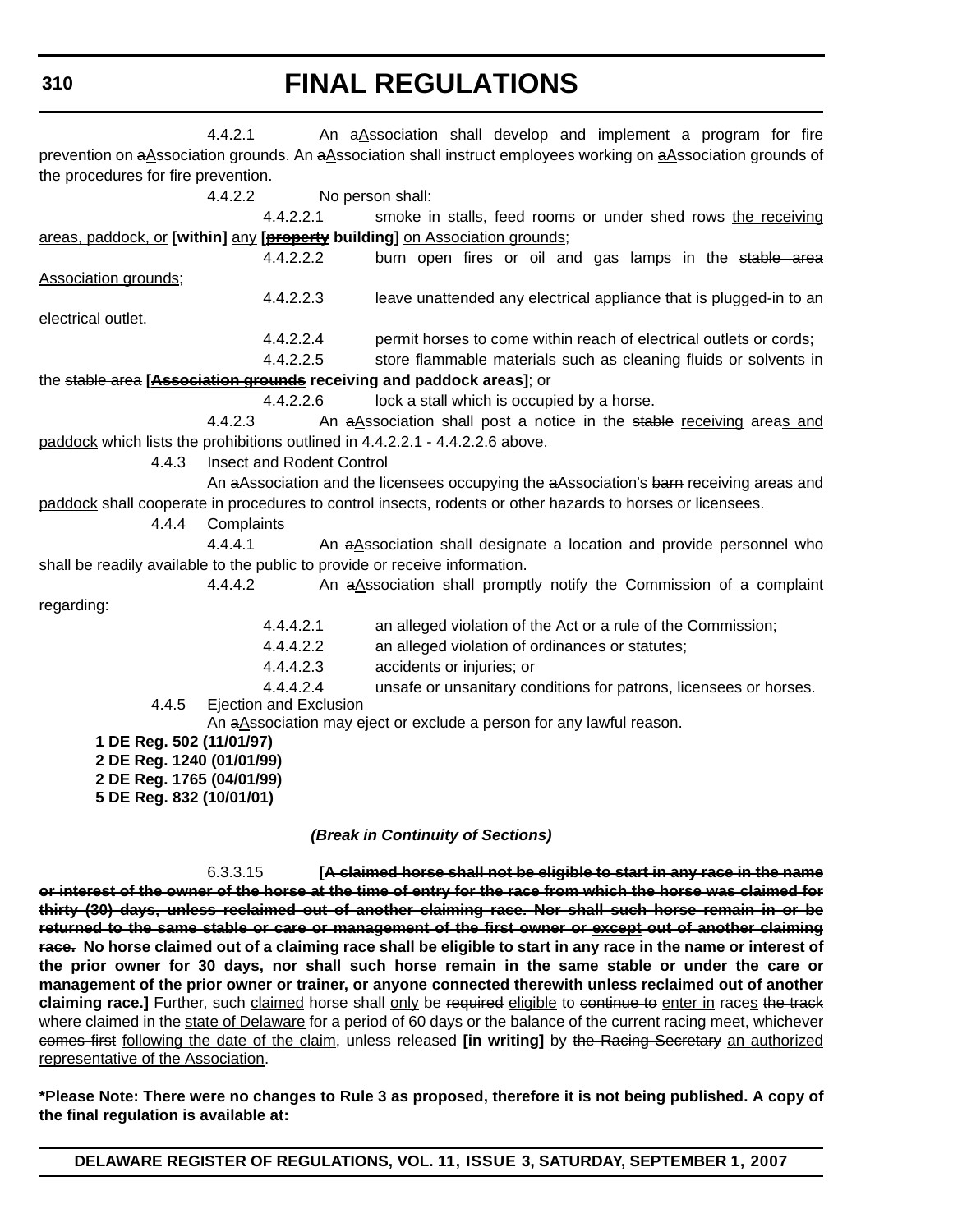# **FINAL REGULATIONS**

### **<http://regulations.delaware.gov/register/september2007/final/11 DE Reg 308 09-01-07.htm>**

**An authenticated version of the final regulation is available at: <http://regulations.delaware.gov/register/september2007/final/11 DE Reg 308 09-01-07.pdf>**

# **DEPARTMENT OF EDUCATION**

**PROFESSIONAL STANDARDS BOARD** Statutory Authority: 14 Delaware Code, Section 1205(b) (14 **Del.C.** §1205(b)) 14 **DE Admin. Code** 1590

### **REGULATORY IMPLEMENTING ORDER**

### **[1590 Delaware Administrator Standards](#page-4-0)**

### **I. Summary of the Evidence and Information Submitted**

The Professional Standards Board, acting in cooperation and collaboration with the Department of Education, seeks the consent of the State Board of Education to reauthorize regulation **DE Admin. Code** 1590 Delaware Administrator Standards. The regulation addresses the Standards for Delaware Administrators. This regulation's five year review cycle requires action at this time.

Notice of the proposed reauthorization of the regulation was published in the *News Journal* on May 30, 2007 and in the *Delaware State News* on June 1, 2007 in the form hereto attached as Exhibit "A". The notice invited written comments. No comments were received.

### **II. Findings of Facts**

The Professional Standards Board and the State Board of Education find that it is appropriate to reauthorize this regulation to comply with changes in statute.

### **III. Decision to Adopt the Regulation**

For the foregoing reasons, the Professional Standards Board and the State Board of Education conclude that it is appropriate to reauthorize the regulation. Therefore, pursuant to 14 **Del.C.** §1205(b), the regulation attached hereto as Exhibit "B" is hereby reauthorized. Pursuant to the provision of 14 **Del.C.** §122(e), the regulation hereby reauthorized shall be in effect for a period of five years from the effective date of this order as set forth in Section V. below.

### **IV. Text and Citation**

The text of the regulation reauthorized shall be in the form attached hereto as Exhibit "B", and said regulation shall be cited as 14 **DE Admin. Code** 1590 of the Administrative Code of Regulations of the Department of Education.

### **V. Effective Date Of Order**

The effective date of this Order shall be ten (10) days from the date this Order is published in the *Delaware Register of Regulations*.

### **APPROVED BY THE PROFESSIONAL STANDARDS BOARD ON THE 2ND DAY OF AUGUST, 2007**

Kathleen Thomas, Chair Cathy Cathcart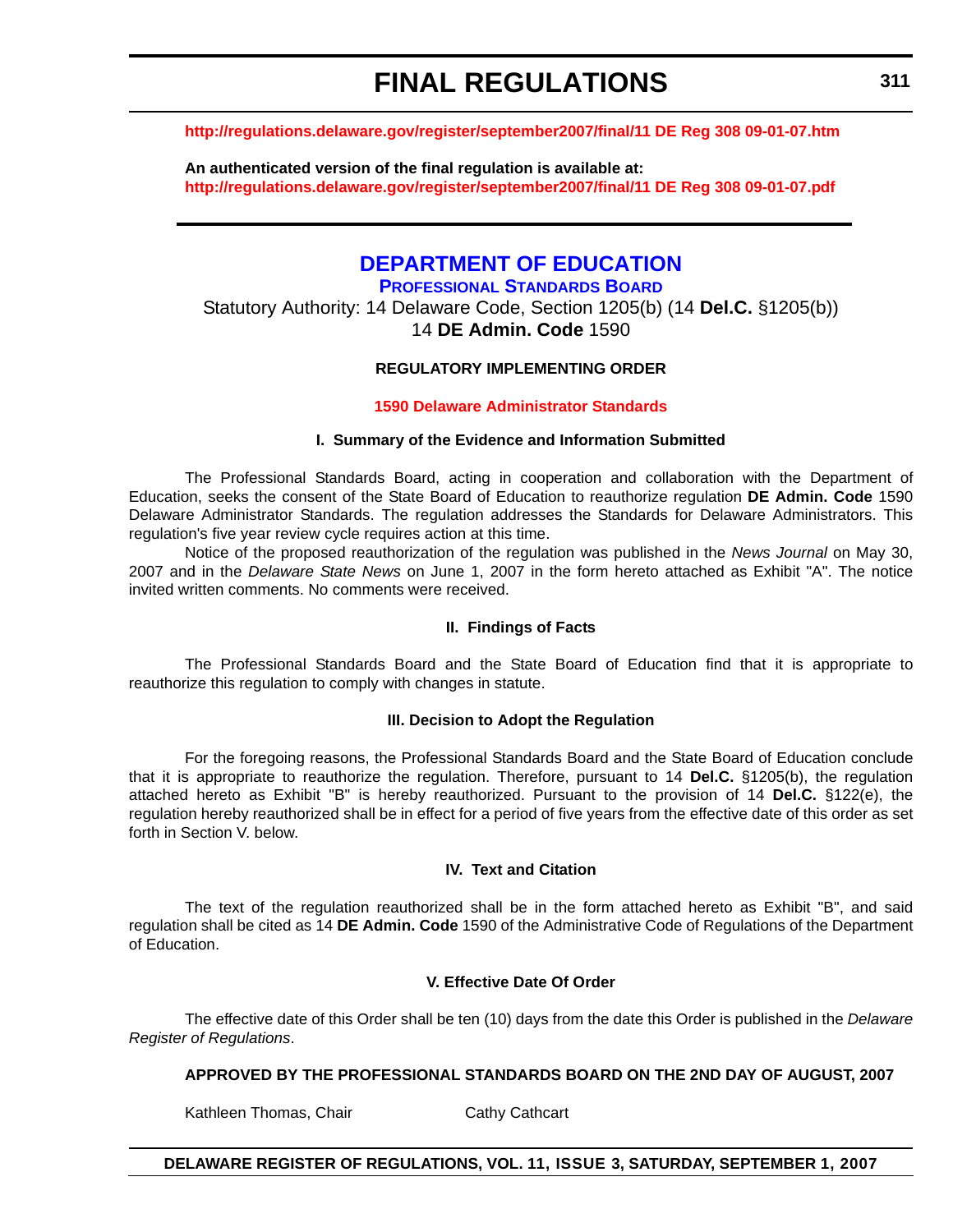# **FINAL REGULATIONS**

Joanne Christian Marilyn Dollard Sandra Falatek Karen Gordon Barbara Grogg **Leslie Holden** Mary Mirabeau **Wendy Murray** Michael Thomas Carol Vukelich

Lori Hudson **Dorothy McQuaid** Gretchen Pikus Karen Schilling-Ross

### **FOR IMPLEMENTATION BY THE DEPARTMENT OF EDUCATION:**

Valerie A. Woodruff, Secretary of Education

**IT IS SO ORDERED** this 16th day of August, 2007

#### **STATE BOARD OF EDUCATION**

Mary B. Graham Jorge Melendez Barbara Rutt **Dennis J. Savage** Terry Whittaker

Jean W. Allen, President **Richard M. Farmer, Jr., Vice President** 

**\*\* Please note that no changes were made to the regulation as originally proposed and published in the June 2007 issue of the** *Register* **at page 1774 (10 DE Reg. 1774). Therefore, the final regulation is not being republished. A copy of the final regulation is available at:**

**<http://regulations.delaware.gov/register/september2007/final/11 DE Reg 311 09-01-07.htm>**

**An authenticated version of the final regulation is available at: <http://regulations.delaware.gov/register/september2007/final/11 DE Reg 311 09-01-07.pdf>**

# **DEPARTMENT OF HEALTH AND SOCIAL SERVICES**

**DIVISION OF MEDICAID AND MEDICAL ASSISTANCE** Statutory Authority: 31 **Delaware Code**, Section 512 (31 **Del.C.** §512)

**ORDER**

### **[Title XIX Medicaid State Plan Attachment 4.19-D Pediatric Nursing Facility Care Reimbursement](#page-4-0)**

### **Nature of the Proceedings:**

Delaware Health and Social Services ("Department") / Division of Medicaid and Medical Assistance initiated proceedings to amend the Title XIX Medicaid State Plan regarding the pediatric nursing facility care reimbursement. The Department's proceedings to amend its regulations were initiated pursuant to 29 **Delaware Code** Section 10114 and its authority as prescribed by 31 **Delaware Code** Section 512.

The Department published its notice of proposed regulation changes pursuant to 29 **Delaware Code** Section 10115 in the June 2007 Delaware *Register of Regulations*, requiring written materials and suggestions from the public concerning the proposed regulations to be produced by June 30, 2007 at which time the Department would receive information, factual evidence and public comment to the said proposed changes to the regulations.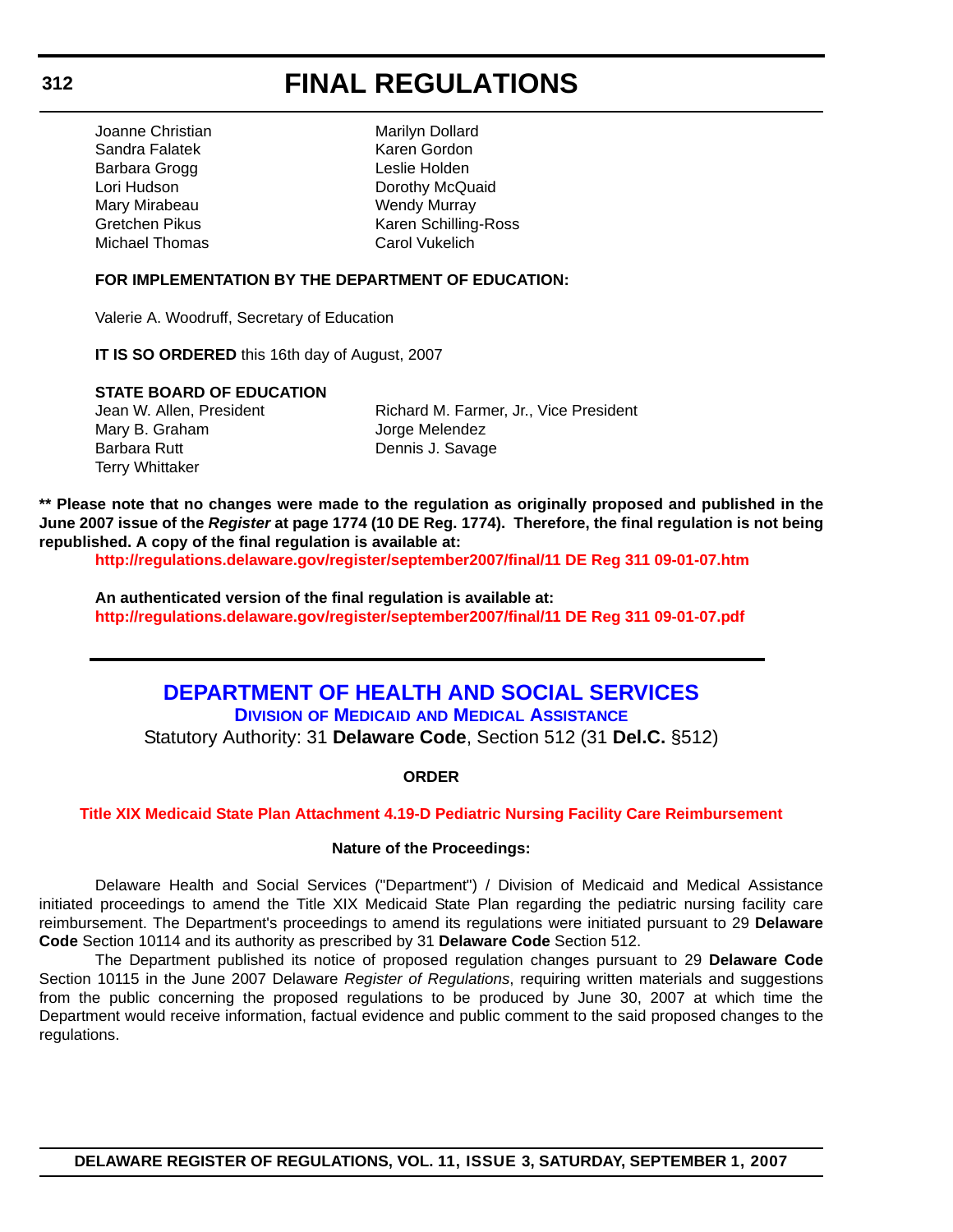## **Summary of Proposal**

### **Statutory Authority**

- 42 CFR Part 447, Subpart C *Payment for Inpatient Hospital and Long-Term Care Facility Services*;
- 42 CFR §440.170(d), *Skilled Nursing Facility Services for Individuals Under Age 21;*and,
- 42 CFR §447.205, *Public Notice of Changes in Statewide Methods and Standards for Setting Payment Rates*.

## **Summary of Proposal**

The reason for this amendment is to establish a class of pediatric nursing care facility that offers specialized nursing care for a defined group of children under the age of 21 years. These children are not able to be served in the Prescribed Pediatric Extended Care (PPEC) Program because of their increased service requirements.

The amendment defines the requirements of a certain group of children under the age of 21 years that are eligible to be served in a pediatric nursing facility. These children must be determined to require this level of care by the DMMA Medical Evaluation Team.

The provisions of this amendment are subject to approval by the Centers for Medicare and Medicaid Services (CMS).

## **Summary of Comments Received with Agency Response**

The Delaware Developmental Disabilities Council (DDDC), the Governor's Advisory Council for Exceptional Citizens (GACEC) and, the State Council for Persons with Disabilities (SCPD) offered the following observations and recommendations summarized below. DMMA has considered each comment and responds as follows.

First, the Councils would like to note its strong preference for keeping children out of nursing homes if adequate care is available in community-based settings. The "Summary of Proposal" indicates that nursing home placement is not contemplated for children who qualify for PPEC services. We would also like to confirm our view that the availability of pediatric nursing home care not be considered preferable to other day programs such as the First State School or the Exceptional Care for Children program.

*Agency Response*: The placing of children in any nursing facility needs to be an option for Medicaid eligible children in Delaware. Some children have needs that must be addressed in an inpatient nursing care facility setting. Medicaid will make every effort to support the client's needs in a community setting if they can be met. Delaware is fortunate to be able to offer inpatient nursing care facility services to its citizens within Delaware. Previously, Delaware children who required these services had to be placed out-of-state.

Second, the rate adjustment standards are rather weak. Rates for each level of care are computed "for a base year and may be inflated each year thereafter using a nationally recognized inflation index". Use of an appropriate index merits endorsements since it is simple and does not require extensive assessment. However, there is no requirement of reassessment of rates nor any indication that annual reassessment will be a norm. In other contexts, DMMA has required rebasing at least every three (3) years. See 6 DE Reg. 885, 886 (January 1, 2003) [inpatient hospital care]. Providers often complain that the State establishes a base rate and then continues to reimburse based on that rate for several years without adjustment. It would be preferable to amend the regulation with the following italicized sentence:

> Rates for each level of care shall be computed for a base year and may be inflated each year thereafter using a nationally recognized inflation index. At a minimum, such rebasing shall occur at least every three years.

*Agency Response*: By applying this methodology the facility is encouraged to be efficient. Medicaid will utilize a nationally recognized inflation index that best reflects the costs that are occurring in the operation of the facility. Medicaid has every intention of indexing rates regularly and feels that the facility costs will be effectively addressed applying this methodology.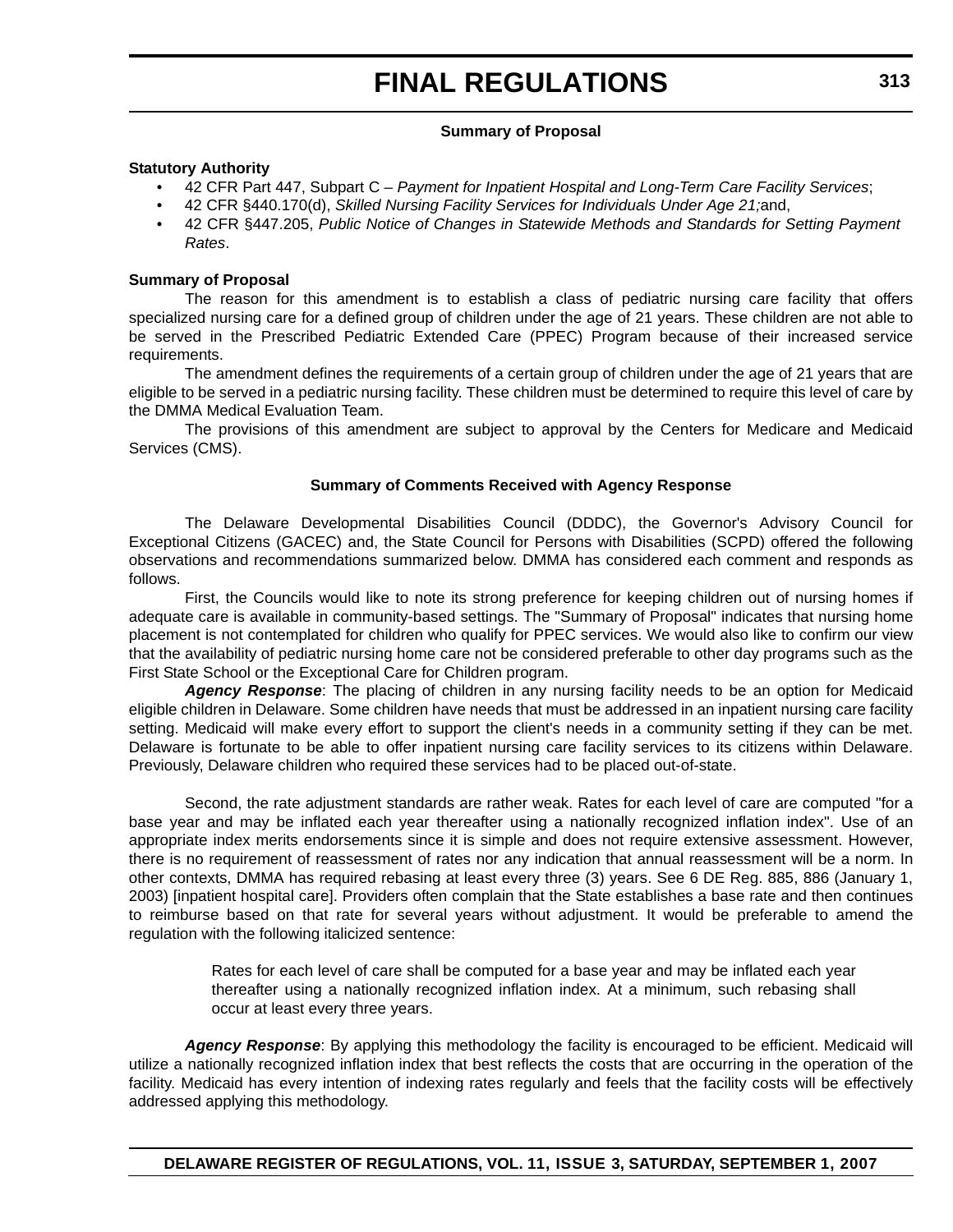Third, for similar reasons, it would be preferable to establish 2007 as the rebase year. As written, the State could adopt a 2005 base year which would artificially depress the reimbursement rate.

*Agency Response*: In establishing the rates, Delaware Medicaid utilizes the most current available information at the time.

Fourth, the "special case" authorization in the last paragraph of the regulation merits endorsement. Medically involved children are not "fungible" and may require individual consideration beyond an assessment of skilled or super-skilled services eligibility.

*Agency Response*: Thank you for the endorsement. Medicaid recognizes that some children may need special care beyond their assessment levels and Medicaid will address these issues and needs as they arise to ensure that appropriate care is given.

Thank you for your comments. Please be assured that the issues apprised of are being considered.

#### **Findings of Fact:**

The Department finds that the proposed changes as set forth in the June 2007 *Register of Regulations* should be adopted.

THEREFORE, IT IS ORDERED, that the proposed regulation to amend the Title XIX Medicaid State Plan regarding pediatric nursing facility care reimbursement is adopted and shall be final effective September 10, 2007.

Vincent P. Meconi, Secretary, DHSS, 8/14/07

**\* Please note that no changes were made to the regulation as originally proposed and published in the June 2007 issue of the** *Register* **at page 1780 (10 DE Reg. 1780). Therefore, the final regulation is not being republished. A copy of the final regulation is available at:**

**<http://regulations.delaware.gov/register/september2007/final/11 DE Reg 312 09-01-07.htm>**

**An authenticated version of the final regulation is available at: <http://regulations.delaware.gov/register/september2007/final/11 DE Reg 312 09-01-07.pdf>**

# **DIVISION OF MEDICAID AND MEDICAL ASSISTANCE** Statutory Authority: 31 Delaware Code, Section 512 (31 **Del.C.** §512)

#### **ORDER**

#### **Long Term Medicaid Program [20330 Countable Resources Computation](#page-4-0)**

#### **Nature of the Proceedings:**

Delaware Health and Social Services ("Department") / Division of Medicaid and Medical Assistance (DMMA) initiated proceedings to amend existing rules in the Division of Social Services Manual (DSSM) used to determine eligibility to comply with the transfer of assets provisions mandated by the Deficit Reduction Act (DRA) of 2005 (Public Law 109-171) related to promissory notes, loans and property agreements. The Department's proceedings to amend its regulations were initiated pursuant to 29 **Delaware Code** Section 10114 and its authority as prescribed by 31 **Delaware Code** Section 512.

The Department published its notice of proposed regulation changes pursuant to 29 **Delaware Code** Section 10115 in the July 2007 *Delaware Register of Regulations*, requiring written materials and suggestions from the public concerning the proposed regulations to be produced by July 31, 2007 at which time the Department would receive information, factual evidence and public comment to the said proposed changes to the regulations.

**DELAWARE REGISTER OF REGULATIONS, VOL. 11, ISSUE 3, SATURDAY, SEPTEMBER 1, 2007**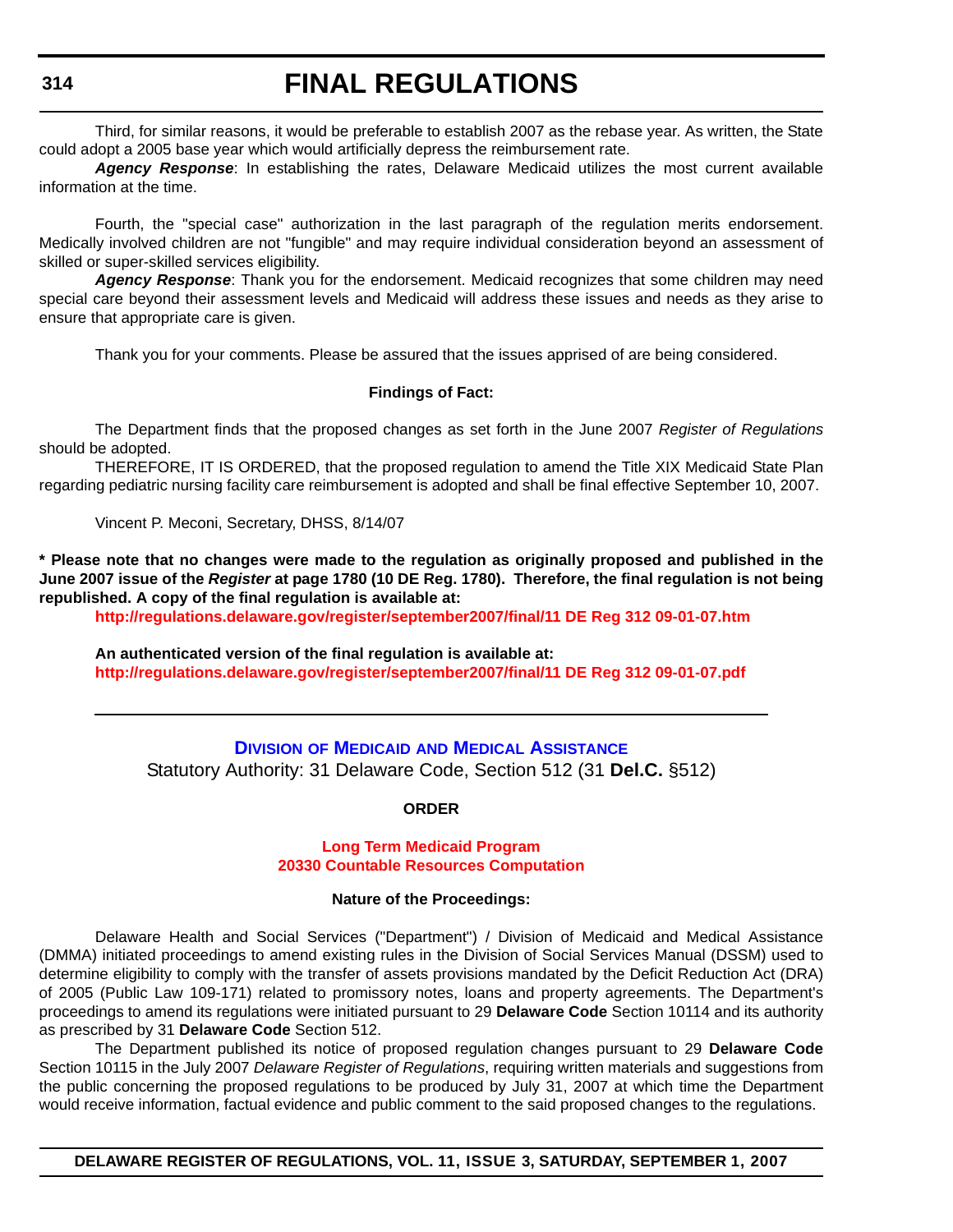#### **Summary of Proposal**

#### **Statutory Authority**

Deficit Reduction Act of 2005 (Public Law 109-171), enacted on February 8, 2006

#### **Background**

On February 8, 2006, the Deficit Reduction Act (DRA) of 2005 was signed into law. The DRA made changes to certain Medicaid eligibility provisions in Section 1917(c)(1)(I) of Social Security Act affecting Long Term Care services and supports.

As a result of the DRA, DMMA proposed regulatory changes that appeared in the February 1, 2007 issue of the *Delaware Register of Regulations* related to promissory notes, loans and mortgages. The final order regulations were published as 10 DE Reg. 1596 in the April 1, 2007 issue of the *Delaware Register*. The State Council for Persons with Disabilities (SCPD) and two estate planning attorneys commented on the proposed version of these regulations in February, 2007. The SCPD has since commented on the final regulations encouraging reconsideration of the regulatory change that deleted Pars. "a" and "b" of Section 20330.3. The deleted subsection allowed a note holder to demonstrate that its true worth is less than its outstanding principal value. The Council objected to deletion of this subsection since a note could lose value based on a promissor's bankruptcy or destruction of mortgaged premises. One of the estate planning attorneys offered the same objection.

After careful reflection and staff analysis, DMMA has reconsidered and revised section 20330.3.

#### **Summary of Proposal**

DSSM 20330.3, Promissory Notes, Loans and Property Agreements: This revision clarifies that the value DMMA places on an available resource may be rebutted. A new subsection, 20330.3.1, has been added to show the information the applicant must submit to successfully rebut the value.

#### **Summary of Comments Received with Agency Response and Explanation of Changes**

The State Council for Persons with Disabilities (SCPD) offered the following observations and recommendations summarized below. DMMA has considered each comment and responds as follows.

The SCPD reviewed the final regulations published in [DE Reg. 1596 (April 1, 2007)], which incorporated all of the Council's suggestions with one exception, i.e., the regulation deleted an authorization for a note holder to demonstrate that the note's value was less than its outstanding principal balance. Although, the regulations were final, SCPD solicited reconsideration. DMMA has now issued a proposed regulation authorizing a note holder to present proof of devaluation of a note.

SCPD would like to share two suggested amendments to §20330.3.1 as follows:

First, the word "or" should be inserted between "loan" and "mortgage".

Second, the word "instrument" should be substituted for "agreement". The word "instrument" is a legal term of art for a formal document and is commonly used to refer to mortgages, loans, and notes. It is more apt term than agreement in this context.

*Agency Response*: DMMA agrees. The final order regulation text shows the suggested amendments.

To strengthen the proposed regulation, further analysis by Division staff resulted in the following changes in the final order regulation text indicated by [bracketed bold type]. Specific changes include: 1) using the active rather than passive voice where appropriate; and, 2) revising language to increase clarity.

#### **Findings of Fact:**

The Department finds that the proposed changes as set forth in the July 2007 *Register of Regulations* should be adopted.

THEREFORE, IT IS ORDERED, that the proposed regulation to the Division of Social Services Manual

## **DELAWARE REGISTER OF REGULATIONS, VOL. 11, ISSUE 3, SATURDAY, SEPTEMBER 1, 2007**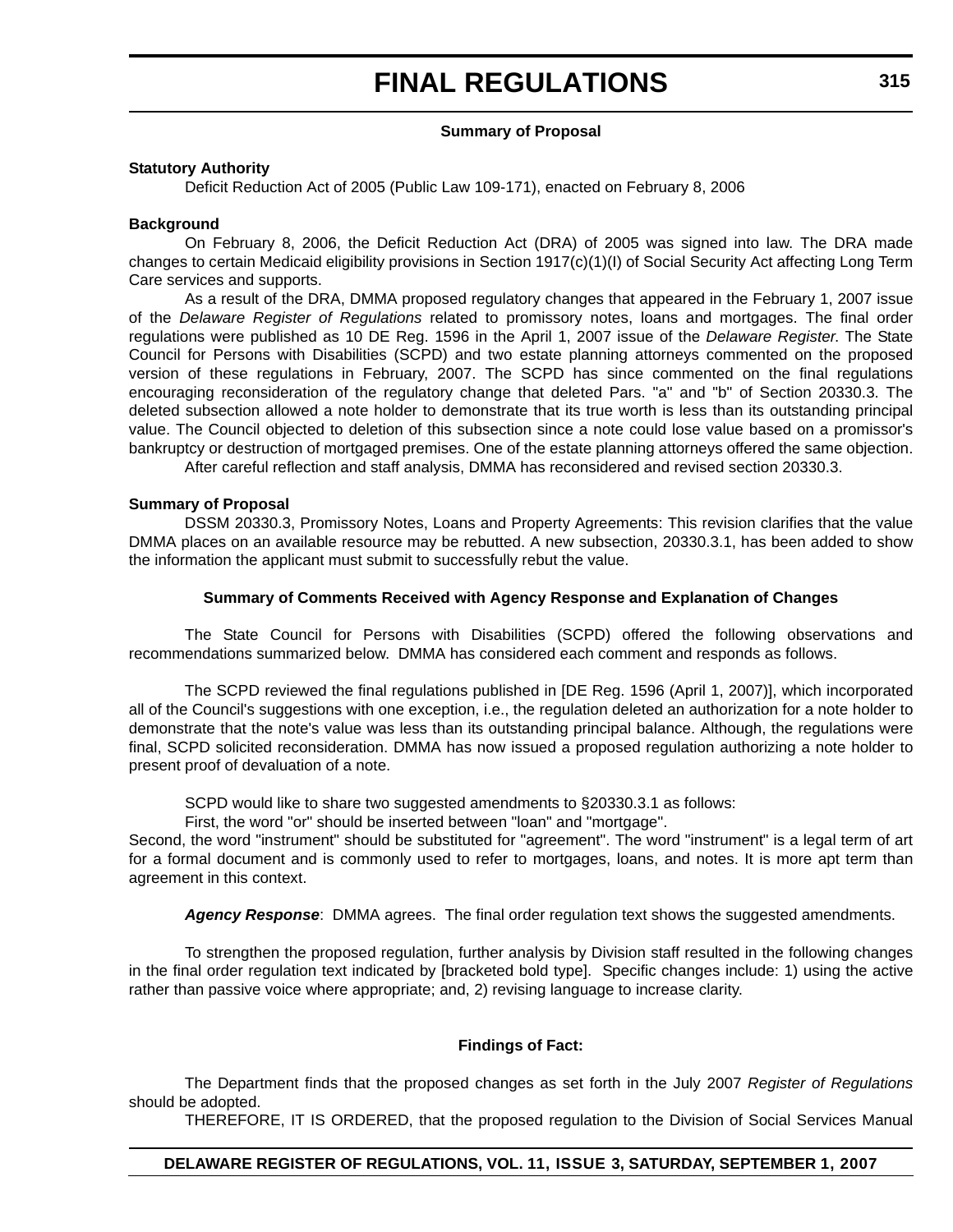# **FINAL REGULATIONS**

regarding the promissory notes, loans and property agreements provisions mandated by the Deficit Reduction Act (DRA) of 2005 (Public Law 109-171) is adopted and shall be final effective September 10, 2007.

Vincent P. Meconi, Secretary, DHSS, 8/14/07

### **DMMA FINAL ORDER REGULATION #07-40**

### **REVISIONS:**

### **20330 Countable Resources Computation**

#### **20330.1 Vehicles**

Vehicles are defined as automobiles, boats, travel trailers, motorcycles etc. The current market value of a vehicle is the average price that it will sell for (based on year, make, model and condition) on the open market in a certain geographic area. Current market value can be determined by using the NADA book (trade in value) or a written appraisal from a disinterested, knowledgeable source. One vehicle may be excluded under Section 20310.5 . Only one vehicle may be excluded for a married couple.

If NO vehicle is excluded per Section 20310.5, up to \$4650 of the CMV of ONE vehicle is excluded. If the CMV exceeds \$4650, the excess counts as a resource, unless the vehicle can be excluded under some other provision (i.e., co-owner refuses to sell). It is unlikely the \$4650 exclusion will be used. This is because most vehicles are used for either a medical problem or for essential daily activities and can be excluded per Section 20310.5 .

Any vehicle an individual owns in addition to the vehicle that was totally or partly excluded (up to \$4650), is a resource in the amount of its equity value. The equity value is the CMV minus amount owed on the vehicle. The exclusion is applied in the manner most advantageous to the individual. If one of two vehicles can be excluded as necessary for medical treatment, the exclusion is applied to the vehicle with the greater equity value regardless of which vehicle is used to obtain medical treatment.

#### **20330.2 Financial Institutions Accounts**

Financial institution accounts which include savings accounts, checking accounts, certificates of deposit, etc., are an individual's resource if the individual owns the account and can use the funds for his or her support and maintenance. We determine whether an individual owns the account and can access the funds by looking at how the account is titled.

If an individual is designated as sole owner by the account title, all of the funds are that individual's resource unless legal restrictions preclude the owner from using the funds for his or her support and maintenance. We do not provide an opportunity for the owner of an individually-held account to rebut the presumption of 100% ownership.

If the account is in the name of a Medicaid applicant/recipient and another Medicaid applicant/recipient, assume all account funds belong to each individual in equal shares. If the account is in the name of a Medicaid applicant/recipient and another individual who is not applying for Medicaid or who is not a Medicaid recipient, then assume all of the funds belong to the Medicaid applicant/recipient.

If the applicant or recipient disagrees with the ownership presumption on jointly-held accounts, we give the individual the opportunity to rebut the presumption. Rebuttal is a procedure which permits an individual to furnish evidence and establish that some or all of the funds in a jointly-held account do not belong to him or her. Obtain the individual's statement on a form containing the penalty clause regarding who owns the funds, why there is a joint account, who has made deposits to and withdrawals from the account, and how withdrawals have been spent. Inform the individual that he or she must submit the following evidence within 30 days:

a corroborating statement from the other account holder(s). If the other account holder is incompetent or a minor, have the individual submit a corroborating statement from anyone aware of the circumstances surrounding establishment of the account; account records showing deposits, withdrawals and interest paid for the months that ownership is an issue; if the individual owns none of the funds, evidence showing that he or she can no longer withdraw funds from the account; if the individual owns only a portion of the funds, evidence showing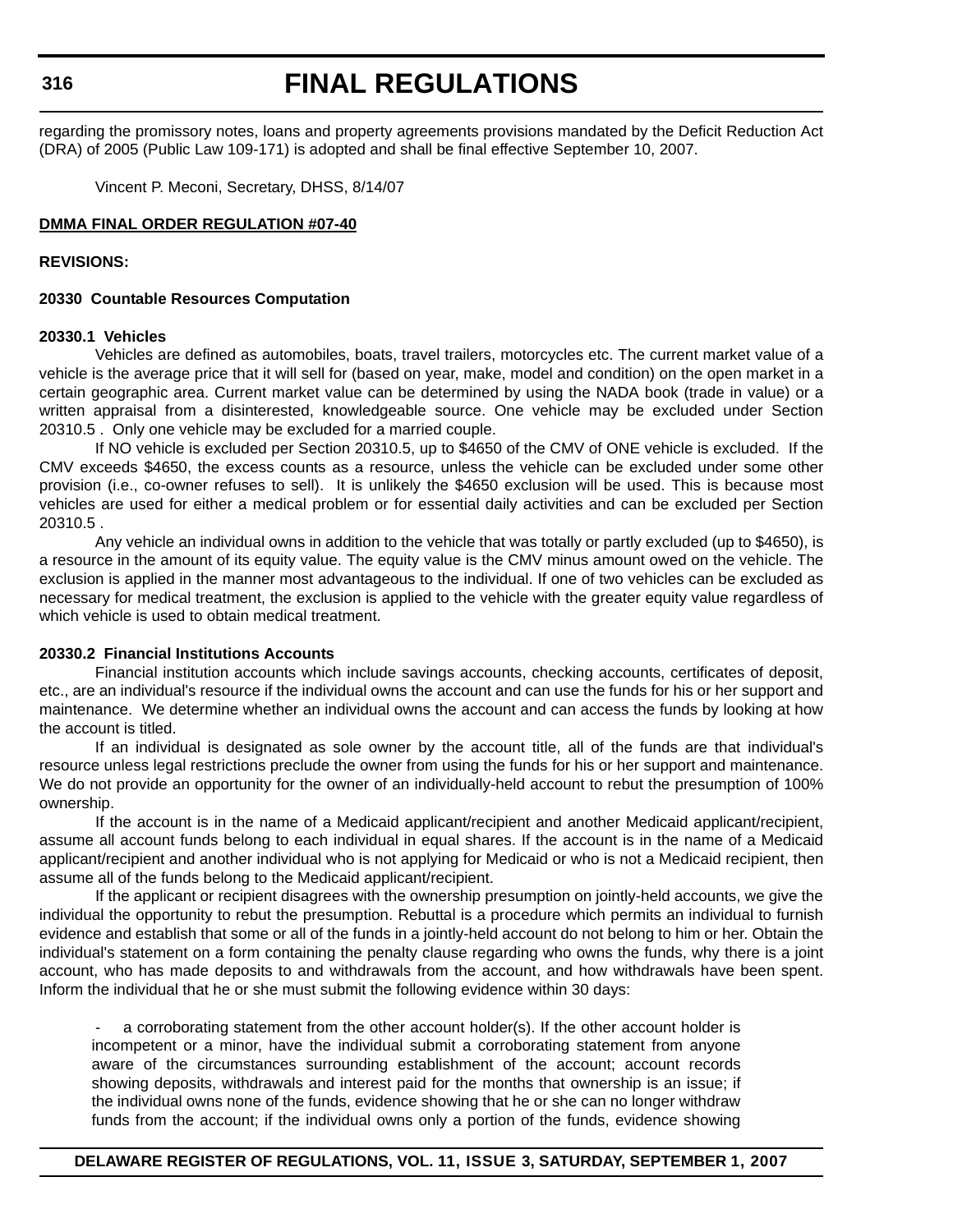removal from the account of the individual's funds or removal of the funds owned by the other account holder(s) and redesignation of the account.

Any funds that the evidence establishes were owned by the other account holder(s) are not and were not the individual's resources. The effect of a successful rebuttal is retroactive as well as prospective.

## **20330.3 Promissory Notes, Loans and Property Agreements**

A loan is an advance from a lender to a borrower that the borrower must repay, with or without interest. **[DMMA does not count Ll**oan**]** proceeds **[are not as]** income to **[the a]** borrower because of the borrower's obligation to repay. Any portion of the borrowed funds that the borrower does not spend is a countable resource if **[it is]** retained into the month following the month of receipt.

If **[the a]** Medicaid applicant is the owner of a promissory note, loan, or property agreement (mortgage), **[DMMA will]** assume **[that]** the value of the agreement is its outstanding principal balance.

If the outstanding principal balance plus other countable resources exceeds the resource limit, **[we will]** inform the individual that DMMA will use the outstanding principal balance **[in determining to determine the value of]** resources unless the individual submits within 30 days the following information successfully rebuts the value. See 20330.3.1.

**[As per the Deficit Reduction Act of 2005 (DRA), effective 4/1/06, DMMA will consider the value of a the a]** promissory note, loan, or mortgage **[will be considered as a]** transfer for less than fair market value unless**[**- **:]**

- The repayment term is actuarially sound;
- Payments are made in equal amounts during the term of the loan with no deferral for of payments and no balloon payments; and
- The promissory note, loan or mortgage prohibits the cancellation of the balance upon the death of the lender.

In determining the amount of the asset transfer**[red**, **DMMA looks at]** the value **[of the outstanding balance]** of the note, loan or mortgage **[is the outstanding balance due]** at the date of the individual's application for Medicaid coverage of services listed in section 1917(c)(1)(C)of the Act.

Payments received against the principal balance are not income. They are conversion of a resource. The portion of the payment which represents interest is unearned income.

The SSA Life Expectancy Table can be found at www.ssa.gov/OACT/STATS/table4c6.html.

# **10 DE Reg. 1596 (04/01/07)**

# **20330.3.1 Rebutting the Value**

**[DMMA will give Tthe]** applicant **[may be given]** an opportunity to rebut the value placed on the promissory note, loan **[, or]** mortgage. The rebuttal must include a**[n written]** estimate from a disinterested, knowledgeable source (such as a broker or appraiser) showing that the value is less than our **[determined value. determination or evidence of An applicant may also assert that there is]** a legal bar to the sale of the **[agreement instrument by offering documentary or other evidence of a bar or impediment to the sale of the instrument]**.

# **20330.4 Retirement Funds**

Retirement funds are annuities or work-related plans for providing income when employment ends, such as pensions, individual retirement accounts (IRA), disability, Keogh plans and some profit sharing plans.

The value of a retirement fund is the amount of money that an individual can currently withdraw. Pension plans that allow withdrawals are known as Defined Contribution Plans. If there is a penalty for early withdrawal, the fund's value is the amount available after the penalty deduction. Any taxes due are not deductible in determining the fund's value. A retirement fund is not a resource if an individual must terminate employment in order to obtain any payment.

If an individual is eligible for periodic retirement benefits, the individual must apply and accept the periodic benefit. If the individual has a choice between periodic benefits and a lump sum, the individual must choose the periodic benefits.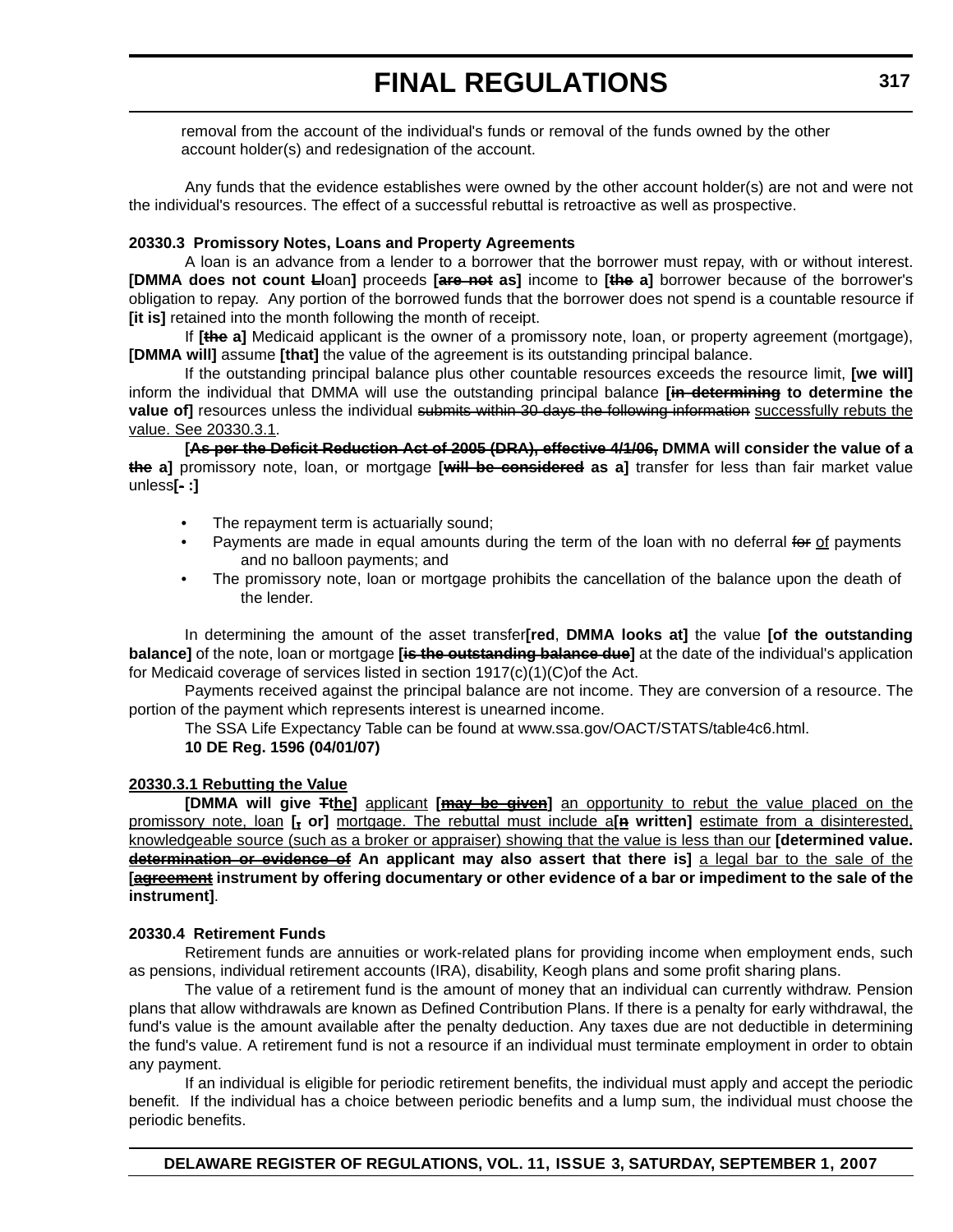# **FINAL REGULATIONS**

Defined Benefit Plans are retirement funds that are not accessible until the recipient meets eligibility criteria outlined in the retirement plan contract (e.g. actual retirement and reaching a predetermined age). These plans are not considered a countable resource until the individual is eligible to begin receiving benefits as outlined in the retirement plan. Defined Contribution Plans and Defined Benefit Plans are not considered countable resources when owned by an ineligible spouse. An ineligible spouse is a legally married husband or wife who is not eligible for Medicaid benefits.

**10 DE Reg. 1436 (03/01/07)**

# **DIVISION OF MEDICAID AND MEDICAL ASSISTANCE** Statutory Authority: 31 Delaware Code, Section 512 (31 **Del.C.** §512)

## **ORDER**

#### **[Chronic Renal Disease Program](#page-4-0) 50300 Referral Process**

#### **Nature of the Proceedings:**

Delaware Health and Social Services ("Department") / Division of Medicaid and Medical Assistance (DMMA) initiated proceedings to amend a rule in the Division of Social Services Manual (DSSM) used to determine eligibility for the Chronic Renal Disease Program. The Department's proceedings to amend its regulations were initiated pursuant to 29 **Delaware Code** Section 10114 and its authority as prescribed by 31 **Delaware Code** Section 512.

The Department published its notice of proposed regulation changes pursuant to 29 **Delaware Code** Section 10115 in the July 2007 *Delaware Register of Regulations*, requiring written materials and suggestions from the public concerning the proposed regulations to be produced by July 31, 2007 at which time the Department would receive information, factual evidence and public comment to the said proposed changes to the regulations.

#### **Summary of Proposed Change**

# **Statutory Authority**

Title 29, Chapter 79, Subchapter II, Sections 7932 - 7935, *The Chronic Renal Diseases Program*

# **Background**

The Delaware Legislature established the Chronic Renal Disease Program (CRDP) effective 1970 by enacting Title 29, Chapter 79, Subchapter 11, Sections 7932-7935. The purpose of this program is to provide assistance to state residents diagnosed with End Stage Renal Disease (ESRD). The CRDP is not federally funded. CRDP is 100% State funded. Since there are limited funds available, the CRDP should only be utilized as a program of last resort. All third party resources (Medicare, Medicaid, Veteran's Benefits, and Private Insurance) must be considered before CRDP funds are utilized.

The mission of the CRDP is to "improve the quality of life for Delawareans with ESRD by promoting health and well-being, fostering self-sufficiency, and protecting a vulnerable population."

### **Summary of Proposed Change**

DSSM 50300, Referral Process: The purpose of the proposed is to facilitate and ease the referral process for the Chronic Renal Disease Program. Referrals may come from many different sources; and, a completed application may also be received as the initial referral.

#### **Summary of Comments Received with Agency Response**

The Governor's Advisory Council for Exceptional Citizens (GACEC) and the State Council for Persons with Disabilities (SCPD) offered the following observations and recommendations summarized below. DMMA has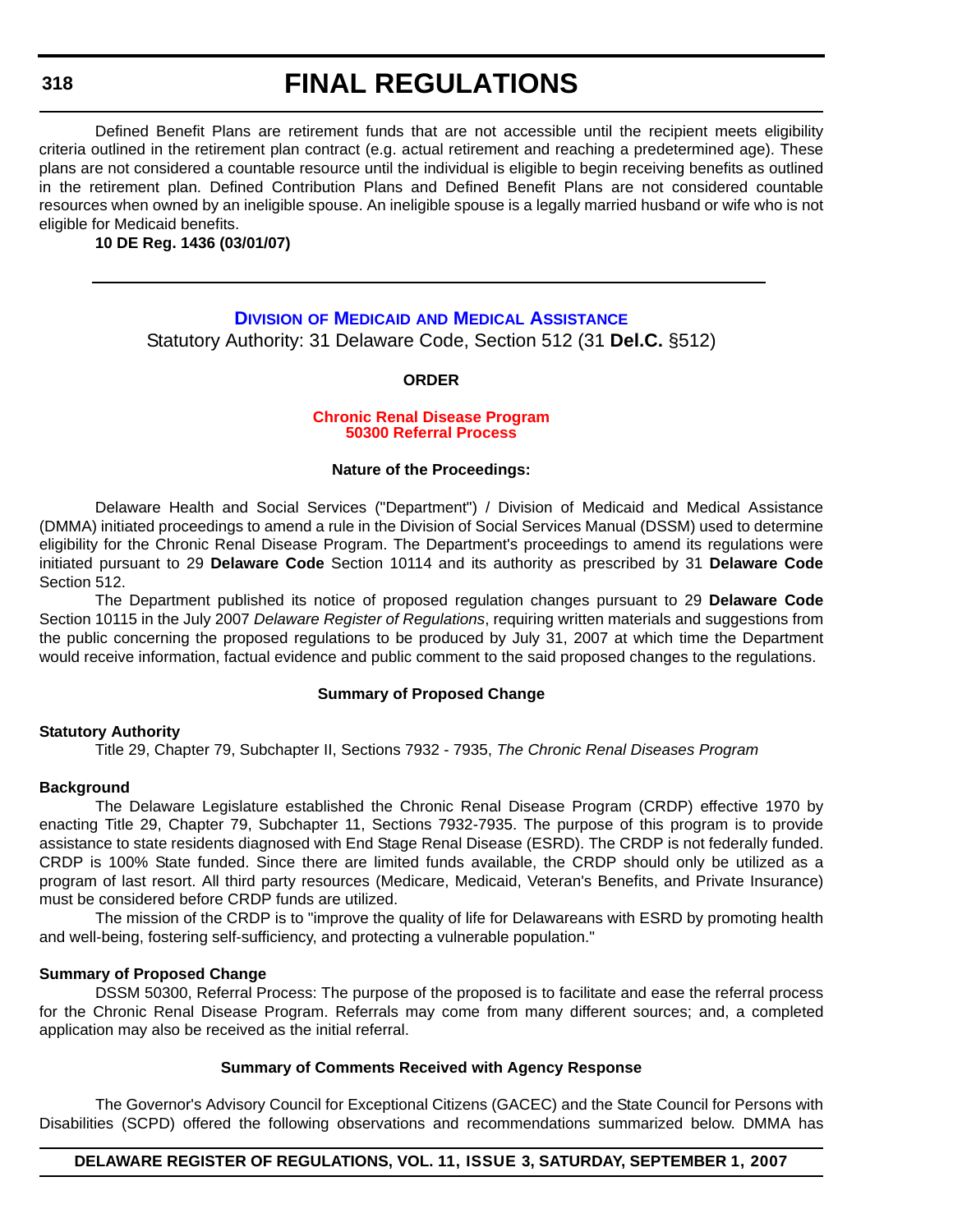considered each comment and responds as follows:

The GACEC and SCPD **endorse** this proposed amendment with one observation.

Since the regulations contemplate quick access to the application, the Division may wish to consider inclusion of the application on its website. The Department maintains a description of the CRDP on its website and also has application forms on its website for some programs (e.g. Delaware Healthy Children Program). Indeed, the Department's "Assist" function allows Delawareans to self-screen for eligibility and file an application on-line for some programs. Therefore, we feel that including the application form on the website would be beneficial.

*Agency Response*: DMMA agrees that it would be beneficial to include the CRDP application on the agency website and will research this possibility. Thank you for the endorsement.

#### **Findings of Fact:**

The Department finds that the proposed changes as set forth in the July 2007 *Register of Regulations* should be adopted.

THEREFORE, IT IS ORDERED, that the proposed regulation to amend the Division of Social Services Manual related to the referral process for the Chronic Renal Disease Program is adopted and shall be final effective September 10, 2007.

Vincent P. Meconi, Secretary, DHSS, 8/14/07

**\* Please note that no changes were made to the regulation as originally proposed and published in the July 2007 issue of the** *Register* **at page 21 (11 DE Reg. 21). Therefore, the final regulation is not being republished. A copy of the final regulation is available at:**

**<http://regulations.delaware.gov/register/september2007/final/11 DE Reg 318 09-01-07.htm>**

**An authenticated version of the final regulation is available at: <http://regulations.delaware.gov/register/september2007/final/11 DE Reg 318 09-01-07.pdf>**

# **DIVISION OF MEDICAID AND MEDICAL ASSISTANCE** Statutory Authority: 31 **Delaware Code**, Section 512 (31 **Del.C.** §512)

**ORDER**

#### **[Employee Education About False Claims Act](#page-4-0)**

#### **Nature of the Proceedings:**

Delaware Health and Social Services ("Department") / Division of Medicaid and Medical Assistance initiated proceedings to provide notice to the public of the filing of a Title XIX Medicaid State Plan Amendment (SPA) with the Centers for Medicare and Medicaid Services (CMS) to comply with the mandated provisions of the Deficit Reduction Act (DRA) of 2005 (Public Law 109-171) pertaining to Employee Education About False Claims Recovery. The Department's proceedings to amend its regulations were initiated pursuant to 29 **Delaware Code** Section 10114 and its authority as prescribed by 31 **Delaware Code** Section 512.

The Department published its notice of proposed regulation changes pursuant to 29 **Delaware Code** Section 10115 in the May 2007 *Delaware Register of Regulations*, requiring written materials and suggestions from the public concerning the proposed regulations to be produced by May 31, 2007 at which time the Department would receive information, factual evidence and public comment to the said proposed changes to the regulations.

### **Summary of Proposed Amendment**

**Statutory Authority**

Deficit Reduction Act of 2005 (Public Law 109-171), enacted on February 8, 2006, Section 6032,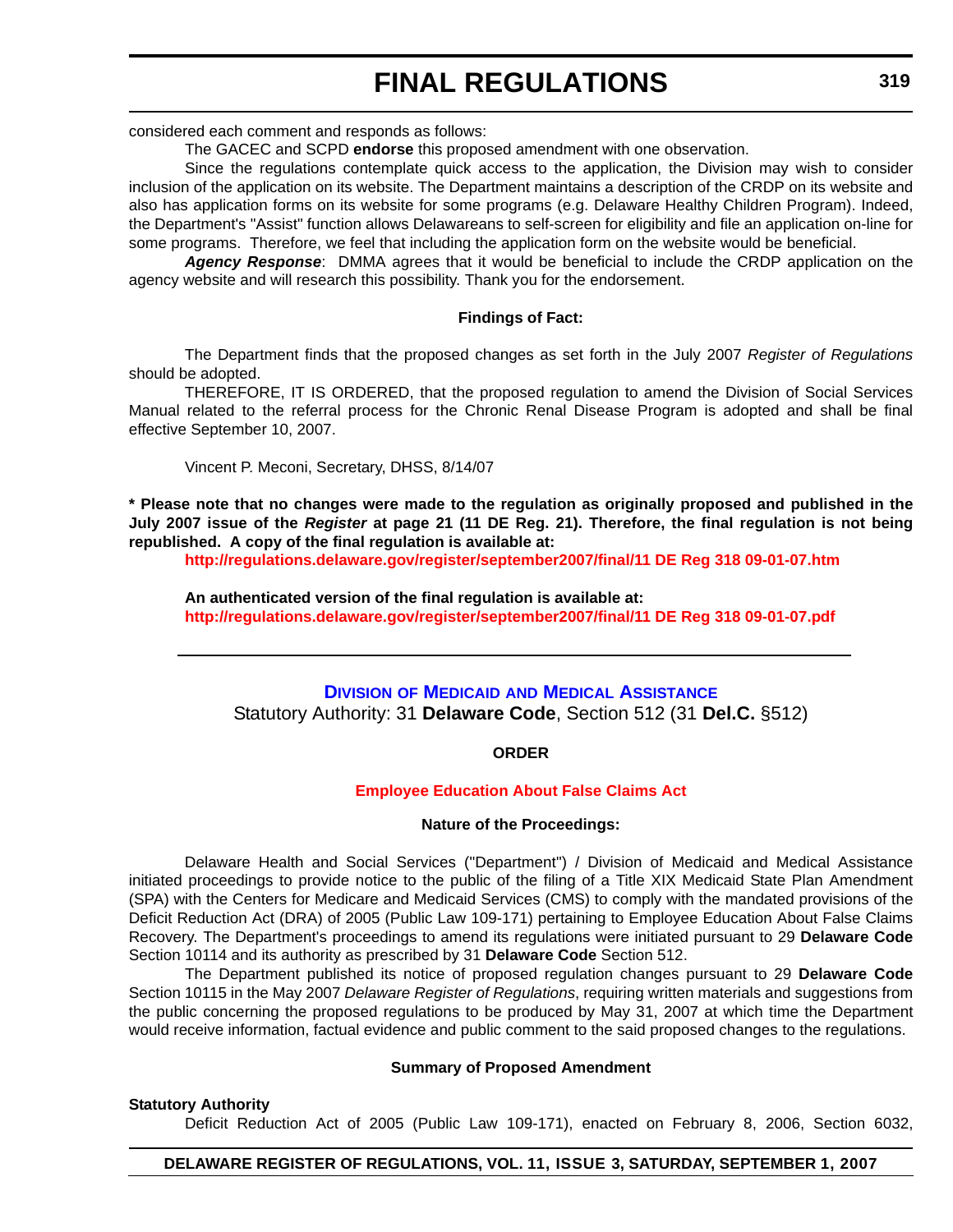# **FINAL REGULATIONS**

*Employee Education About False Claims Recovery*

## **Background**

The federal Deficit Reduction Act of 2005 (DRA) calls for active enforcement of Medicaid fraud and abuse as part of a "Medicaid Integrity Program" (MIP). In particular, effective January 1, 2007, Section 6032 of the DRA requires any entities that receive or make annual payments under the Title XIX Medicaid State Plan of at least \$5 million dollars, as a condition of receiving such payments, to have established written policies and procedures about the Federal and State False Claims Act for their employees, agents and contractors.

Specifically, Section 6032 amends the Social Security Act, Title 42, United States Code, Section 1396a(a), by inserting an additional relevant paragraph. To summarize, this new paragraph mandates that any entity that receives or makes annual payments under the State Plan of at least \$5 million dollars annually, as a condition of receiving such payments, must comply with the following requirements:

1) Establish written policies for **all** employees of the entity, including management and any contractor(s) or agent(s) of the entity. These written policies shall provide detailed information about the following:

- Federal False Claims Act, including administrative remedies for false claims and statements established under Title 31, USC, Chapter 38.
- State laws pertaining to civil or criminal penalties for false claims and statements; whistleblower protections under such laws; and the role of these laws in preventing and detecting fraud, waste and abuse in Federal health care programs.

2) The written policies must include details about the entity's policies and procedures for detecting and preventing fraud, waste and abuse.

3) Any employee handbook for the entity must include specific discussion of the laws about false claims and statements, the rights of employees to be protected as whistleblowers, and the entity's policies and procedures for detecting and preventing fraud, waste and abuse.

Based on guidance in the form of State Medicaid Director Letter (SMDL) #06-024, dated December 13, 2006,

#### *CMS has interpreted the word "entity" to include*:

a governmental agency, organization, unit, corporation, partnership, or other business arrangement (including any Medicaid managed care organization, irrespective of the form of business structure or arrangement by which it exists), whether for-profit or not-for profit, which receives or makes payments, under a State plan approved under title XIX or under any waiver of such plan, totaling at least \$5,000,000 annually.

#### *CMS has clarified that payments to the entity are to be aggregated for purposes of the annual threshold:*

If an entity furnishes items or services at more than a single location or under more than one contractual or other payment arrangement, the provisions of [Section 6032] apply if the aggregate payments to that entity meet the \$5,000,000 annual threshold. This applies whether the entity submits claims for payments using one or more provider identification or tax identification numbers.

*CMS has clarified that the annual threshold is based on the Federal fiscal year:*

An entity will have met the \$5,000,000 annual threshold as of January 1, 2007, if it received or made payments in that amount in Federal fiscal year 2006. Future determinations regarding an entity's responsibility stemming from the requirements of [Section 6032] will be made by January 1 of each subsequent year, based upon the amount of payments an entity either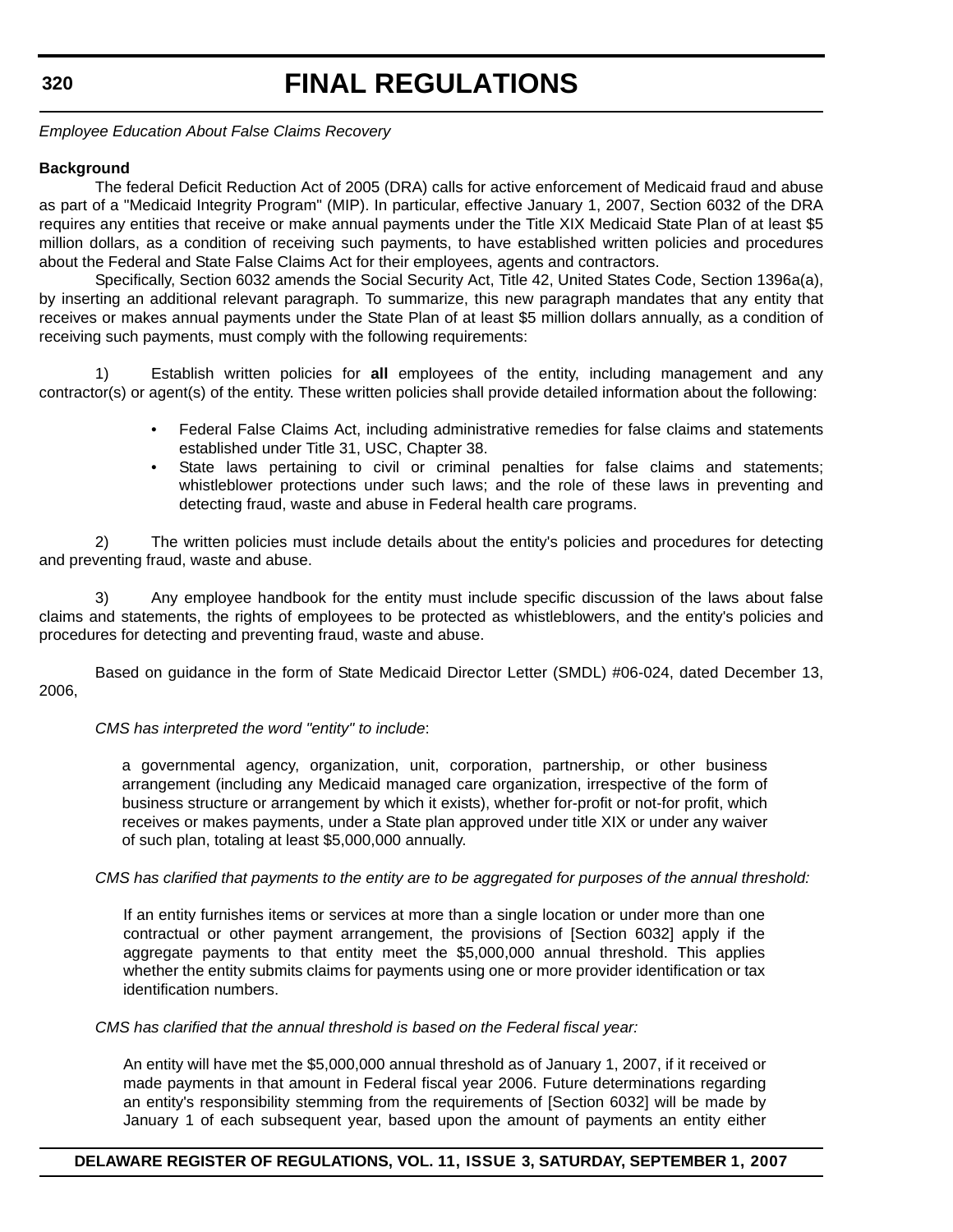received or made under the State Plan during the preceding Federal fiscal year.

These changes are effective January 1, 2007.

#### **Summary of Proposal**

The state plan amendment establishes DHSS's oversight of policies and procedures to implement the education of employees regarding the false claims act.

Pursuant to this plan amendment, the Department provides oversight and monitoring of entities that receives or makes Title XIX Medicaid payments of at least \$5,000,000 annually based on payments received or made in Federal fiscal year 2006.

DMMA received CMS-approval of the provisions of this amendment on July 6, 2007, effective January 1, 2007.

#### **Summary of Comments Received with Agency Response**

The Governor's Advisory Council for Exceptional Citizens (GACEC) and the State Council for Persons with Disabilities (SCPD) offered the following endorsement with recommendation summarized below. DMMA has considered each comment and responds as follows:

The Councils **endorse** the regulations subject to elaboration on the requirement of inclusion of State law fraud references which we will highlight below.

DMMA has essentially followed the Centers for Medicare and Medicaid Services (CMS) template for its proposed State Plan amendment. However, the "background" section of the regulations recites that covered entities must also include in policies State law provisions, both civil and criminal, dealing with whistleblowers, fraud, waste, and abuse. At 1661. This requirement is only obliquely addressed in the text of the regulation. At 1664. Relevant state law provisions could include the following: insurance and health care fraud (Title 11 **Del.C.** §§913 and 913A); official misconduct (Title 11 **Del.C.** §1211); insurance fraud (Title 18 **Del.C.** Ch. 24); and public assistance fraud (Title 31 **Del.C.** Ch. 10). The Councils recommends that DMMA consider including some specific references to such State law provisions in its regulations.

*Agency Response*: Thank you for the endorsement. DMMA followed the approach approved by CMS to the state Medicaid plan as specified in Section 4.42 and Attachment 4.42. DMMA received approval for its state plan amendment regarding Employee Education About False Claims Recovery on July 6, 2007 with an effective date of January 1, 2007. The DRA nor CMS provide any guidance regarding the level of detail of an entity's employee handbook and policy requirement. It is up to the entity in consultation with their legal counsel as long as their policy complies with DRA provisions. No change to the state plan amendment was made because of these comments.

Based on CMS guidance, DMMA made the following changes to Attachment 4.42, [indicated by bold bracketed type]:

- In #1: revised to state that DHSS will identify those entities that must comply for Current Year (CY) 2007.
- In #2, 3, 4, 5: changed "providers" to "entities" as this section requires compliance not only from providers but other entities that provide Medicaid health care items or services, like MCOs and other contractors.
- In #3: revised to refer to the preprint for what the policies should include rather than restating the requirements.

Also, dates were inserted where appropriate, as follows:

- In #3: inserted "July 1, 2007" as the date entities will be required to submit their policies to the state so that the state can review them as set forth in #3.
- In #3 and #5: inserted "July 1, 2007" as the date entities will be required to submit employee handbooks, if the entities have them.
- In #4: inserted "by January 31st"as the date the state will contact entities each year.

## **DELAWARE REGISTER OF REGULATIONS, VOL. 11, ISSUE 3, SATURDAY, SEPTEMBER 1, 2007**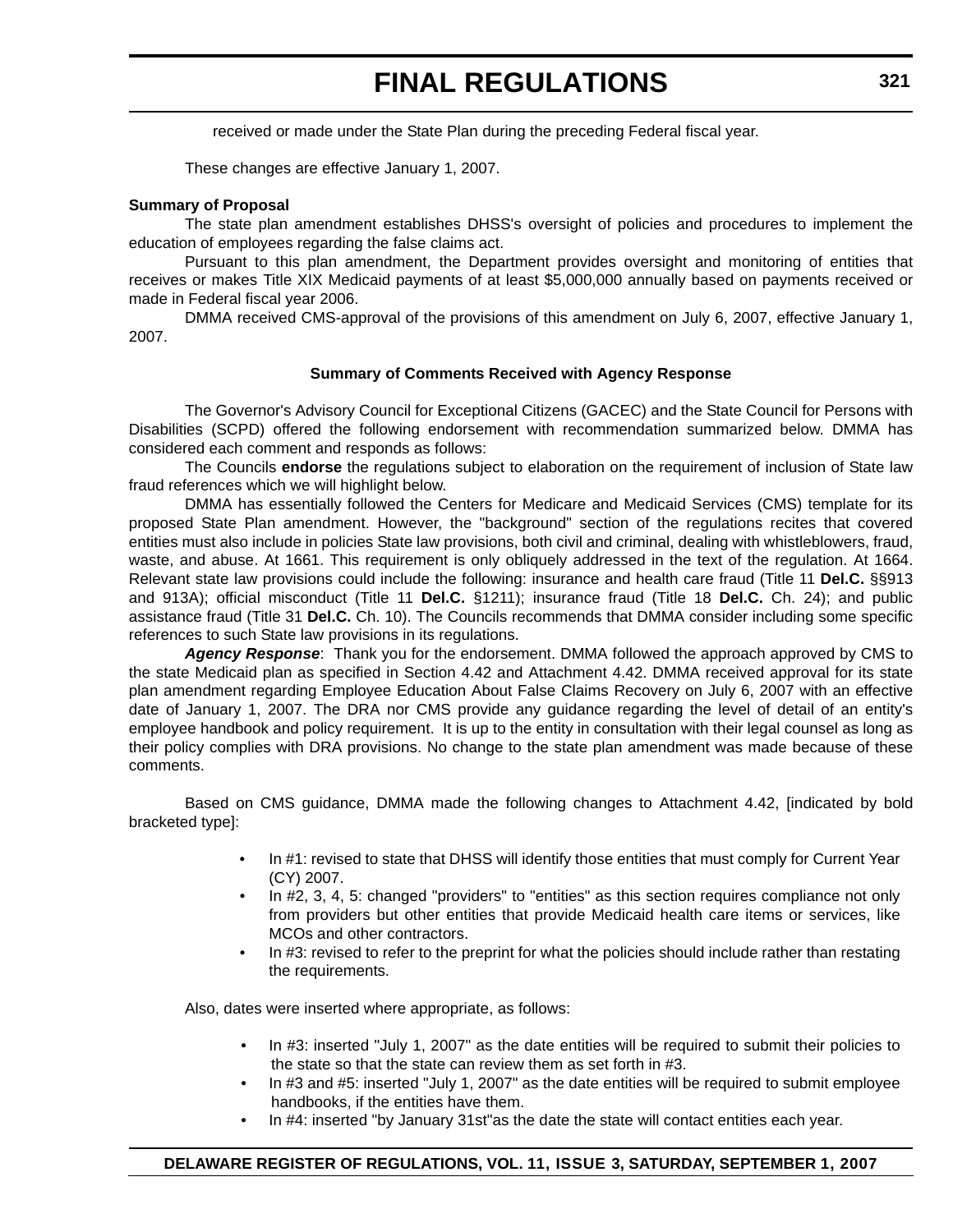# **FINAL REGULATIONS**

• In #5: inserted "by April 1st" as the date entities will be required to submit their policies each year.

# **Findings of Fact:**

The Department finds that the proposed changes as set forth in the May 2007 *Register of Regulations* should be adopted.

THEREFORE, IT IS ORDERED, that the proposed regulation to amend the Title XIX Medicaid State Plan pertaining to the mandated provisions of the Deficit Reduction Act (DRA) of 2005 (Public Law 109-171) regarding Employee Education About False Claims Recovery is adopted and shall be final effective September 10, 2007.

Vincent P. Meconi, Secretary, DHSS, 8/14/07

**DMMA FINAL ORDER REGULATION #07-37 NEW:**

#### 79 x 1

### STATE PLAN UNDER TITLE XIX OF THE SOCIAL SECURITY ACT State/Territory: DELAWARE

**Citation** 1902(a)(68) of the Act, P.L. 109-171 (section 6032)

- 4.42 Employee Education About False Claims Recoveries.
- (a) The Medicaid agency meets the requirements regarding establishment of policies and procedures for the education of employees of entities covered by section 1902(a)(68) of the Social Security Act (the Act) regarding false claims recoveries and methodologies for oversight of entities' compliance with these requirements.
	- (1) Definitions

(A) An "entity" includes a governmental agency, organization, unit, corporation, partnership, or other business arrangement (including any Medicaid managed care organization, irrespective of the form of business structure or arrangement by which it exists), whether forprofit or not-for-profit, which receives or makes payments, under a State Plan approved under title XIX or under any waiver of such plan, totaling at least \$5,000,000 annually.

If an entity furnishes items or services at more than a single location or under more than one contractual or other payment arrangement, the provisions of section 1902(a)(68) apply if the aggregate payments to that entity meet the \$5,000,000 annual threshold. This applies whether the entity submits claims for payments using one or more provider identification or tax identification numbers.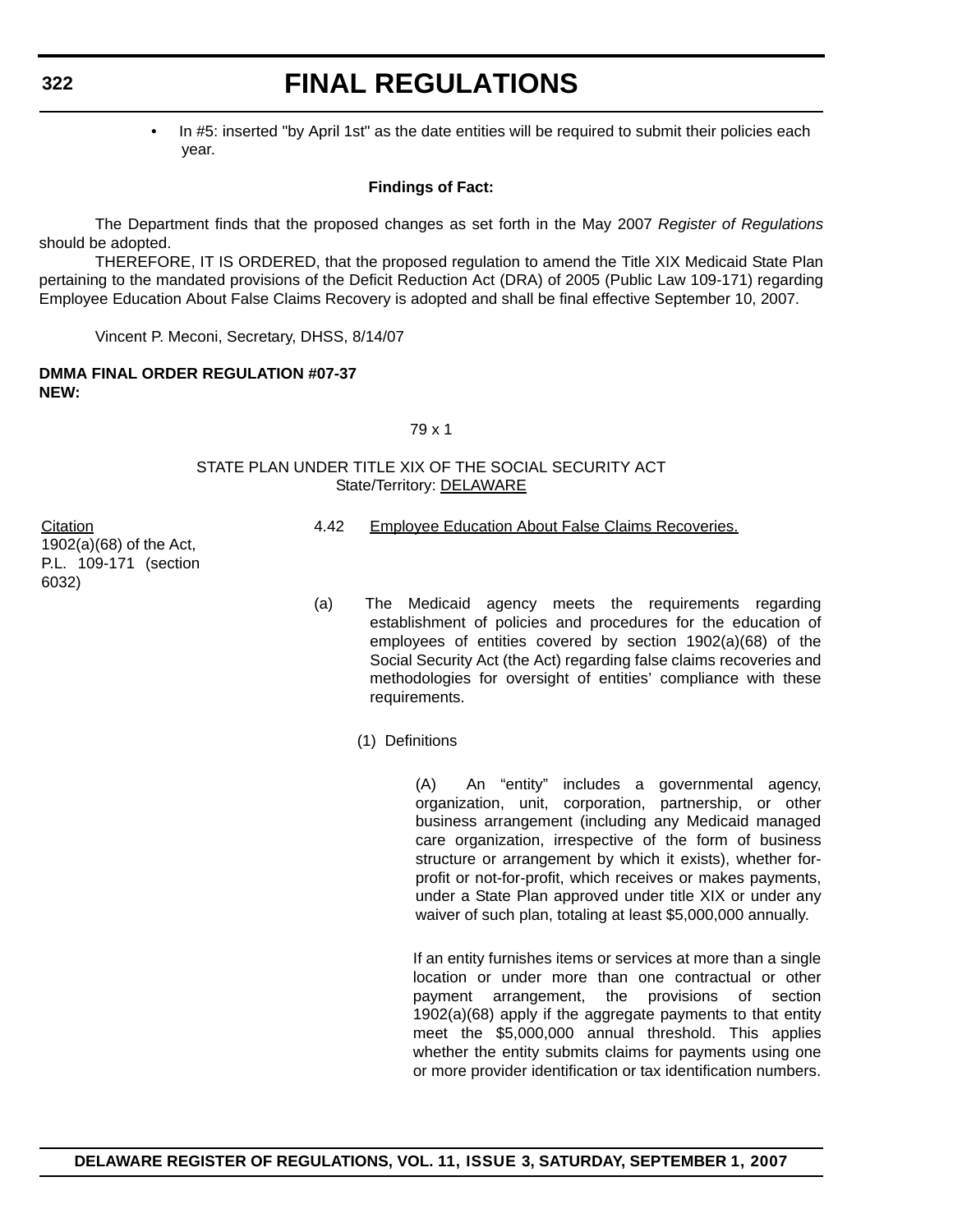A governmental component providing Medicaid health care items or services for which Medicaid payments are made would qualify as an "entity" (e.g., a state mental health facility or school district providing school-based health services). A government agency which merely administers the Medicaid program, in whole or part (e.g., managing the claims processing system or determining beneficiary eligibility), is not, for these purposes, considered to be an entity:

# 79 x 2

## STATE PLAN UNDER TITLE XIX OF THE SOCIAL SECURITY ACT State/Territory: DELAWARE

An entity will have met the \$5,000,000 annual threshold as of January 1, 2007, if it received or made payments in that amount in Federal fiscal year 2006. Future determinations regarding an entity's responsibility stemming from the requirements of section 1902(a)(68) will be made January 1 of each subsequent year, based upon the amount of payments an entity either received or made under the State Plan during the preceding Federal fiscal year.

(B) An "employee" includes any officer or employee of the entity.

(C) A "contractor" or "agent" includes any contractor, subcontractor, agent, or other person which or who, on behalf of the entity furnishes, or otherwise authorizes the furnishing of, Medicaid health care items or services, performs billing or coding functions, or is involved in the monitoring of health care provided by the entity.

(2) The entity must establish and disseminate written policies which must also be adopted by its contractors or agents. Written policies may be on paper or in electronic form, but must be readily available to all employees, contractors, or agents. The entity need not create an employee handbook, if none already exists.

79 x 3

STATE PLAN UNDER TITLE XIX OF THE SOCIAL SECURITY ACT State/Territory:DELAWARE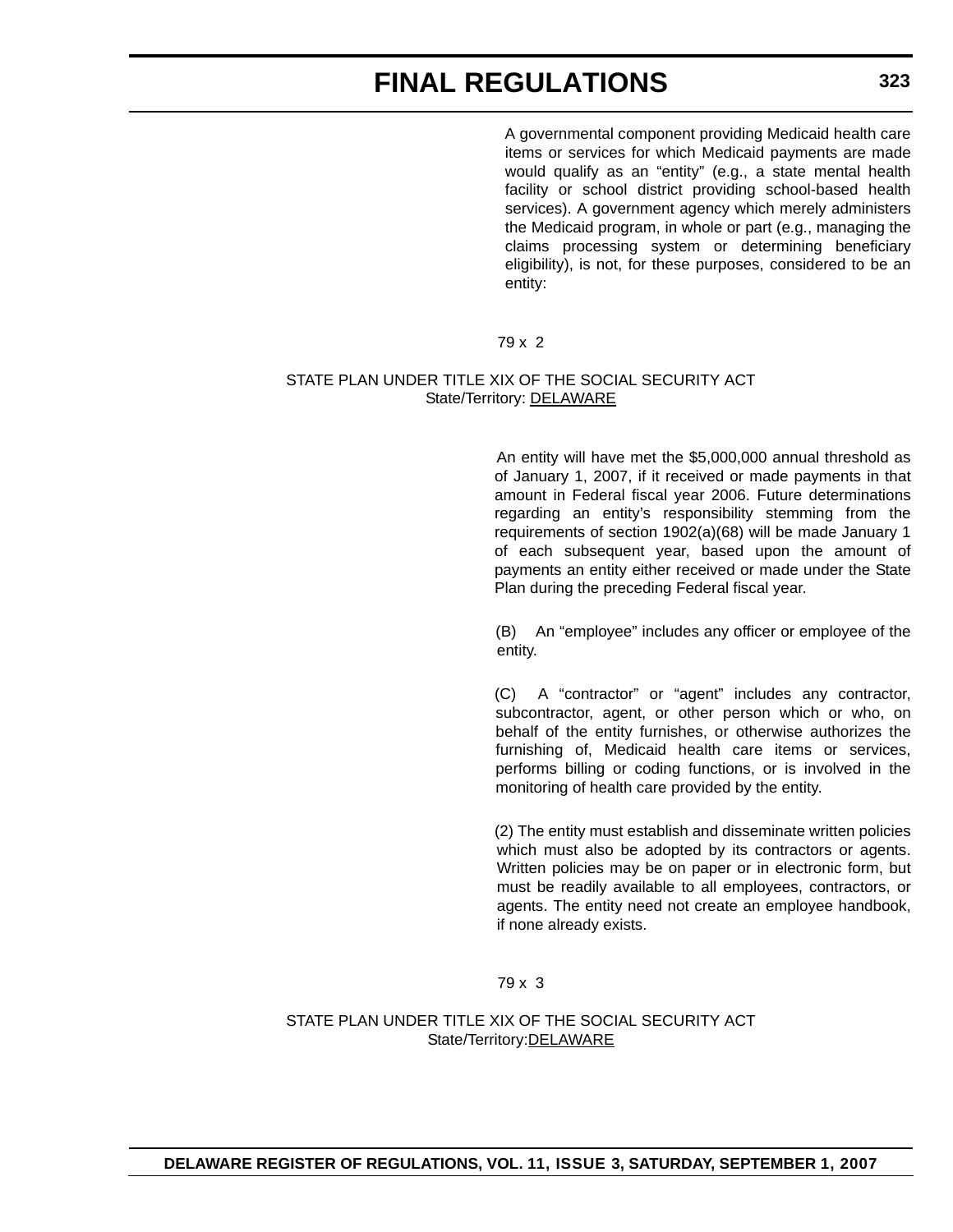(3) An entity shall establish written policies for all employees (including management0, and of any contractor or agent of the entity, that include detailed information about the False Claims Act and the other provisions named in section 1920(a)(68)(A). The entity shall include in those written policies detailed information about the entity's policies and procedures for detecting and preventing waste, fraud, and abuse. The entity shall also include in any employee handbook a specific discussion of the laws described in the written policies, the rights of employees to be protected as whistleblowers and a specific discussion of the entity's policies and procedures for detecting and preventing fraud, waste, and abuse.

(4) The requirements of this law should be incorporated into each State's provider enrollment agreements.

(5) The State will implement this State Plan amendment of **January 1, 2007**.

(b) ATTACHMENT 4.42-A describes, in accordance with section 1902(a)(68) of the Act, the methodology of compliance oversight and the frequency with which the State will re-assess compliance on an ongoing basis.

ATTACHMENT 4.42-A

Page 1

# STATE PLAN UNDER TITLE XIX OF THE SOCIAL SECURITY ACT State/Territory: DELAWARE

# **FALSE CLAIMS ACT ATTACHMENT**

- 1. The Delaware Health and Social Services (DHSS), the single state agency, will **[send a letter to any entity that receives annual payments of at least \$5 million during the October 1, 2005 to September 31, 2006 period regarding the requirements of Section 6032 of the Deficit Reduction Act of 2005, the "Employee Education About False Claims Recovery," These letters will be sent by March 30, 2007 indentify those entities, defined in** §**4.42(a)(1)(A), that must comply for CY 2007.]**
- 2. DHSS will request copies of an affected **[provider's entity's]** written policies, and the plan to disseminate those policies to staff, within three (3) months of State Plan approval.
- 3. Affected **[providers entities]** written policies and procedures**[, except employee handbooks,]** will be reviewed for compliance **[with the Act in accordance with** §**4.42(a)(3)]**. **[Said policies and procedures will include an explanation of the false claims act; the providers' policies and procedures for detecting and preventing waste, fraud and abuse; the rights of the employee to be protected as whistle blowers; and, the telephone numbers and/or addresses for reporting fraud and abuse These written policies and procedures must be submitted to DHSS by July 1, 2007]**.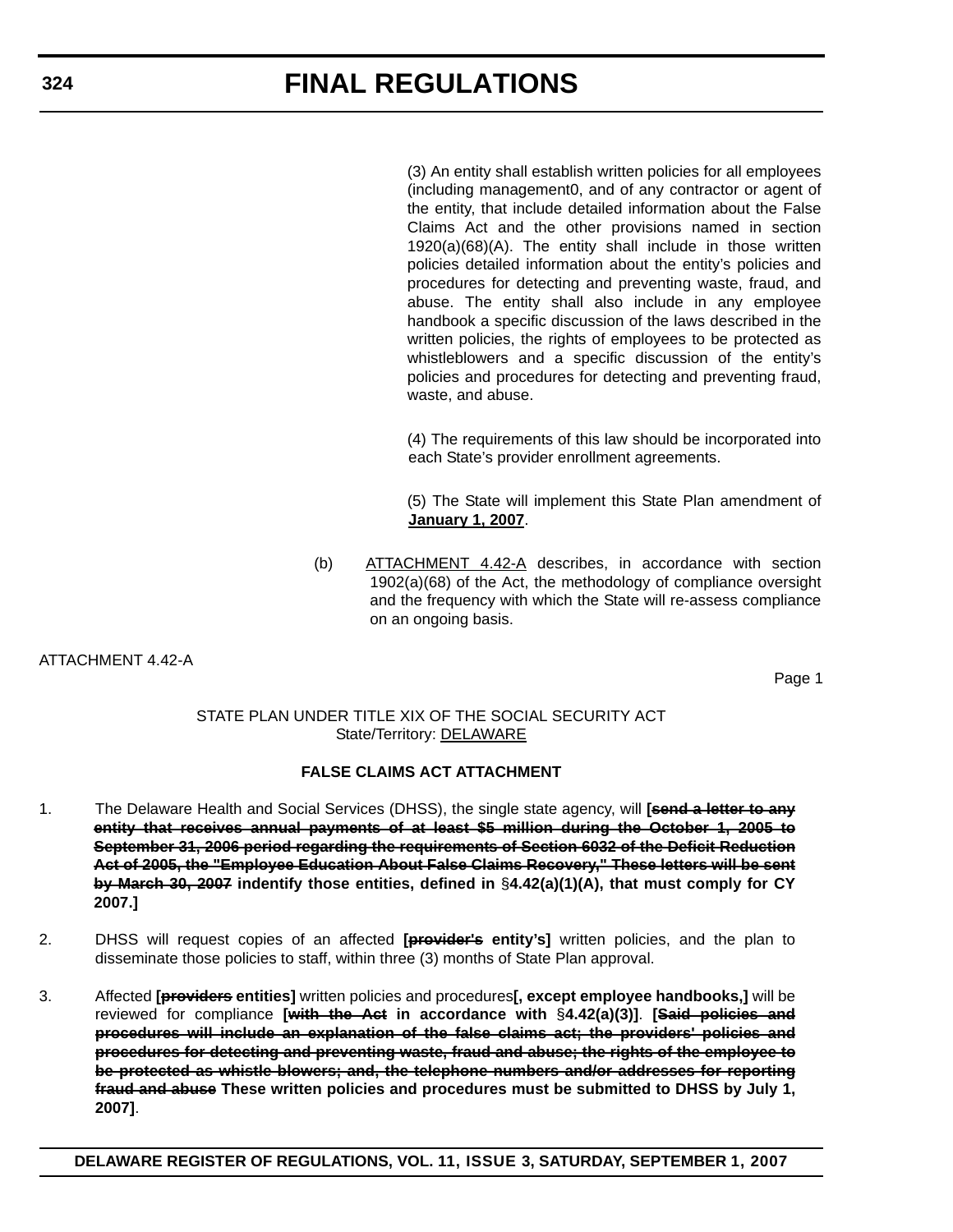- 4. Thereafter, DHSS will contact affected **[providers entities on a yearly basis by January 31st]** for any update or change to its written policies. DHSS will accomplish this verification by **[provider entity]** survey.
- 5. New affected **[providers entities]** identified each year will be required to submit **[by April 1st]** their polices and dissemination plan **[except employee handbooks,]** and will be handled per #2, 3, 4.
- 6. DHSS has a range of sanctions contained in its administrative regulation for non-compliance with Medicaid policies. These sanctions range from requiring a plan of correction to termination from the Medicaid program. These sanctions will be applied to non-compliance with the "Employee Education About False Claims Recovery."

# **DIVISION OF SOCIAL SERVICES**

Statutory Authority: 31 Delaware Code, Section 512 (31 **Del.C.** §512)

### **ORDER**

## **Civil Rights Program [9004 Non-Discrimination Policy](#page-4-0)**

#### **Nature of the Proceedings:**

Delaware Health and Social Services ("Department") / Division of Social Services initiated proceedings to amend policies in the Division of Social Services Manual (DSSM). The proposed changes described below amend the Civil Rights Program policies related to the prohibition of retaliatory acts. The Department's proceedings to amend its regulations were initiated pursuant to 29 **Delaware Code** Section 10114 and its authority as prescribed by 31 **Delaware Code** Section 512.

The Department published its notice of proposed regulation changes pursuant to 29 **Delaware Code** Section 10115 in the July 2007 *Delaware Register of Regulations*, requiring written materials and suggestions from the public concerning the proposed regulations to be produced by July 31, 2007 at which time the Department would receive information, factual evidence and public comment to the said proposed changes to the regulations.

#### **Summary of Proposed Changes**

#### **Statutory Authority**

7 CFR Part 15, Subpart A, *Nondiscrimination in Federally-Assisted Programs of the Department of Agriculture - Effectuation of Title VI of the Civil Rights Act of 1964*

#### **Summary of Proposed Changes**

DSSM 1006.6, 1006.7, 1007, 1007.1, 1007.3 and 9004: The United States Department of Agriculture (USDA) revised the nondiscrimination statement due to changes in the Department's civil rights regulations. The nondiscrimination statement now includes *retaliation* as a reason an individual cannot be discriminated against. The affected areas of policy in the DSSM are revised to affirm that discrimination is prohibited in all aspects of the delivery of program benefits and to add the word "retaliation" to the list of prohibited actions.

### **Summary of Comments Received with Agency Response and Explanation Of Changes**

The Delaware Developmental Disabilities Council (DDDC), the Governors Advisory Council for Exceptional Citizens (GACEC) and, the State Council for Persons with Disabilities (SCPD) offered the following observations and recommendations summarized below. DSS has considered each comment and responds as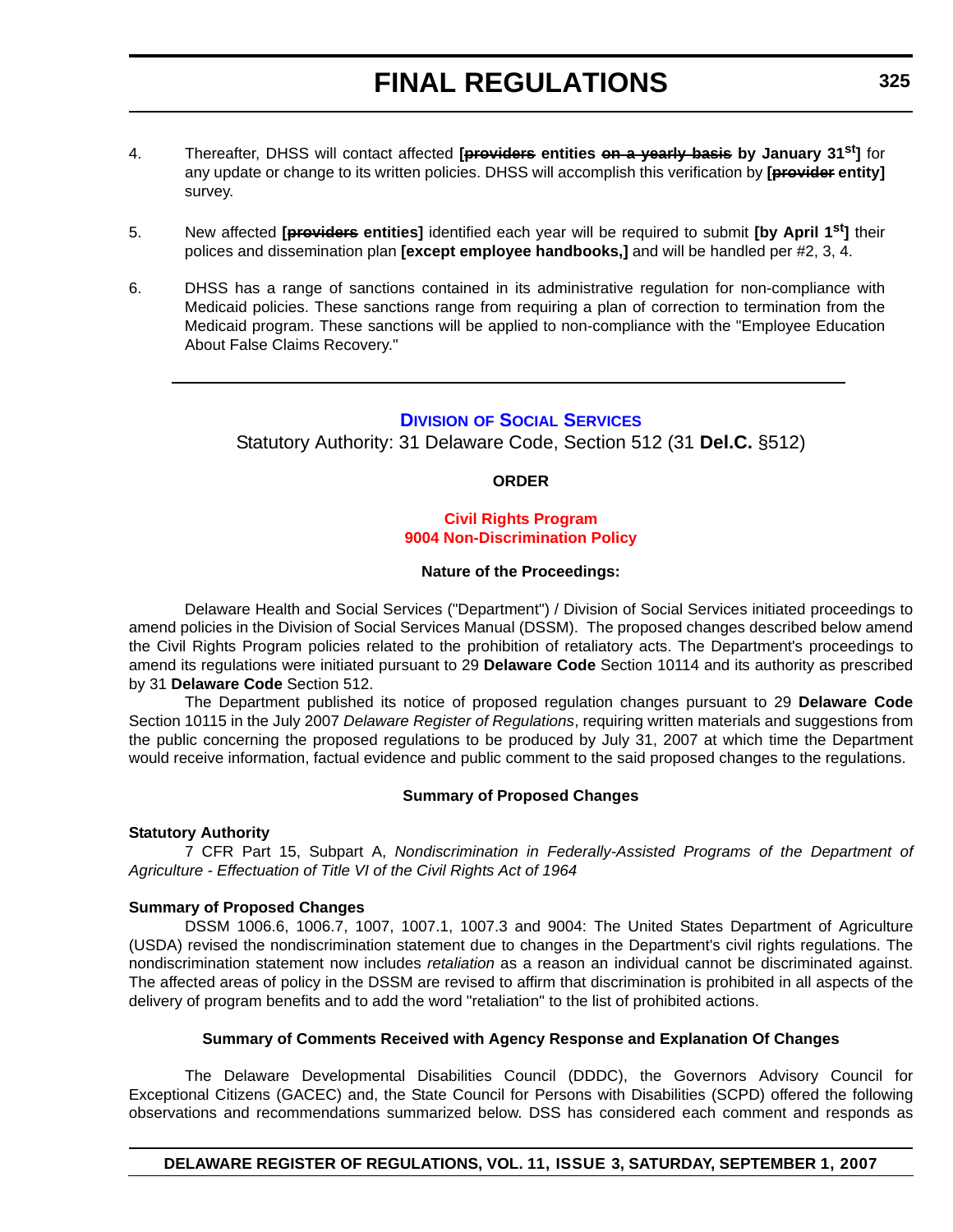follows.

DSS recites that the impetus is U.S. Department of Agriculture (USDA) revisions to federal regulations which now address retaliation.

First, consistent with the attached non-discrimination statement, the Division covers the same eight (8) bases contained in the USDA policy: race, color, national origin, sex, religious creed, age, disability, and political beliefs. The Division may wish to consider whether State policy also favors supplementing this list with "sexual orientation" and/or "marital status". For example, in the context of State employment, discrimination on such bases is prohibited. See attached Executive Order No. 86 (May 2, 2006).

Second, the Division addresses "retaliation" by simply adding it to the list of protected classes in §§9004, 1006.6, 1006.7, 1007, and 1007.3. This makes little sense. "Retaliation" is not a protected class. Rather, there should be a separate standard prohibiting retaliation against person who file or facilitate a discrimination complaint or otherwise seek enforcement of the nondiscrimination regulations. For example, the attached USDA nondiscrimination regulation, Par. 4, identifies protected classes and then adds the following separate statement:

No person shall be subjected to reprisal or harassment because he or she filed a discrimination complaint, participated in or contributed to the identification, investigation, prosecution, or resolution of civil rights violations in or by a recipient of Federal financial assistance from USDA; or otherwise aided or supported the enforcement of Federal or USDA civil rights laws, rules, regulations, or policies.

DSS should adopt some variation of this statement in its regulations. For example, it could recite as follows:

No person shall directly or indirectly be subjected to retaliation, reprisal or harassment because he or she filed a discrimination complaint; participated in or contributed to the identification, investigation, prosecution, or reviews of discrimination; or otherwise aided or supported the enforcement of nondiscrimination laws or regulations.

Third, the resolution of complaint regulation (§1007.3) is somewhat anemic. It omits any authorization to provide individual relief to the complainant. For example, if a Deaf complainant alleged that staff refused to provide an interpreter necessary to complete a benefits application, or resulting in termination of benefits due to inability to effectively communicate, the regulation would not authorize an individual remedy (e.g. retroactive approval or reinstatement of benefits). By analogy, the attached fair hearing regulation [§5501] explicitly authorizes corrective relief. At a minimum, §1007.3 would benefit from a similar authorization.

Fourth, §1006.6 contemplates publication of the Division's nondiscrimination policy through the media (television, radio, newspaper). It would be preferable to also add the Division's website.

Fifth, §1006.3 (attached) contemplates the availability of multiple complaint options (federal and state) for an alleged victim of discrimination. For example, there may be circumstances in which an applicant or recipient could either file a complaint under §1007.1 or request a fair hearing under the attached 16 Admin Code 5001. As noted above, a Deaf person wrongly denied an interpreter (violating the ADA) may be improperly denied benefits or have benefits terminated. Alternatively, a DSS employee could refuse to provide a reasonable accommodation to a person with a disability resulting in a denied application, termination of benefits, delay in receipt of benefits, or reduction of benefits. It would be preferable to add a non-supplanting provision to §1007.1. Cf. the Department of Education federal programs complaints regulation, 7 DE Reg. 188, 190 final footnote (August 1, 2003). The following paragraph could be added to §1007.1:

The right to file a complaint under this section is not intended to be an exclusive remedy or supplant resort to other review systems which may otherwise be available, including 16 Admin Code 5000.

*Agency Response*: The Division of Social Services (DSS) amended the non-discrimination language based on the U. S. Department of Agriculture (USDA) revision of their USDA nondiscrimination statement. USDA instructed States to use the published nondiscrimination statement on all materials produced by the agencies for public information, public education or public distribution regarding the programs. Your comments regarding:

#### **DELAWARE REGISTER OF REGULATIONS, VOL. 11, ISSUE 3, SATURDAY, SEPTEMBER 1, 2007**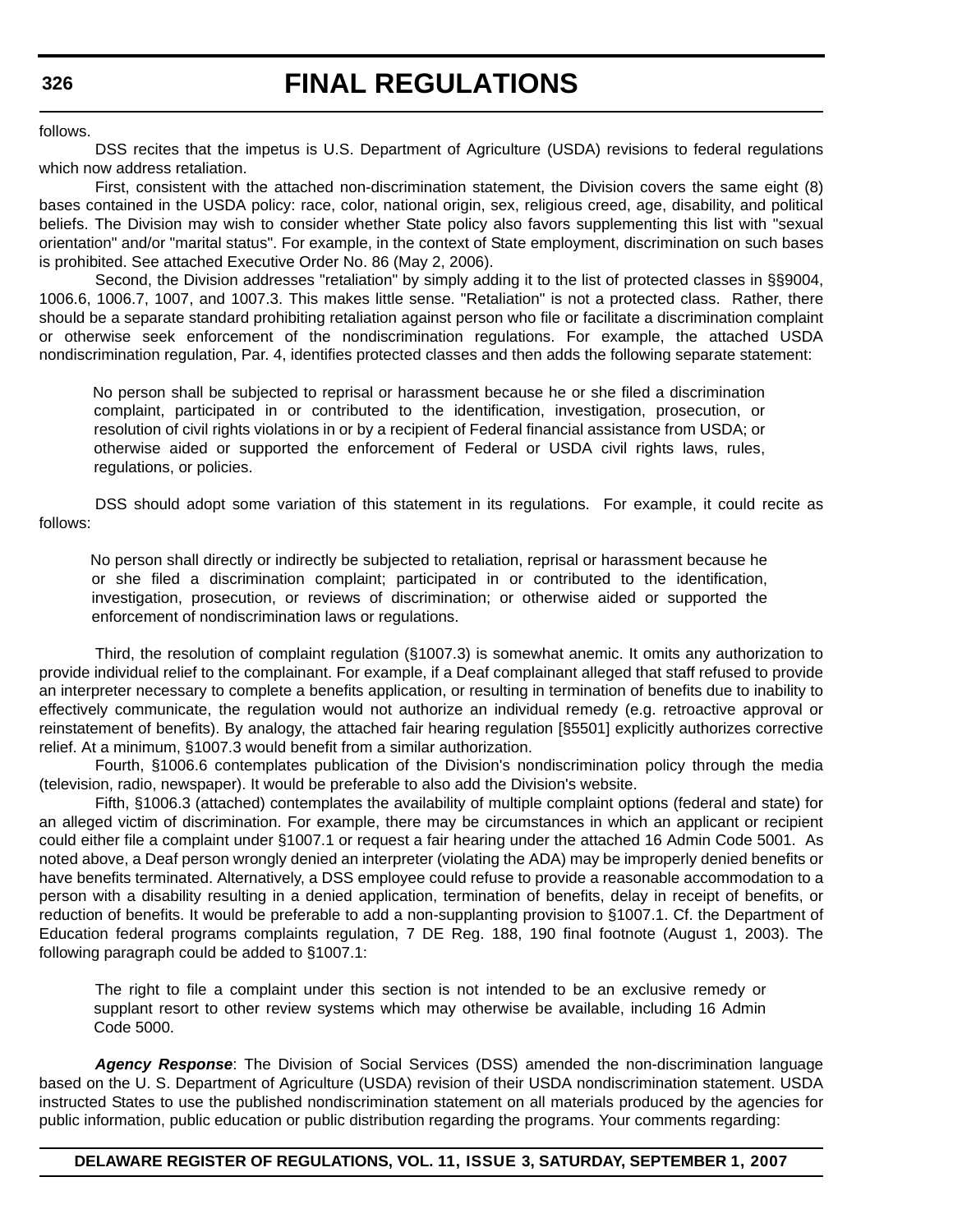- (1) Adding 'sexual orientation' or 'marital status' to the protected list;
- (2) Writing a separate standard prohibiting retaliation;
- (3) Authorizing individual relief to complainants;
- (4) Listing the Division's website as a media publication; and,

(5) Adding a non-supplanting provision to the section about multiple complaint options are important; however, DSS intends to only make the required changes at this time.

DSS will consider your comments in the future when this section is under revision again.

To strengthen the proposed regulation, further analysis by Division staff resulted in the following changes in the final order regulation text indicated by [bracketed bold type]. Specific changes include: 1) replacing references to "State Hearing Officer" with "Civil Rights Coordinator" since that is the title actually used in correspondence by DSS; 2) including references to the DSS online civil rights complaint form since that is the most commonly used vehicle to file a civil rights complaint; 3) using the active rather than passive voice where appropriate; 4) removing outdated words/phrases; and, 5) clarifying/revising procedures to reflect current practices.

## **Findings of Fact:**

The Department finds that the proposed changes as set forth in the July 2007 *Register of Regulations* should be adopted.

THEREFORE, IT IS ORDERED, that the proposed regulation to amend the Division of Social Services Manual (DSSM) as it relates to the Civil Rights Program policies is adopted shall be final effective September 10, 2007.

Vincent P. Meconi, Secretary, DHSS, 8/14/07

## **DSS FINAL ORDER REGULATIONS #07-41 REVISIONS:**

#### **9004 Non-Discrimination Policy**

[272.6(a)]

**[Do We will]** not discriminate against any applicant or participant in any aspect of program administration, including, but not limited to, the certification of households, the issuance of food stamp benefits, the conduct of fair hearings, or the conduct of any other program service for reasons of age, race, color, sex, disability, religious creed, national origin, or political beliefs race, color, national origin, sex, religious creed, age, disability, political beliefs, or retaliation. Discrimination in any aspect of program administration is prohibited by these regulations: the Food Stamp Act, the Age Discrimination Act of 1975 (Public Law 94 135), the Rehabilitation Act of 1973 (Public Law 93 112, sec. 504), and Title VI of the Civil Rights Act of 1964 (42 U.S.C. 2000d). Enforcement action may be brought under any applicable Federal Law. Title VI complaints shall be processed in accord with 7 CFR, Part 15.

# *(Break in Continuity of Sections)*

# **1006 Civil Rights and Non-Discrimination**

In accordance with Title VI of the Civil Rights Acts of 1964, Section 504 of the Rehabilitation Act of 1973, and all pertinent requirements of the regulations of the U.S. Department of Health and Human Services (45CFR Part 80), DSS programs will include a Civil Rights Program that ensures that no individual will be denied any DSS services or excluded from any DSS program on the grounds of race, color, national origin, age, sex, disability, political belief, religion, or any other form of discrimination.

Specifically the Division of Social Services will not directly or through a contractual or other kind of arrangement on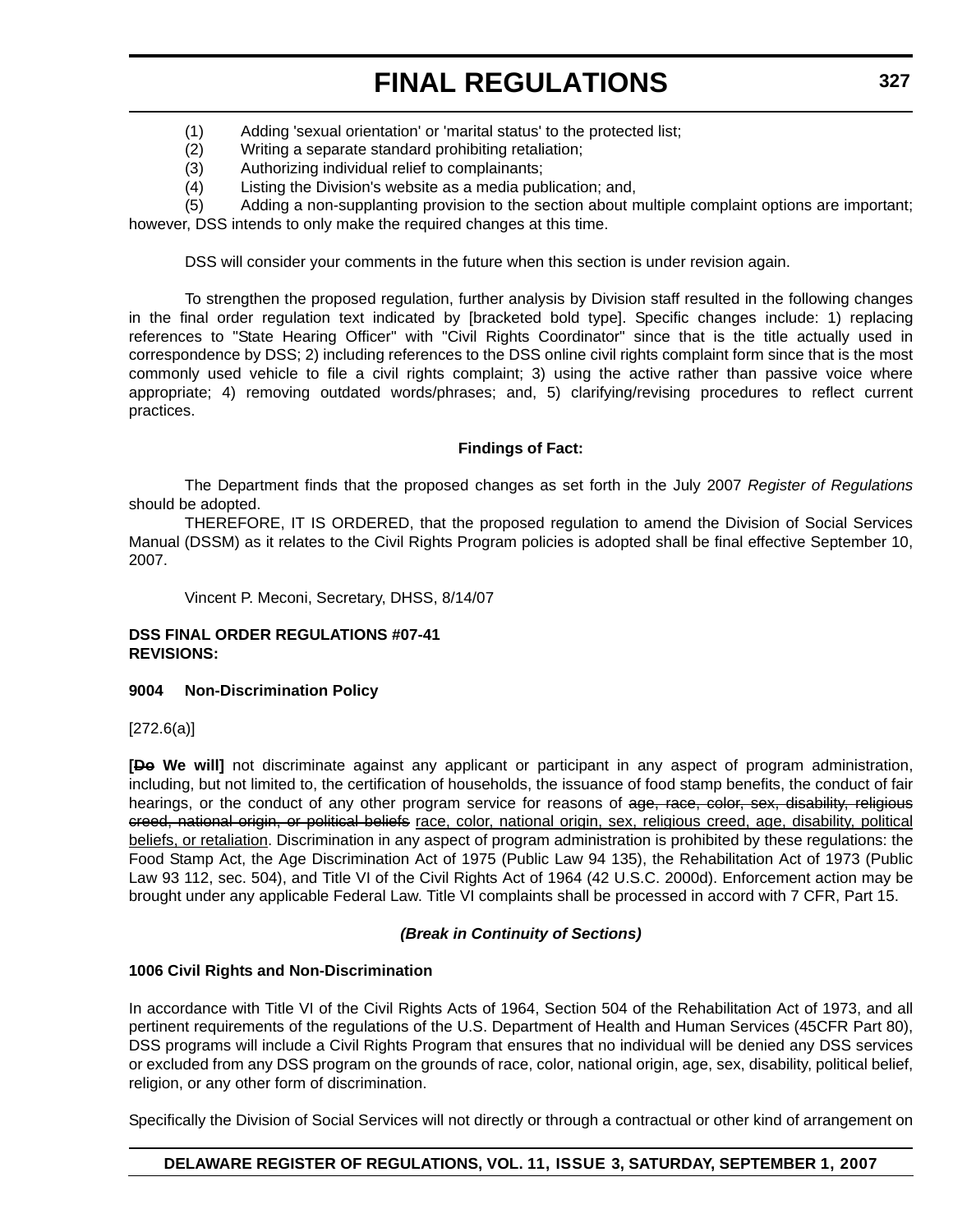the grounds of race, color, national origin, age, sex, disability, political belief or religion:

1) Deny any person a DSS service;

2) Subject any person to segregation or separate treatment in any matter related to his/her receipt of

services;

3) Restrict any person's employment of privileges enjoyed by others receiving DSS services; and

4) Treat any person differently from others in determining if that person satisfies any condition of eligibility that all persons must meet in order to qualify for services.

This applies to all intake and application procedures, caseload assignments, the determination of eligibility, the amount and kind of services made available, and in the use of all DSS physical facilities.

Included in the requirements of the Civil Rights Program are the activities of:

- 1) Temporary Assistance for Needy Families;
- 2) Medical Assistance;
- 3) General Assistance;
- 4) The Food Stamp Program;
- 5) Services to Families and Children;
- 6) Emergency Assistance Services;
- 7) Employment and Training/Work For Your Welfare Services;
- 8) Refugee Resettlement Program services include Refugee Cash Assistance (RCA).

## **1006.1 Non-Discrimination and Administrative Practices**

The Division will not directly, or through contractual or other arrangements employ methods of administration which subject any person to discrimination because of race, color, disability, national origin, age, sex, political belief or religion. This applies particularly to the following:

- 1) Type of services to be provided under any program;
- 2) The class of person to who or the situation in which DSS services will be provided; and
- 3) The class of person to be given an opportunity to participate in any DSS program.

#### **1006.2 Administration of the Civil Rights Program**

The Director has responsibility for ensuring that the civil rights of all individuals in contact with the Division of Social Services are observed. Acting through administrative staff, the Director will coordinate the Division's Civil Rights Program and assure compliance with the requirements of the program by all Division of Social Services' staff and all other persons or organizations that perform services for the Division of Social Services.

An important part of the administration of the Civil Rights Program is the assurance that all aspects of the program are understood and implemented by DSS staff members and by all other persons and organizations that provide services for DSS. It is also essential that all applicants for and recipients of DSS services be freely informed of their rights of protection from discrimination and their rights of complaint in any case of discrimination.

# **1006.3 Civil Rights Information to Clients and Participants**

**[A We will give a]**ll applicants **[will be given]** a copy of Form 113, Information on Fair Hearings and Civil Rights on the applicant's right to send a letter of complaint to the Director or to the Federal Department of Health and Human Services or to file an appeal and ask for a Fair Hearing in any situation when he believes he has been a victim of discrimination on the grounds of **[race, color, disability, national origin, age, sex, political beliefs or religion race, color, national origin, sex, religious creed, age, disability, political beliefs, or retaliation. If a person wants to make a civil rights complaint our staff will provide the person with our online civil rights complaint form]**.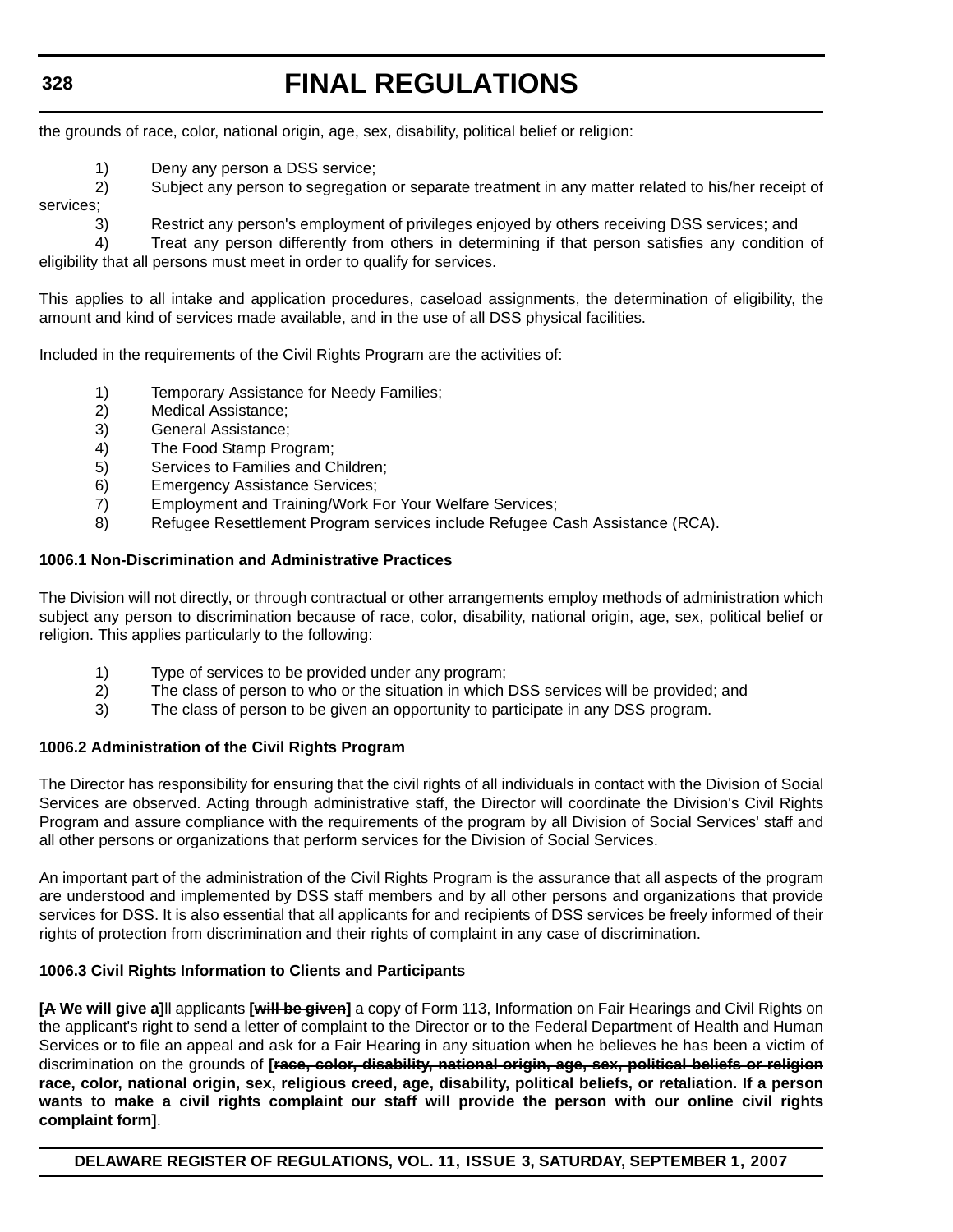The Division will publicize the Food Stamp Program complaint procedures and will ensure that all offices involved in administering the program and serving the public display the non discrimination poster provided by FNS. In addition, the Division will ensure that participants and other low income households have access to information regarding non discrimination statutes and policies within ten (10) days of the date of a request. Each individual who expresses an interest in filing a discrimination complaint shall be advised of the methods of filing complaints as stated in DSSM 1007.

# **1006.4 Assurance of Civil Rights Program Compliance in Regional Operations**

The **[State Hearing Officer Civil Rights Coordinator]** is responsible for ensuring that employees of the Division, both at the professional and clerical level who are directly in contact with applicants and recipients carry out the requirements of the Civil Rights Program under the supervision of the appropriate Operations Administrator. He will also maintain complete records of all complaints that are made and/or appeals and fair hearings that are requested on the grounds of discrimination.

As part of staff development and in the course of regular work activities, staff members will be instructed to be alert to instances of discrimination on account of race, color, disability, national origin, age, sex, political belief, or religion on the part of any individual, or organization from which the Division purchases any service, or to which the Division makes referrals for any kind of service. If any such instance of discrimination is discovered, the worker will send a full report to the Director via his supervisor and the **[State Hearing Officer Civil Rights Coordinator]**.

Individual vendors of any service purchased by the Division will be notified that all services must be provided without discrimination on account **[race, color, disability, national origin, age, sex, political beliefs or religion race, color, national origin, sex, religious creed, age, disability, political beliefs, or retaliation]**, and that payment will not be made unless such services are provided without discrimination.

# **1006.5 Reports of Civil Rights Program**

The **[State Hearing Officer Civil Rights Coordinator]** will prepare and submit required reports on all aspects of the Civil Rights Program, including complaints of discrimination received, appeals to the Division or to the Department of Health and Human Services, verification of discrimination, action taken and the results. Correspondence between the Division and agencies, or any communications on Civil Rights issues will be made available **[to the Research Analyst]** upon request. In addition, access to records and facilities will be provided to representatives of the Department of Health and Human Services as requested, for purposes of verifying compliance with the Civil Rights Act and Department of Health and Human Services Regulations. Reports will also be submitted to the Food and Nutrition Service (FNS) for each discrimination complaint processed at the State level which arises from the operation of the Food Stamp Program in Delaware. The report shall contain as much of the following information as is available to the Division: the name, address, and telephone number of the person alleging discrimination; the reason for the alleged discrimination; the nature and date of the incident or action that led the person to allege discrimination; and the names and addresses of persons who may have knowledge of the discriminatory act(s). **[In addition, the report shall contain the findings of the investigation, and, if appropriate, the corrective action planned or taken.]** The report must be sent to FNS within 90 days of the date DSS receives the complaint.

# **1006.6 Civil Rights Program and Public Relations**

The general public, including citizens interested in public welfare and civil rights, will be informed as widely as possible of the Civil Rights Program of the Division.

Informational releases will be given to the daily newspapers in Wilmington, and to the weekly or daily newspapers in the rest of the State. Similar information will be given to all radio stations in Delaware and, if acceptable, to the television station in Wilmington.

Organizations interested in learning more about the Civil Rights Program of the Division will be furnished speakers

# **DELAWARE REGISTER OF REGULATIONS, VOL. 11, ISSUE 3, SATURDAY, SEPTEMBER 1, 2007**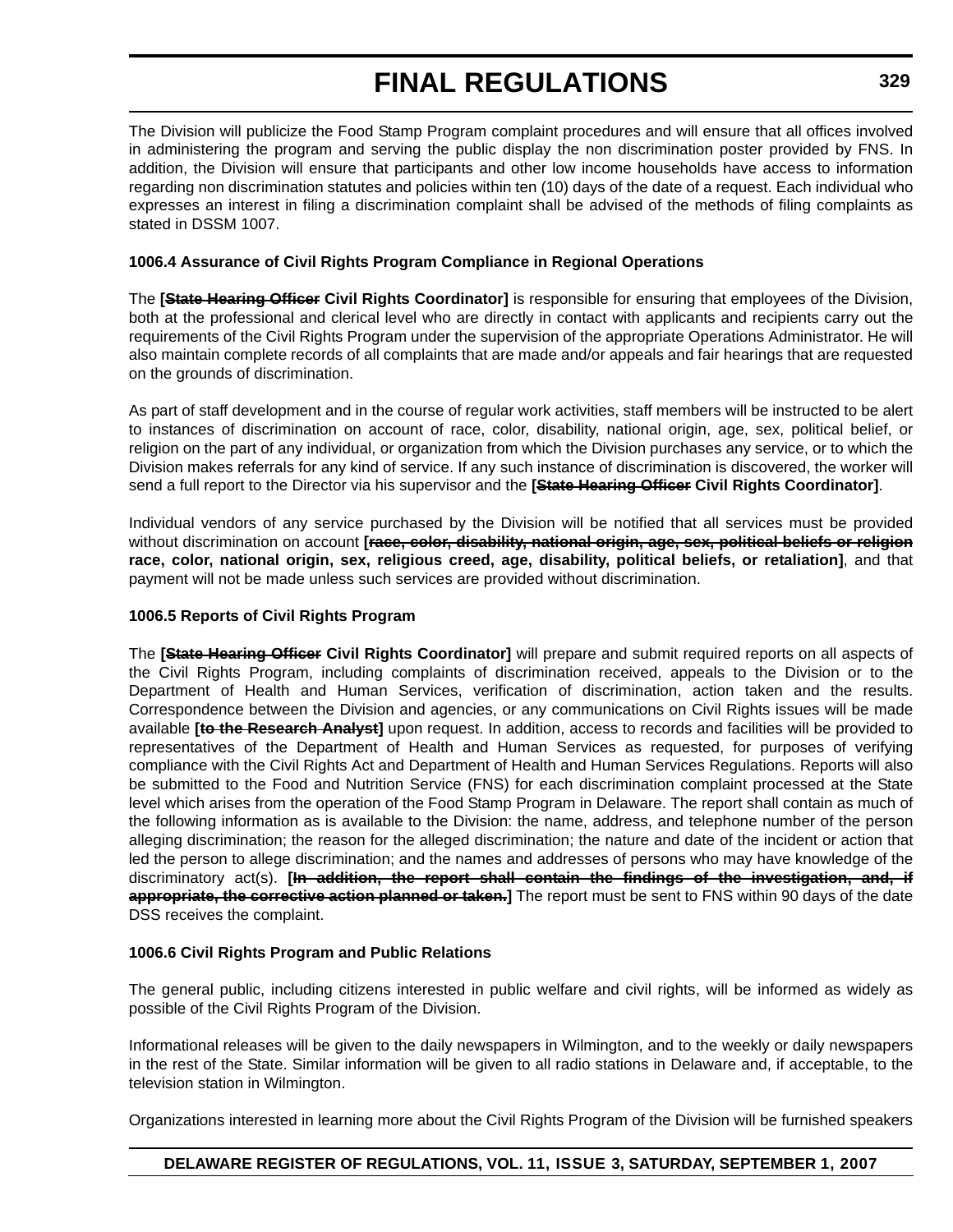# **FINAL REGULATIONS**

from the administrative staff of the Department on request to the Director.

Posters will be displayed in all offices of the Division notifying all persons that assistance and services are provided by the Division to all eligible persons without regard to race, color, disability, national origin, age, sex, political belief and religion race, color, national origin, sex, religious creed, age, disability, political beliefs, or retaliation.

# **1006.7 Staff Development and the Civil Rights Program**

The Division of Social Services Staff Development and Training Program will emphasize the role of the Civil Rights Program in all services provided to clients especially as it relates to the rights and privileges of each individual.

Both in its presentation of the legal and technical aspects of agency policy and procedures and in its analysis of case work attitudes and techniques, the Staff Development and Training Program will be administered at all times in such a way that emphasis is placed on the basic fact that all applicants and recipients, and all persons receiving any care or services from or through the Division, shall not be subject to discrimination of any kind on the grounds of race, color, disability, national origin, age, sex, political beliefs, or religion race, color, national origin, sex, religious creed, age, disability, political beliefs, or retaliation.

# **1007 Complaint Procedures**

Any person applying for or receiving any DSS services who believes he/she has been the victim of discrimination on account of race, color, disability, national origin, age, sex, political beliefs, or religion race, color, national origin, sex, religious creed, age, disability, political beliefs, or retaliation may file a complaint directly or with the assistance of an individual, group, or agency representing the complainant, in accordance with the procedure outlined below.

# **1007.1 Right to File Complaint**

The right to file a complaint alleging discrimination on account of race, color, disability, national origin, age, sex, political beliefs, or religion race, color, national origin, sex, religious creed, age, disability, political beliefs, or retaliation applies to the following:

- a) All applicants for and recipients of cash assistance.
- b) All applicants for and recipients of food stamps.
- c) All applicants or recipients who are participating in demonstration projects.
- d) All persons applying for or receiving any service furnished by or through the Division.

e) Any individual, group, organization, or agency acting on their own account or on behalf of any person receiving any service of the Division.

# **1007.2 Methods of Filing Complaints**

1) The complainant may write a letter addressed to the Director, Division of Social Services **[or may use the Division's online Civil Rights / Discrimination Complaint Form 840]**. The letter **[or complaint form]** will describe fully the kind of discrimination alleged, when and where such discrimination took place, and any pertinent facts and circumstances in connection with the alleged discrimination. The letter will be signed by the person making the complaint. A complaint regarding the Food Stamp Program may be initiated verbally. However, the complaint must eventually be reduced to writing for recordkeeping purposes.

The complainant may write a letter addressed to the Federal Department of Health and Human Services in Washington, DC or in the Region III office in Philadelphia, giving all facts and circumstances of the discrimination complained of, as stated in (1) above.

3) Individuals who believe they have been subject to discrimination in any aspect of the Food Stamp Program may file a verbal or written complaint with the Secretary or the Administrator, Food and Nutrition Service (FNS), Washington, DC 20250 and/or with the Division as stated in (1) above. Complaints will contain the following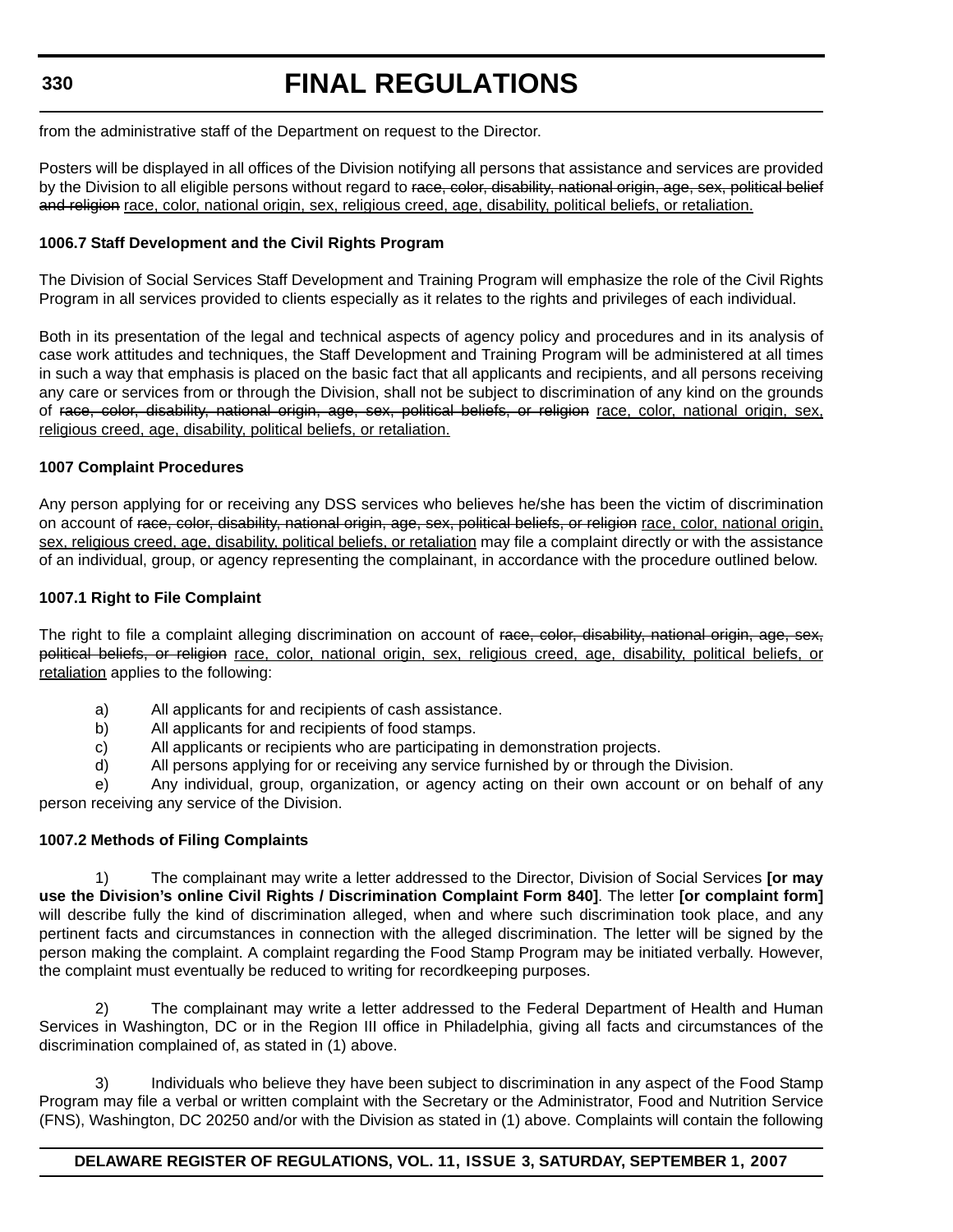information: The name, address, and telephone number of the person alleging discrimination; the name and location of the office or organization accused of the discriminatory practice and the nature of the incident or acts which resulted in the allegation; the date(s) on which the incident occurred; the names of persons who have knowledge of the alleged discriminatory acts, and the basis of complaint (e.g., race, color, etc.).

The complainant may file an appeal and ask for a fair hearing in accordance with the established policies and procedures of the Division on appeals and fair hearing.

5) The complaint must be filed within 180 days of the alleged discriminatory act.

# **1007.3 Methods of Handling Complaints**

The **[Director Civil Rights Coordinator]** will study and evaluate all complaints alleging discrimination on account of race, color, disability, national origin, age, sex, political beliefs or religion race, color, national origin, sex, religious creed, age, disability, political beliefs, or retaliation.

**[He The Director will route them to the State Hearing officer who will then assign them to appropriate administrative or supervisory staff for complete investigation. A written report will be prepared and forwarded to the Director. The Director will study the report and determine whether or not any discriminatory practice has, in fact been carried on. If the Director finds that this has been the case, he will take such action as seems necessary action will be taken to correct the discriminatory practice and to assure that there will be no repetition of such discrimination.**

**The Director will address a letter to the complainant covering the investigation and findings on the complaint. He The Director will be advised that if he is not satisfied, he may ask to have the complaint may be presented to the Secretary of the Department of Health and Human Services.**

**If the complaint is over the operation of the Delaware Food Stamp Program, the Civil Rights Coordinator will provide the complaint to the Regional Office of the United States Department of Agriculture.**

**If the complaint is over the operation of the Medicaid program, the Civil Rights Coordinator will provide the complaint to the Secretary of the Department of Health and Human Services.**

**For all other DSS complaints, the Civil Rights Coordinator will provide the complaint to the Division of Social Services Director.]**

# **1007.4 Records of Complaints**

**[Records of complaints on grounds of discrimination will be maintained showing the action taken on the complaint, the investigation conducted, the findings, and any subsequent action by the Director. Such complaint records will be made available upon request to duly authorized representatives of the Department of Health and Human Services. We will maintain records of complaints on grounds of discrimination based on color, national origin, sex, religious creed, age, disability, political beliefs, or retaliation. The records will show the action taken on the complaint, any investigation conducted, the findings and any subsequent action.]**

# **1007.5 Confidentiality of Complaints**

**[The We will safeguard the]** identity of the complainant **[shall be kept confidential]** except to the extent necessary to carry out the above complaint procedures.

# **1007.6 Other Complaint Procedures**

**[Food Stamp Program Applicants and]** participants, **[potential participants, or other individuals or groups]**

# **DELAWARE REGISTER OF REGULATIONS, VOL. 11, ISSUE 3, SATURDAY, SEPTEMBER 1, 2007**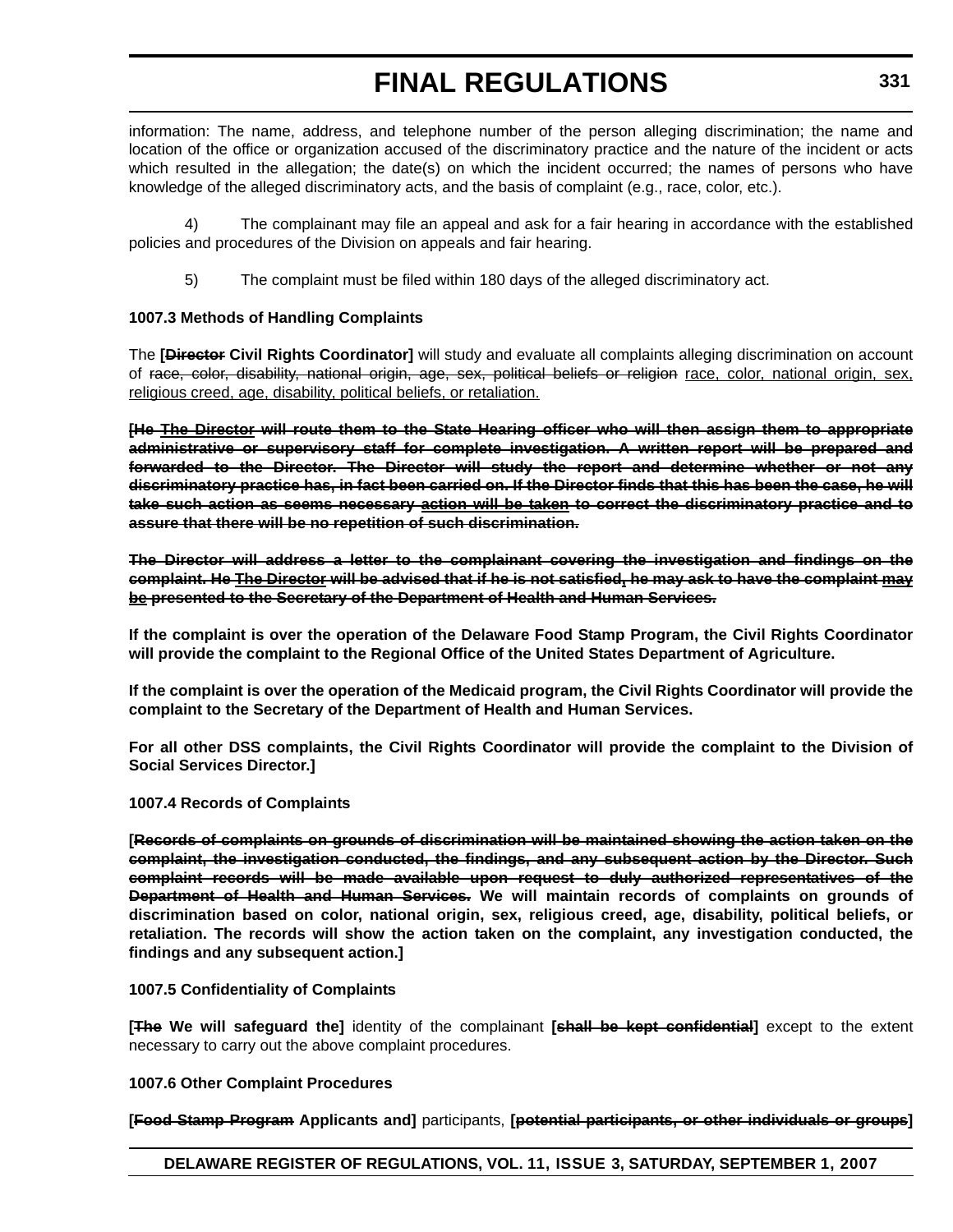# **FINAL REGULATIONS**

may file complaints, other than complaints based on discriminatory practices or complaints that may be pursued through a fair hearing, by filing a complaint, in writing, within thirty (30) days of the alleged action or inaction, with the Division of Social Services **[Complaints Manager, Customer Relations Manager], [State Office, Division of Social Services Lewis Building]**. The thirty day time limit begins on the date the complainant becomes aware, or should have become aware, of the agency action and may be extended by the **[Complaints Manager Customer Relations Manager]** for good cause such as, but not limited to, complaints about office hours, office locations or discourteous treatment, or situations which may involve overtime. The **[Complaints Manager Customer Relations Manager]** will review the complaint, take appropriate action**[, and]** respond to the complainant on the disposition of the complaint**[, and forward the results of the complaint to the Director]**.

# **DIVISION OF SOCIAL SERVICES**

Statutory Authority: 31 Delaware Code, Section 512 (31 **Del.C.** §512)

#### **ORDER**

#### **Food Stamp Program [9013 Household Concept](#page-4-0)**

#### **Nature of the Proceedings:**

Delaware Health and Social Services ("Department") / Division of Social Services initiated proceedings to amend Food Stamp Program policies in the Division of Social Services Manual (DSSM) regarding separate household status for disabled persons. The Department's proceedings to amend its regulations were initiated pursuant to 29 **Delaware Code** Section 10114 and its authority as prescribed by 31 **Delaware Code** Section 512.

The Department published its notice of proposed regulation changes pursuant to 29 **Delaware Code** Section 10115 in the July 2007 *Delaware Register of Regulations*, requiring written materials and suggestions from the public concerning the proposed regulations to be produced by July 31, 2007 at which time the Department would receive information, factual evidence and public comment to the said proposed changes to the regulations.

#### **Summary of Proposed Change**

#### **Statutory Authority**

7 CFR 273.1(a)(2), *Household Concept - Elderly and Disabled Persons*

### **Background**

On June 12, 2006, the United States Department of Agriculture (USDA) issued policy guidance clarifying that a disabled person may be considered a food stamp household separate from a person who resides with him or her and purchases and prepares food separately on the disabled person's behalf. The issue arose in litigation in Alabama.

#### **Summary of Proposed Change**

DSSM 9013.1, Household Definition: This policy clarification informs staff that severely disabled individuals who live with others but have someone prepare and purchase their meals separate and apart from others in the home can be a separate household.

#### **Summary of Comments Received with Agency Response**

The Delaware Developmental Disabilities Council (DDDC), the Governor's Advisory Council for Exceptional Citizens (GACEC) and, the State Council for Persons with Disabilities (SCPD) offered the following observations summarized below. The Division of Social Services (DSS) has considered your comments and responds as follows.

As the "Summary" section recites, the impetus behind this initiative is a June 12, 2006 USDA policy letter.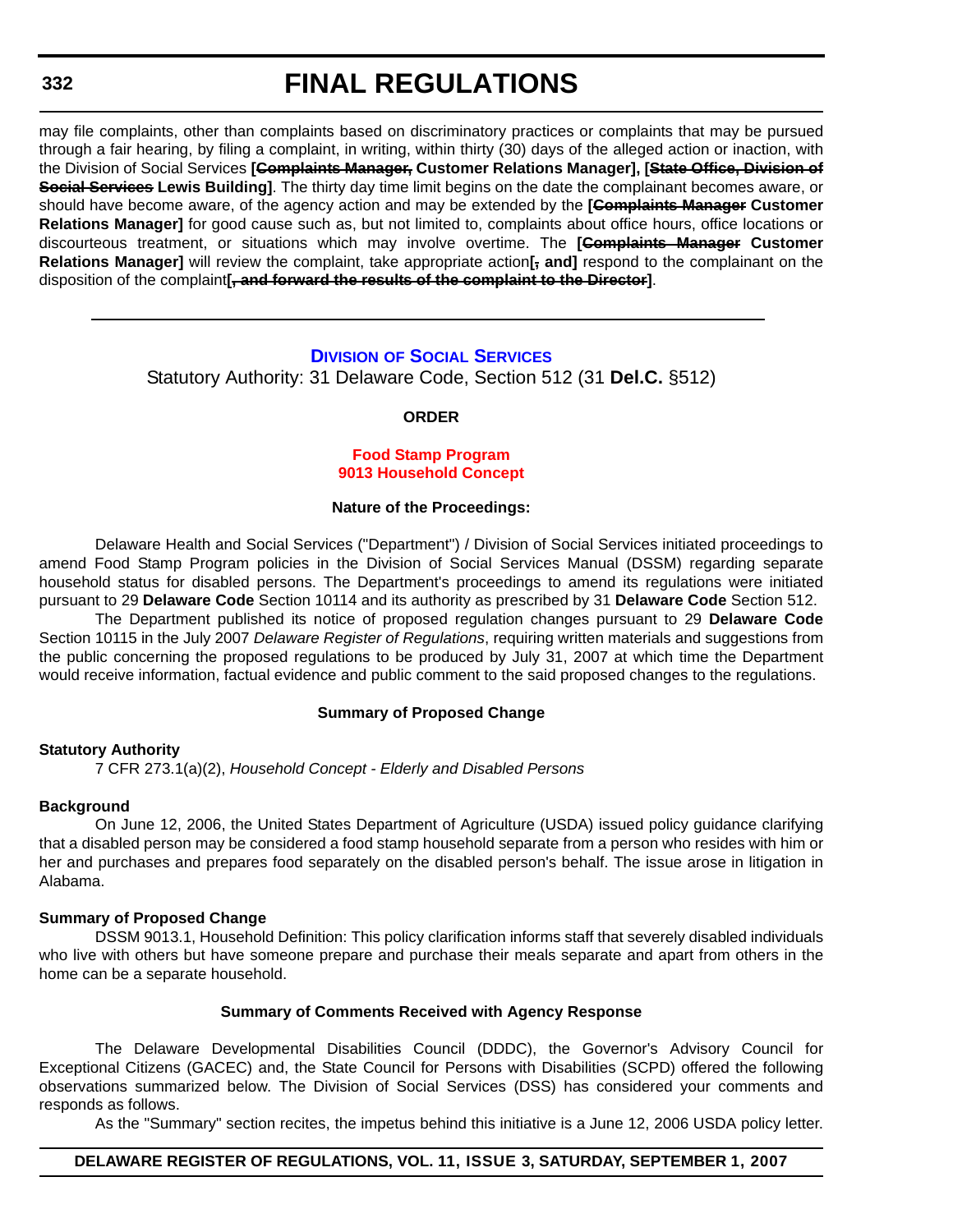The policy letter authorizes a "severely disabled" applicant to qualify as a separate "household" under the Food Stamp program if the applicant arranges for another (even cohabitating) individual to purchase and prepare the applicant's food. This is advantageous to the person with the disability since the income of the other cohabitating individual(s) would not be counted towards the financial eligibility of the person with the disability. The proposed regulatory change to §9013.1 is well written and consistent with the policy letter. Although, it does not adopt "people first" language, the substance of the standard is fine. We endorse this regulatory change.

*Agency Response*: DSS thanks you for the endorsement.

## **Findings of Fact:**

The Department finds that the proposed changes as set forth in the July 2007 *Register of Regulations* should be adopted.

THEREFORE, IT IS ORDERED, that the proposed regulation to amend the Division of Social Services Manual (DSSM) as it relates to separate household status for disabled persons in the Food Stamp Program is adopted and shall be final effective September 10, 2007.

Vincent P. Meconi, Secretary, DHSS, 8/14/07

**\*Please Note: Please note that no changes were made to the regulation as originally proposed and published in the July 2007 issue of the** *Register* **at page 25 (11 DE Reg. 25). Therefore, the final regulation is not being republished. A copy of the final regulation is available at:**

**<http://regulations.delaware.gov/register/september2007/final/11 DE Reg 332 09-01-07.htm>**

**An authenticated version of the final regulation is available at: <http://regulations.delaware.gov/register/september2007/final/11 DE Reg 332 09-01-07.pdf>**

# **DEPARTMENT OF INSURANCE**

Statutory Authority: 18 Delaware Code, Section 311 (18 **Del.C.** §311) 18 **DE Admin. Code** 1216

# **ORDER**

# **[1216 Military Sales Practices](#page-4-0)**

Proposed Regulation 1216 relating to the sale of life and insurance annuity products to military personnel was published in the *Delaware Register of Regulations* on July 1, 2007. The comment period remained open until August 6, 2007. There was no public hearing on proposed Regulation 1216. Public notice of the proposed Regulation 1216 in the *Register of Regulations* and two newspapers of general circulation was in conformity with Delaware law.

# **Summary of the Evidence and Information Submitted**

Public comment was received relative only to the issue of the effective date. That comment was that the effective date should be the first day of January, 2008, in order to allow more time for compliance.

#### **Findings of Fact**

Based on Delaware law and the record in this docket, I make the following findings of fact:

1. It is in the public interest that active duty service members of the United States Armed Forces be protected from dishonest and predatory insurance sales practices by declaring certain identified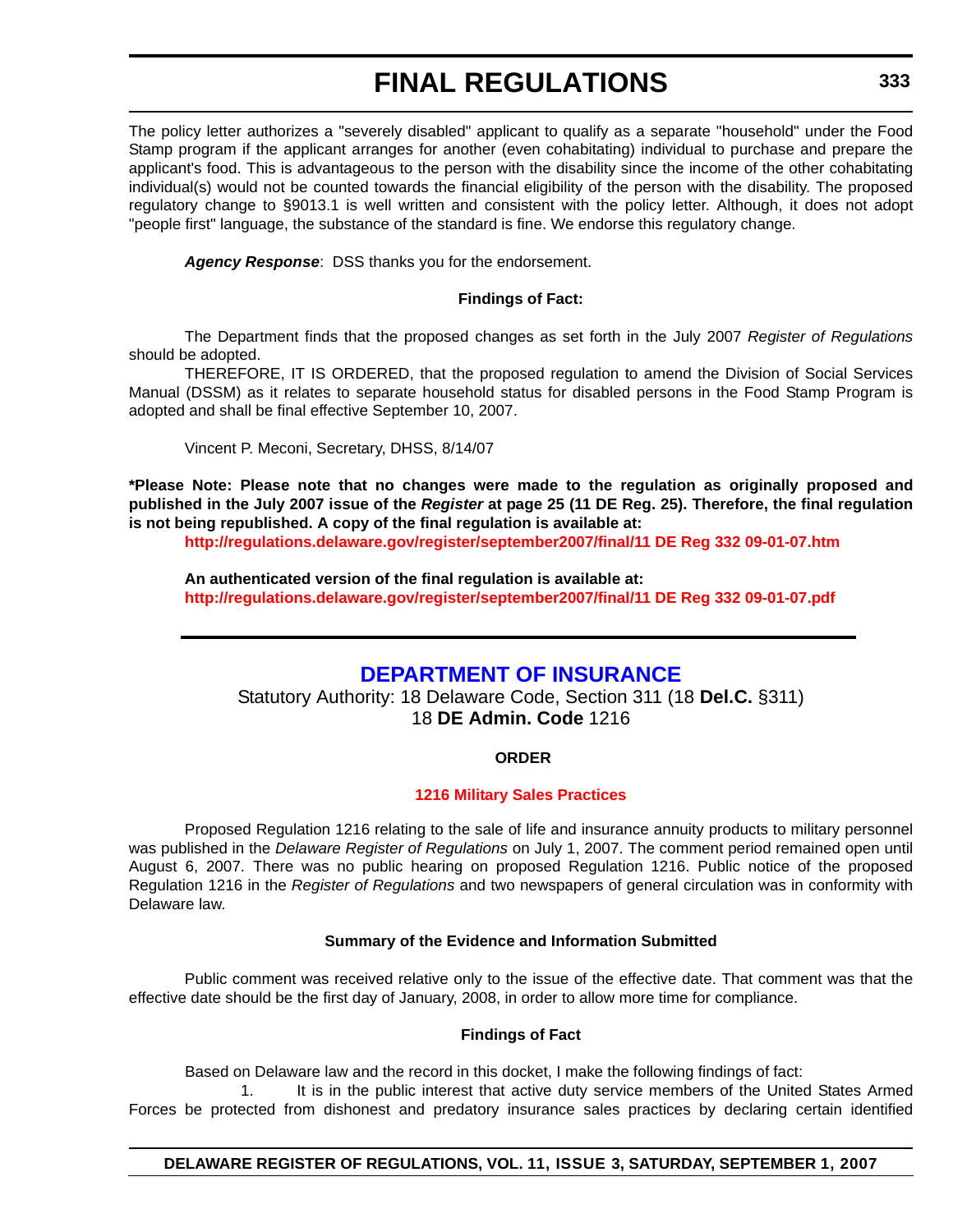# **FINAL REGULATIONS**

practices to be false, misleading, deceptive, or unfair.

2. In order to be consistent with other states in the National Association of Insurance Commissioners, it is appropriate to adopt the Model Regulation, modified to conform with Delaware law.

## **Decision and Effective Date**

Based on the provisions of 18 **Del.C.** §§311(a) and the record in this docket, I hereby adopt Regulation 1216 and as may more fully and at large appear in the version attached hereto to be effective on September 11, 2007.

## **Text and Citation**

**IT IS SO ORDERED** this 13th day of August 2007.

Matthew Denn Insurance Commissioner

**\* Please note that no changes were made to the regulation as originally proposed and published in the July 2007 issue of the** *Register* **at page 26 (11 DE Reg. 26). Therefore, the final regulation is not being republished. A copy of the final regulation is available at:**

**<http://regulations.delaware.gov/register/september2007/final/11 DE Reg 333 09-01-07.htm>**

**An authenticated version of the final regulation is available at: <http://regulations.delaware.gov/register/september2007/final/11 DE Reg 333 09-01-07.pdf>**

# **DEPARTMENT OF NATURAL RESOURCES AND ENVIRONMENTAL CONTROL**

# **DIVISION OF FISH AND WILDLIFE**

Statutory Authority: 7 Delaware Code, Chapter 1, (7 **Del.C.,** Ch. 1) 7 **DE Admin. Code** 3901

# **[3900 Wildlife Regulations](#page-4-0)**

## **Sectretary's Order No.: 2007-F-0028 Date of Issuance: August 15, 2007 Effective Date of the Amendment: September 11, 2007 3901 Definitions**

### **I. Background:**

A public hearing was held on Tuesday, July 31, 2007, at 6:00 p.m. at the DNREC Richardson & Robbins Building Auditorium to receive comment on proposed amendments to the existing Delaware Wildlife Regulation No. 3901: Definitions (2007). This proposed action is needed to define the term "black powder" as it pertains to muzzle-loading rifles, and to provide clarity with regard to what the Division views as an acceptable propellant for muzzleloaders in Delaware, while providing options to hunters regarding this issue. Furthermore, this action is needed to create a definition for the term "deer", so that hunters will be allowed to legally harvest sika deer and white-tailed deer during any and all of the established deer hunting seasons.

Numerous members of the public attended this hearing on July 31, 2007, however, no public comment or questions were received by the Department regarding this proposed action. Proper notice of the hearing was provided as required by law.

# **II. Findings:**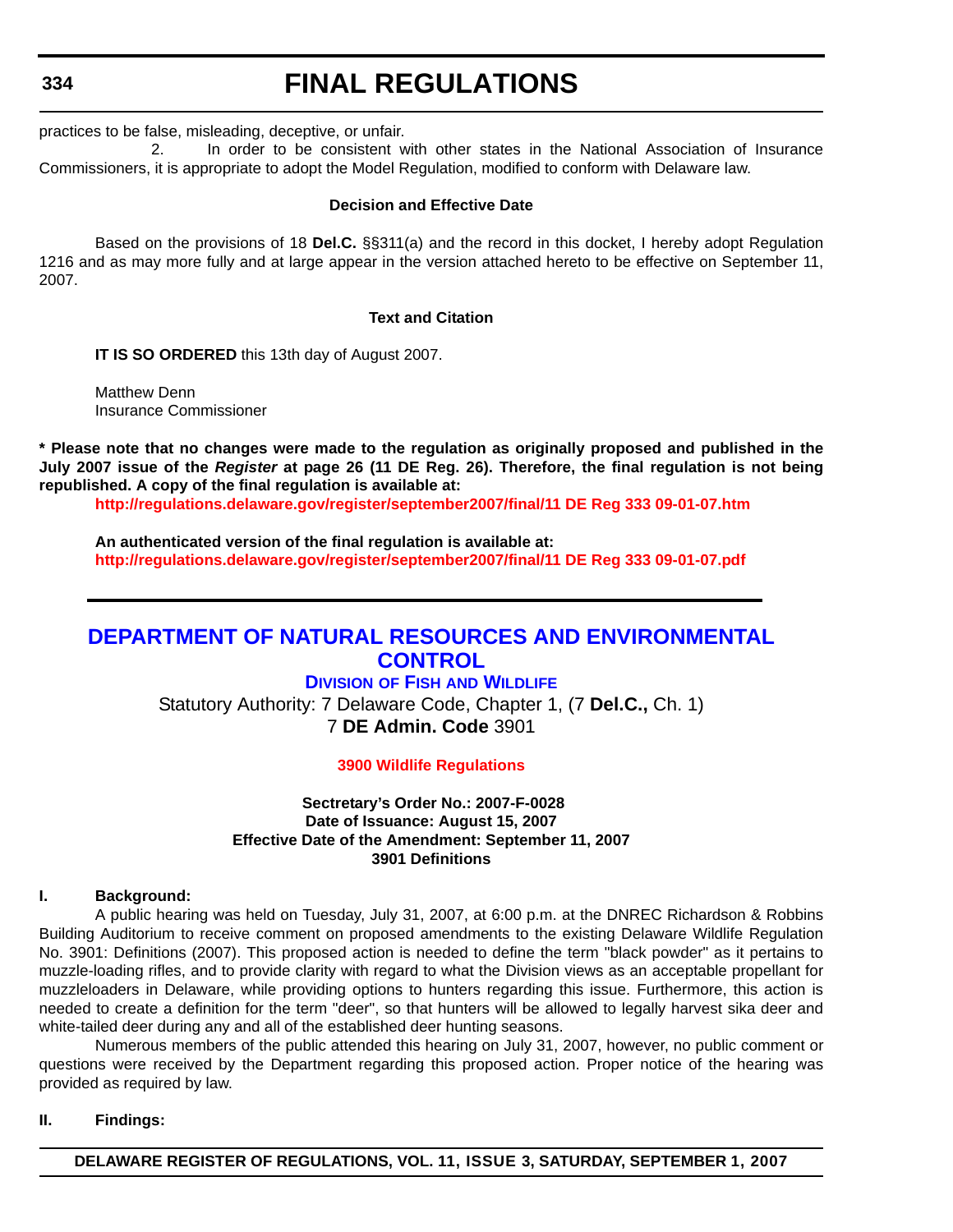The Department has carefully considered all relevant public input regarding its proposed regulation, and has provided a reasoned analysis and a sound conclusion with regard to the response given to each such comment, as reflected in the Hearing Officer's Report of August 13, 2007, which is attached and expressly incorporated into this Order. Moreover, the following findings and conclusions are entered at this time:

1. Proper notice of the hearing was provided as required by law.

2. The Department has jurisdiction under its statutory authority to make a determination in this proceeding;

3. The Department provided adequate public notice of the proceeding and the public hearing in a manner required by the law and regulations;

4. The Department held a public hearing in a manner required by the law and regulations;

5. The Department considered all timely and relevant public comments in making its determination;

6. Promulgation of these proposed amendments would provide better understanding to the regulated community with regard to the actual defining of "black powder" and "deer" for Delaware hunters;

7. Promulgation of these proposed amendments would also provide additional means by which to discourage the growing population of sika deer, thus effectuating a reduction in potential human/sika deer conflicts, the potential for disease transmission, and competition with white-tailed deer and other native wildlife;

8. The Department has reviewed this proposed amendment in the light of the Regulatory Flexibility Act, and believes the same to be lawful, feasible and desirable, and that the recommendations as proposed should be applicable to all Delaware citizens equally;

9. The Department's proposed amendments to Regulation 3901 are adequately supported, not arbitrary or capricious, and are consistent with the applicable laws and regulations. Consequently, it should be approved as a final regulation, which shall go into effect ten days after its publication in the next available issue of the *Delaware Register of Regulations*; and that

10. The Department has an adequate record for its decision, and no further public hearing is appropriate or necessary.

### **III. Order:**

Based on the record developed, as reviewed in the Hearing Officer's Report dated August 13, 2007, and expressly incorporated herein, it is hereby ordered that the proposed amendments to State of Delaware Regulation No. 3901 be promulgated in final form in the customary manner and established rule-making procedure required by law.

### **IV. Reasons:**

The promulgation of the Division of Fish and Wildlife Regulation No. 3901, will aide the Department in its ability to provide better clarity to Delaware hunters with regard to the formal definitions of "black powder" and "deer". Additionally, this rulemaking represents careful, deliberate and reasoned action by this agency to discourage the growing population of sika deer while simultaneously reducing the potential for disease transmission and competition with native white-tailed deer and other native wildlife. Furthermore, it takes steps to further reduce potential human/sika deer conflicts as well.

In developing this regulation, the Department has balanced the absolute environmental need for the State of Delaware to promulgate regulations concerning this matter with the important interests and public concerns surrounding the same, in furtherance of the policy and purposes of 7 **Del.C.,** Ch. 60.

John A. Hughes, Secretary

### **Sectretary's Order No.: 2007-F-0030 Date of Issuance: August 15, 2007 Effective Date of the Amendment: September 11, 2007 3902 Method of Take**

# **I. Background:**

A public hearing was held on Tuesday, July 31, 2007, at 6:00 p.m. at the DNREC Richardson & Robbins Building Auditorium to receive comment on proposed amendments to the existing Delaware Wildlife Regulation No. 3902: Method of Take (2007). There are three actions being proposed in this promulgation: (1) clarification of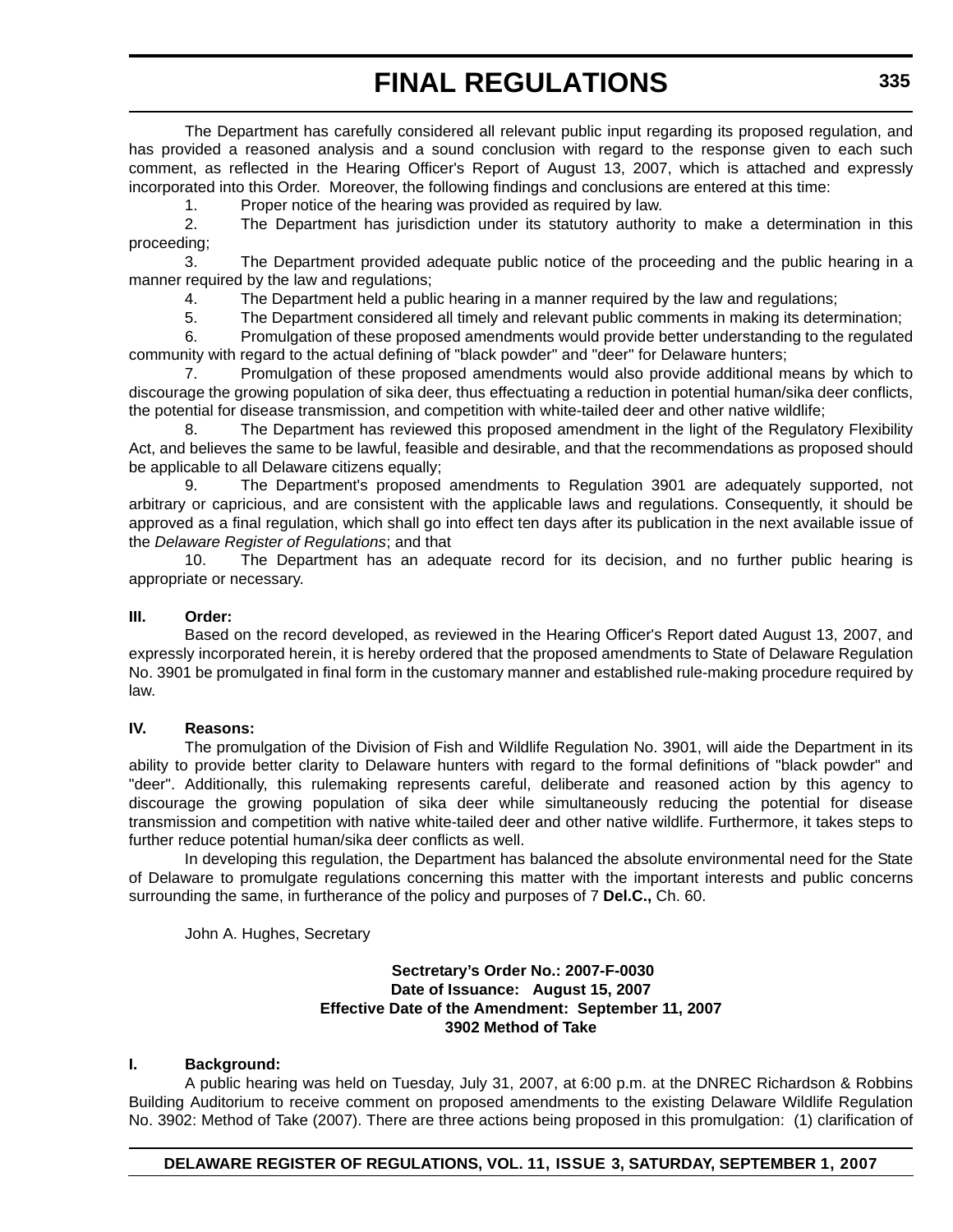existing regulation that it is legal to use a muzzle-loading rifle during deer shotgun seasons; (2) clarification of existing regulation that it is legal for bow hunters to use a mechanical release, but no device that allows the bow to be drawn and locked in place; and (3) to allow squirrel hunters to use any of the following: a .17 caliber rifle, a .22 caliber rifle, or a muzzle-loading rifle up to a .36 caliber, for squirrel hunting south of the C&D Canal during the whole squirrel season.

It should be noted that there were originally four actions being proposed in this promulgation. An entirely new section (2.9) was presented at the public hearing, which would have prohibited hunters from being in the field with more than one hunting implement at a time. In light of public comment and concerns received by the Division during this public hearing process, and due to further considerations made by the Division as a result of said comments, the Division has decided to withdraw the proposed Section 2.9 from Regulation 3902. Further consideration of this matter will be made by the Division in future rulemaking procedures.

Numerous members of the public attended this hearing on July 31, 2007, however, no public comment or questions were received by the Department regarding this specific proposed action. Proper notice of the hearing was provided as required by law.

## **II. Findings:**

The Department has carefully considered all relevant public input regarding its proposed regulation, and has provided a reasoned analysis and a sound conclusion with regard to the response given to each such comment, as reflected in the Hearing Officer's Report of August 14, 2007, which is attached and expressly incorporated into this Order. Moreover, the following findings and conclusions are entered at this time:

1. Proper notice of the hearing was provided as required by law.

2. The Department has jurisdiction under its statutory authority to make a determination in this proceeding;

3. The Department provided adequate public notice of the proceeding and the public hearing in a manner required by the law and regulations;

4. The Department held a public hearing in a manner required by the law and regulations;

5. The Department considered all timely and relevant public comments in making its determination;

6. Promulgation of these proposed amendments would provide better understanding to the regulated community with regard to allowing hunters to use a muzzle-loading rifle during deer shotgun seasons, and will clarify that bow hunters may use a mechanical release but no device that allows the bow to be drawn and locked in place;

7. Promulgation of these proposed amendments would also allow squirrel hunters to use any of the following: a .17 caliber rifle, a .22 caliber rifle, or a muzzle-loading rifle up to a .36 caliber, for squirrel hunting south of the C&D Canal during the entire squirrel season:

8. The proposed addition of Section 2.9 to these regulations has been formally withdrawn by the Division due to public comment and discussions regarding same, but will be revisited at another rulemaking procedure by this Division in the future;

9. The Department has reviewed this proposed amendment in the light of the Regulatory Flexibility Act, and believes the same to be lawful, feasible and desirable, and that the recommendations as proposed should be applicable to all Delaware citizens equally;

10. The Department's proposed amendments to Regulation 3902 are adequately supported, not arbitrary or capricious, and are consistent with the applicable laws and regulations. Consequently, it should be approved as a final regulation, which shall go into effect ten days after its publication in the next available issue of the *Delaware Register of Regulations*; and that

11. The Department has an adequate record for its decision, and no further public hearing is appropriate or necessary.

## **III. Order:**

Based on the record developed, as reviewed in the Hearing Officer's Report dated August 14, 2007, and expressly incorporated herein, it is hereby ordered that the proposed amendments to State of Delaware Regulation No. 3902 be promulgated in final form in the customary manner and established rule-making procedure required by law.

**DELAWARE REGISTER OF REGULATIONS, VOL. 11, ISSUE 3, SATURDAY, SEPTEMBER 1, 2007**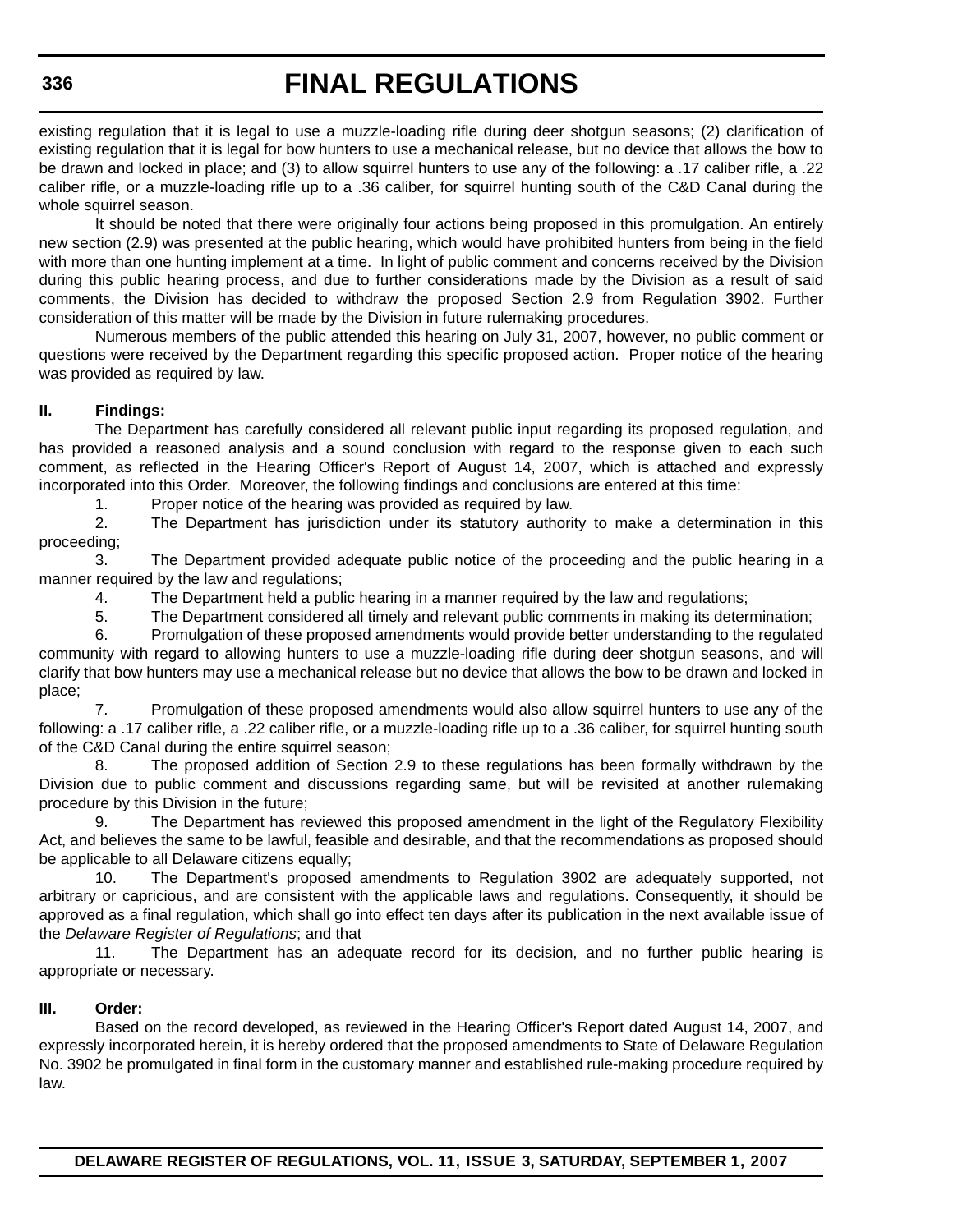## **IV. Reasons:**

The promulgation of the Division of Fish and Wildlife Regulation No. 3902, will aide the Department in its ability to provide better understanding to Delaware hunters with regard to the legal use of allowing hunters to use a muzzle-loading rifle during deer shotgun seasons, and will clarify that bow hunters may use a mechanical release but no device that allows the bow to be drawn and locked in place. This will also bring clarity concerning the specific types of rifles which may be used by hunters to hunt squirrel south of the canal. Additionally, this rulemaking represents careful, deliberate and reasoned action by this agency to balance the absolute environmental need for the State of Delaware to promulgate regulations concerning this matter with the important interests and public concerns surrounding the same, in furtherance of the policy and purposes of 7 **Del.C.,** Ch. 60.

John A. Hughes, Secretary

### **Sectretary's Order No.: 2007-F-0032 Date of Issuance: August 15, 2007 Effective Date of the Amendment: September 11, 2007 3904 Seasons**

### **I. Background:**

A public hearing was held on Tuesday, July 31, 2007, at 6:00 p.m. at the DNREC Richardson & Robbins Building Auditorium to receive comment on proposed amendments to the existing Delaware Wildlife Regulation No. 3904: Seasons (2007). These proposed changes have been requested by hunters through the Division's Advisory Council on Wildlife and Freshwater Fish. Additions to deer seasons have resulted in a decrease in the number of days for some small game hunting. Therefore, several changes are being proposed to Wildlife Regulation No. 3904 at this time.

There are actually six actions being proposed in this promulgation: (1) extension of the gray squirrel hunting season to end the first Saturday in February, as well as permitting squirrel to be hunted during any firearms deer season, except the November shotgun deer season, provided the squirrel hunters wear the same 400 square inches of hunter orange that the deer hunter has to wear; (2) increasing the daily bag limit of squirrels from 4 to 6, to be compatible with harvest limits in adjacent states; (3) extension of the pheasant season to the first Saturday in February, and permitting hunting during any deer gun season except the November deer gun season, provided 400 square inches of hunter orange is worn by the pheasant hunter; (4) permitting quail hunting during deer firearms seasons, provided 400 square inches of hunter orange is worn by the quail hunter; (5) permitting rabbit hunting during deer firearms seasons, provided 400 square inches of hunter orange is worn by the rabbit hunter; and (6) extension of the rabbit season to February 15th, again, to be more compatible with the seasons of adjacent states.

Numerous members of the public attended this hearing on July 31, 2007. A question was raised at the hearing for clarification purposes, and the same was answered fully by Department personnel at the time of the hearing. Proper notice of the hearing was provided as required by law.

#### **II. Findings:**

The Department has carefully considered all relevant public input regarding its proposed regulation, and has provided a reasoned analysis and a sound conclusion with regard to the response given to each such comment, as reflected in the Hearing Officer's Report of August 14, 2007, which is attached and expressly incorporated into this Order. Moreover, the following findings and conclusions are entered at this time:

1. Proper notice of the hearing was provided as required by law.

2. The Department has jurisdiction under its statutory authority to make a determination in this proceeding;

3. The Department provided adequate public notice of the proceeding and the public hearing in a manner required by the law and regulations;

4. The Department held a public hearing in a manner required by the law and regulations;

5. The Department considered all timely and relevant public comments in making its determination;

6. Promulgation of these proposed amendments would provide additional hunting days in Delaware for small game hunting, and better mirror the seasons for small game enjoyed in adjacent states;

7. Promulgation of these proposed amendments would extend the hunting seasons of gray squirrel,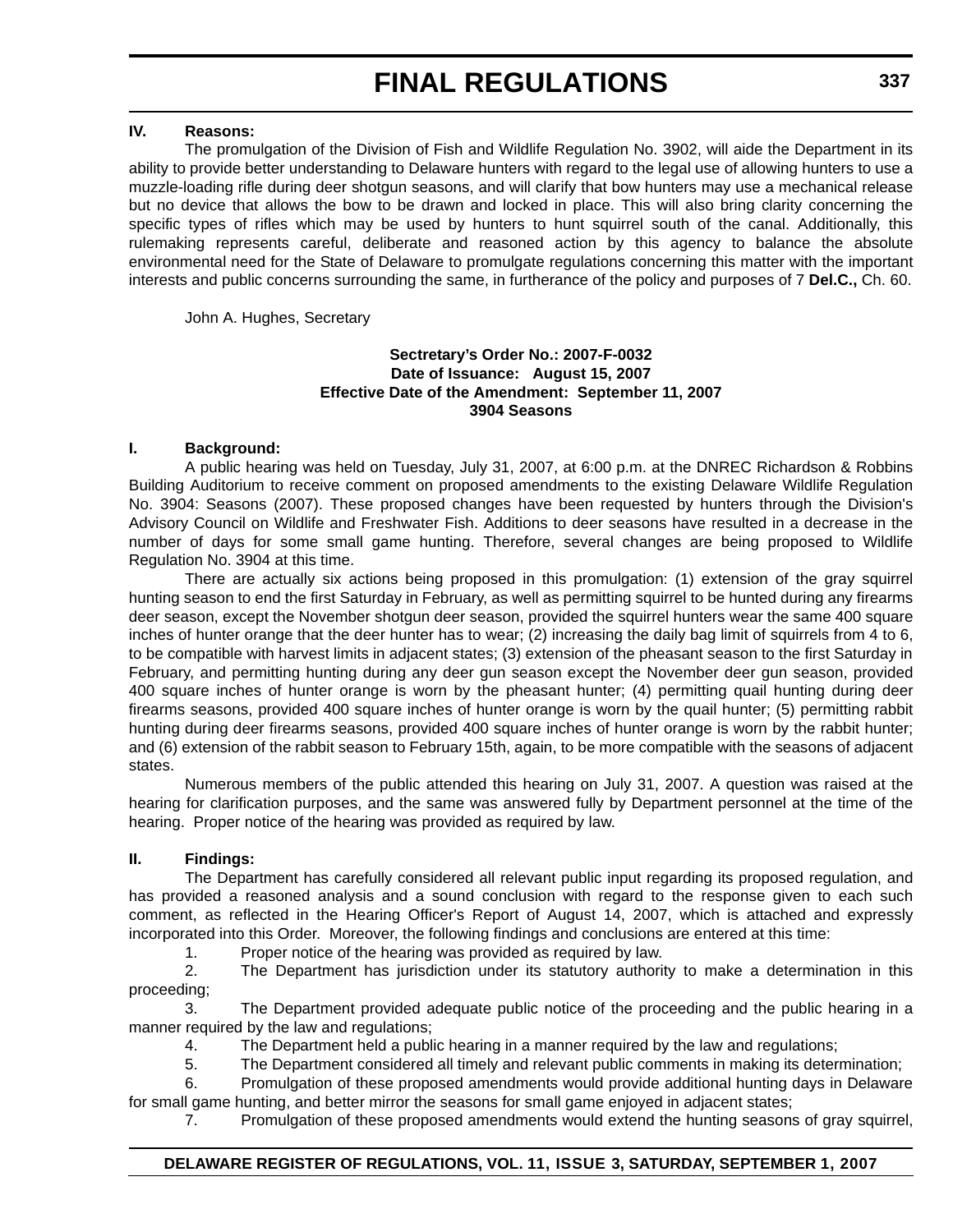pheasant, quail, and rabbit, as well as increasing the daily bag limit of squirrels from four to six, which again would be more compatible with harvest limits found in adjacent states;

8. The Department has reviewed this proposed amendment in the light of the Regulatory Flexibility Act, and believes the same to be lawful, feasible and desirable, and that the recommendations as proposed should be applicable to all Delaware citizens equally;

9. The Department's proposed amendments to Regulation 39024 are adequately supported, not arbitrary or capricious, and are consistent with the applicable laws and regulations. Consequently, it should be approved as a final regulation, which shall go into effect ten days after its publication in the next available issue of the *Delaware Register of Regulations*; and that

10. The Department has an adequate record for its decision, and no further public hearing is appropriate or necessary.

# **III. Order:**

Based on the record developed, as reviewed in the Hearing Officer's Report dated August 14, 2007, and expressly incorporated herein, it is hereby ordered that the proposed amendments to State of Delaware Regulation No. 3904 be promulgated in final form in the customary manner and established rule-making procedure required by law.

# **IV. Reasons:**

The promulgation of the Division of Fish and Wildlife Regulation No. 3904 will aide the Department in its desire to provide small game hunters with additional hunting days, and better mirror the seasons for small game enjoyed in adjacent states. Additionally, this rulemaking represents careful, deliberate and reasoned action by this agency to balance the absolute environmental need for the State of Delaware to promulgate regulations concerning this matter with the important interests and public concerns surrounding the same, in furtherance of the policy and purposes of 7 **Del.C.,** Ch. 60.

John A. Hughes, Secretary

## **Sectretary's Order No.: 2007-F-0033 Date of Issuance: August 15, 2007 Effective Date of the Amendment: September 11, 2007 3905 Wild Turkeys**

# **I. Background:**

A public hearing was held on Tuesday, July 31, 2007, at 6:00 p.m. at the DNREC Richardson & Robbins Building Auditorium to receive comment on proposed amendments to the existing Delaware Wildlife Regulation No. 3905: Wild Turkey (2007). This proposed action is needed to implement a new written test developed by the Division's new Hunter Safety Coordinator. Previously, in order to be eligible to hunt wild turkeys in the State of Delaware, a hunter simply attended the hunter safety class. At the end of the class, the hunter would obtain his turkey hunter safety permit. The proposed changes to Section 5.2 indicate that a person must not only attend the class, but must also pass the test given at the conclusion of the class in obtain to obtain their permit. Additionally, the Division has proposed a new section to these regulations, Section 5.3.8, which would prohibit the use of electronic calls for hunting wild turkeys.

Numerous members of the public attended this hearing on July 31, 2007, however, no public comment or questions were received by the Department regarding this proposed action. Proper notice of the hearing was provided as required by law.

# **II. Findings:**

The Department has carefully considered all relevant public input regarding its proposed regulation, and has provided a reasoned analysis and a sound conclusion with regard to the response given to each such comment, as reflected in the Hearing Officer's Report of August 14, 2007, which is attached and expressly incorporated into this Order. Moreover, the following findings and conclusions are entered at this time:

- 1. Proper notice of the hearing was provided as required by law.
- 2. The Department has jurisdiction under its statutory authority to make a determination in this

# **DELAWARE REGISTER OF REGULATIONS, VOL. 11, ISSUE 3, SATURDAY, SEPTEMBER 1, 2007**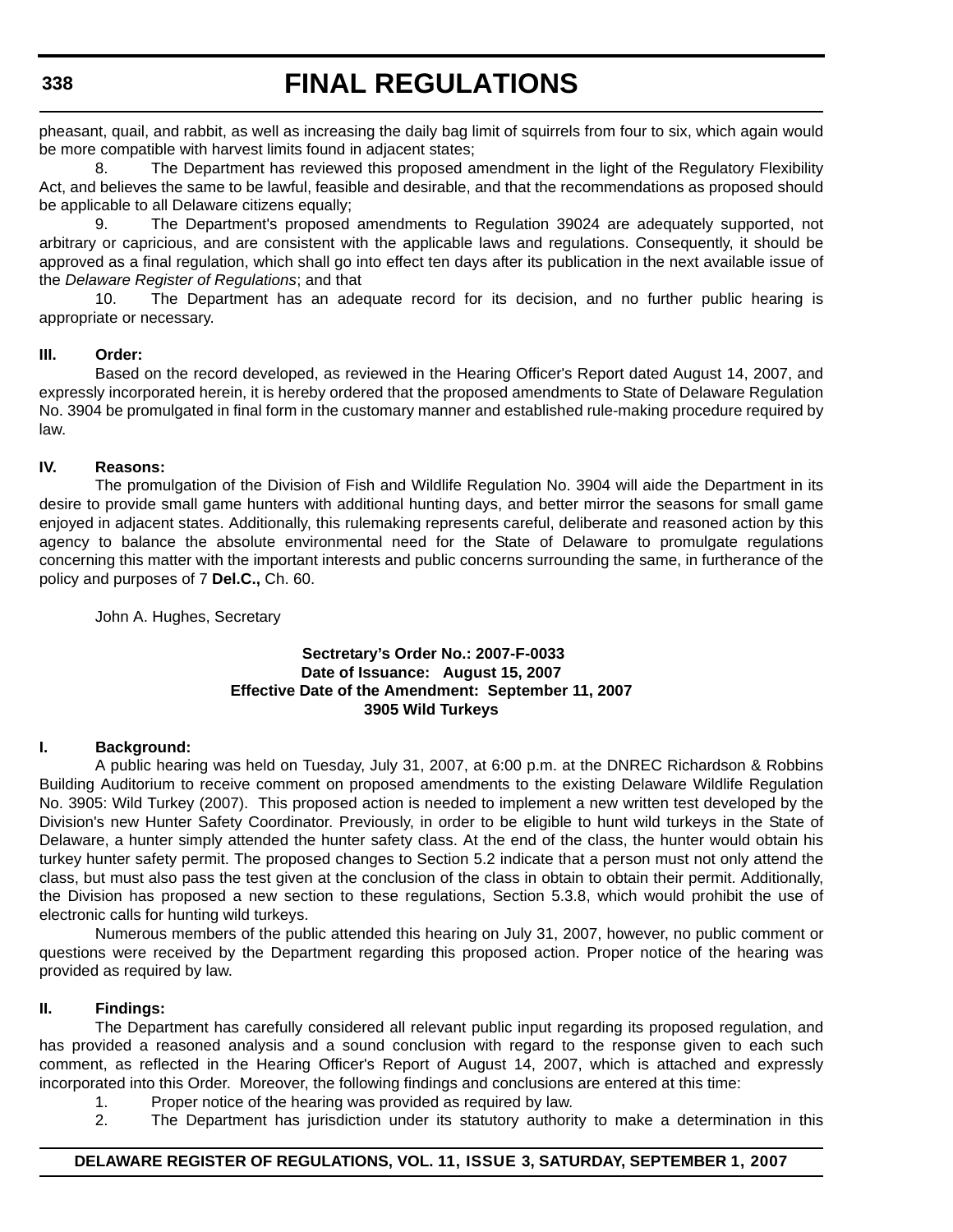# proceeding;

3. The Department provided adequate public notice of the proceeding and the public hearing in a manner required by the law and regulations:

4. The Department held a public hearing in a manner required by the law and regulations;

5. The Department considered all timely and relevant public comments in making its determination;

6. Promulgation of these proposed amendments would allow the Division of Fish and Wildlife to implement the aforementioned written test at the conclusion of its Turkey Hunter Safety Class, before granting attendees their Turkey Hunter Safety Permit;

7. Promulgation of these proposed amendments would also prohibit the use of electronic calls for hunting wild turkeys;

8. The Department has reviewed this proposed amendment in the light of the Regulatory Flexibility Act, and believes the same to be lawful, feasible and desirable, and that the recommendations as proposed should be applicable to all Delaware citizens equally;

9. The Department's proposed amendments to Regulation 3905 are adequately supported, not arbitrary or capricious, and are consistent with the applicable laws and regulations. Consequently, it should be approved as a final regulation, which shall go into effect ten days after its publication in the next available issue of the *Delaware Register of Regulations*; and that

10. The Department has an adequate record for its decision, and no further public hearing is appropriate or necessary.

# **III. Order:**

Based on the record developed, as reviewed in the Hearing Officer's Report dated August 14, 2007, and expressly incorporated herein, it is hereby ordered that the proposed amendments to State of Delaware Regulation No. 3905 be promulgated in final form in the customary manner and established rule-making procedure required by law.

## **IV. Reasons:**

The promulgation of the Division of Fish and Wildlife Regulation No. 3905: Wild Turkeys will aide the Department in its ability to provide a better educational experience for Delaware hunters with regard to turkey hunter safety issues. Additionally, it will allow the Department to enforce the prohibition of electronic calls for hunting wild turkeys here in Delaware.

In developing this regulation, the Department has balanced the absolute environmental need for the State of Delaware to promulgate regulations concerning this matter with the important interests and public concerns surrounding the same, in furtherance of the policy and purposes of 7 **Del.C.,** Ch. 60.

John A. Hughes, Secretary

## **Sectretary's Order No.: 2007-F-0034 Date of Issuance: August 15, 2007 Effective Date of the Amendment: September 11, 2007 3907 Deer**

#### **I. Background:**

A public hearing was held on Tuesday, July 31, 2007, at 6:00 p.m. at the DNREC Richardson & Robbins Building Auditorium to receive comment on proposed amendments to the existing Delaware Wildlife Regulation No. 3907: Deer (2007). This proposed action entails three changes to existing deer regulations: (1) the requirement of hunters to write the date in ink on their field deer tag once it is placed on the deer, thus rendering the tag invalid for another deer. Furthermore, this proposed amendment adds the Delaware Non-Resident Quality Buck Tag as a legal tag; (2) the prohibition of importation into the State of Delaware of deer carcasses, or parts of a carcass, of any deer killed in a state or Canadian Province where Chronic Wasting Disease (CWD) has been found; and (3) the requirement that, should a hunter be notified by another state or Canadian Province that his animal tested positive for CWD, the Department must be notified within 72 hours so that this agency can obtain the carcass or parts and provide for proper disposal of the materials.

Numerous members of the public attended this hearing on July 31, 2007, however, no public comment or

# **DELAWARE REGISTER OF REGULATIONS, VOL. 11, ISSUE 3, SATURDAY, SEPTEMBER 1, 2007**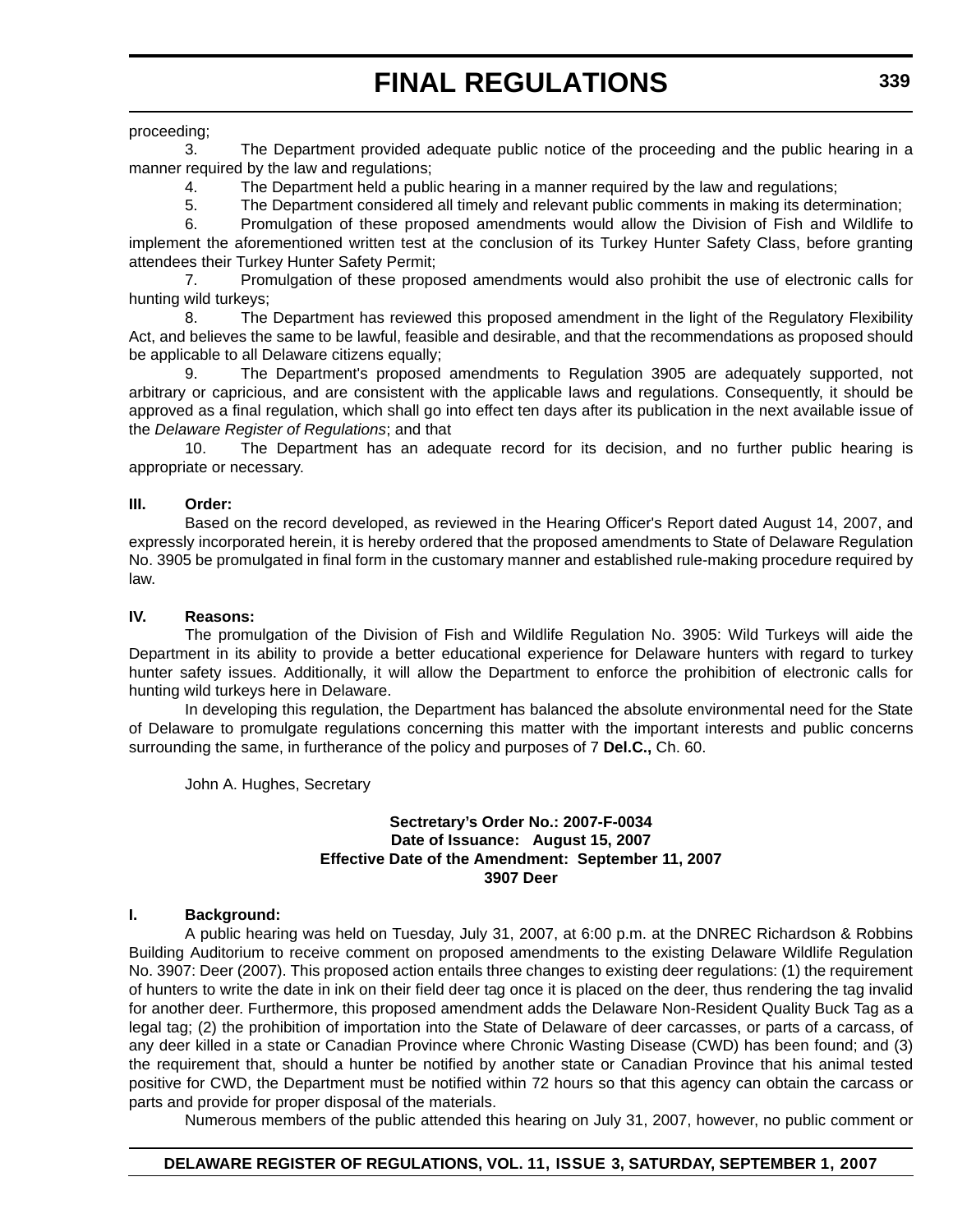# **FINAL REGULATIONS**

questions were received by the Department regarding this specific proposed action. Proper notice of the hearing was provided as required by law.

# **II. Findings:**

The Department has carefully considered all relevant public input regarding its proposed regulation, and has provided a reasoned analysis and a sound conclusion with regard to the response given to each such comment, as reflected in the Hearing Officer's Report of August 14, 2007, which is attached and expressly incorporated into this Order. Moreover, the following findings and conclusions are entered at this time:

1. Proper notice of the hearing was provided as required by law.

2. The Department has jurisdiction under its statutory authority to make a determination in this proceeding;

3. The Department provided adequate public notice of the proceeding and the public hearing in a manner required by the law and regulations;

4. The Department held a public hearing in a manner required by the law and regulations;

5. The Department considered all timely and relevant public comments in making its determination;

6. Promulgation of these proposed amendments would require hunters to write the date in ink on the field deer tag once it is placed on the deer, and would add the Delaware Non-Resident Quality Buck Tag as a legal tag, thus correcting a previous omission and oversight in the existing regulations;

7. Promulgation of these proposed amendments would also prohibit the importation of deer carcasses or parts of carcass of any deer killed in a state or Canadian Province where Chronic Wasting Disease has been found. Furthermore, these amendments would require hunters to notify DNREC within 72 hours if their animals test positive for CWD, so that the Department can obtain the infected carcass and provide for proper disposal of the materials. Such action would mirror the actions already implemented in other states to combat CWD, and would empower the Department to do everything in their power to prevent CWD from infecting deer here in Delaware;

8. The Department has reviewed this proposed amendment in the light of the Regulatory Flexibility Act, and believes the same to be lawful, feasible and desirable, and that the recommendations as proposed should be applicable to all Delaware citizens equally;

9. The Department's proposed amendments to Regulation 3907 are adequately supported, not arbitrary or capricious, and are consistent with the applicable laws and regulations. Consequently, it should be approved as a final regulation, which shall go into effect ten days after its publication in the next available issue of the *Delaware Register of Regulations*; and that

10. The Department has an adequate record for its decision, and no further public hearing is appropriate or necessary.

# **III. Order:**

Based on the record developed, as reviewed in the Hearing Officer's Report dated August 14, 2007, and expressly incorporated herein, it is hereby ordered that the proposed amendments to State of Delaware Regulation No. 3907 be promulgated in final form in the customary manner and established rule-making procedure required by law.

# **IV. Reasons:**

The promulgation of the Division of Fish and Wildlife Regulation No. 3907 will aide the Department in its ability to enforce the proper use of field deer tags by hunters here in Delaware, as well as to correct a previous omission and oversight with regard to existing deer regulations by adding the Delaware Non-Resident Quality Buck tag as a legal tag. Additionally, it will empower the Department to do everything within its power to prevent Chronic Wasting Disease from crossing Delaware's borders and ultimately infecting deer here in Delaware with this very infectious disease.

In developing this regulation, the Department has balanced the absolute environmental need for the State of Delaware to promulgate regulations concerning this matter with the important interests and public concerns surrounding the same, in furtherance of the policy and purposes of 7 **Del.C.,** Ch. 60.

John A. Hughes, Secretary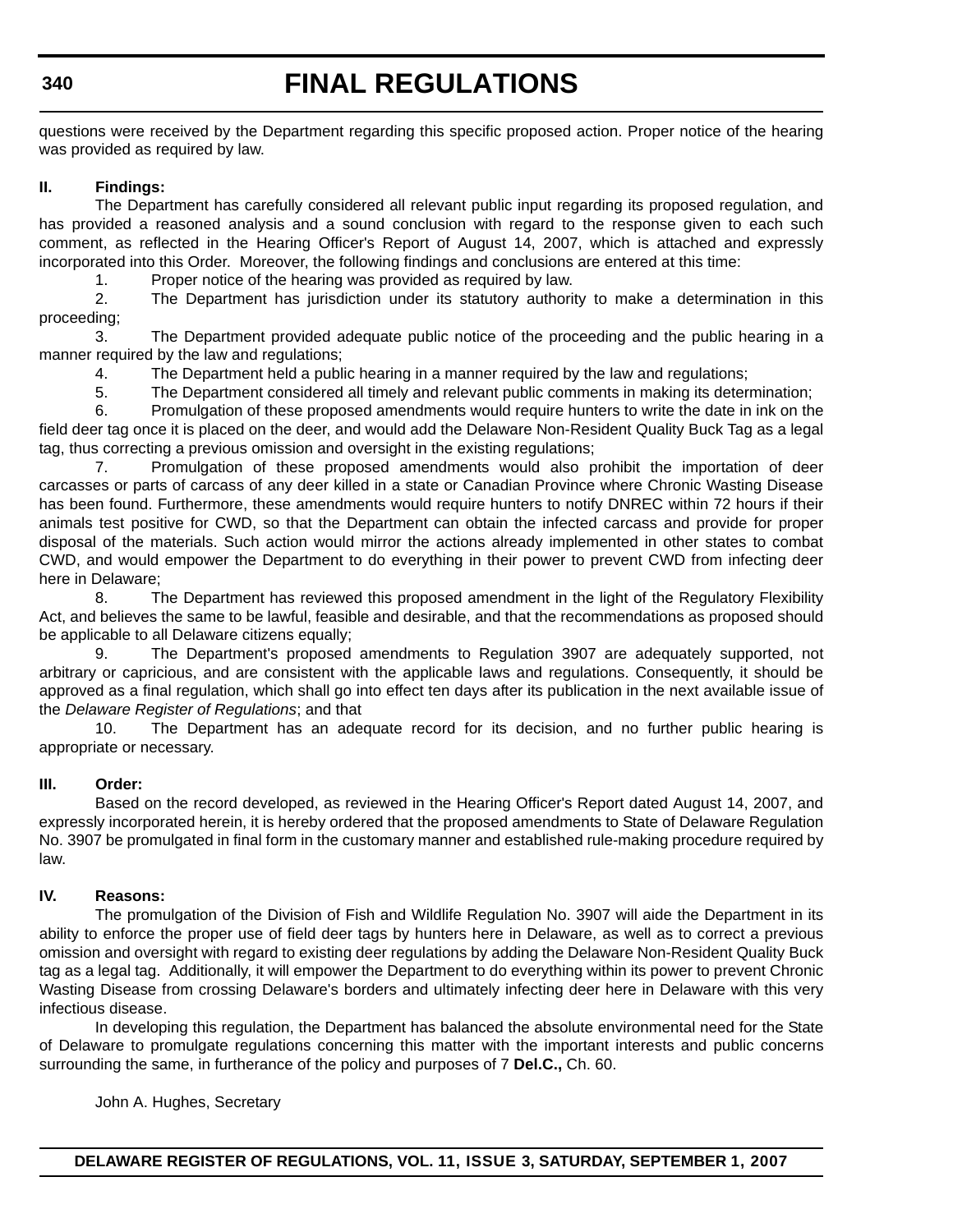### **Sectretary's Order No.: 2007-F-0031 Date of Issuance: August 15, 2007 Effective Date of the Amendment: September 11, 2007 3908 General Rules and Regulations Governing Land and Waters Administered by the Division**

### **I. Background:**

A public hearing was held on Tuesday, July 31, 2007, at 6:00 p.m. at the DNREC Richardson & Robbins Building Auditorium to receive comment on proposed amendments to the existing Delaware Wildlife Regulation No. 3908: General Rules and Regulations Governing Land and Waters Administered by the Division (2007). There are three actions being proposed in this promulgation: (1) to allow rifled shotgun barrels to be used for deer hunting along the C&D Canal; (2) to increase the hunting opportunities on public lands by allowing hunters to be in possession of a firearm while walking along a dike on their way to a Division-authorized deer stand; and (3) to allow the Division to control geocaching and letterboxing activities on its lands for the good of the resource and the persons participating in the activity.

Numerous members of the public attended this hearing on July 31, 2007, however, no public comment or questions were received by the Department regarding this proposed action. Proper notice of the hearing was provided as required by law.

## **II. Findings:**

The Department has carefully considered all relevant public input regarding its proposed regulation, and has provided a reasoned analysis and a sound conclusion with regard to the response given to each such comment, as reflected in the Hearing Officer's Report of August 14, 2007, which is attached and expressly incorporated into this Order. Moreover, the following findings and conclusions are entered at this time:

1. Proper notice of the hearing was provided as required by law.

2. The Department has jurisdiction under its statutory authority to make a determination in this proceeding;

3. The Department provided adequate public notice of the proceeding and the public hearing in a manner required by the law and regulations;

4. The Department held a public hearing in a manner required by the law and regulations;

5. The Department considered all timely and relevant public comments in making its determination;

6. Promulgation of these proposed amendments would provide better understanding to the regulated community with regard to the legal use of rifled shotgun barrels for deer hunting along the C&D Canal, and will clarify the right of hunters to be in possession of a firearm while walking along a dike on their way to a Divisionauthorized deer stand;

7. Promulgation of these proposed amendments would also allow the Division to control all geocaching and letterboxing activities on its lands, for the good of the resource as well as for the health, safety and welfare of the public participating in such activities;

8. The Department has reviewed this proposed amendment in the light of the Regulatory Flexibility Act, and believes the same to be lawful, feasible and desirable, and that the recommendations as proposed should be applicable to all Delaware citizens equally;

9. The Department's proposed amendments to Regulation 3908 are adequately supported, not arbitrary or capricious, and are consistent with the applicable laws and regulations. Consequently, it should be approved as a final regulation, which shall go into effect ten days after its publication in the next available issue of the *Delaware Register of Regulations*; and that

10. The Department has an adequate record for its decision, and no further public hearing is appropriate or necessary.

# **III. Order:**

Based on the record developed, as reviewed in the Hearing Officer's Report dated August 14, 2007, and expressly incorporated herein, it is hereby ordered that the proposed amendments to State of Delaware Regulation No. 3908 be promulgated in final form in the customary manner and established rule-making procedure required by law.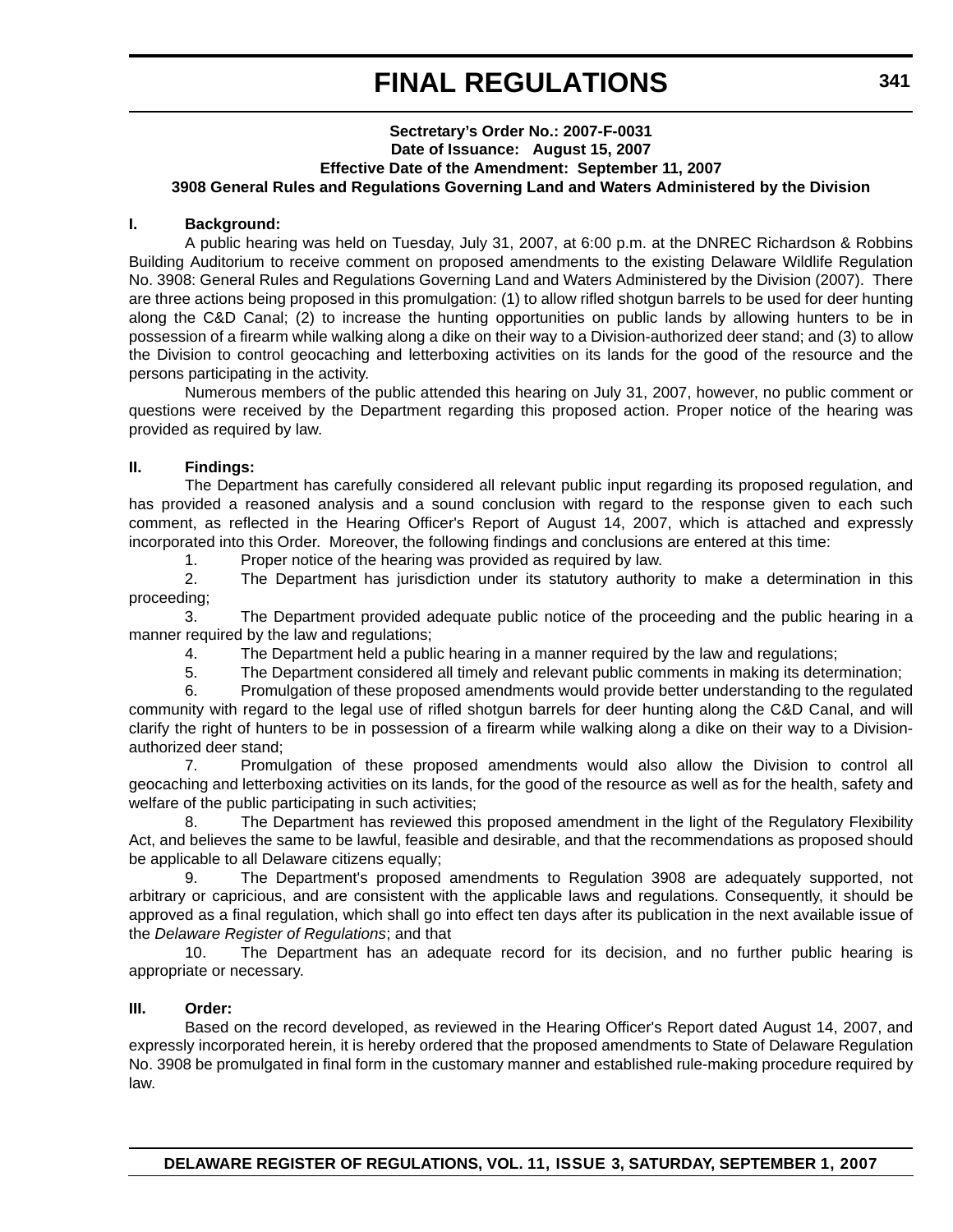## **IV. Reasons:**

The promulgation of the Division of Fish and Wildlife Regulation No. 3908, will aide the Department in its ability to provide better understanding to Delaware hunters with regard to the legal use of rifled shotgun barrels for deer hunting along the C&D Canal, as well as providing clarity concerning a hunter's right to possess a firearm while walking along a dike en route to a Division-authorized deer stand. Additionally, this rulemaking represents careful, deliberate and reasoned action by this agency to protect the public's overall health, safety and welfare with allowing the Division to now control geocaching activities on its lands, while simultaneously protecting the natural resource itself .

In developing this regulation, the Department has balanced the absolute environmental need for the State of Delaware to promulgate regulations concerning this matter with the important interests and public concerns surrounding the same, in furtherance of the policy and purposes of 7 **Del.C.,** Ch. 60.

John A. Hughes, Secretary

# **Sectretary's Order No.: 2007-F-0029 Date of Issuance: August 15, 2007 Effective Date of the Amendment: September 11, 2007 3913 Wildlife Rehabilitation Permits**

#### **I. Background:**

A public hearing was held on Tuesday, July 31, 2007, at 6:00 p.m. at the DNREC Richardson & Robbins Building Auditorium to receive comment on proposed amendments to the existing Delaware Wildlife Rehabilitation Permits (Regulation 3913) for 2007. This proposed action will strengthen permitting requirements, improve the care and well being of animals in captivity, and reduce the risk of rabies exposure to rehabilitators and others. In recent years, there have been problems with rehabilitators not caring for animals as they should, and exposing themselves and others to rabies vector species without the proper immunization. This regulatory change will provide better clarity as to what is expected of rehabilitators by the Department regarding these issues. There will also be an additional cost to some rehabilitators that will have to upgrade their facilities and obtain the rabies preexposure shots in order to maintain their permit.

Numerous members of the public attended this hearing on July 31, 2007. Questions and comments from those in attendance at the hearing, along with the Department's responses to the same, were fully addressed by the Hearing Officer's Report dated August 13, 2007, which is attached and expressly incorporated into this Secretary's Order. Proper notice of the hearing was provided as required by law.

#### **II. Findings:**

The Department has carefully considered all relevant public input regarding its proposed regulation, and has provided a reasoned analysis and a sound conclusion with regard to the response given to each such comment, as reflected in the Hearing Officer's Report of August 13, 2007, which is attached and expressly incorporated into this Order. Moreover, the following findings and conclusions are entered at this time:

1. Proper notice of the hearing was provided as required by law.

2. The Department has jurisdiction under its statutory authority to make a determination in this proceeding;

3. The Department provided adequate public notice of the proceeding and the public hearing in a manner required by the law and regulations;

4. The Department held a public hearing in a manner required by the law and regulations;

5. The Department considered all timely and relevant public comments in making its determination;

6. Promulgation of these proposed amendments would provide fuller clarity with regard to the role of licensed veterinarians relative to wildlife rehabilitation, and would require rehabilitators to conform to standards as written in the document "Minimum Standards for Wildlife Rehabilitation", and to abide by rules and policies specified in the document "Delaware Wildlife Rehabilitation Rules and Policies";

7. Promulgation of these proposed amendments would further provide all rehabilitators working with rabies vector species to have proof of up-to-date pre-exposure immunization against the rabies virus, and would strengthen existing regulations and polices regarding the release of such animals back into the wild;

8. The Department has reviewed this proposed amendment in the light of the Regulatory Flexibility

#### **DELAWARE REGISTER OF REGULATIONS, VOL. 11, ISSUE 3, SATURDAY, SEPTEMBER 1, 2007**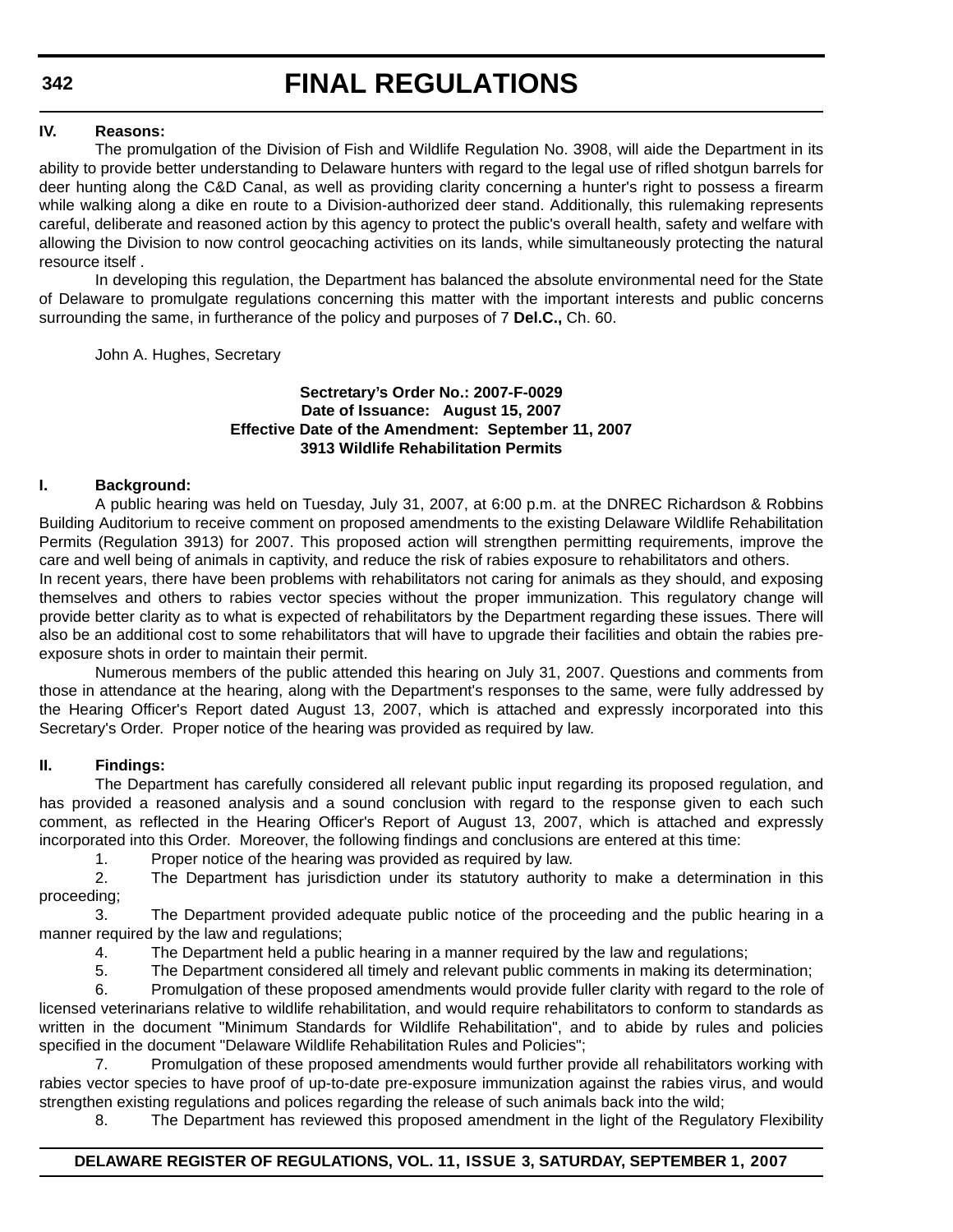Act, and believes the same to be lawful, feasible and desirable, and that the recommendations as proposed should be applicable to all Delaware citizens equally;

9. The Department's proposed amendments to Regulation 3913 are adequately supported, not arbitrary or capricious, and are consistent with the applicable laws and regulations. Consequently, it should be approved as a final regulation, which shall go into effect ten days after its publication in the next available issue of the *Delaware Register of Regulations*; and that

10. The Department has an adequate record for its decision, and no further public hearing is appropriate or necessary.

## **III. Order:**

Based on the record developed, as reviewed in the Hearing Officer's Report dated August 13, 2007, and expressly incorporated herein, it is hereby ordered that the proposed amendments to State of Delaware Regulation No. 3913 be promulgated in final form in the customary manner and established rule-making procedure required by law.

## **IV. Reasons:**

The promulgation of the Division of Fish and Wildlife Regulation No. 3913, will aide the Department in its ability to strengthen permitting requirements, improve the care and well being of animals in captivity, and reduce the risk of rabies exposure to rehabilitators and others. Additionally, this rulemaking represents careful, deliberate and reasoned action by this agency to address the permitting issues affecting Delaware's licensed wildlife rehabilitators at this time.

In developing this regulation, the Department has balanced the absolute environmental need for the State of Delaware to promulgate regulations concerning this matter with the important interests and public concerns surrounding the same, in furtherance of the policy and purposes of 7 **Del.C.,** Ch. 60.

John A. Hughes, Secretary

## **Sectretary's Order No.: 2007-F-0035 Date of Issuance: August 15, 2007 Effective Date of the Amendment: September 11, 2007 3918 Wanton Waste**

## **I. Background:**

A public hearing was held on Tuesday, July 31, 2007, at 6:00 p.m. at the DNREC Richardson & Robbins Building Auditorium to receive comment on new State of Delaware proposed Wildlife Regulation No. 3918: Wanton Waste. This regulation is being proposed by the Division at this time to extend the same concept of the waterfowl wanton waste regulations to all game species in Delaware. Specifically, this regulation will make it mandatory for a person wounding or killing a game animal to make all reasonable efforts to retrieve the wounded or dead animal, and that said animal shall be retained in that individual's possession until such time as (1) the animal is processed for consumption, consumed, or utilized for its fur value; (2) the animal is transported to the individual's residence, to a taxidermist, or to a place of commercial processing; or (3) the animal is utilized for scientific, educational, or research purposes. Any use of a game animal as not described in the above three scenarios will be deemed wanton waste by the Department.

Numerous members of the public attended this hearing on July 31, 2007. Two questions were asked about this proposed regulation by an individual attending the hearing, which were fully answered by the Department at the time of the hearing. Proper notice of the hearing was provided as required by law.

# **II. Findings:**

The Department has carefully considered all relevant public input regarding its proposed regulation, and has provided a reasoned analysis and a sound conclusion with regard to the response given to each such comment, as reflected in the Hearing Officer's Report of August 14, 2007, which is attached and expressly incorporated into this Order. Moreover, the following findings and conclusions are entered at this time:

- 1. Proper notice of the hearing was provided as required by law.
- 2. The Department has jurisdiction under its statutory authority to make a determination in this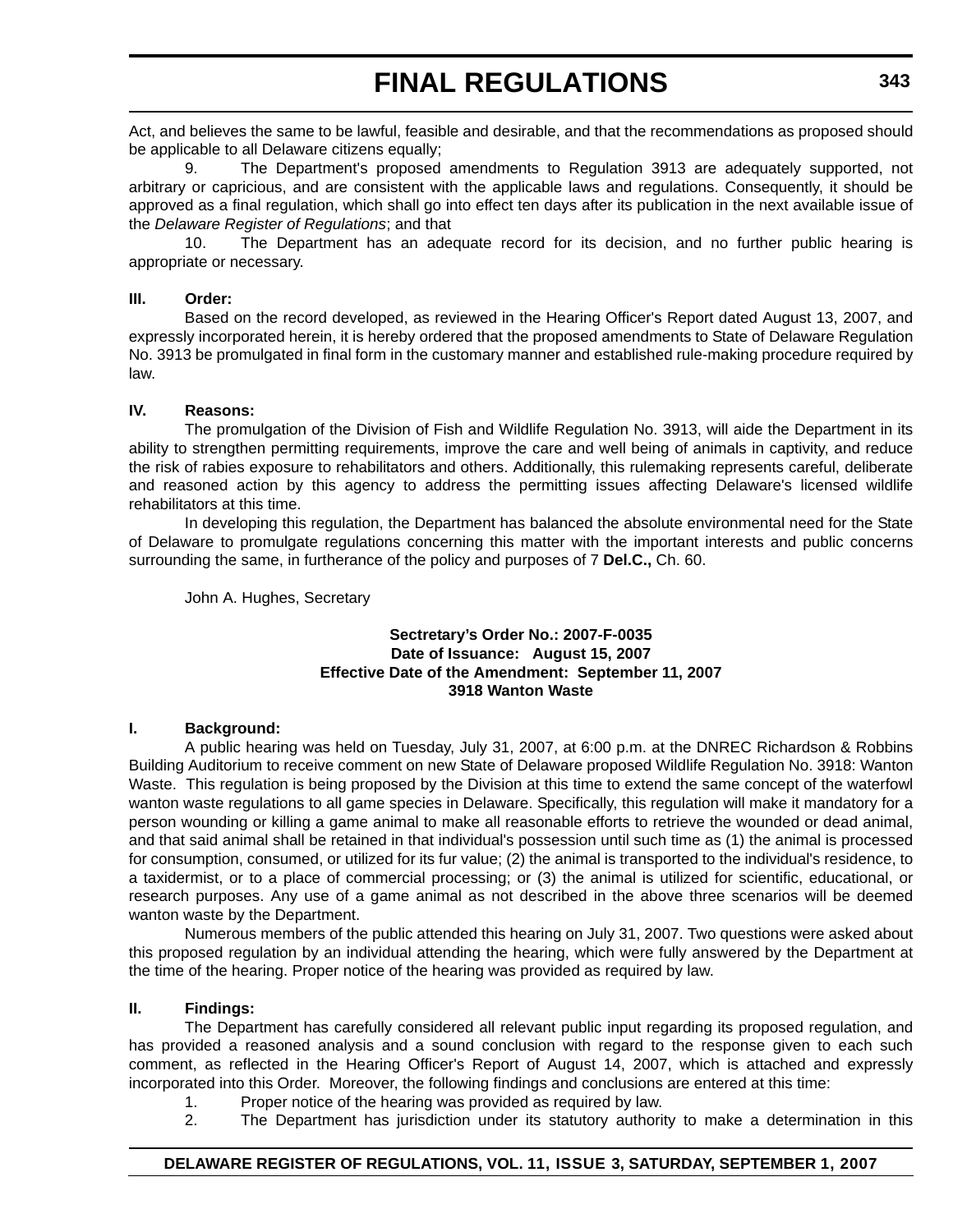## proceeding;

3. The Department provided adequate public notice of the proceeding and the public hearing in a manner required by the law and regulations;

4. The Department held a public hearing in a manner required by the law and regulations;

5. The Department considered all timely and relevant public comments in making its determination;

6. Promulgation of this proposed regulation would require hunters to make all reasonable efforts to retrieve their wounded or dead game animal, and to retain possession of said animal until it was used for a stated purpose as defined within the proposed regulation. Any use of a game animal as not described within the proposed regulation would be deemed wanton waste;

7. Promulgation of this proposed regulation would mirror existing wanton waste regulations pertaining to waterfowl, and therefore extend that same concept to all game animals in Delaware;

8. The Department has reviewed this proposed amendment in the light of the Regulatory Flexibility Act, and believes the same to be lawful, feasible and desirable, and that the recommendations as proposed should be applicable to all Delaware citizens equally;

9. The Department's proposed Regulation 3918: Wanton Waste, is adequately supported, not arbitrary or capricious, and is consistent with the applicable laws and regulations. Consequently, it should be approved as a final regulation, which shall go into effect ten days after its publication in the next available issue of the *Delaware Register of Regulations*; and that

10. The Department has an adequate record for its decision, and no further public hearing is appropriate or necessary.

## **III. Order:**

Based on the record developed, as reviewed in the Hearing Officer's Report dated August 14, 2007, and expressly incorporated herein, it is hereby ordered that the proposed State of Delaware Wildlife Regulation No. 3918: Wanton Waste, be promulgated in final form in the customary manner and established rule-making procedure required by law.

### **IV. Reasons:**

The promulgation of Wildlife Regulation No. 3918 will enable the Department to discourage the practice of wanton waste with regard to game animals, as it has already done with the promulgation of similar regulations pertaining to waterfowl. In developing this regulation, the Department has balanced the absolute environmental need for the State of Delaware to promulgate regulations concerning this matter with the important interests and public concerns surrounding the same, in furtherance of the policy and purposes of 7 **Del.C.,** Ch. 60.

John A. Hughes, Secretary

# **3900 Wildlife Regulations**

#### *(Break in Continuity of Sections)*

2.5 Gray Squirrel.

Hunting gray squirrels with a **[.22 caliber rimfire rifle not larger than .22 caliber .17 caliber rimfire rifle, a .22 caliber rimfire rifle]** or muzzle-loading rifle not larger than .36 caliber firing a round projectile is permitted south of the Chesapeake and Delaware Canal. during that part of the gray squirrel season which is not concurrent with the rabbit, quail or pheasant seasons as they are described in Section 4.0

2.6 Muskrats.

It shall be unlawful for any person to shoot muskrats at any time, except with written permission of

#### 2.7 Otters.

the Director.

Each otter trapped in Delaware must be tagged by an authorized representative of the Division. Each otter sold in Delaware or shipped out of the State must be tagged in accordance with the requirements of the Convention on International Trade in Endangered Species.

2.8 Red Fox.

Red foxes may be killed in accordance with § 788 of Title 7 with the following: bow and arrow; shotgun with shot up to size 2 lead or T steel; rimfire rifle or centerfire rifle up to .25 caliber using hollow point

# **DELAWARE REGISTER OF REGULATIONS, VOL. 11, ISSUE 3, SATURDAY, SEPTEMBER 1, 2007**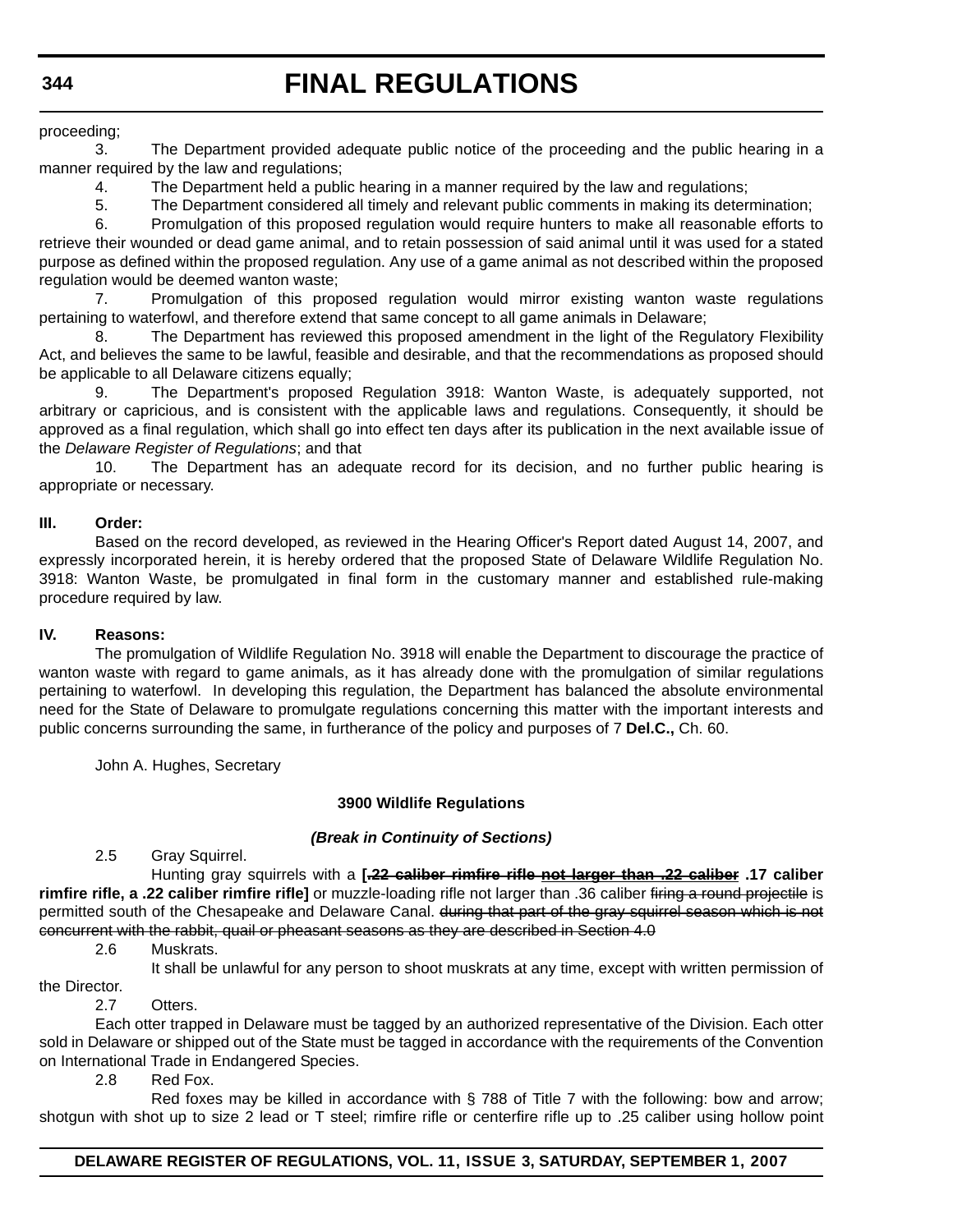bullets with a maximum bullet weight of 75 grains; or a muzzle-loading rifle.

## **[2.9 Multiple Hunting Implements**

Notwithstanding subsections 7.3.3 of regulation 7.0 it shall be unlawful for any person to carry multiple hunting implements while pursuing game in the field.]

**3 DE Reg. 289 (8/1/99)**

**6 DE Reg. 536 (10/1/02)**

## *(Break in Continuity of Sections)*

4.11 Rabbit.

4.11.1 Season. Rabbits may be hunted in accordance with the statutes and regulations of the State of Delaware governing the hunting of rabbits: from the Monday that immediately precedes Thanksgiving **[through the first Saturday in February 15th]**, except that no rabbit hunting shall be lawful during any period when it is lawful to hunt deer with a firearm. Notwithstanding the foregoing, rabbit may be hunted during the December or January firearm deer seasons when provided that during a deer firearms season hunter orange is displayed in accordance with § 718 of Title 7.

4.11.2 Limit*.* It shall be unlawful for any person to take more than four (4) rabbits in any one day. 4.12 Raccoon.

4.12.1 Trapping Season. Raccoon may be trapped in accordance with the statutes and regulations of the State of Delaware governing the trapping of raccoon: from December 1 through March 10 (March 20 on embanked meadows) in New Castle County; and from December 15 through March 15 in Kent and Sussex counties. The season is open throughout the year on private land, except on Sundays, in eastern New Castle and Kent counties pursuant to § 786 of Title 7 and Section 4(b) of WR-2.

4.12.2 Hunting Season. Raccoon may be hunted in accordance with the statutes and regulations of the State of Delaware governing the hunting of raccoon: from September 1 (September 2, if September 1 is a Sunday) through October 31 for chase only whereby it shall be unlawful to kill raccoon and opossum; from November 1 through the last day of February; and from March 1 through March 31 for chase only whereby it shall be unlawful to kill raccoon and opossum. The season is open throughout the year on private land in eastern New Castle and Kent counties, except on Sundays, pursuant to § 786 of Title 7.

4.12.3 Notwithstanding subsection 4.3.2 of this section, it shall be unlawful for any person to hunt raccoon or opossum during any period when it is lawful to hunt deer with a firearm, except that it shall be lawful to hunt raccoon from 7:00 p.m. until midnight during the December and January firearm deer seasons.

4.13 Red Fox.

Red fox may be hunted in accordance with the statutes and regulations of the State of Delaware governing the hunting of red fox: from October 1 through April 30 for chase only whereby it shall be unlawful to kill red fox, except no red fox hunting shall be lawful during any period when it is lawful to hunt deer with a firearm. Notwithstanding the foregoing, red foxes may be killed in accordance with Section 8 of WR-2 and § 788 of Title 7.

4.14 Ruffed Grouse.

It shall be unlawful for any person to hunt for ruffed grouse during any period of the year.

4.15 Snapping Turtles.

4.15.1 Season. It shall be unlawful for any person to hunt for snapping turtles during any period of the year, except between and including June 15 and May 15.

4.15.2 Size. It shall be unlawful for any person to sell, offer for sale or kill any snapping turtle with a carapace length of less than eight inches, measured on the curvature.

4.16 Terrapin.

4.16.1 Season. It shall be unlawful for any person to hunt for diamondback terrapin during any period of the year, except between and including September 1 and November 15.

4.16.2 Limit. It shall be unlawful for any person to take more than four (4) diamondback terrapin in

any one day.

**3 DE Reg. 289 (8/1/99) 3 DE Reg. 1738 (6/1/00) 6 DE Reg. 536 (10/1/02) 8 DE Reg. 352 (8/1/04)**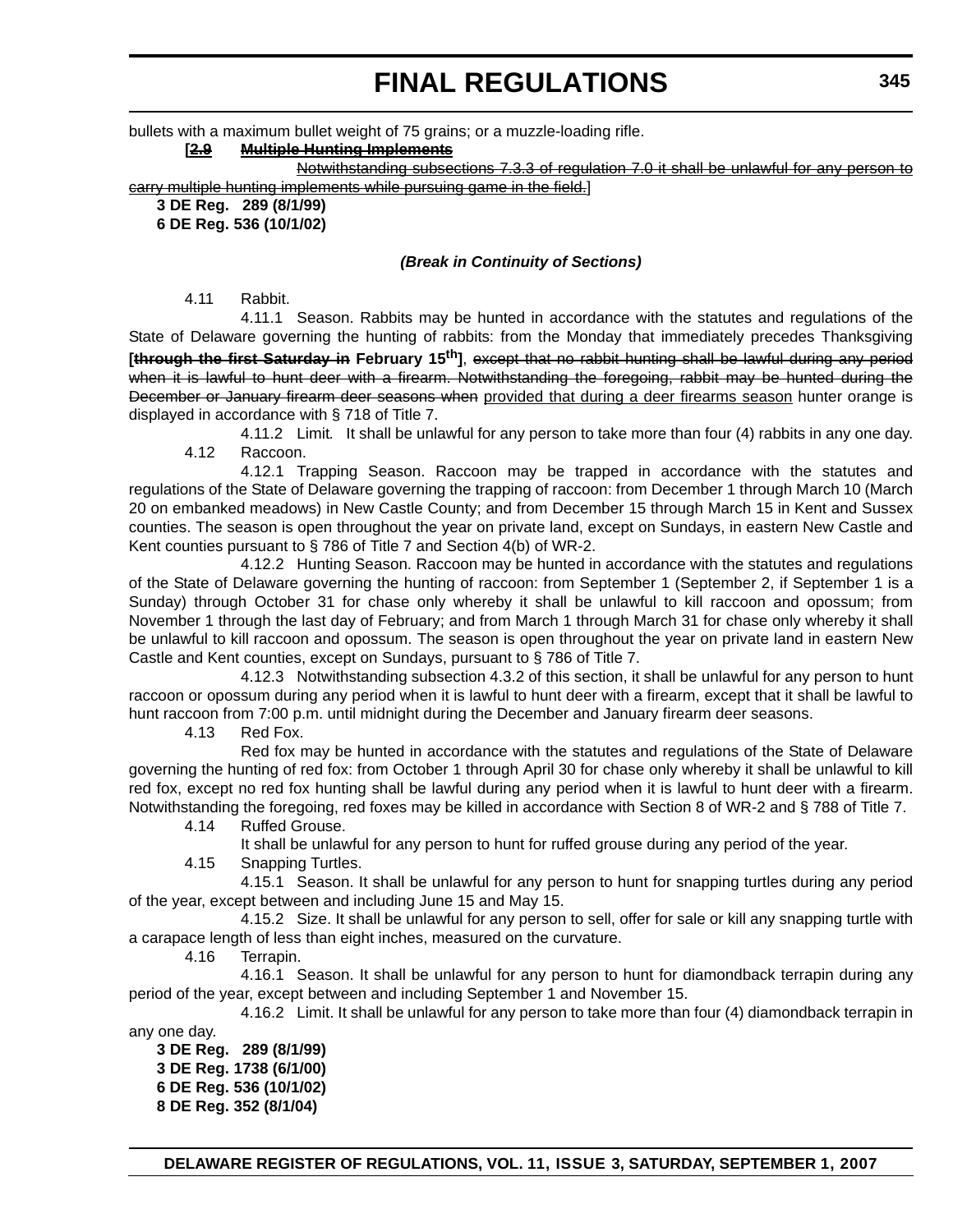## *(Break in Continuity of Sections)*

## **13.0 Wildlife Rehabilitation Permits (Formerly WR-13)**

(Penalty Section 7 **Del.C.** §103(d))

13.1 Permit from Division; Exemption.

13.1.1 It shall be unlawful for any person to hold native wildlife in captivity for the purpose of rehabilitation without a permit from the Division and any other permits required by the U.S. Fish and Wildlife Service.

13.1.2 Licensed veterinarians are exempt from the permitting requirements of this regulation when rendering temporary treatment to injured wildlife and provisions are made to return any injured recovered animals to the wild or transfer them to a permitted rehabilitator for further care. **[Licensed veterinarians may only hold wildlife for as long as vererinary care is required.]**

13.2 Training, Housing and Veterinary Care; Inspections.

13.2.1 Permit holders must conform to the training, housing, release and veterinary care standards as written in the document "Minimum Standards for Wildlife Rehabilitation" published by the of the National Wildlife Rehabilitators Association and the International Wildlife Rehabilitation Council. Permit holders must also abide by the rules and policies set forth in the "State of Delaware Wildlife Rehabilitation Rules and Policies" document. Failure to abide by both of these documents may result in revocation of the rehabilitation permit. Animals held under rehabilitation permits must be released to the wild **[within 180 days according to policies set forth in the document "State of Delaware Wildlife Rehabilitation Rules and Policies"]** or euthanized, if release is not feasible, unless the Division under § 555 of Title 7 authorizes possession for scientific or propagating propagation or educational purposes**[. or unless an extension is For federally listed endangered species and migratory birds an extension must be]** granted by the migratory bird permit office of the United State Fish and Wildlife Service, and the Division for each individual case. Rehabilitators must not release sick animals into the wild.

13.2.2 Rehabilitation facilities must be available for inspection by Division employees during normal business hours. Normal business hours shall mean Monday through Friday, except those days designated as holidays, during the hours in which the staff of the Division is scheduled to work. Violations of compliance with the Minimum Standards or the Rules and Policies noted in 13. 2.1 will result in a written warning or immediate revocation of the rehabilitation permit depending on the violation. Persons receiving a warning will have their facility re-inspected. Failure to address the problem(s) in a timely manner will result in permit revocation. Upon permit revocation, all animals will be removed from the facility and either placed with another rehabilitator, released into the wild, placed with an educational facility, or humanly euthanized.

13.3 Rabies Vector Species

13.3.1 It shall be unlawful for any person to attempt rehabilitation of a rabies vector species without having proof of current pre-exposure immunization against the rabies virus. No permitted rehabilitator shall knowingly expose other non-immunized persons to a rabies vector species. For the purpose of the Delaware Wildlife Rehabilitator Permit, rabies vector species are defined as bats, raccoons, skunks, foxes, coyotes and woodchucks.

13.3.2 All rehabilitated rabies vector species must be released in the county of origin and the Division must be notified **[and approve]** of the release location **[prior to release in the rehabilitator's annual report to the Division]**. It shall be unlawful for rehabilitated rabies vector species to be released on State Wildlife Management Areas without the consent of the Division Director.

# **3 DE Reg. 289 (8/1/99)**

**\*Please Note: As the rest of the sections were not amended since the proposal in the July 2007 issue of the** *Register***, they are not being published here. Please refer to the July 2007** *Register***, page 33 (11 DE Reg. 33). A copy of the final regulation is available at:**

**<http://regulations.delaware.gov/register/september2007/final/11 DE Reg 334 09-01-07.htm>**

**An authenticated PDF version of the regulation in its entirety, is available at: <http://regulations.delaware.gov/register/september2007/final/11 DE Reg 334 09-01-07.pdf>**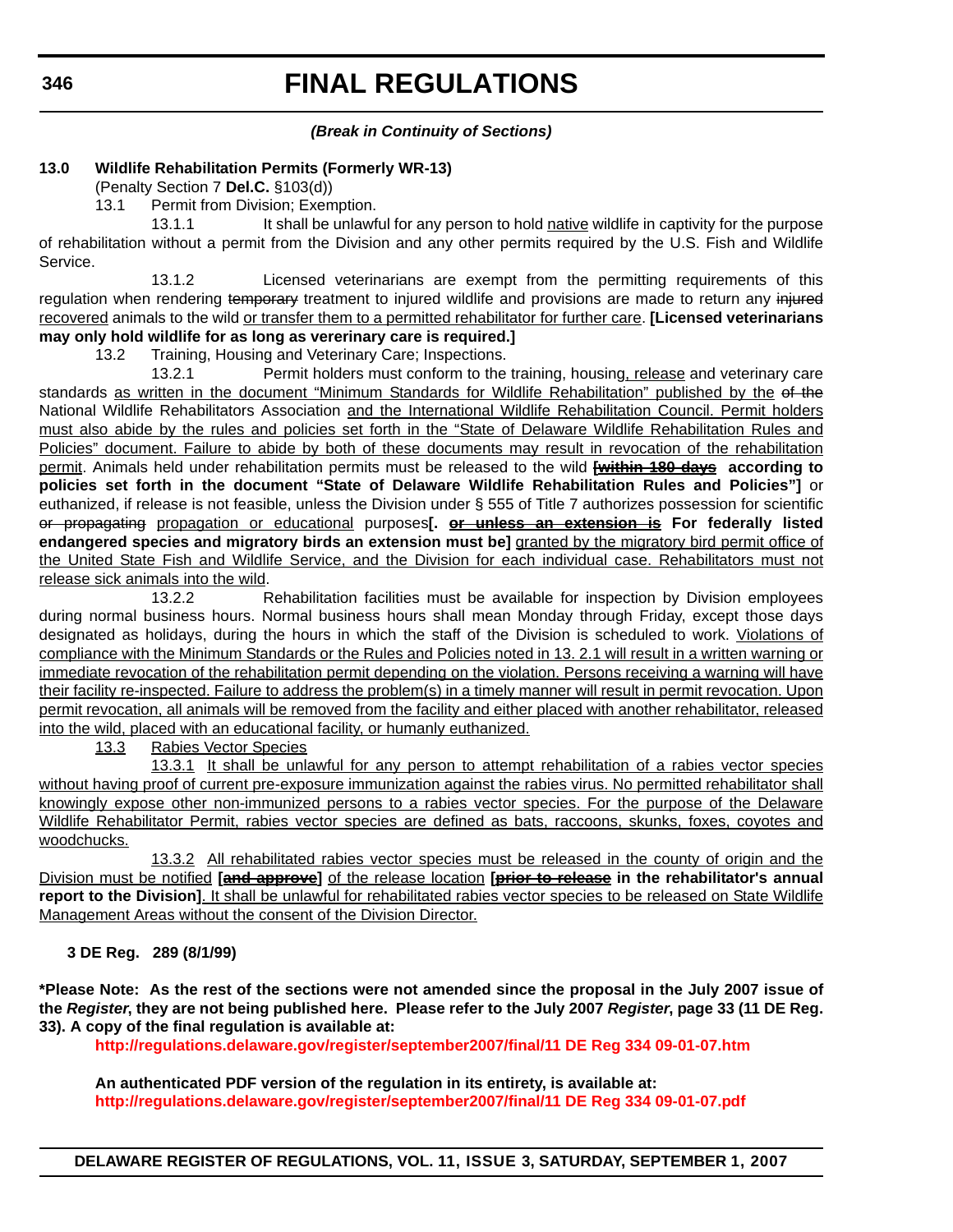# **DEPARTMENT OF STATE DIVISION OF PROFESSIONAL REGULATION [200 Board of Landscape Architects](#page-4-0)** Statutory Authority: 24 Delaware Code, Section 205 (24 **Del.C.** §205)

24 **DE Admin. Code** 200

## **ORDER**

After due notice in the *Register of Regulations* and two Delaware newspapers, a public hearing was held on August 9, 2007 at a scheduled meeting of the Delaware Board of Landscape Architects to receive comments regarding proposed amendments to 6.0 Renewal of Licenses and rule 7.0 Continuing Education as a Condition of Biennial Renewal of its rules and regulations.

The proposed amendments enable licensees to renew their licenses online and attest that they have completed the required continuing education. Documentation of having completed the required continuing education must still be maintained by the licensee but it will only be required to be produced in the event the licensee is randomly selected for continuing education audit post renewal.

The proposed amendments to the regulations were published in the *Register of Regulations*, Vol. 10, Issue 7, on January 1, 2007.

#### **Summary of the Evidence and Information Submitted**

No written comments were received. No members of the public attended the hearing.

#### **Findings of Fact and Conclusions**

1. The public was given notice and an opportunity to provide the Board with comments in writing and by testimony at the public hearing on the proposed amendments to Board 6.0 Renewal of Licenses and rule 7.0 Continuing Education as a Condition of Biennial Renewal. The Board received no written or verbal comments on the proposed amendments.

2. The Board finds that the proposed amendments to the rules and regulations are necessary to allow for online renewal and to clarify the process for verification of completion of continuing education consistent with online renewal.

3. Pursuant to 24 **Del.C.** §205 (a) (1) the Board has statutory authority to promulgate regulations clarifying specific statutory sections of its statute. Pursuant to 24 **Del.C.** §205 (a) (12) the Board also has specific statutory authority to formulate rules and regulations related to continuing education requirements for practitioners. The amendments to 6.0 Renewal of Licenses and rule 7.0 Continuing Education as a Condition of Biennial Renewal clarify the provisions of 24 **Del.C.** §210 (b) with regard to renewal of licensure.

#### **Decision and Effective Date**

There were no changes to the proposed amendments as a result of the public hearing. The Board hereby adopts the proposed amendments to 6.0 Renewal of Licenses and rule 7.0 Continuing Education as a Condition of Biennial Renewal to be effective 10 days following publication of this order in the *Register of Regulations.*

#### **Text and Citation**

The text of the revised rules remains as published in the *Register of Regulations*, Vol. 10, Issue 7, January 1, 2007, attached hereto.

**SO ORDERED** this 9th day of August, 2007.

#### **BOARD OF LANDSCAPE ARCHITECTS**

Ronald Sherman, President, Public Member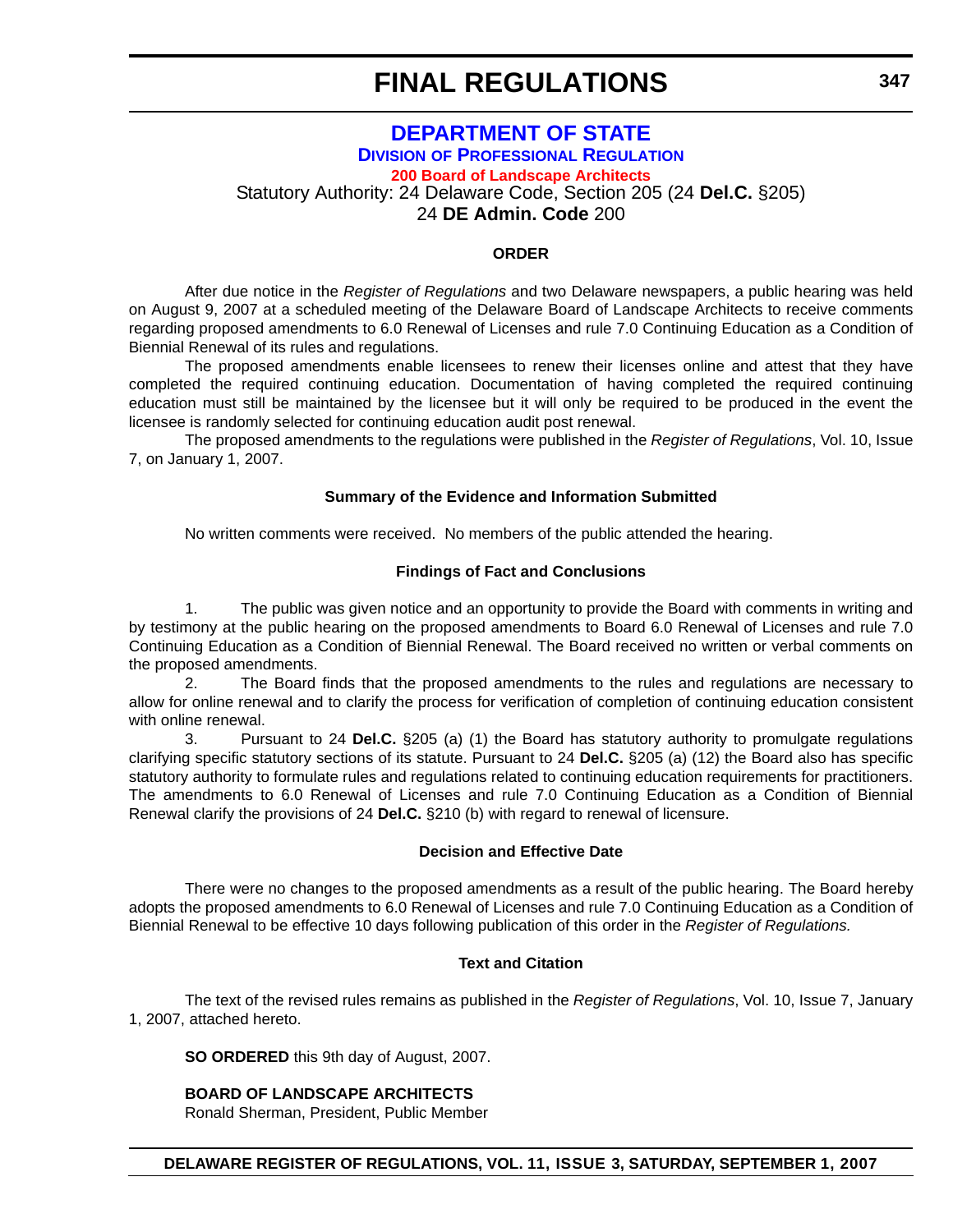Barbara A. Hanson, Treasurer, Public Member Deborah Van Dermark-Billeter, Professional Member

**\* Please note that no changes were made to the regulation as originally proposed and published in the January 2007 issue of the** *Register* **at page 1124 (10 DE Reg. 1124). A copy of the final regulation is available at:**

**<http://regulations.delaware.gov/register/september2007/final/11 DE Reg 347 09-01-07.htm>**

**An authenticated PDF version of the regulation in its entirety, is available at: <http://regulations.delaware.gov/register/september2007/final/11 DE Reg 347 09-01-07.pdf>**

## **DIVISION OF PROFESSIONAL REGULATION [700 Board of Chiropractic](#page-4-0)**

Statutory Authority: 24 Delaware Code, Sections 706(a)(1) and (10) (24 **Del.C.** §706(a)(1) and (10)) 24 **DE Admin. Code** 700

#### **ORDER**

The Board of Chiropractic ("Board") was established to protect the general public, specifically recipients of Chiropractic services, from unsafe practices and from occupational practices which tend to reduce competition or fix the price of services rendered. The Board was further established to maintain minimum standards of practitioner competency and delivery of services to the public. The Board is authorized by 24 **Del.C.** §706(a)(1) to make, adopt, amend, and repeal regulations as necessary to effectuate those objectives.

Pursuant to 24 **Del.C.** §706(a)(1), the Board proposed changes to its regulation 3.0 affecting the certification in a chiropractic specialty. Specifically, the proposed amendments to 3.0 Certification specify two nationally recognized certification bodies whose requirements for practitioner specialization are acceptable to the Board. One minor stylistic change was also included.

Pursuant to 29 **Del.C.** §10115, notice of the public hearing and a copy of the proposed regulatory changes were published in the *Delaware Register of Regulations*, Volume 10, Issue 7, at page 1126 on January 1, 2007. However, notice was not published in two (2) Delaware newspapers of general circulation, as required by 29 **Del.C.** §10115, so the public hearing could not be conducted on February 15, 2007 as originally scheduled. The public hearing was, therefore, rescheduled for March 15, 2007. Notice of the rescheduled public hearing was published in the *Delaware Register of Regulations*, Volume 10, Issue 9, at page 1467 on March 1, 2007 and in two (2) Delaware newspapers of general circulation at least 20 days prior to the rescheduled hearing.

#### **Summary of the Evidence and Information Submitted**

No written or verbal comments were received.

#### **Findings of Fact**

The Board finds that adoption of the proposed amendments appropriately reduces ambiguity by specifically identifying two nationally recognized specialty certification bodies acceptable to the Board.

### **Decision and Effective Date**

The Board hereby adopts the proposed amendments to the regulations to be effective 10 days following final publication of this order in the *Register of Regulations*.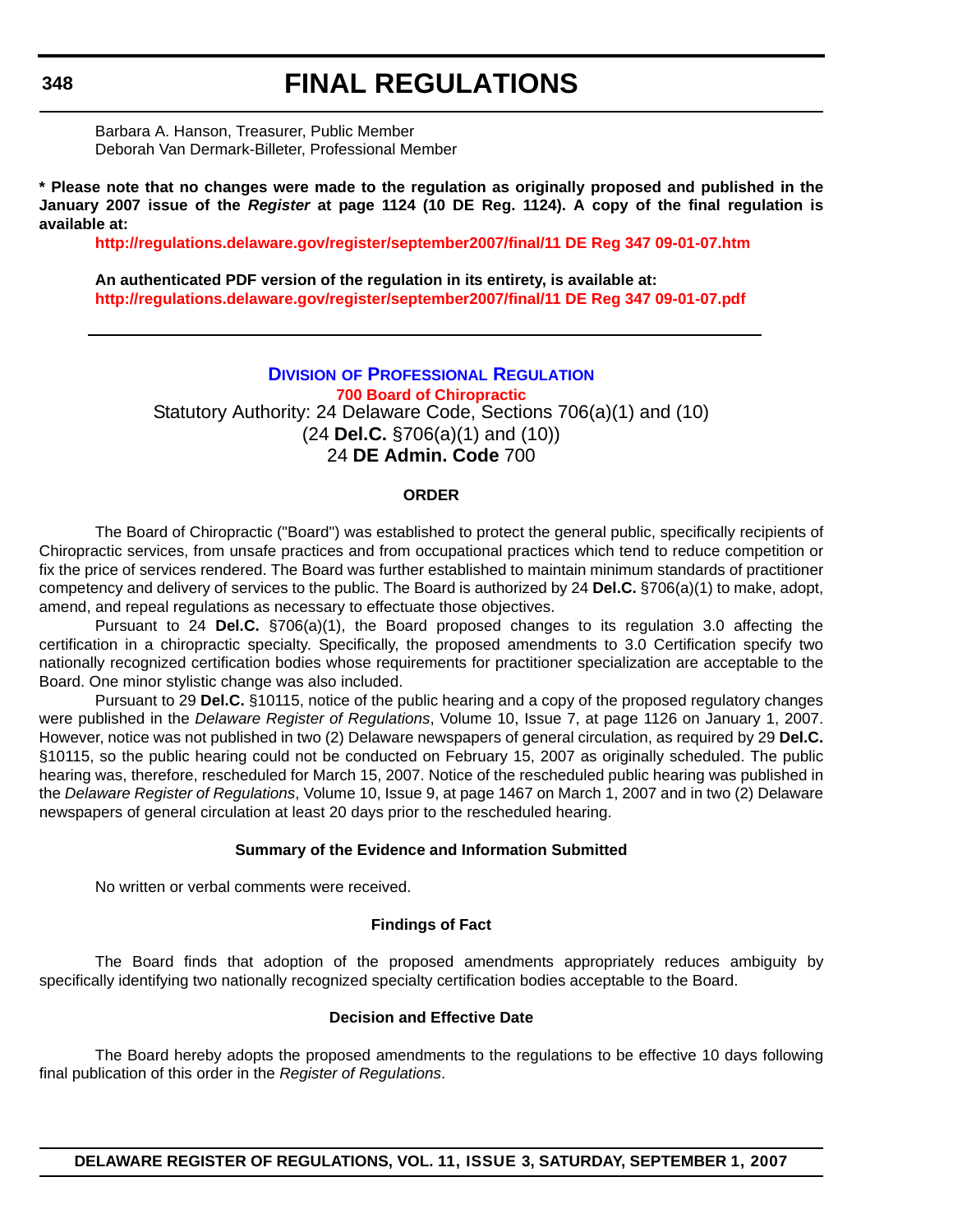## **FINAL REGULATIONS**

#### **Text and Citation**

The text of the final regulations is attached hereto and is formatted to show the amendments. A nonmarked up version of the regulations as amended is attached hereto.

**IT IS SO ORDERED** this 17th day of May, 2007, by the **Board of Chiropractic of the State of Delaware**.

| Dr. Michael Kelman, D.C., Secretary | William Houghton |
|-------------------------------------|------------------|
| Dr. William Cowan, III, D.C.        | Prameela D. Kaza |

**\* Please note that no changes were made to the regulation as originally proposed and published in the March 2007 issue of the** *Register* **(10 DE Reg. 1467). Therefore, the final regulation is not being republished here. A copy of the final regulation is available at:**

**<http://regulations.delaware.gov/register/september2007/final/11 DE Reg 348 09-01-07.htm>**

**An authenticated PDF version of the regulation in its entirety, is available at: <http://regulations.delaware.gov/register/september2007/final/11 DE Reg 348 09-01-07.pdf>**

#### **DIVISION OF PROFESSIONAL REGULATION [3600 Board of Registration of Geologists](#page-4-0)** Statutory Authority: 24 Delaware Code, Section 3606 (24 **Del.C.** §3606) 24 **DE Admin. Code** 3600

#### **ORDER**

After due notice in the *Register of Regulations* and two Delaware newspapers, a public hearing was held on August 3, 2007 at a scheduled meeting of the Delaware Board of Geologists (the "Board") to receive comments regarding the Board's proposed amendments to the Board's rules and regulations. The Board proposes to move current Rule 2.0 Code of Ethics and renumber it as new Rule 10.0; adopt a new Rule 2.0 Procedures for Licensure clarifying the application process and requirements for initial licensure and licensure by reciprocity; amend Rule 6.0 Continuing Education to further delineate the maximum allowable continuing education credit that may be claimed in the specific categories set forth in Rule 6.8; specify the documentation required in order to receive continuing education credit; delete existing Rule 8.0 Reciprocity and incorporate it into the new Rule 2.0 Procedures for Licensure; and adopt a new Rule 8.0 Voluntary Treatment Option for Chemically Dependent of Impaired Professionals.

The proposed amendments to the regulations were published in the *Register of Regulations*, Vol. 11, Issue 1, on July 1, 2007.

#### **Summary of the Evidence and Information Submitted**

No written comments were received. No members of the public attended the hearing.

#### **Findings of Fact and Conclusions**

1. The public was given notice and an opportunity to provide the Board with comments in writing and by testimony at the public hearing on the proposed amendments to the Board's rules and regulations. The Board received no written or verbal comments on the proposed amendments.

2. The Board finds that the proposed amendments to the rules and regulations are necessary to clarify the process for applying for licensure by direct application and by reciprocity. In addition, the Board finds that the procedures for licensure should be at the beginning of the rules and regulations as proposed to provide a more logical format for applicants to follow.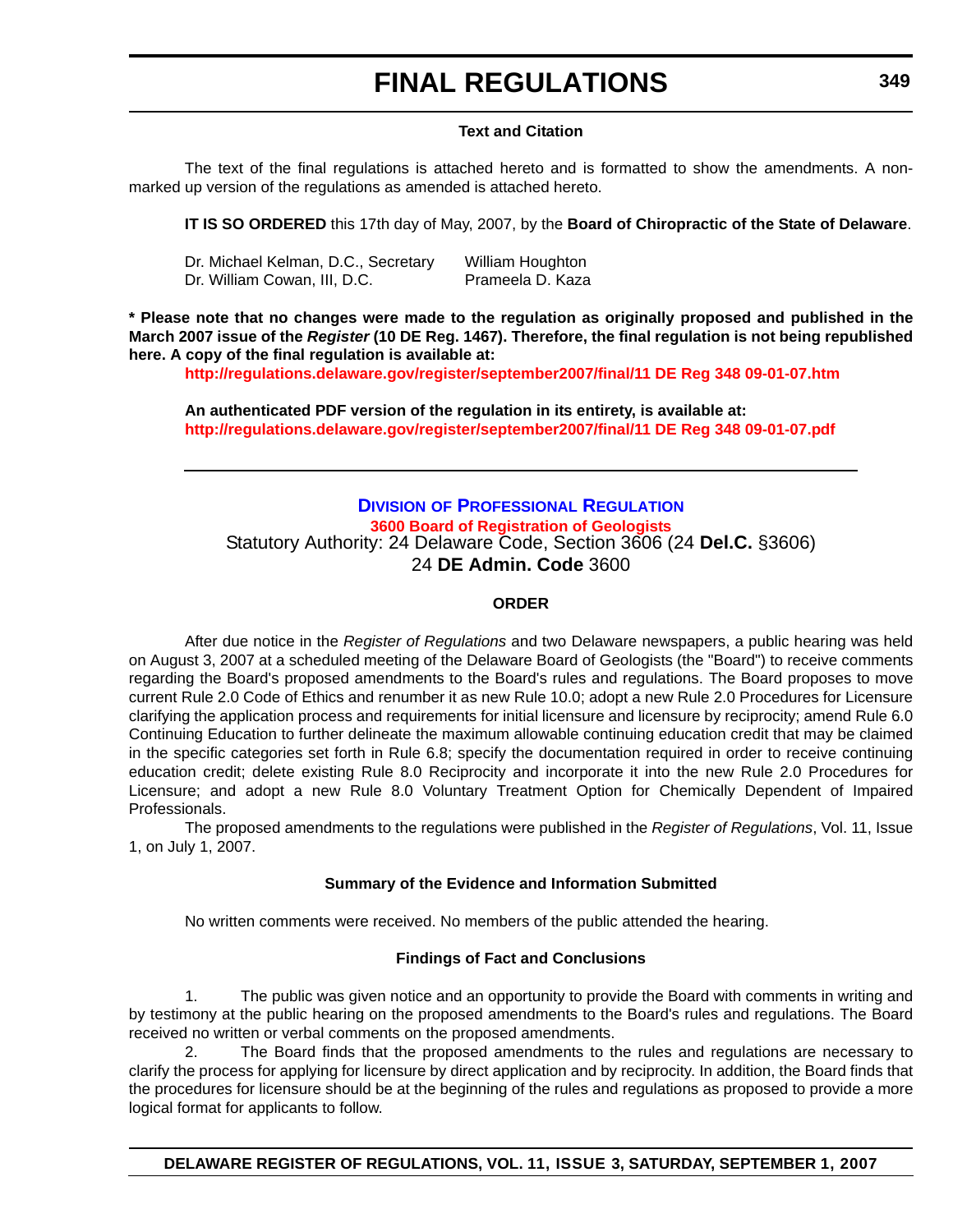## **FINAL REGULATIONS**

3. The Board finds that its recent audit of continuing education required for licensure renewal demonstrated that a cap should be placed on the number of credits licensees may obtain in any each of the specific categories of continuing education. The audit also demonstrated that licensees needed direction as to the documentation they need to provide to substantiate attendance and compliance with the continuing education requirements.

4. The Board finds that the adoption of regulations related to the Voluntary Treatment Option for Chemically Dependent of Impaired Professionals are necessary to implement the provisions of 29 **Del.C.** §8807(n). 5. Pursuant to 24 **Del.C.** §3606 the Board has statutory authority to promulgate regulations clarifying specific statutory sections of its statute. The amendments to Rule 5.0 Issuance and Renewal of License and Rule

6.0 Continuing Education clarify the provisions of 24 **Del.C.** §3611 with regard to renewal of licensure.

#### **Decision and Effective Date**

The Board hereby adopts the changes to its rules and regulations to be effective 10 days following publication of this order in the *Register of Regulations*.

#### **Text and Citation**

The text of the revised rules remains as published in *Register of Regulations*, Vol. 11, Issue 1, July 1, 2007, as attached hereto.

**SO ORDERED** this 3rd day of August, 2007.

#### **STATE BOARD OF GEOLOGISTS**

Steven M. Smailer, President, Professional Member William S. Schenck, Vice-President, Professional Member Kimberly McKenna, Professional Member Amos Aiken, Public Member

**\* Please note that no changes were made to the regulation as originally proposed and published in the July 2007 issue of the** *Register* **at page 55 (11 DE Reg. 55). Therefore, the final regulation is not being republished here. A copy of the final regulation is available at:**

**<http://regulations.delaware.gov/register/september2007/final/11 DE Reg 349 09-01-07.htm>**

**An authenticated PDF version of the regulation in its entirety, is available at: <http://regulations.delaware.gov/register/september2007/final/11 DE Reg 349 09-01-07.pdf>**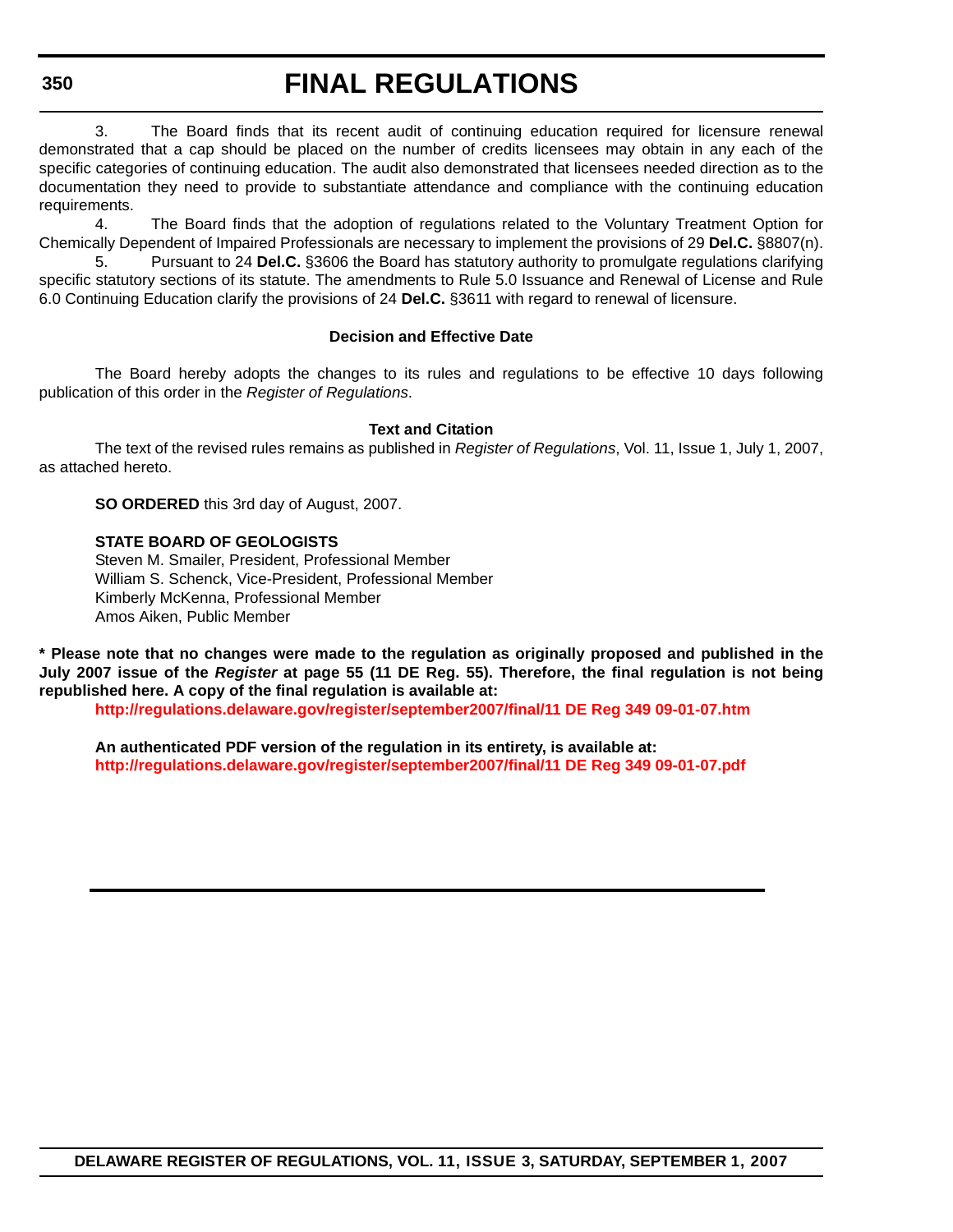### **BOARD/COMMISSION TERM OF OFFICE APPOINTEE OFFICE** Advisory Council on Tidal Finfisheries, Member Mr. Lawrence S. Foley 6/28/2012 Mr. Marvin M. Kahl, Jr. 6/28/2012 Mr. James G. Little 6/28/2012 Mr. Bernard L. Pankowski 6/28/2012 Board of Parole, Member Music Communication Control Mr. James F. Jestice 6/30/2011 Mr. George H. Williamson, III 6/30/2011 Board of Speech/Language Pathologists, Ms. Illene Cohen Courtright 7/30/2010 Audiologists, and Hearing Aid Dispensers, Mr. Michael A. Michelli 7/24/2010 **Member** Board of Veterinary Medicine, Member Ms. Madelyn M. Nellius 7/10/2010 Cash Management Policy Board, Member Mr. Warren C. Engle 6/29/2010 Ms. Margaret A. Iorii 6/28/2010 Mr. David F. Marvin 6/28/2010 Mr. Harold L. Slatcher 6/28/2010 Clean Water Advisory Council, Member Mr. Hans M. Medlarz 11/8/2008 Mr. Robert L. Stickels 6/28/2010 Court of Common Pleas, Commissioner The Hon. Joseph W. Maybee 6/19/2013 Delaware Alcoholic Beverage Control Appeals Mr. Michael P. Cebrick Pleasure of the **Commission, Member Governor Governor Commission, Member Governor Commission, Commission, Commission, Commission** Delaware Gaming Control Board, Member Ms. Deborah S. Messina 5/16/2012 Delaware Interscholastic Athletic Association, Ms. Deborah B. Corrado 5/16/2010 Member Mr. Gerald W. Kobasa 5/16/2010 Mr. Michael W. Modica 5/16/2010 Ms. Joan S. Samonisky 5/16/2010 George E. Stone, Ed.D 5/16/2010 Delaware Mentoring Council, Member Ms. Sally C. Coonin Pleasure of the **Governor** Mr. Raymond L. Fitzgerald, Jr. Pleasure of the Governor Mr. Andrew R. Kloepfer Pleasure of the Governor Mr. G. Scott Reihm Pleasure of the Governor The Honorable Vincent Lofink Pleasure of the Governor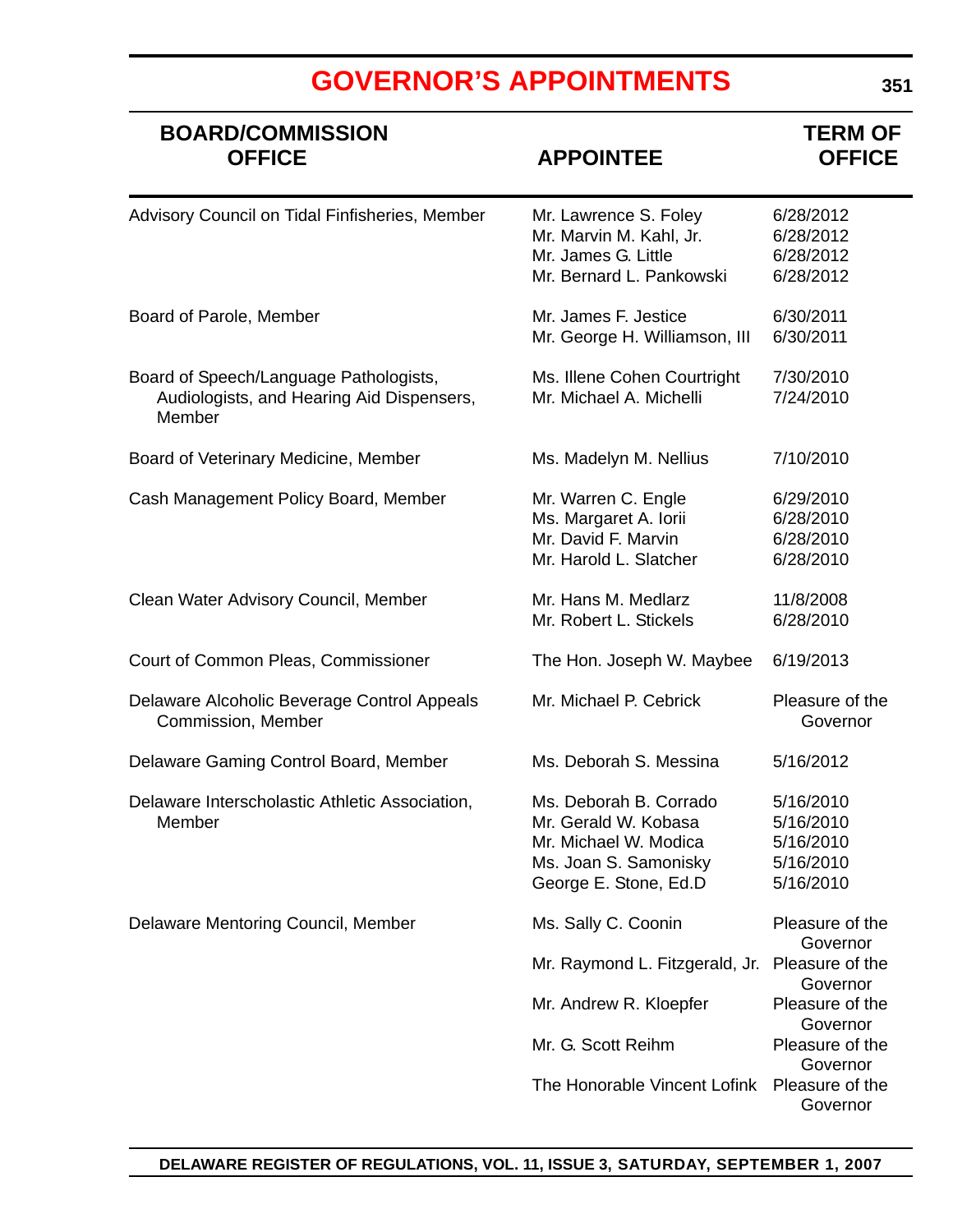## **GOVERNOR'S APPOINTMENTS**

| <b>BOARD/COMMISSION</b><br><b>OFFICE</b>                                                      | <b>APPOINTEE</b>                                                                                                                                                                                                                                                                                                                                                                                                    | <b>TERM OF</b><br><b>OFFICE</b>                                                                       |
|-----------------------------------------------------------------------------------------------|---------------------------------------------------------------------------------------------------------------------------------------------------------------------------------------------------------------------------------------------------------------------------------------------------------------------------------------------------------------------------------------------------------------------|-------------------------------------------------------------------------------------------------------|
| Delaware Real Estate Commission, Member                                                       | Mr. Ricky H. Allamong<br>Ms. Patricia S. O'Brien                                                                                                                                                                                                                                                                                                                                                                    | 1/11/2008<br>5/24/2010                                                                                |
| Delaware Solid Waste Authority, Member                                                        | Mr. Ronald G. McCabe                                                                                                                                                                                                                                                                                                                                                                                                | 6/28/2013                                                                                             |
| Delaware Technology Park, Member                                                              | Patrick T. Harker, Ph.D.                                                                                                                                                                                                                                                                                                                                                                                            | Pleasure of the<br>Governor                                                                           |
| Diamond State Port Corporation, Board of Directors, Mr. Michael A. Begatto<br><b>Director</b> | Ms. Karen C. Bifferato<br>Mr. Douglas B. Catts<br>Mr. Gerard L. Esposito                                                                                                                                                                                                                                                                                                                                            | 6/28/2010<br>6/28/2010<br>6/28/2010<br>6/28/2010                                                      |
| <b>Enhanced 911 Emergency Reporting System</b><br>Service Board, Member                       | Mr. Michael F. Metcalf                                                                                                                                                                                                                                                                                                                                                                                              | 5/16/2010                                                                                             |
| Environmental Appeals Board, Member                                                           | Mr. Harold B. Gray<br>Mr. Sebastian A. LaRocca<br>Mr. Gordon E. Wood, Sr.                                                                                                                                                                                                                                                                                                                                           | 6/30/2010<br>6/30/2010<br>6/30/2010                                                                   |
| <b>Family Court, Commissioner</b>                                                             | The Hon. Lester H. Blades, Jr.<br>The Honorable John R. Carrow 6/21/2013<br>The Hon. Carolee M. Grillo<br>The Hon. Mary Ann H. Herlihy<br>The Hon. Pamela D. Holloway 6/28/2013<br>The Hon. Frederic H. Kenney<br>The Honorable Jennifer Mayo<br>The Hon. M. DeSales Haley Reis 6/21/2013<br>The Hon. Andrew K. Southmayd 6/21/2013<br>The Hon. Patricia T. Stewart<br>Ms. Louann Vari<br>The Hon. Loretta M. Young | 6/21/2013<br>6/21/2013<br>6/21/2013<br>6/21/2013<br>6/21/2013<br>6/21/2013<br>7/16/2011<br>6//21/2013 |
| Governor's Council on Lifestyles and Fitness,<br>Member                                       | Mr. David S. Tiberi                                                                                                                                                                                                                                                                                                                                                                                                 | 7/17/2009                                                                                             |
| Greater Wilmington Convention and Visitors Bureau, Ms. Laura Scanlan<br>Member                | Mr. Ferdinand Wieland                                                                                                                                                                                                                                                                                                                                                                                               | 6/30/2010<br>6/30/2010                                                                                |
| <b>Industrial Accident Board, Member</b>                                                      | Ms. Marilyn J. Doto                                                                                                                                                                                                                                                                                                                                                                                                 | 6/28/2013                                                                                             |
| Kent County Board of Elections, Member                                                        | Mr. David E. Burke<br>Ms. Mable K. Glanden<br>Ms. Kay H. O'Day                                                                                                                                                                                                                                                                                                                                                      | 6/30/2011<br>6/30/2011<br>6/30/2011                                                                   |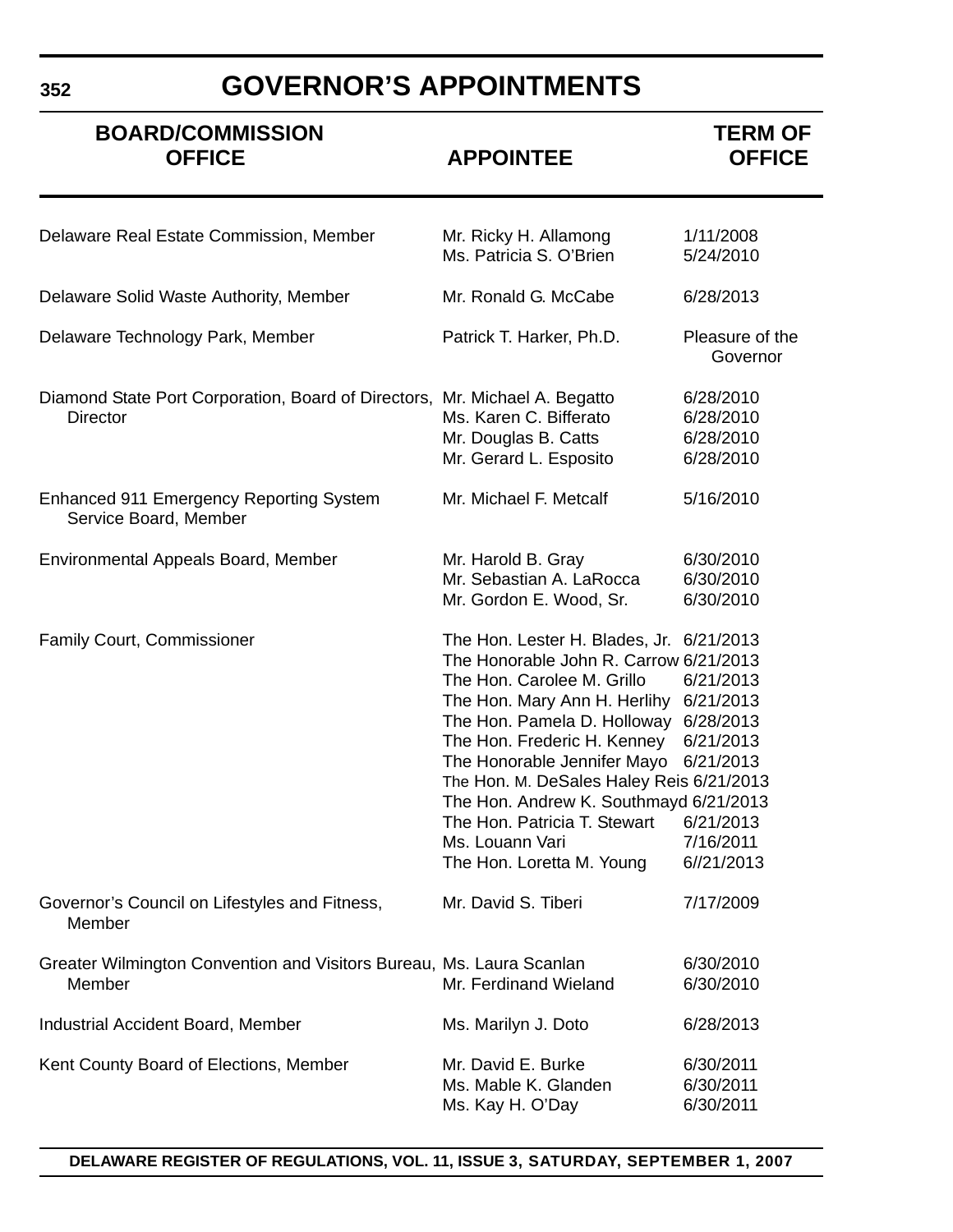# **BOARD/COMMISSION**<br>OFFICE **TERM OF APPOINTEE TERM OF**

### **APPOINTEE**

| Kent County Board of Elections, Member                | Ms. Sally J. Verma                                                                                                                               | 6/30/2011                                                                  |
|-------------------------------------------------------|--------------------------------------------------------------------------------------------------------------------------------------------------|----------------------------------------------------------------------------|
| Leaking Underground Storage Tank Committee,<br>Member | Mr. Alex Rittberg                                                                                                                                | Pleasure of the<br>Governor                                                |
| New Castle County Board of Elections, Member          | Mr. Ross E. Austin<br>Mr. Edmund S. Krzyzanowski<br>Mr. James A. Sterling, III<br>Ms. Marilyn P. Whittington                                     | 6/30/2011<br>6/30/2011<br>6/30/2011<br>6/30/2011                           |
| New Castle County, Family Court Judge                 | The Hon. William L. Chapman 6/11/2009                                                                                                            |                                                                            |
| New Castle County, Justice of the Peace               | The Honorable Susan E. Cline 7/12/2013<br>The Hon. Vernon A. Taylor                                                                              | 7/13/2013                                                                  |
| Professional Standards Board, Chair                   | Ms. Kathleen H. Thomas                                                                                                                           | 6/28/2010                                                                  |
| Professional Standards Board, Member                  | Ms. Cathy D. Cathcart<br>Ms. Joanne M. Christian<br>Ms. Marilyn Dollard<br>Ms. Lori Y. Hudson<br>Ms. Dorothy R. McQuaid<br>Ms. Gretchen L. Pikus | 6/28/2010<br>6/28/2010<br>6/30/2009<br>6/28/2010<br>6/28/2010<br>6/28/2010 |
| <b>Public Employment Relations Board, Member</b>      | Mr. R. Robert Currie<br>Ms. Elizabeth D. Maron<br>Ms. Wendy L. Murray                                                                            | 6/30/2013<br>6/30/2013<br>6/30/2009                                        |
| State Board of Education, Member                      | Mr. Jorge L. Melendez<br>Terry M. Whittaker, Ed.D                                                                                                | 11/8/2010<br>6/28/2013                                                     |
| <b>State Election Commissioner</b>                    | Ms. M. Elaine Manlove                                                                                                                            | 9/24/2007                                                                  |
| <b>Superior Court, Commissioner</b>                   | The Hon.Andrea M. Freud<br>The Hon. Alicia B. Howard<br>The Hon. Michael P. Reynolds                                                             | 7/5/2013<br>7/10/2013<br>7/12/2013                                         |
| <b>Sussex County Board of Elections, Member</b>       | Mr. Vaughn L. Callaway<br>Ms. Elizabeth D. Elliott<br>Mr. Harvey R. Kenton, Jr.<br>Mr. Gerald W. Pepper                                          | 6/30/2011<br>6/30/2011<br>6/30/2011<br>6/30/2011                           |
| Sussex County Justice of the Peace                    | The Hon. W. Patrick Wood                                                                                                                         | 7/12/2013                                                                  |
| Tax Appeals Board, Member                             | Ms. Regina C. Dudziec                                                                                                                            | 6/13/2010                                                                  |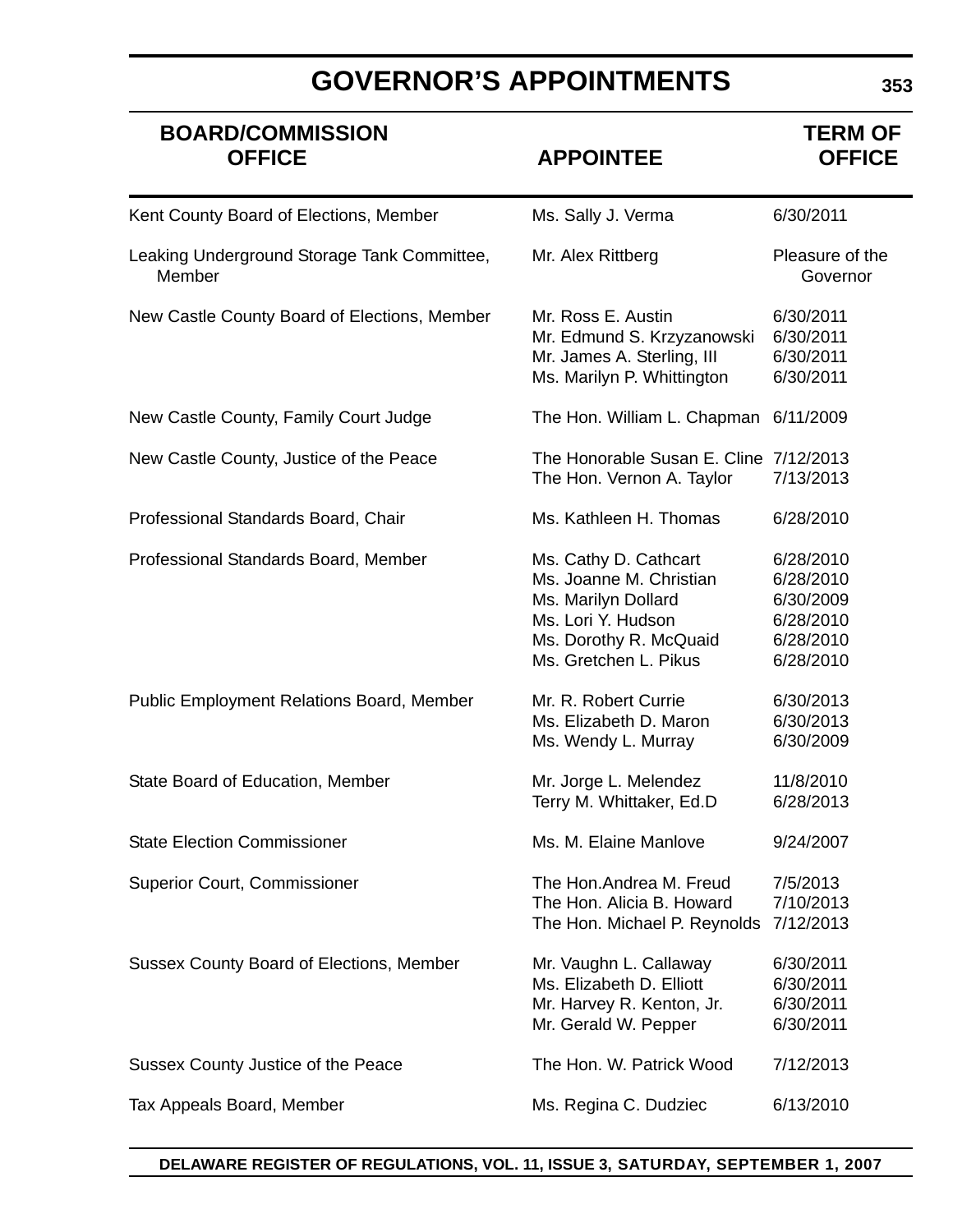# **BOARD/COMMISSION**<br>OFFICE **TERM OF APPOINTEE TERM OF**

### **OFFICE APPOINTEE OFFICE**

| Tax Appeals Board, Member                                                     | Ms. Joanne M. Winters        | 6/13/2010                   |
|-------------------------------------------------------------------------------|------------------------------|-----------------------------|
| The Leadership for Education Achievement in<br>Delaware Committee, Chair      | Mr. Marvin N. Schoenhals     | Pleasure of the<br>Governor |
| The Leadership for Education Achievement in<br>Delaware Committee, Member     | Ms. Jean W. Allen            | Pleasure of the<br>Governor |
|                                                                               | Ms. H. Raye Jones Avery      | Pleasure of the<br>Governor |
|                                                                               | Ms. Sally C. Coonin          | Pleasure of the<br>Governor |
|                                                                               | Kevin E. Carson, Ed.D.       | Pleasure of the<br>Governor |
|                                                                               | The Hon. Jennifer W. Davis   | Pleasure of the<br>Governor |
|                                                                               | The Hon. Carol A. DeSantis   | Pleasure of the<br>Governor |
|                                                                               | Ms. Barbara Grogg            | Pleasure of the<br>Governor |
|                                                                               | Mr. Paul A. Herdman          | Pleasure of the<br>Governor |
|                                                                               | Mr. Frank R. Ingram, Jr.     | Pleasure of the<br>Governor |
|                                                                               | The Hon. Vincent A. Lofink   | Pleasure of the<br>Governor |
|                                                                               | Mr. Gregory Meece            | Pleasure of the<br>Governor |
|                                                                               | Mr. G. Scott Reihm           | Pleasure of the<br>Governor |
|                                                                               | <b>Daniel Rich</b>           | Pleasure of the<br>Governor |
|                                                                               | The Hon. David P. Sokola     | Pleasure of the<br>Governor |
|                                                                               | Ms. Connie B. Stuart         | Pleasure of the<br>Governor |
|                                                                               | Mr. William H. Willis        | Pleasure of the<br>Governor |
| The Leadership for Education Achievement in<br>Delaware Committee, Vice Chair | The Hon. Valerie A. Woodruff | Pleasure of the<br>Governor |
| Town of Dewey Beach, Alderman                                                 | The Hon. Marvin Guberman     | 6/28/2009                   |
| Town of Dewey Beach, Assistant Alderman                                       | The Hon. Barry R. Hickman    | 6/28/2009                   |

#### **DELAWARE REGISTER OF REGULATIONS, VOL. 11, ISSUE 3, SATURDAY, SEPTEMBER 1, 2007**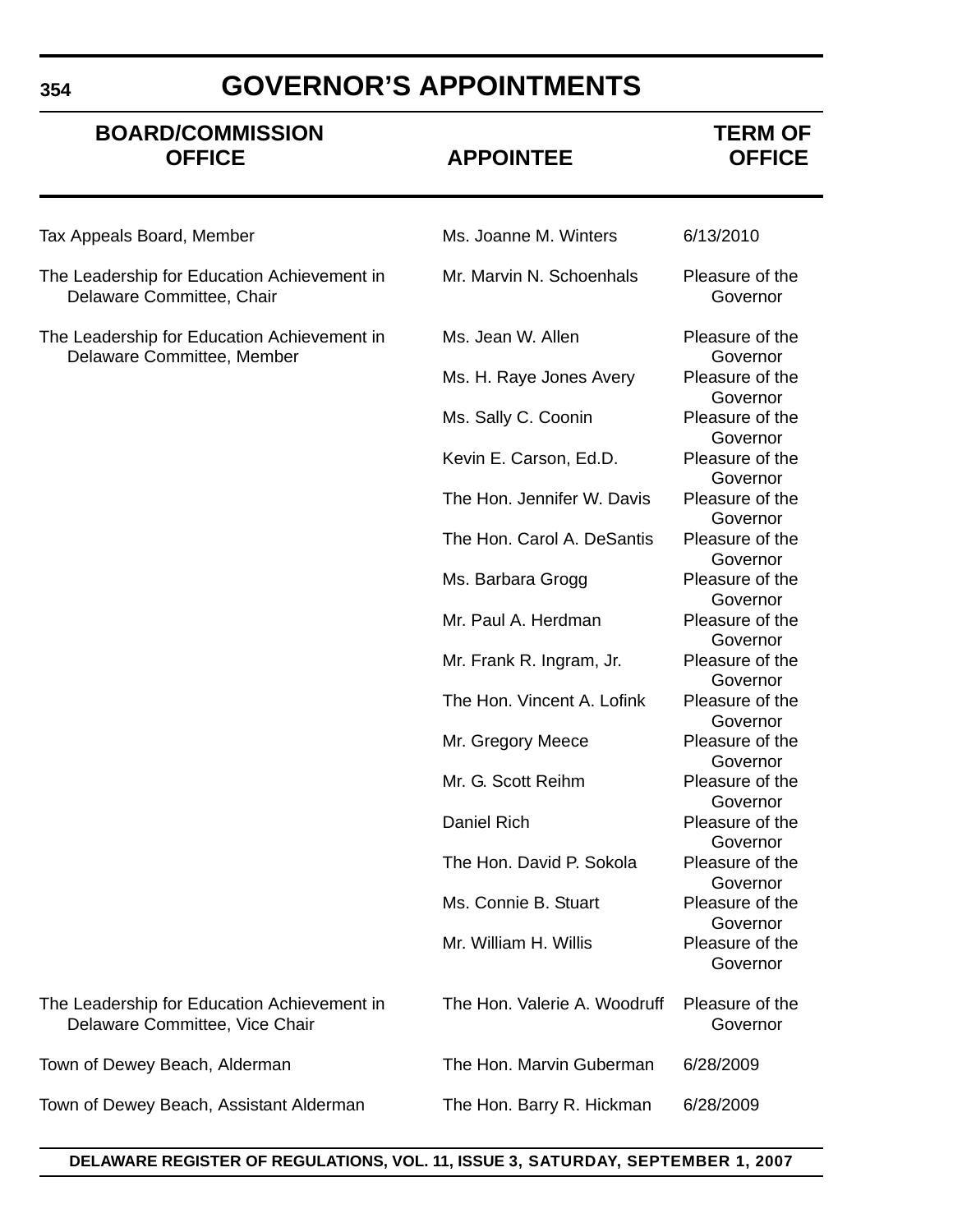# **BOARD/COMMISSION**<br> **DEFICE**<br> **DEFICE**<br> **DEFICE**<br> **PERM OF APPOINTEE**

|                  | TENNI VE      |
|------------------|---------------|
| <b>APPOINTEE</b> | <b>OFFICE</b> |

| University of Delaware Board of Trustees, Trustee | Mr. Robert A. Fischer, Jr.<br>Ms. Cynthia P. Martin | 6/28/2013<br>6/28/2013 |
|---------------------------------------------------|-----------------------------------------------------|------------------------|
| <b>Violent Crimes Compensation Board, Member</b>  | Ms. Vera Lynn Gregory<br>Ms. Stephanie I. Liguori   | 6/28/2010<br>6/28/2010 |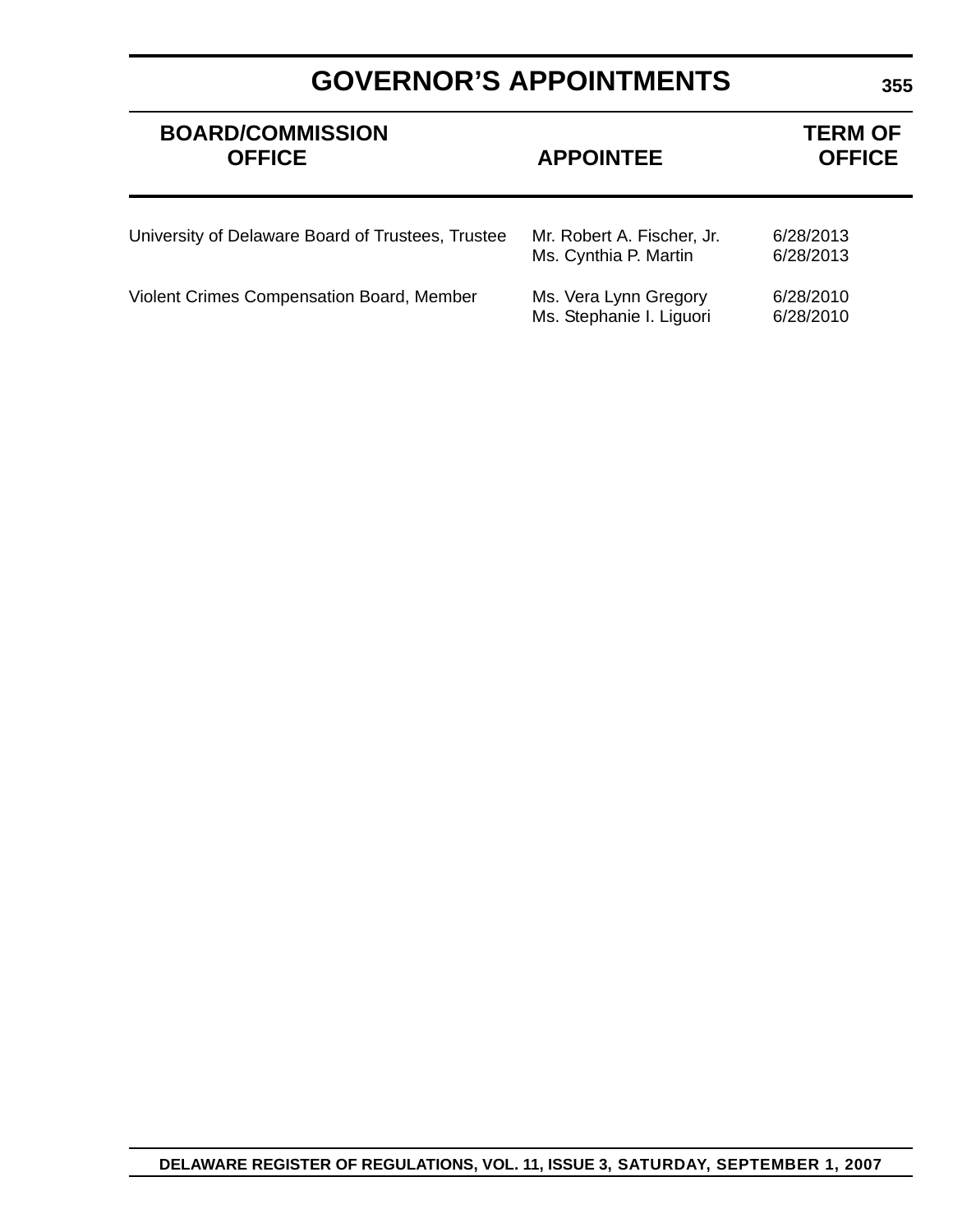### **GENERAL NOTICES**

### **DEPARTMENT OF FINANCE**

**DIVISION OF REVENUE**

Statutory Authority: 30 Delaware Code, Section 354 (30 **Del.C.** §354)

#### **PUBLIC NOTICE**

#### **[Technical Information Memorandum 2007- 02 Legislation Passed During the First Session of the 144th](#page-4-0)  Delaware General Assembly**

**DATE**: July 3, 2007

**SUBJECT**: Legislation Passed during the First Session of the 144th Delaware General Assembly

During the First Session of Delaware's 144th General Assembly, ending June 30, 2007, seven (7) bills were enacted of interest to or having an impact on Delaware taxpayers and the state's Division of Revenue. The subjects of these bills range from an increase in cigarette tax rates (HB249 w/HA1) to the creation of a tax-credit framework so that Delaware can attract more high paying, competitive jobs in the next decade (SB149 w/SA1).

Legislation significant to Delaware's Division of Revenue has been summarized below and is divided into two categories for retrieval ease:

(I) Legislation directly affecting tax procedures and filing requirements for businesses and individuals in the upcoming year; and

(II) Legislation implementing broad policy changes or altering Division of Revenue processes with little to no affect on tax-filing requirements for the upcoming year.

Bills in their entirety may be viewed online through the Delaware General Assembly website: http:// www.legis.state.de.us.

*This memorandum is intended for general notification and explanation of recently enacted Delaware laws and should not be relied upon exclusively in any pending or future audit or judicial review of an individual taxpayer or transaction. Taxpayers are advised to consult the particular bill, the Delaware Code, or Delaware regulations in all matters conflicting with any part of this memorandum.*

*Taxpayers with general questions about the application of Delaware law and procedures may call the Division of Revenue Help Line at (302) 577-8200, or visit the Division's website at [http:// www.revenue.delaware.gov] where information about tax topics and links to phone numbers for other information may be found.*

#### **(I) Legislation directly affecting tax procedures and filing requirements for businesses and individuals in the upcoming year:**

#### **House Bill No. 234 w/HA 1**

Signed by Governor on 07/12/07

AN ACT TO AMEND CHAPTER 91, TITLE 7 OF THE DELAWARE CODE PERTAINING TO GROSS RECEIPTS INCLUDED IN THE TAX ASSESSMENT FOR THE HAZARDOUS SUBSTANCE CLEANUP FUND.

This Bill ensures that effective July 1, 2007 the tax surcharge imposed for the Hazardous Substance Cleanup fund is paid only once, regardless of how many times petroleum products are resold.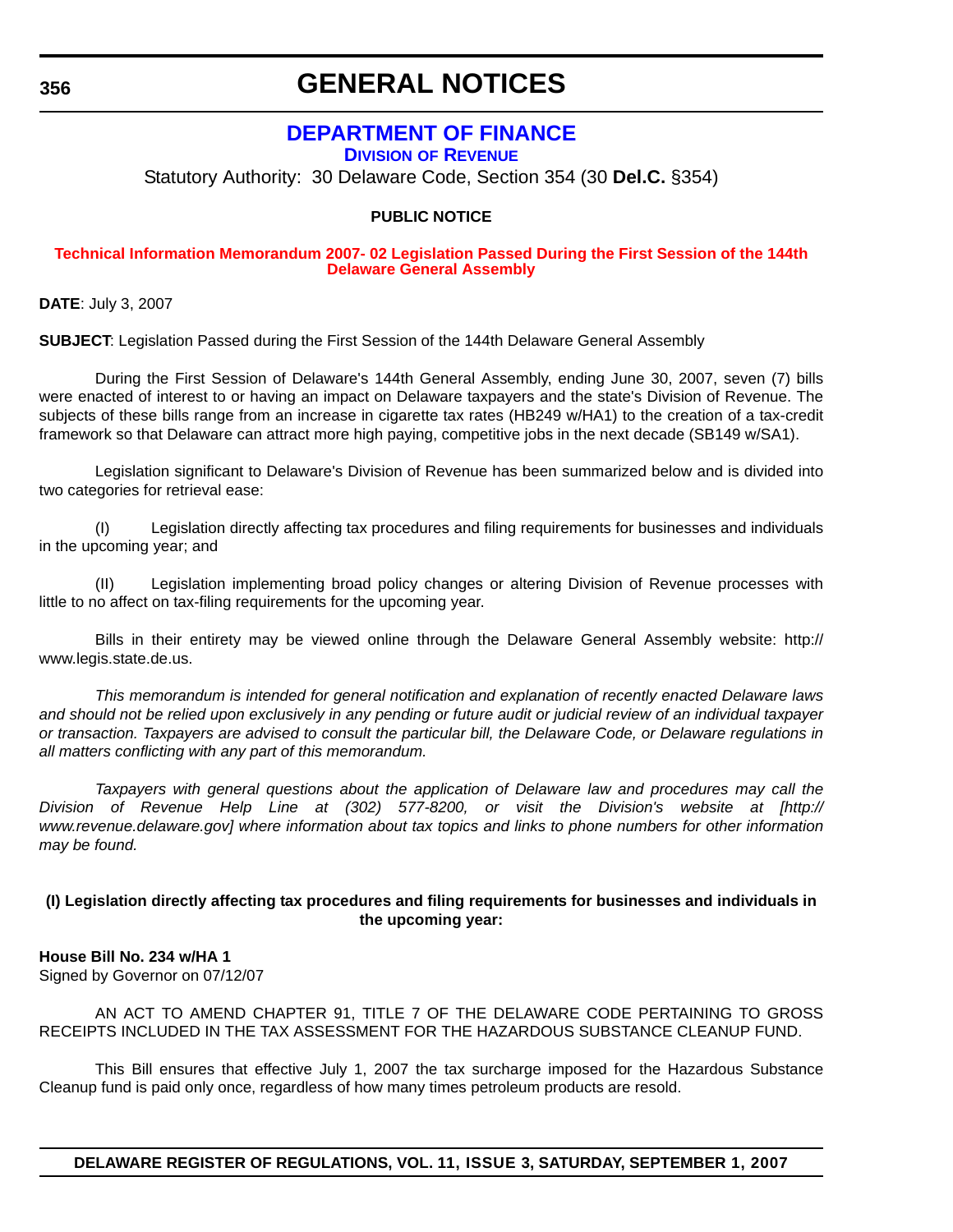## **GENERAL NOTICES**

#### **House Bill No. 245**

Signed by Governor on 06/30/07

AN ACT TO AMEND CHAPTER 53, TITLE 30 OF THE DELAWARE CODE RELATING TO THE LEVY, COLLECTION AND USE OF TOBACCO PRODUCT TAX REVENUE.

Effective January 1, 2008 this Act changes the method in which moist snuff is taxed within the State of Delaware.

#### **House Bill No. 249 w/HA 1**

Signed by Governor on 06/30/07

AN ACT TO AMEND TITLE 30, CHAPTER 53 OF THE DELAWARE CODE RELATING TO THE LEVY, COLLECTION AND USE OF TOBACCO PRODUCT TAX REVENUE.

This Act increases the tax on cigarettes from 55 cents to \$1.15 per 20-cigarette pack. Section 1 increases the cigarette tax rate. Section 2 makes the cigarette tax effective for possession within the state after midnight July 31, 2007. It also imposes a "floor tax" on inventories of cigarettes and requires that the difference between the new tax and the old tax be paid on stamps purchased on or before midnight July 31, 2007, but not affixed to any cigarettes as of the effective date of this Act.

#### **House Bill No. 253**

Signed by Governor on 06/30/07

AN ACT TO AMEND TITLES 21 AND 30 OF THE DELAWARE CODE RELATING TO TAXES AND FEES SUPPORTING THE TRANSPORTATION TRUST FUND.

This Bill increases several revenue sources for the Transportation Trust Fund. The motor vehicle document fee is increased from 2.75% to 3.25%, effective October 1, 2007, and increases again to 3.75% on October 1, 2008. The basic motor vehicle registration fee is raised from \$20 to \$40, effective October 1, 2007, and the related registration fees for other vehicles are also increased. Motor vehicle title fees are raised from \$15 to \$25. Driver's license fees are raised from \$12.50 to \$25, and the fee for identification cards issued by DMV is raised from \$5 to \$20. In addition, permanent driver's licenses will no longer be issued, except for renewals of those now issued, with an accompanying renewal fee increase. The Bill also includes some provisions for transitioning the DMV's computer systems to handle these changes.

#### **Senate Bill No. 149 w/SA 1**

Signed by Governor on 06/30/07

#### AN ACT TO AMEND TITLE 30 OF THE DELAWARE CODE RELATING TO TAX CREDITS.

This Act establishes effective July 1, 2007 a framework for Delaware to attract high paying, competitive jobs into the next decade. To qualify, a new employer must add at least 50 net new jobs which each must have an annual salary of at least \$100,000. Up to 40% of the withholding taxes collected and paid on behalf of these new, qualified employees during the taxable year will be rebated. Higher refund amounts will be granted for qualifying employees employed within targeted growth zones, incorporated municipalities, and former brownfields. Qualifying firms would be eligible for credits over a ten year period and would need to apply annually for the rebate.

#### **(II) Legislation implementing broad policy changes or altering Division of Revenue processes with little to no affect on tax-filing requirements for the upcoming year:**

**Senate Bill No. 157 w/SA1, SA2**

Signed by Governor on 07/24/07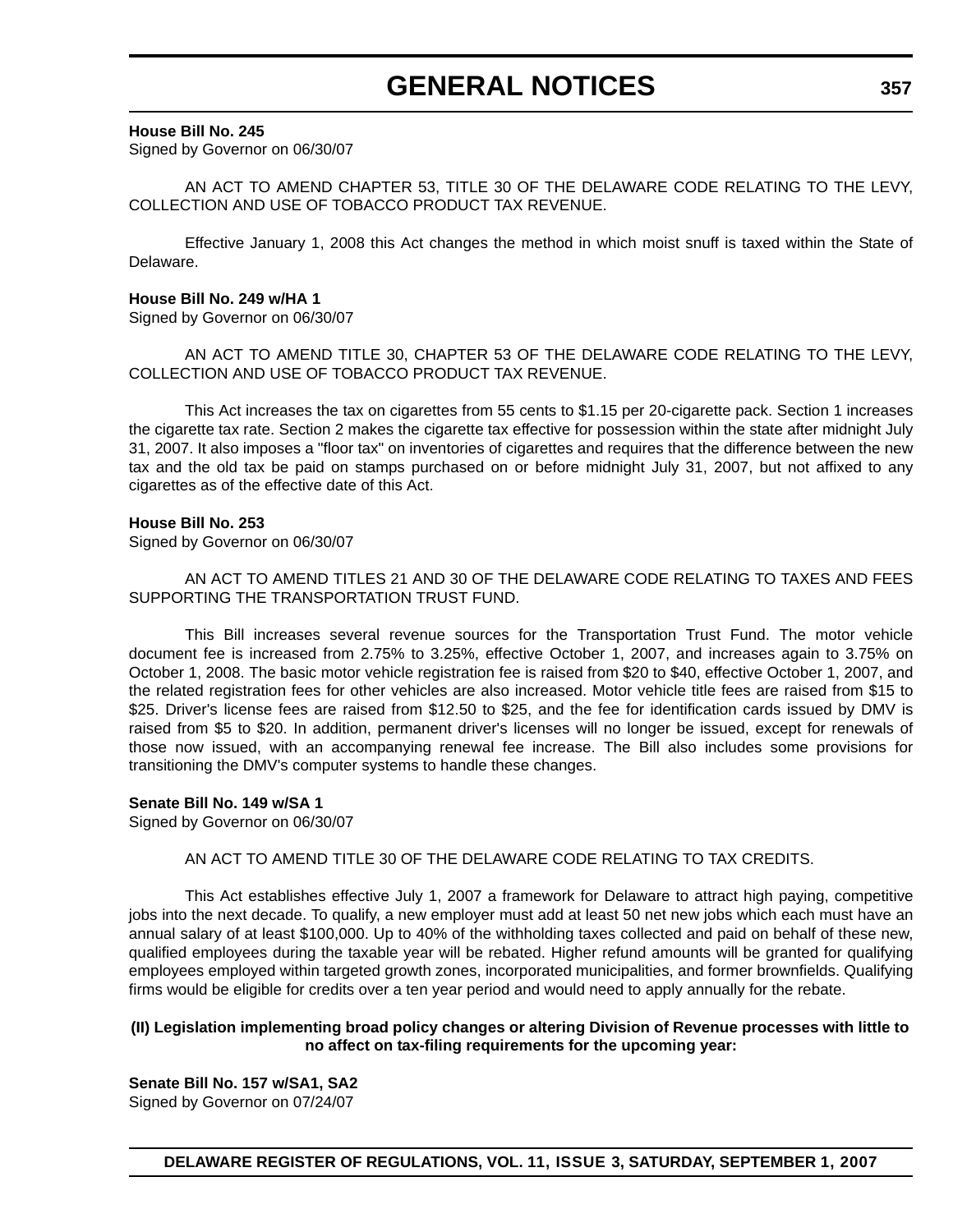### **GENERAL NOTICES**

AN ACT TO AMEND TITLE 30 OF THE DELAWARE CODE RELATING TO STATE TAXES AND TOBACCO PRODUCTS.

This bill removes cigars and pipe tobacco from requirements regarding the collection of information for these products because of the difficulty in collecting such information during internet delivery sales. The Bill also provides that any tobacco products sold shall have any and all taxes collected by each person accepting the purchase order, whether the internet sale is otherwise covered for disclosure purposes or not.

#### **Senate Bill No. 169**

Signed by Governor on 07/24/07

AN ACT TO AMEND TITLE 30 OF THE DELAWARE CODE RELATED TO THE NEIGHBORHOOD ASSISTANCE TAX CREDIT.

This bill transfers the administration of the Neighborhood Assistance Tax Credit program to the Delaware State Housing Authority. This bill also streamlines the program by consolidating the program administration within the State Housing Authority. This bill increases the universe of donation recipients eligible to participate in the program by including all non-profit agencies performing neighborhood assistance in impoverished areas or for low and moderate income people. This bill also increases the universe of donor organizations by including all entities paying state income taxes under Chapter 11 and Chapter 19.

Patrick T. Carter Director of Revenue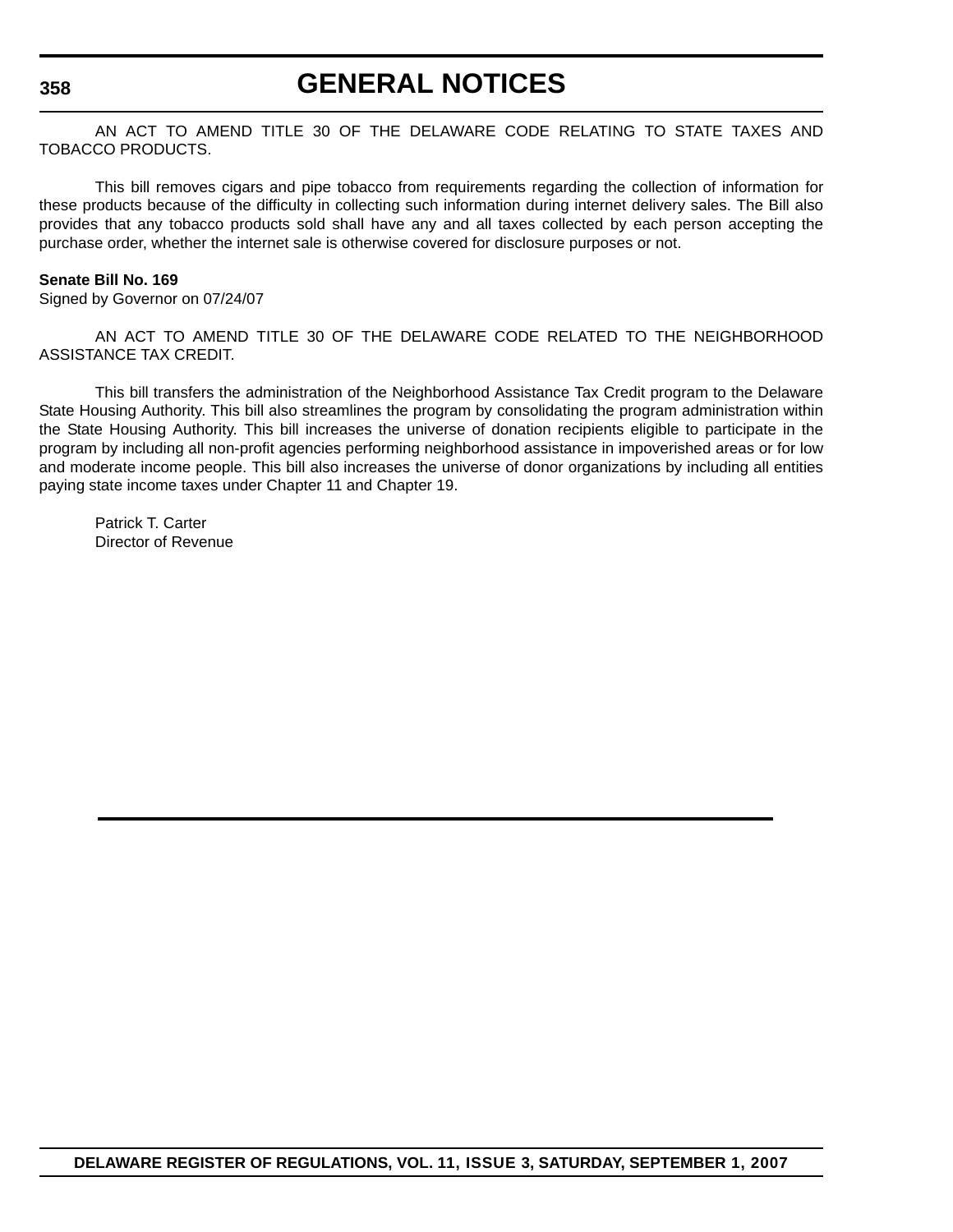#### **DELAWARE RIVER BASIN COMMISSION NOTICE OF PUBLIC HEARING AND BUSINESS MEETING**

The Delaware River Basin Commission will hold a public hearing and business meeting on Wednesday, September 26, 2007 beginning at 10:15 a.m. at the Commission's offices, 25 State Police Drive, West Trenton, New Jersey. For more information visit the DRBC web site at www.drbc.net or contact Pamela M. Bush, Esq., Commission Secretary and Assistant General Counsel, at 609-883-9500 extension 203.

### **DEPARTMENT OF EDUCATION**

The State Board of Education will hold its monthly meeting on Thursday, September 20, 2007 at 1:00 p.m. in the Townsend Building, Dover, Delaware.

### **DEPARTMENT OF FINANCE**

**DIVISION OF REVENUE**

#### **NOTICE OF PUBLIC COMMENT PERIOD**

#### **Regulation 1151-1 Personal Income Tax Withholding Exemption Certificates**

#### **Title of Regulation**

Regulation 1151-1 Personal Income Tax Withholding Exemption Certificates

#### **Nature of Proceedings; Synopsis of the Subject and Substance of the Proposed Regulation**

In accordance with procedures set forth in 29 **Del.C.** Ch. 11, Subch. III and 29 **Del.C.** Ch. 101, the Director of Revenue of the Division of Revenue in the Department of Finance is proposing to adopt an amendment to the existing regulation pertaining to the treatment by employers of employees' claims for exemptions from withholding of Delaware personal income tax. The existing regulation, "Personal Income Tax Withholding Exemption Certificates," is set forth in the Division of Revenue's Tax Ruling 83-3 (February 9, 1983), which modified Tax Ruling 80-4 (December 15, 1980). Tax Ruling 83-3 provides generally that employers must submit copies of withholding exemption certificates (currently submitted to employers by employees on Internal Revenue Service Form W-4 or an approved substitute form) that either (i) claim more than 14 withholding exemptions for purposes of the Delaware personal income tax, or (ii) claim exemption from withholding of Delaware personal income tax where the employer reasonably expects that the employee's wages will exceed \$100 per week. In such circumstances, pending receipt of a notice from the Division of Revenue with respect to a copy of any withholding exemption certificate, the employer must withhold on the basis of the number of exemptions claimed in the certificate. If the Division of Revenue finds that the certificate submitted contains materially incorrect statements, or, after seeking verification from the employee, determines that it lacks sufficient information to find that the withholding exemption certificate is correct, and if the Division notifies the employer of these findings, the employer must thereafter withhold from the employee's wages as if the employee were a single person claiming no withholding exemptions. The employer is required to notify the employee of the action taken by the Division of Revenue and request that the employee file another withholding exemption certificate. The Director of Revenue proposes to supersede Tax Ruling 83-3 and Tax Ruling 80-4 on and after the effective date of the regulation being proposed here.

The new regulation conforms the administrative practice of the Division of Revenue with respect to withholding exemption certificates to the current administrative practice of the Internal Revenue Service, as set forth in Temporary Treasury Regulation §31.3402(f)(2)-1T, 26 CFR §31.3402(f)(2)-1T. The new regulation relieves employers of the burden of automatically having to submit for review by the Division of Revenue copies of an employee's withholding exemption certificate, if an employee (i) claims more than 14 withholding exemptions, or (ii) claims exemption from withholding of Delaware personal income tax where the employer reasonably expects that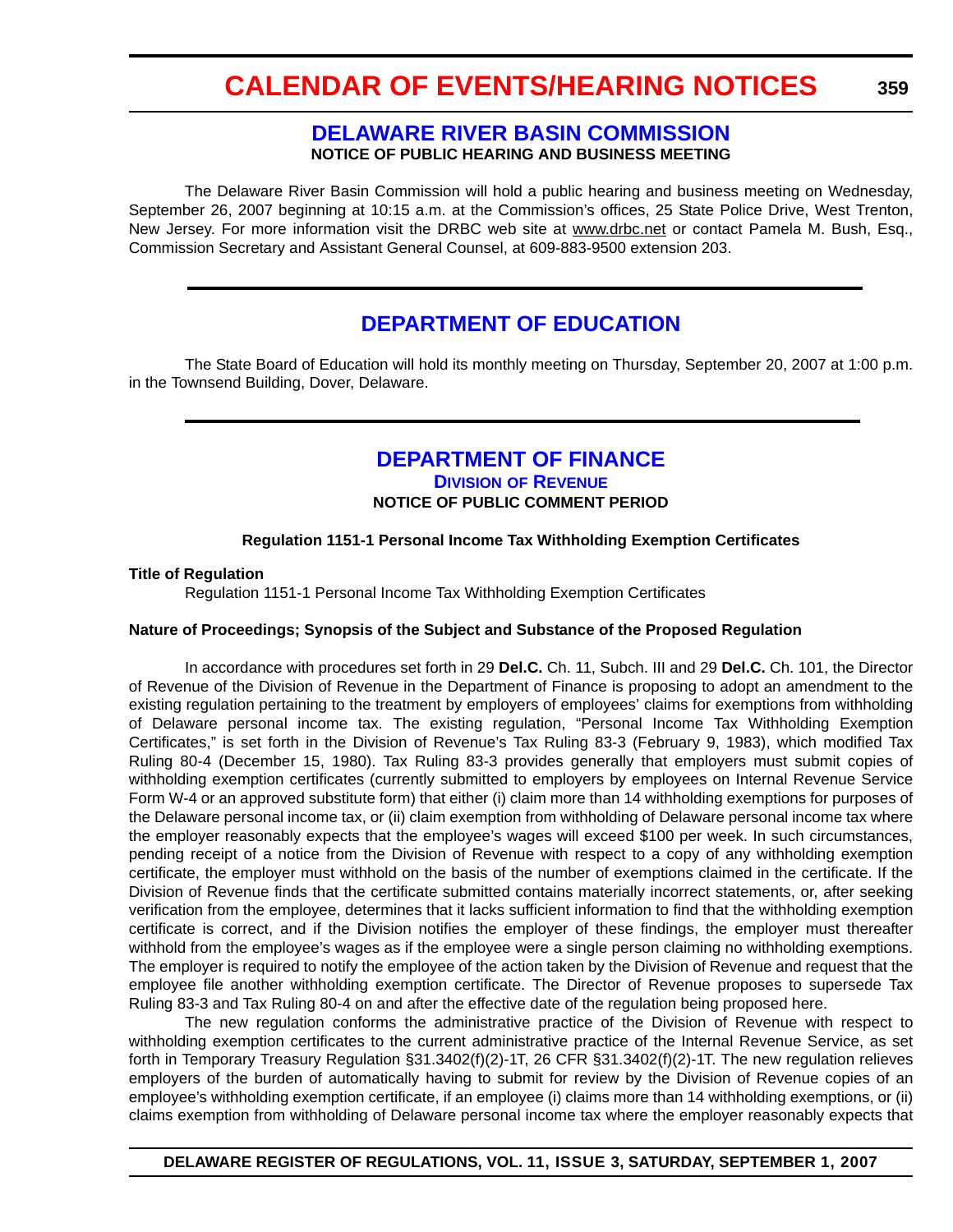the employee's wages will exceed \$100 per week. Instead, under the new regulation, an employer must submit copies of the employee's withholding exemption certificate only when directed to do so in a written notice from the Division of Revenue or as directed in general published guidance issued by the Division of Revenue.

The new regulation also enables the Division of Revenue to notify the employer in writing that an employee is not entitled to claim either (i) a complete exemption from withholding, or (ii) more than the maximum number of withholding exemptions specified in the notice to the employer. The Division of Revenue may issue such a notice to an employer even if the employer has not previously submitted to the Division of Revenue a copy of the withholding exemption certificate of the employee in question. After receipt of this notice and after the effective date of the notice, the employer must generally withhold from the employee's wages based on the number of withholding exemptions specified in the notice. The new regulation provides that the Division of Revenue may issue a notice to an employer only if it has determined that (i) the employee's current withholding exemption certificate contains a materially incorrect statement or (ii) after requesting the employee to verify the statements on the withholding exemption certificate, the Division of Revenue lacks sufficient information to determine if the certificate is correct. The new regulation also sets forth actions that the employer and the Division of Revenue must take to notify the employee of the proposed action and actions that the employee may take to avoid the effect of the notice.

#### **How to Comment on the Proposed Regulation**

Members of the public may receive a copy of the proposed amendments to the regulation at no charge by United States Mail by writing or calling Carol Thomas, Delaware Division of Revenue, C900 Carvel State Office Building, 820 N. French St., Wilmington, DE 19801, phone (302) 577-8688. Members of the public may present written comments on the proposed regulation by submitting such written comments to John S. McDaniel, Esquire, at the address of the Division of Revenue set forth above. Written comments must be received on or before 4:30 p.m. on October 1, 2007.

### **DEPARTMENT OF HEALTH AND SOCIAL SERVICES**

**DIVISION OF MEDICAID AND MEDICAL ASSISTANCE NOTICE OF PUBLIC COMMENT PERIOD**

#### **Long Term Care Medicaid 20330.4.1 Annuities**

In compliance with the State's Administrative Procedures Act (APA - Title 29, Chapter 101 of the Delaware Code) and under the authority of Title 31 of the Delaware Code, Chapter 5, Section 512, Delaware Health and Social Services (DHSS) / Division of Medicaid and Medical Assistance (DMMA) is proposing to amend existing rules in the Division of Social Services Manual (DSSM) regarding the treatment of annuities provisions.

Any person who wishes to make written suggestions, compilations of data, testimony, briefs or other written materials concerning the proposed new regulations must submit same to Sharon L. Summers, Planning & Policy Development Unit, Division of Medicaid and Medical Assistance, 1901 North DuPont Highway, P.O. Box 906, New Castle, Delaware 19720-0906 or by fax to 302-255-4425 (new fax number) by September 30, 2007. A copy of the CMS program clarification memorandum is available upon request by contacting Sharon L. Summers at 302-255-9576.

The action concerning the determination of whether to adopt the proposed regulation will be based upon the results of Department and Division staff analysis and the consideration of the comments and written materials filed by other interested persons.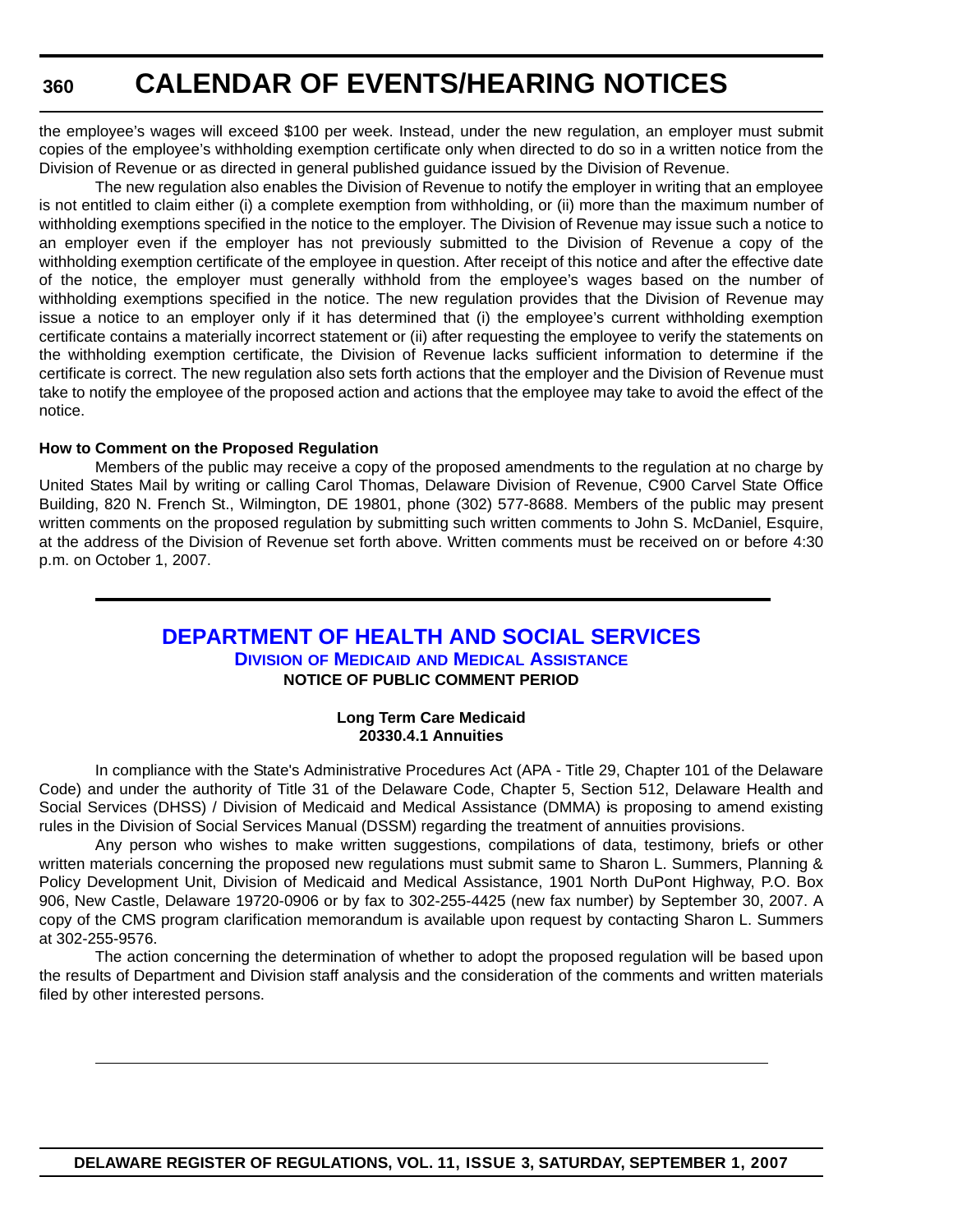**361**

#### **DIVISION OF PUBLIC HEALTH NOTICE OF PUBLIC HEARING**

#### **4203 Cancer Treatment Program**

The Department Health and Social Services is proposing revisions to the State of Delaware Regulations Governing the Cancer Treatment Program. Originally adopted on July 10, 2004, these regulations establish medical insurance coverage for Delawareans for treatment of cancer. The proposed revisions extend treatment coverage from 12 months to 24 months after the date that cancer treatment is initiated for each primary cancer diagnosis.

Health Promotion and Disease Prevention Section, under the Division of Public Health, Department of Health and Social Services (DHSS), will hold a public hearing to discuss the proposed revisions to the State of Delaware Regulations Governing the Cancer Treatment Program. The public hearing will be held on September 26, 2007 at 10:00 a.m. in the Health Promotion and Disease Prevention Conference Room, Second Floor, located in the Thomas Collins Bldg, 540 S. Dupont Highway, Dover, Delaware.

Copies of the proposed regulations are available for review by calling the Health Promotion and Disease Prevention Section at (302) 744-1040.

Anyone wishing to present his or her oral comments at this hearing should contact Mr. David Walton at (302) 744-4700 by September 25, 2007. Anyone wishing to submit written comments as a supplement to or in lieu of oral testimony should submit such comments by October 1, 2007 to:

David Walton, Hearing Officer Division of Public Health 417 Federal Street Dover, DE 19901 Fax 302-739-6659

#### **DIVISION OF PUBLIC HEALTH NOTICE OF PUBLIC HEARING**

#### **4459 Lead Based Paint Hazards**

The Department Health and Social Services is proposing revisions to the State of Delaware Regulations Governing Lead Based Paint Hazards. These regulations establish standards for regulation of lead-based paint hazard control activities. Proposed revisions make changes to include expanded definitions, application and renewal requirements, and work practice standards.

Health Systems Protection Section, under the Division of Public Health, Department of Health and Social Services (DHSS), will hold a public hearing to discuss the proposed revisions to the State of Delaware Regulations Governing Lead Based Paint Hazards. The public hearing will be held on October 4, 2007 at 2:00 p.m. in the Third Floor Conference Room, located in the Jesse Cooper Building, 417 Federal Street, Dover, Delaware.

Copies of the proposed regulations are available for review by calling the Health Systems Protection Section at (302) 744-4546.

Anyone wishing to present his or her oral comments at this hearing should contact Mr. David Walton at (302) 744-4700 by October 3, 2007. Anyone wishing to submit written comments as a supplement to or in lieu of oral testimony should submit such comments by October 4, 2007 to:

David Walton, Hearing Officer Division of Public Health 417 Federal Street Dover, DE 19901 Fax 302-739-6659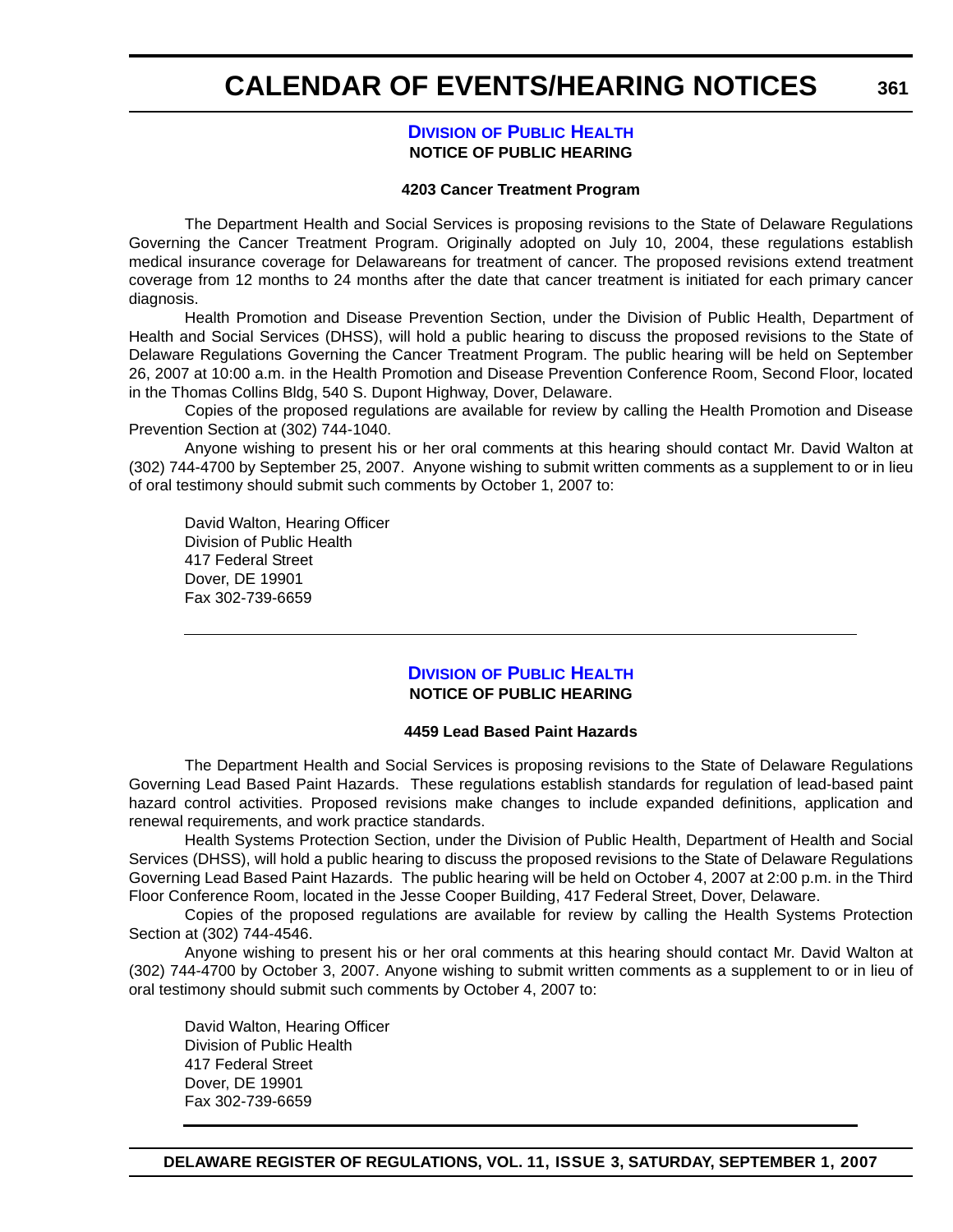### **DEPARTMENT OF NATURAL RESOURCES AND ENVIRONMENTAL CONTROL**

#### **DIVISION OF AIR AND WASTE MANAGEMENT NOTICE OF PUBLIC HEARING**

#### **1132 Transportation Conformity**

#### **Title of the Regulations:**

Proposal to amend Regulation 1132, Transportation Conformity, of the State of Delaware, "Regulations Governing the Control of Air Pollution."

#### **Brief Synopsis of the Subject, Substance and Issues:**

The proposed amendments to Regulation 32 will simplify Delaware's transportation conformity regulations, and will bring the Salisbury/Wicomico Metropolitan Planning Organization (MPO) into the Interagency Transportation Conformity Consultation Workgroup.

Federal Safe, Accountable, Flexible, and Efficient Transportation Equity Act: A Legacy for Users (SAFETEA-LU) legislation that took effect on August 10, 2005 streamlined the federal transportation conformity requirements on States. The legislation allows states to forgo the burden of having to adopt and maintain a full transportation conformity rule, and to only adopt provisions concerning the consultation process and commitments relative to transportation control measures. States and MPOs are still bound by federal transportation conformity rules so this streamlining would not change the overall implementation and practice of transportation conformity. DNREC is proposing to take advantage of this streamlining by revising Reg. 1132, Transportation Conformity, to address only the mandatory provisions.

The Salisbury/Wicomico MPO will be added as a new member of the Delaware Interagency Transportation Conformity Consultation Workgroup. DNREC is proposing this change because the Town of Delmar, Delaware is now part of the Salisbury/Wicomico MPO. The change will require that any conformity determination performed for Sussex County must be in consultation with the Salisbury/Wicomico MPO.

In addition to the above revisions, Reg. 1132 has been renumbered and reformatted in accordance with the Code of Delaware Regulations style manual.

#### **Notice of Public Comment:**

Statements and testimony may be presented either orally or in writing at a public hearing to be held on Monday, September 24, 2007, beginning at 6 PM in the Priscilla Building, 156 S. State Street, Dover, Delaware. Interested parties may submit comments in writing to: Philip Wheeler, DNREC Air Quality Management Section, 156 South State Street, Dover, Delaware 19901.

```
Prepared By:
Philip Wheeler, Planner IV, 739-9402, philip.wheeler@state.de.us
```
#### **DIVISION OF FISH AND WILDLIFE NOTICE OF PUBLIC HEARING**

#### **Title of the Regulations**:

Horseshoe Crab Regulation 3203 Seasons and Area Closed to Taking Horseshoe Crabs.

Horseshoe Crab Regulation 3207 Horseshoe Crab Dredging Restrictions.

Horseshoe Crab Regulation 3210 Horseshoe Crab Reporting Requirements.

Horseshoe Crab Regulation 3211 Horseshoe Crab Commercial Collecting Permit Eligibility and Renewal Requirements.

Horseshoe Crab Regulation 3214 Horseshoe Crab Annual Harvest Limit.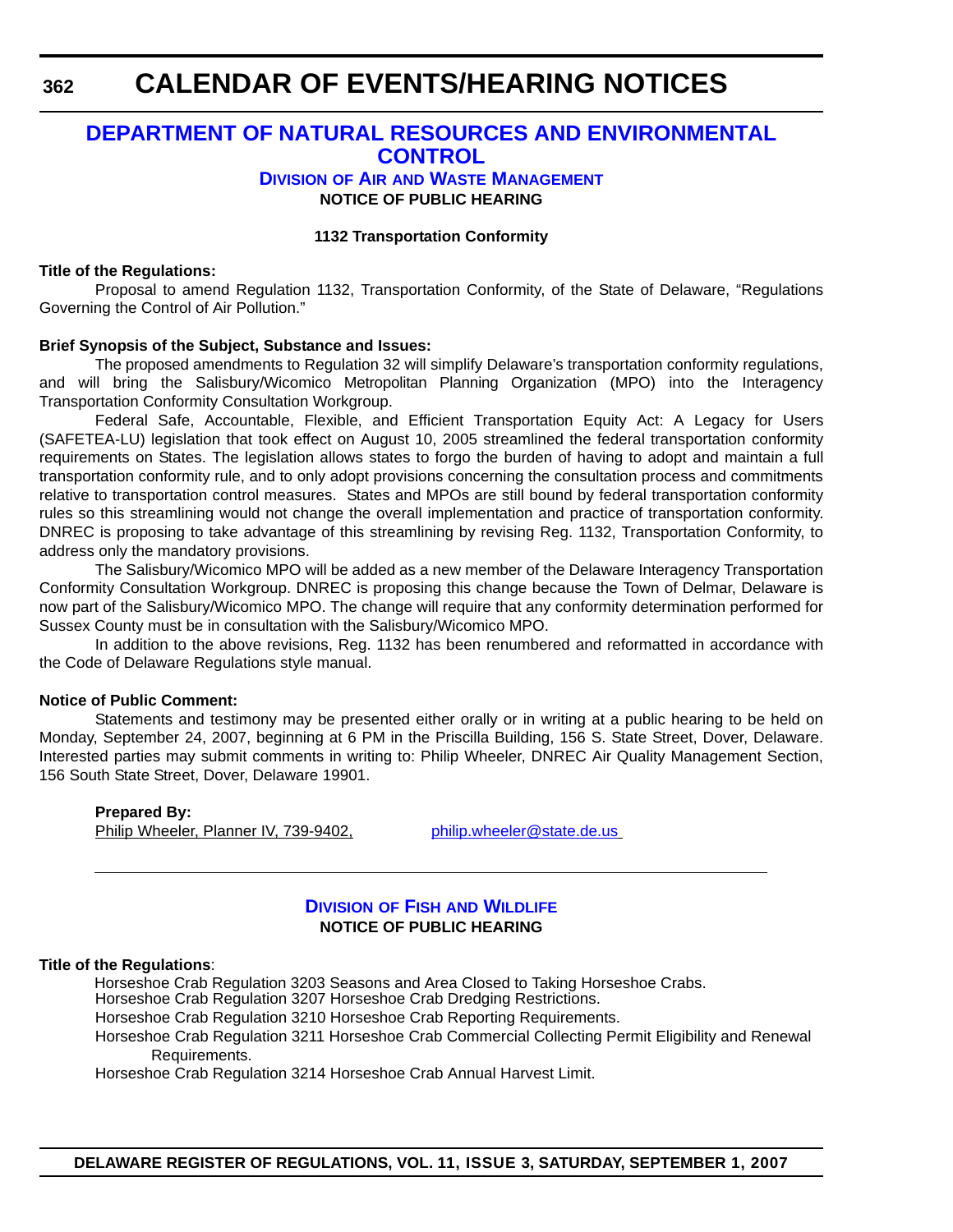#### **Brief Synopsis of the Subject, Substance and Issues**:

The Department adopted emergency regulations (Order Number 2007-F-0020) on June 11, 2007 to implement the horseshoe crab mandatory harvest provisions in Addendum IV of the Atlantic States Marine Fisheries Commission's Interstate Fishery Management Plan for the Horseshoe Crab. As a follow-up to this Order, the Department is proposing regulations of a more lasting nature which would meet the intent of the emergency regulations adopted on June 11, 2007. These regulations would prohibit the harvest and landing of all horseshoe crabs in Delaware waters from January 1 through June 7 for two years, and prohibit the harvest and landing of female horseshoe crabs for the remainder of the year as well. During the period June 8 through December 31, up to 100,000 male horseshoe crabs may be harvested from approved harvest areas in Delaware. Commercial collectors of horseshoe crabs will have to report their landings daily during the open season in order to facilitate quota monitoring. Instead of just allowing harvesting during certain days of the week, it is proposed that beach collecting be permitted Monday through Friday between June 8 and June 30 from Port Mahon Road and private beaches where collecting is presently legal. This proposed measure will allow beach collectors to harvest male horseshoe crabs under the proposed quota system more efficiently during the period when harvesting is permitted. Since no harvesting is allowed prior to June 8, there should be no additional impacts to shorebirds from allowing harvesting five days per week. Permit renewal requirements will be aligned with other shellfish licenses. Specifically, horseshoe crab commercial beach collecting permits must be renewed annually by December 31 of each calendar year or the person holding the collecting permit forfeits their eligibility to obtain a horseshoe crab commercial collecting permit in subsequent years. This option permits harvest to resume after the period of time that the shorebirds normally have migrated north of Delaware that depend on horseshoe crab eggs as a food source, and after a significant portion of the horseshoe crab spawning has occurred in a normal year. By harvesting only male horseshoe crabs, females would be further protected and will be available to participate in the annual spawn without being subject to harvest at any point during the year.

#### **Notice of Public Comment**:

Individuals may address questions to the Fisheries Section, Division of Fish and Wildlife, (302) 739-3441. A public hearing on these proposed regulations will be held in the Department of Natural Resources and Environmental Control Auditorium, at 89 Kings Highway, Dover, DE at 7:00 PM on September 24, 2007. Individuals may present their opinion and evidence either at the hearing or in writing to Lisa Vest, Hearing Officer, Department of Natural Resources and Environmental Control, 89 Kings Highway, Dover, DE 19901 or via e-mail to Lisa.Vest@state.de.us. The hearing record will remain open for written or e-mail comments until 4:30 PM September 30, 2007.

#### **Prepared By**:

NAME PHONE DATE

Roy W. Miller 302-739-9914 August 7, 2007

### **DEPARTMENT OF SAFETY AND HOMELAND SECURITY**

**DIVISION OF STATE POLICE**

**NOTICE OF PUBLIC COMMENT PERIOD 2300 Pawn Brokers and Junk Dealers**

Notice is hereby given that the Department of Safety and Homeland Security, Division of State Police, in accordance with 24 **Del.C.** Section 2311 proposes to adopt Rules and Regulations. This adoption will allow the regulation of Pawnbrokers, Secondhand Dealers, and Scrap Metal Processors. If you wish to view the complete set of Rules and Regulations, contact Ms. Peggy Anderson at (302) 672-5304. Any persons wishing to present views may submit them in writing, by September 30, 2007, to Delaware State Police, Detective Licensing, P.O. Box 430, Dover, DE, 19903.

These Rules and Regulations are promulgated pursuant to 24 **Del.C.** Section 2311 and the Secretary of Safety and Homeland Security delegates his regulatory authority granted by Chapter 23 to the Division of State Police.

**DELAWARE REGISTER OF REGULATIONS, VOL. 11, ISSUE 3, SATURDAY, SEPTEMBER 1, 2007**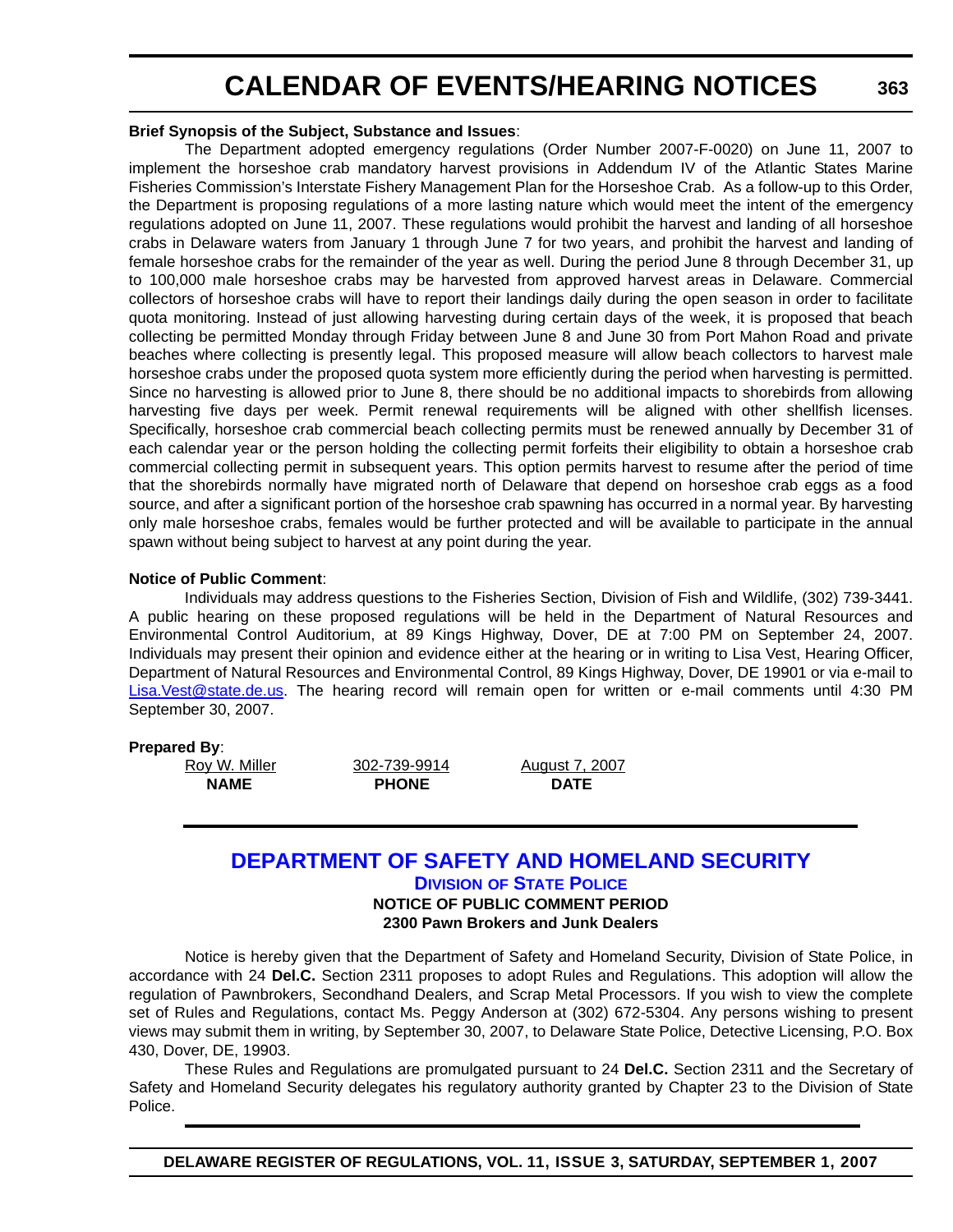### **CALENDAR OF EVENTS/HEARING NOTICES**

#### **DEPARTMENT OF STATE DIVISION OF PROFESSIONAL REGULATION 2000 Board of Occupational Therapy NOTICE OF PUBLIC HEARING**

The Delaware Board of Occupational Therapy, in accordance with 24 **Del.C.** §2006(a)(1), has proposed changes to its Regulations 2.0 and 3.0 to change the audit process for license renewal so that continuing education attestations will be audited after the license renewal period is over, rather than before the expiration date. The changes will also extend the period of time during each biennial licensure period during which licensees may obtain required CE credits from May 31<sup>st</sup> of each renewal year to July 31<sup>st</sup> of each renewal year, to correspond with the license renewal period.

The Board held a public hearing on this issue on May 2, 2007. The Board made substantive changes to the proposed rules and regulations as a result of comments received at that hearing. A public hearing on the revised rules and regulations will be held on October 3, 2007 at 4:45 p.m. in the second floor conference room B of the Cannon Building, 861 Silver Lake Boulevard, Dover, Delaware, where members of the public can offer comments. Anyone wishing to receive a copy of the proposed rules and regulations may obtain a copy from the Delaware Board of Occupational Therapy, 861 Silver Lake Blvd, Cannon Building, Suite 203, Dover DE 19904. Persons wishing to submit written comments may forward these to the Board at the above address. The final date to receive written comments will be at the public hearing.

The Board will consider promulgating the proposed regulations at its regularly scheduled meeting following the public hearing.

#### **DIVISION OF PROFESSIONAL REGULATION**

#### **3700 Board of Examiners of Speech/Language Pathologists, Audiologists and Hearing Aid Dispensers NOTICE OF PUBLIC HEARING**

The Delaware Board of Examiners of Speech/Language Pathologists, Audiologists & Hearing Aid Dispensers, in accordance with 29 **Del.C.** Chapter 101 and 24 **Del.C.** §3706(a)(1), proposes amendments to its regulations in sections 1.0, 3.0, 7.0, and 8.0. Specifically, the proposed amendments to **1.0 Division of Professional Regulation** are primarily technical: renaming the section, improving the language, and updating a web address. The proposed amendments to **3.0 Licensure Requirements for Hearing Aid Dispensers** modify the process for licensure as a hearing aid dispenser. Candidates will be required to obtain temporary licensure while completing a six-month training period under the direct supervision of a licensed dispenser. The extent of direct supervision is delineated. The proposed amendments to **7.0 Electronic equipment** clarify the required frequency for calibration of electronic equipment used to assess hearing and allow for attestation of such calibration during the license renewal process. Finally, the proposed amendments to **8.0 Continuing Education For All Licensees** also provide for attestation of electronic equipment calibration and improve the language of the section. Other grammatical, typographic, or stylistic changes are also included to improve clarity and consistency.

A public hearing is scheduled for Wednesday, November 14, 2007, at 2:00 p.m. in the second floor Conference Room B of the Cannon Building, 861 Silver Lake Boulevard, Dover, Delaware 19904. The Board will receive and consider input in writing from any person concerning the proposed regulations. Written comments should be submitted to the Board care of Sandra Wagner at the above address. The final date to submit written comments shall be at the public hearing. Anyone wishing to obtain a copy of the proposed regulations or to make comments at the public hearing should contact Sandra Wagner at the above address or by calling (302) 744-4532.

The Board will consider promulgating the proposed regulations immediately following the public hearing.